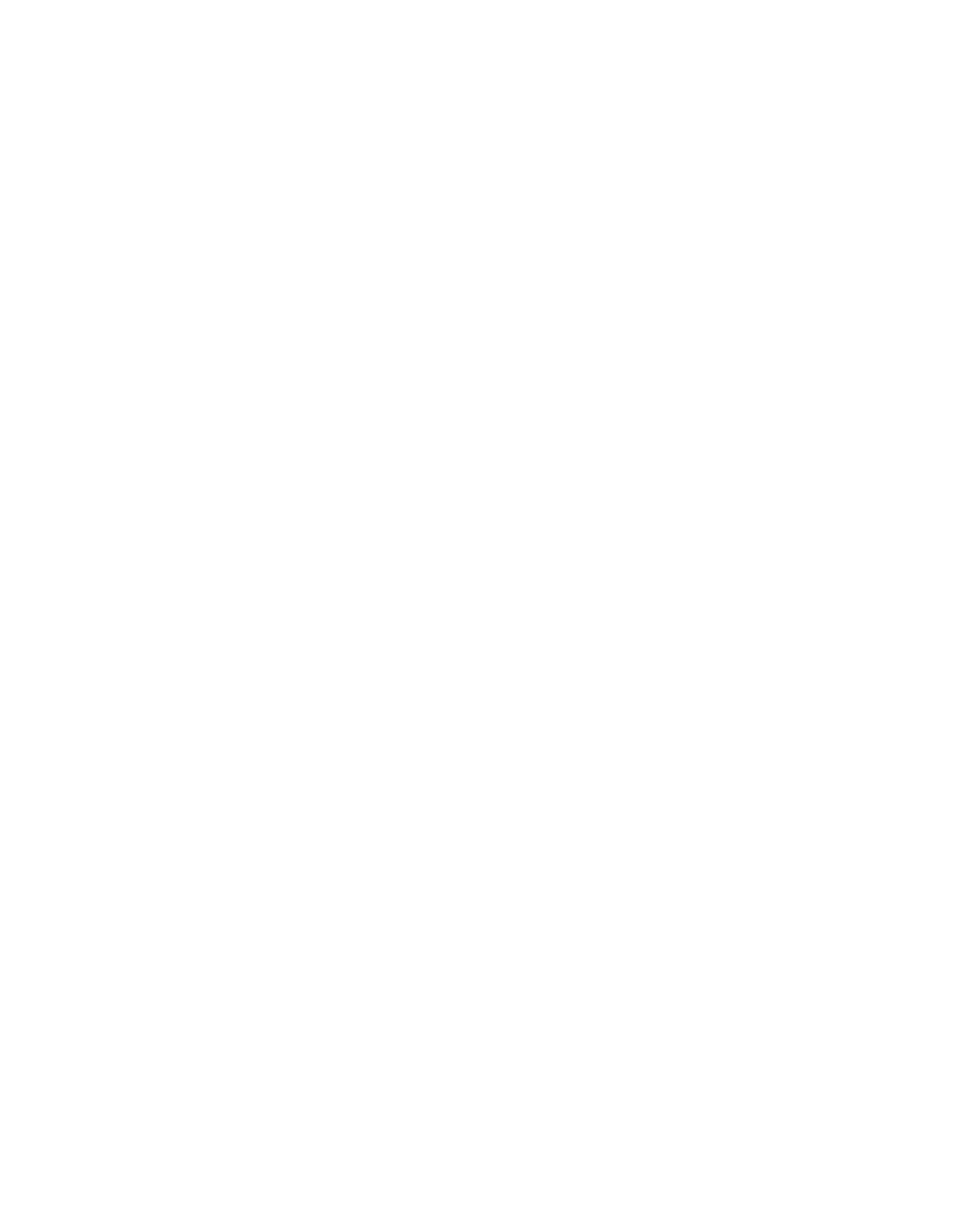## **Water and the Moon**

In South Africa, an estimated 16 million people have no operating water supply, with their source of water an average of 1 km away. If the average household is 5 persons, that makes 3.2 million households. If two trips to fetch water are made each day at a round-trip distance of, conservatively, 2 kms each, that makes a distance of 12.8 million km walked each day, day after day, by South African women, just to fetch water. If the average distance to the moon is 384,400 km, South African women walk a distance equivalent to the moon and back 16 times a day just to fetch water (or 319 times around the Earth's equator). If each trip takes an average of 1 hour to walk to the place, wait in a queue, collect the water, and walk back, 6.4 million trips take 6.4 million hours a day—at 8 hours a day, 21 working days a month, 11 months a year, this represents nearly 3,500 working years each day fetching water. This is just South Africa. If you think of the rest of Africa, it is staggering and this for only about 10 litres of water each, which is usually of suspect quality.

*Source:* www.thewaterpage.com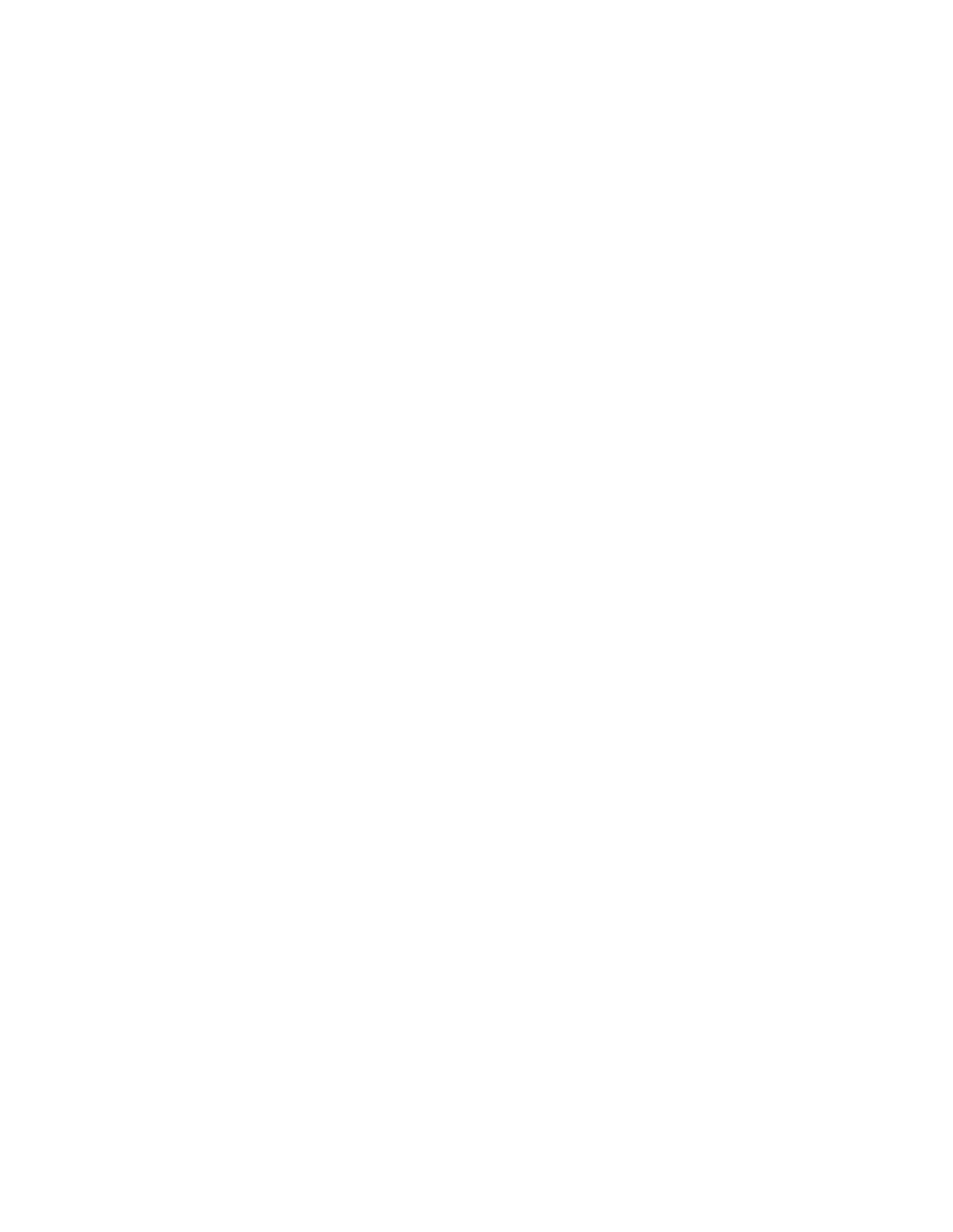# **Table of Contents**

| 1. | The Business Case for Mainstreaming Gender 1           |  |
|----|--------------------------------------------------------|--|
|    | The Empirical Links of Gender to Poverty and Growth  4 |  |
|    |                                                        |  |
|    | Gender and Poverty Reduction 10                        |  |
|    | Gender and Development Effectiveness 11                |  |
|    | Gender Disparities in Developing Countries 12          |  |
|    | Opportunities for Gender Mainstreaming in the Bank 13  |  |
| 2. |                                                        |  |
|    |                                                        |  |
|    | Country Gender Assessment 19                           |  |
|    | Dialogue and Action 22                                 |  |
|    |                                                        |  |
|    | Internal Actions to Facilitate the Basic Process 25    |  |
|    | <b>Integrating the Gender Dimension into</b>           |  |
|    | Relevant Analytical Work and Quality Assurance 26      |  |
|    | Supporting the Strategic Integration                   |  |
|    | of Gender Issues into Operations 28                    |  |
|    | Aligning Resources with Strategy Elements 30           |  |
|    |                                                        |  |
|    | Implementation Timetable 34                            |  |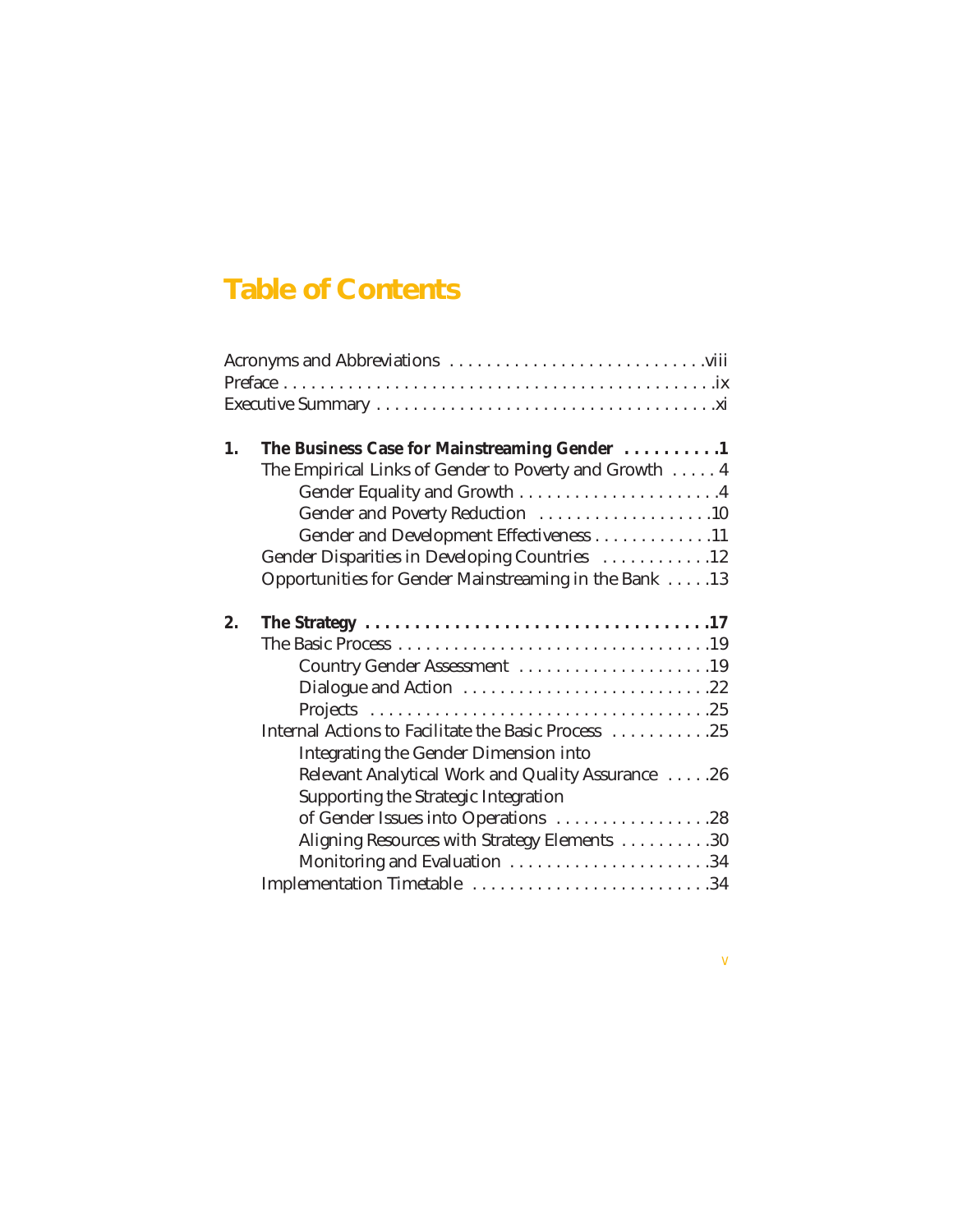INTEGRATING GENDER INTO THE WORLD BANK'S WORK

| 3.           | Toward a Framework for Prioritizing Gender Issues 41    |
|--------------|---------------------------------------------------------|
|              |                                                         |
|              | Toward a Framework 46                                   |
| 4.           | <b>Challenges to Gender Mainstreaming 55</b>            |
|              | Adequacy of the Existing Policy Framework 55            |
|              | The Bank's Track Record 57                              |
| 5.           | The Bank's Comparative Advantage                        |
|              |                                                         |
|              | How the Bank is Positioned vis-à-vis other              |
|              |                                                         |
|              |                                                         |
|              | <b>Internal Bank Group Synergies: The International</b> |
|              |                                                         |
|              |                                                         |
| <b>Annex</b> |                                                         |
|              | Management Response to the Recommendations of the       |
|              | Operations Evaluation Department's Gender Reviews 73    |
| <b>Boxes</b> |                                                         |
| 1.1          |                                                         |
| 1.2          | The Millennium Development Declaration,                 |
|              | the Beijing Platform for Action, and CEDAW  3           |
|              | 1.3 World Bank Operational Policy 4.20:                 |
|              | The Gender Dimension of Development 14                  |
| 2.1          | The Country Gender Assessment 21                        |
| $2.2\,$      | Good Practice Example: Integration of Gender            |
|              | Analysis into a World Bank Country Assistance           |
|              | Strategy and Analytical Work 23                         |
| 2.3          | Good Practice Examples: Gender Mainstreaming            |
|              | in Adjustment and Programmatic Lending 27               |
|              |                                                         |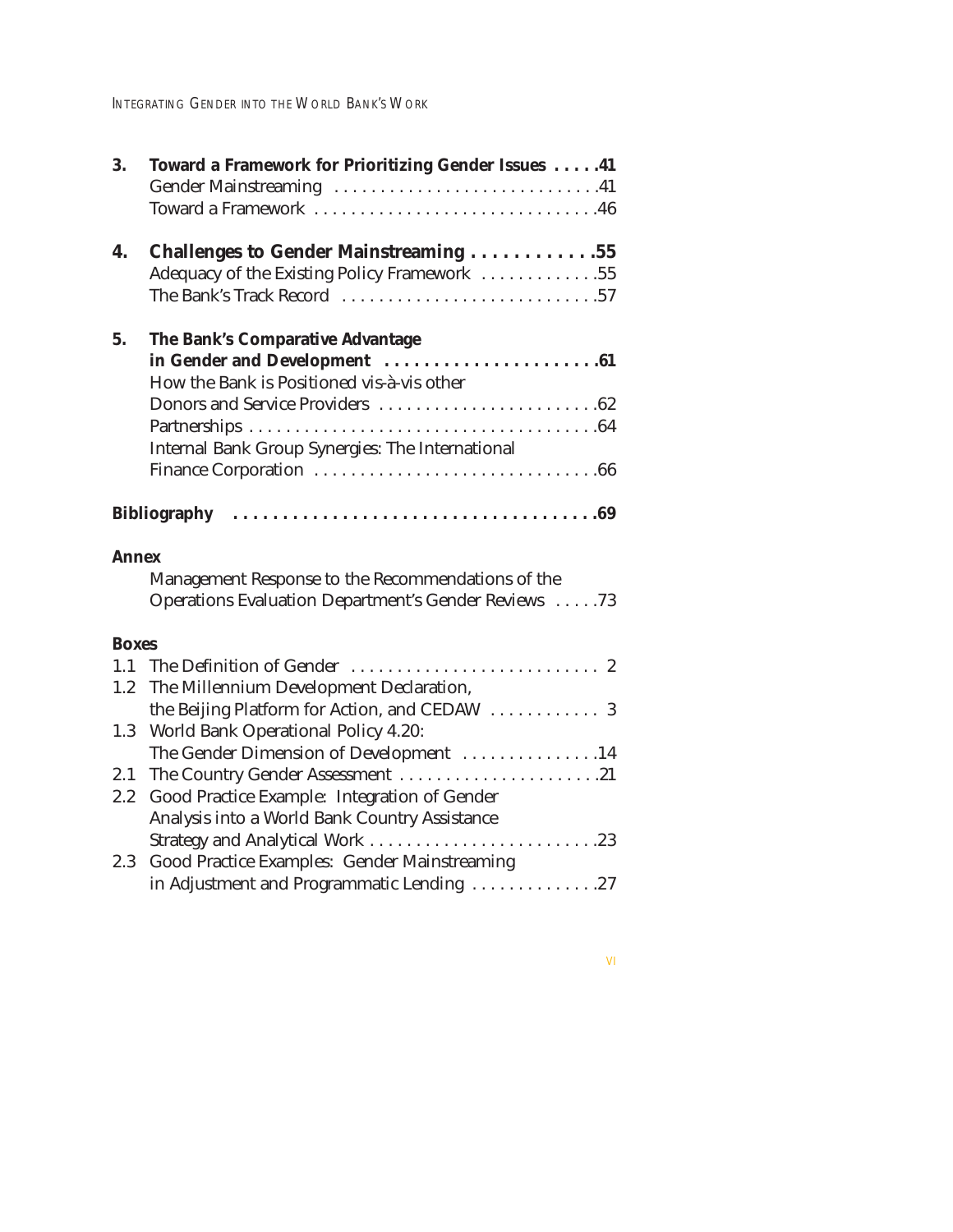|        | 3.1 Good Practice Example: A Crosscutting Approach |  |
|--------|----------------------------------------------------|--|
|        | to Gender Mainstreaming 43                         |  |
|        | 3.2 Links between Gender and Productivity:         |  |
|        | Gender and Agriculture in Zambia 48                |  |
|        | 3.3 Key Questions for Assessing Gender-Related     |  |
|        |                                                    |  |
|        | 4.1 Evolution of the Bank's Attention to Gender    |  |
|        |                                                    |  |
| Figure |                                                    |  |

### **Tables**

| 2.1 Organizational Responsibilities for |  |
|-----------------------------------------|--|
|                                         |  |
| 2.2 Implementation Timetable 39         |  |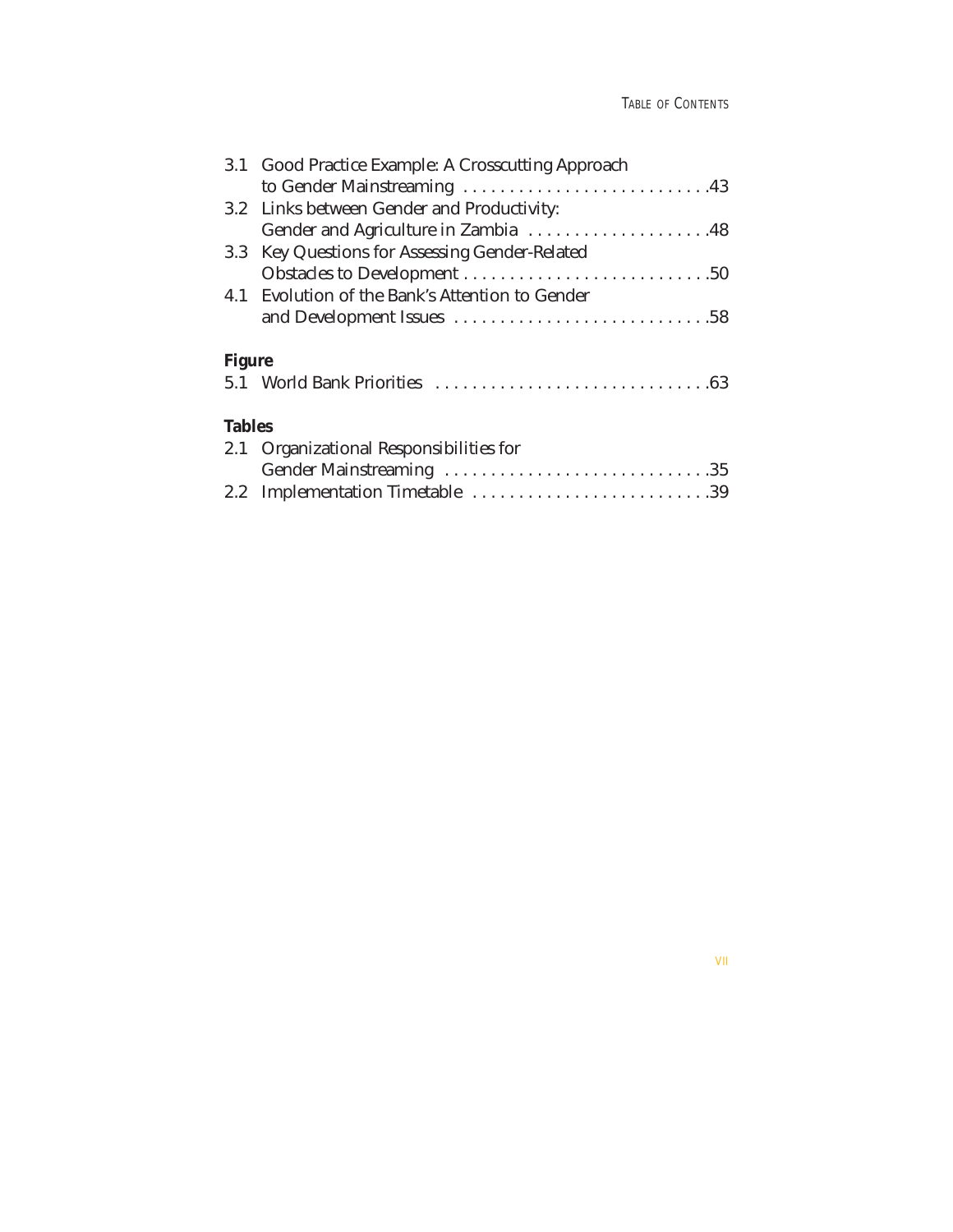## **Acronyms and Abbreviations**

| CAS           | <b>Country Assistance Strategy</b>                  |
|---------------|-----------------------------------------------------|
| <b>CDF</b>    | <b>Comprehensive Development Framework</b>          |
| <b>CEDAW</b>  | Convention on the Elimination of all Forms of       |
|               | <b>Discrimination against Women</b>                 |
| <b>CGA</b>    | <b>Country Gender Assessment</b>                    |
| <b>FHH</b>    | <b>Female-Headed Household</b>                      |
| <b>IBRD</b>   | International Bank for Reconstruction and           |
|               | Development                                         |
| <b>IDA</b>    | <b>International Development Association</b>        |
| <b>IFC</b>    | <b>International Finance Corporation</b>            |
| <b>IMF</b>    | <b>International Monetary Fund</b>                  |
| I-PRSP        | <b>Interim Poverty Reduction Strategy Paper</b>     |
| JSA           | Joint Staff Assessment (World Bank and IMF)         |
| <b>NGO</b>    | Non-governmental Organization                       |
| <b>OECD</b>   | Organisation for Economic Co-operation and          |
|               | Development                                         |
| <b>PRSP</b>   | <b>Poverty Reduction Strategy Paper</b>             |
| <b>UN</b>     | <b>United Nations</b>                               |
| <b>UNDP</b>   | <b>United Nations Development Programme</b>         |
| <b>UNESCO</b> | United Nations Educational, Scientific and Cultural |
|               | Organisation                                        |
| <b>UNICEF</b> | <b>United Nations Children's Fund</b>               |
| <b>UNIFEM</b> | <b>United Nations Development Fund for Women</b>    |
|               |                                                     |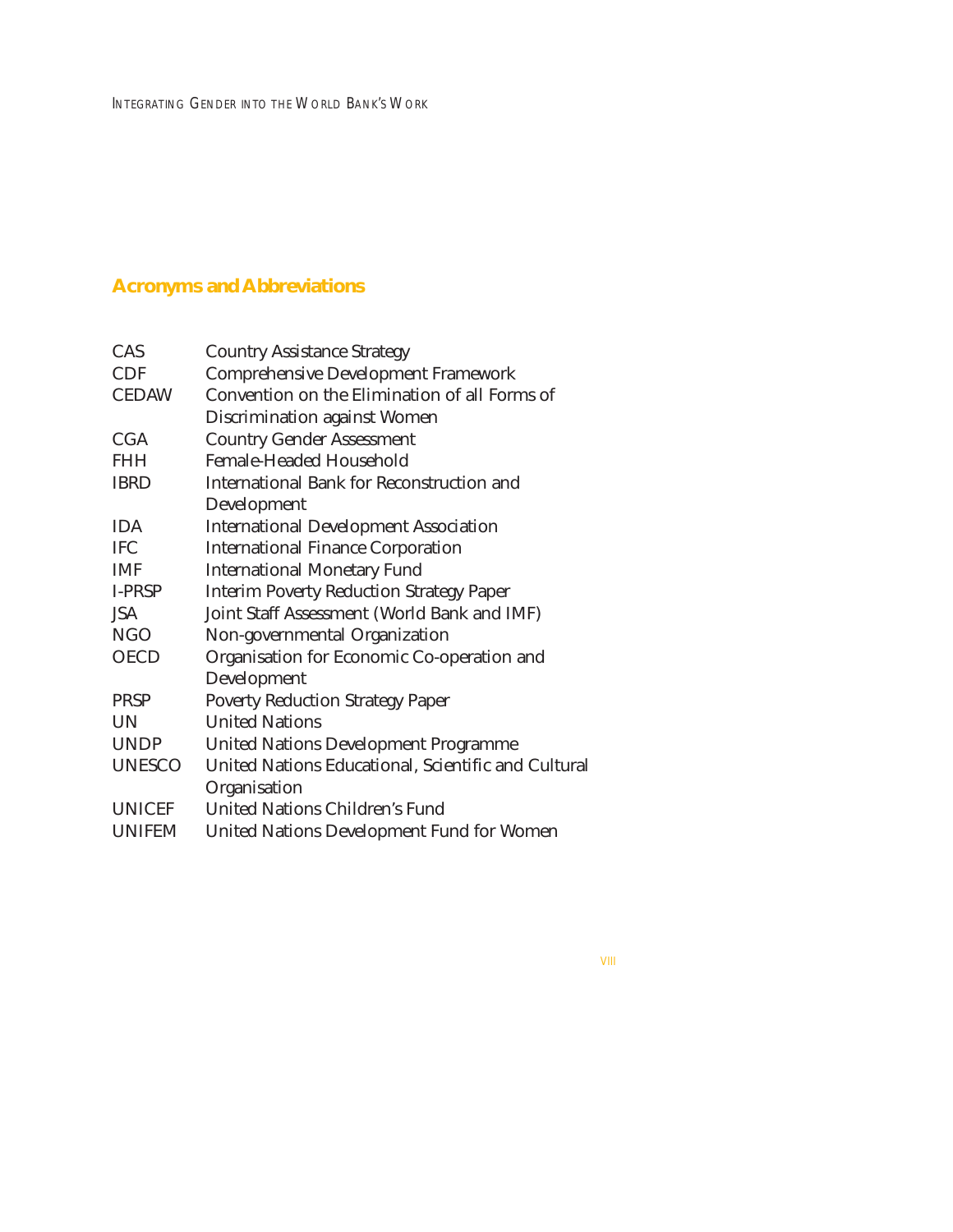## **Preface**

his volume presents a strategy for mainstreaming genderresponsive actions into the development assistance work of the World Bank. The strategy was approved by the Bank's senior management on April 13, 2001, was discussed by the This volume presents a strategy for mainstreaming gender-<br>responsive actions into the development assistance work of<br>the World Bank. The strategy was approved by the Bank's sen-<br>ior management on April 13, 2001, was discus tiveness on May 9, 2001, and was endorsed by the full Board of Executive Directors on September 18, 2001.

The strategy was developed in recognition of the desirability of finding more effective ways to integrate gender-responsive actions into the World Bank's development assistance. The Bank's Gender and Development Board (a Bank-wide body composed of representatives from the main operational units in the Bank) took the lead in developing the strategy and was the primary sounding board for drafts of the paper, which were written by a team headed by Karen Mason, Director of Gender and Development, that included Cecilia Valdivieso, Susan R. Razzaz, C. Mark Blackden, Lucia Fort and Helene Carlsson. Production of the printed version was enabled by Sarah Nedolast, Susan Giebel Suoninen, Deborah Davis, and Beni Chibber-Rao.

Extensive consultations were held inside and outside the Bank as the strategy was being developed. The Bank's External Gender Consultative Group offered comments on several drafts; consultative workshops with government officials and members of civil society were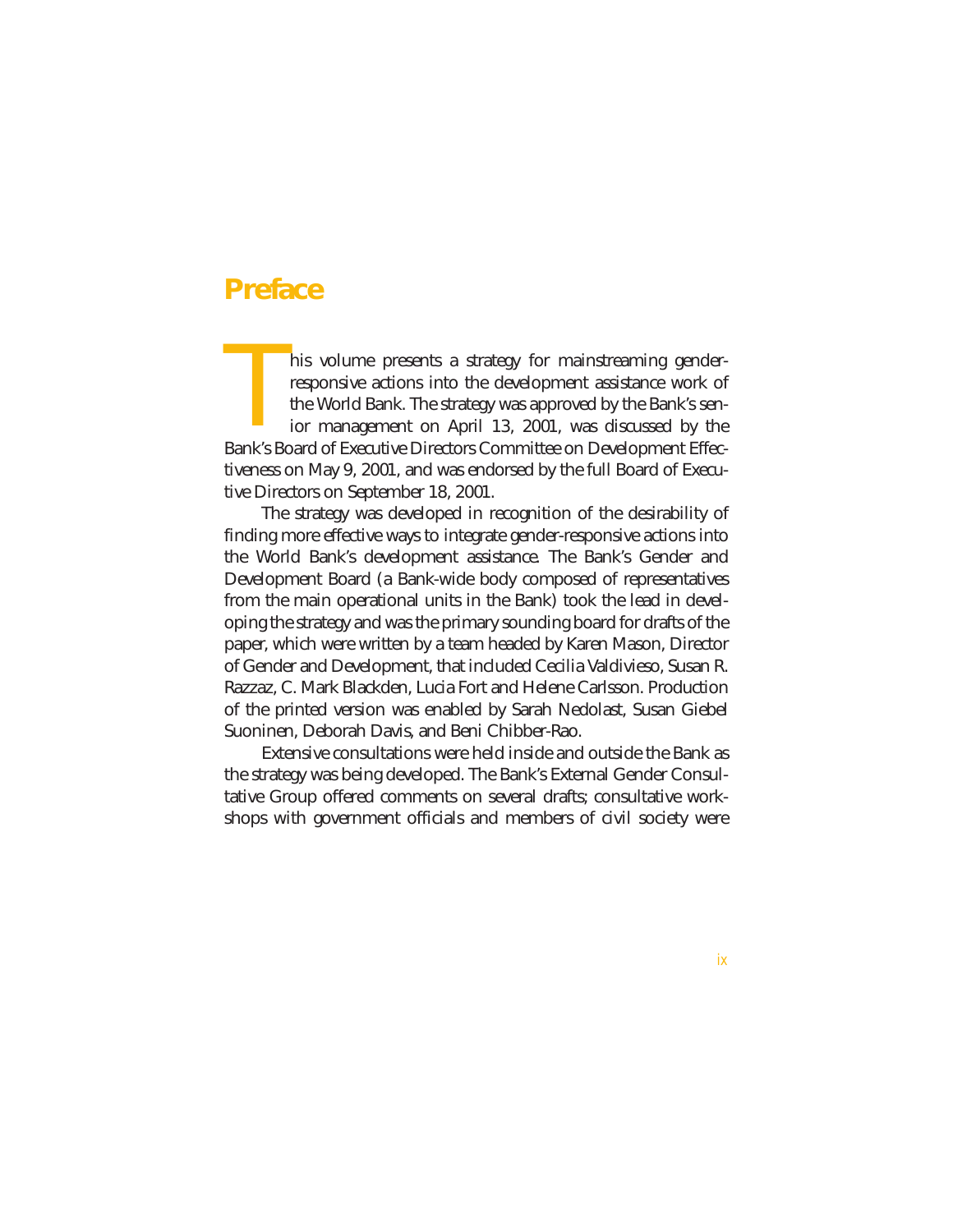held in the six regions in which the Bank works; and informal consultations were held with many of the Bank's bilateral donor partners and representatives from UN agencies. The Bank is grateful to their partners in development for helping to make the strategy more responsive to the needs of women and men throughout the world.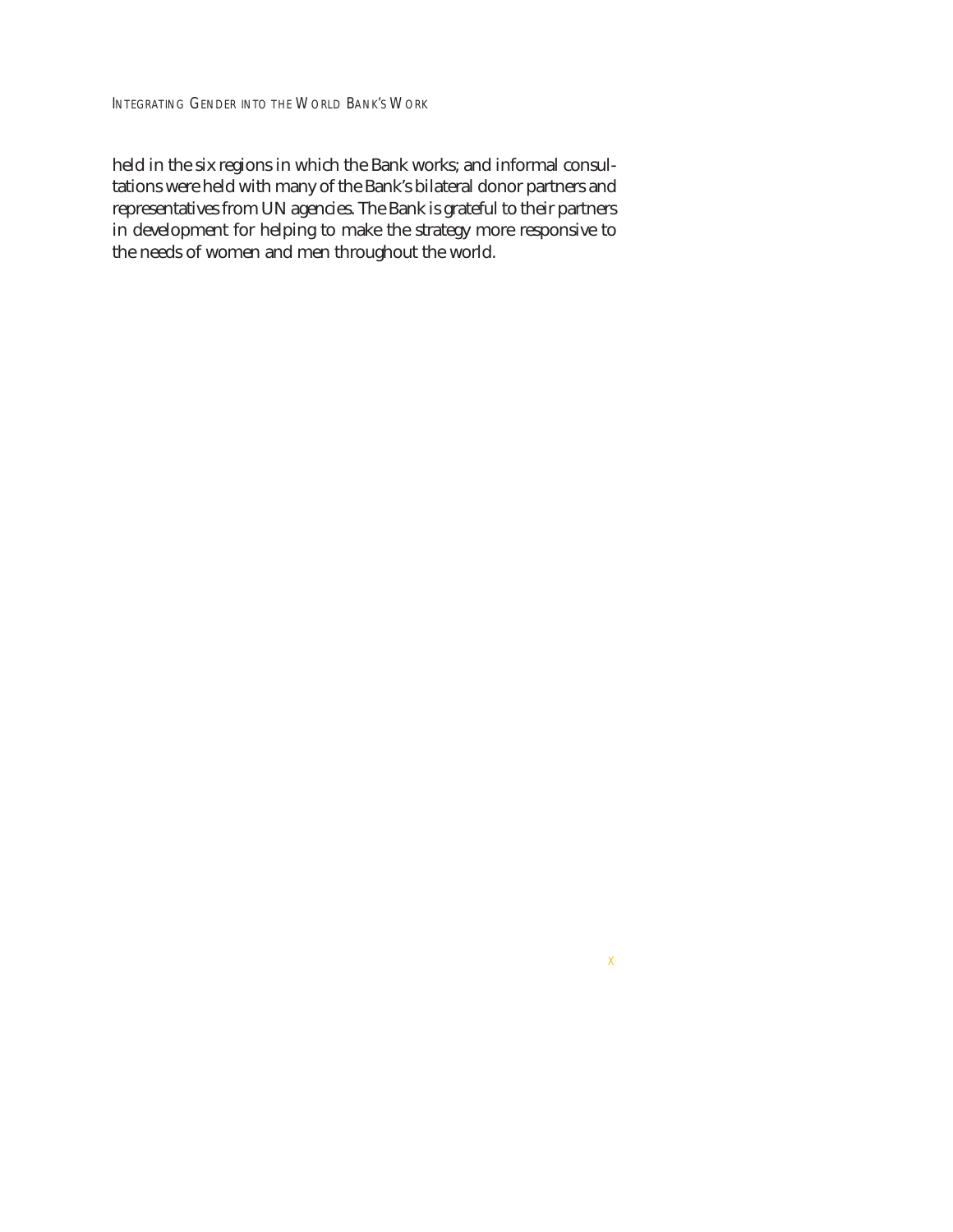## **Executive Summary**

everal major World Bank reports provide strong empirical evidence that the gender-based division of labor and the inequalities to which it gives rise tend to slow development, economic growth, and poverty reduction.<sup>I</sup> Gender inequalieveral major World Bank reports provide strong empirical evidence that the gender-based division of labor and the inequalities to which it gives rise tend to slow development, economic growth, and poverty reduction.<sup>I</sup> Gen the long term, and create inefficiencies in labor allocation in households and the general economy. They also contribute to poverty and reduce human well-being. These findings make clear that gender issues are an important dimension of the fight against poverty. Gender issues are also central to the commitments made by the World Bank's member countries at the United Nations Millennium Summit and at the Fourth World Conference on Women in Beijing in 1995. Although the nature and importance of gender issues for poverty reduction and growth vary from country to country, significant gender disparities are found in all regions of the world (including in the member countries of the Organisation for Economic Co-operation and Development—OECD). These disparities tend to be greater in low-income than in higher-income countries, and, within countries, tend to be greater among the poor than the more affluent. The incorporation of gender issues into development actions needs to be sensitive to the specific conditions in each country.

<sup>&</sup>lt;sup>I</sup> Engendering Development—Through Gender Equality in Rights, Resources, and Voice, 2001a; *World Development Report 2000/2001: Attacking Poverty,* 2000d; and *Voices of the Poor: Can Anyone Hear Us?,* Narayan et al, 2000.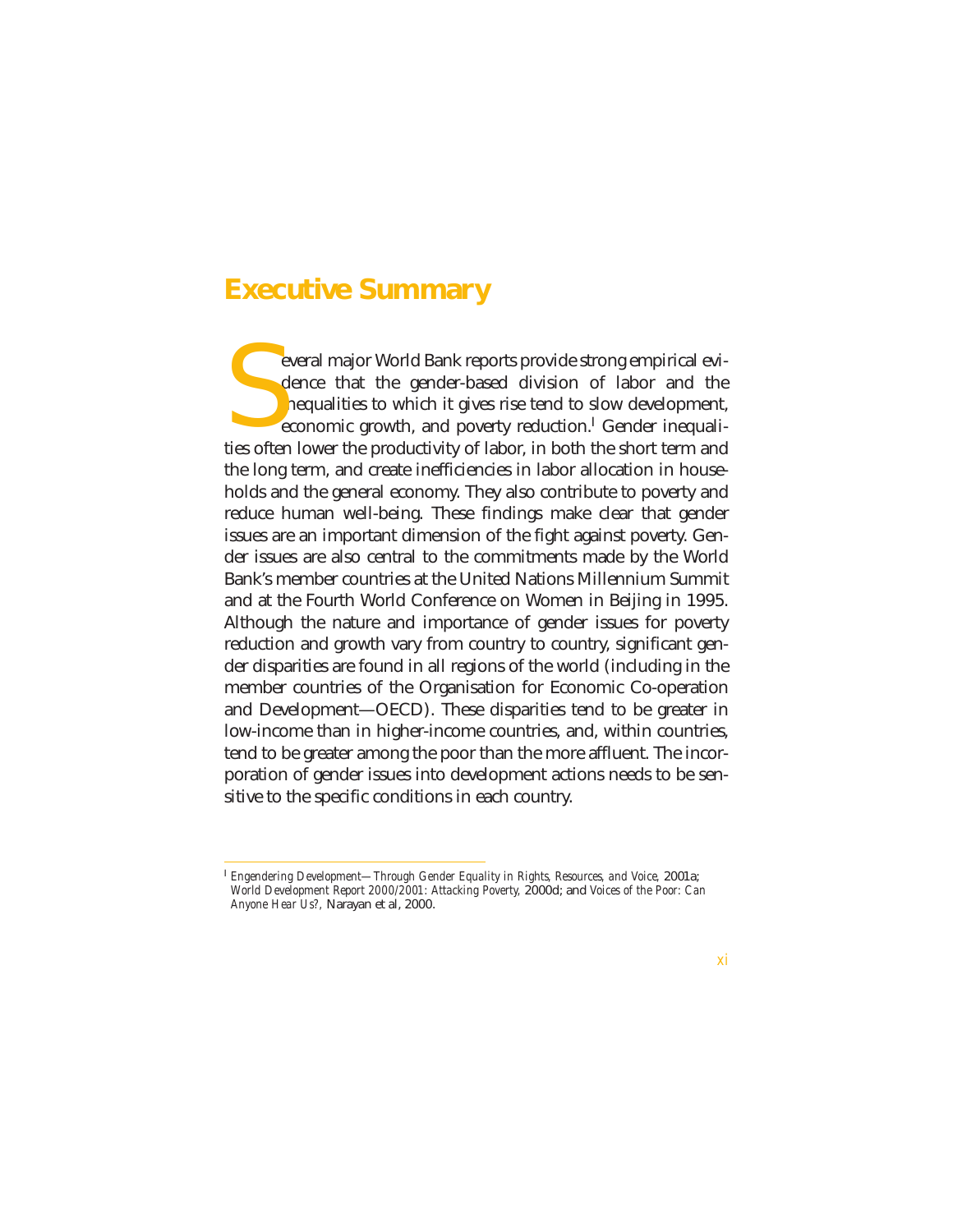Since the 1980s, the Bank has made progress in integrating gender issues into country work and lending, particularly in education and health. For example, between 1995 and 2000 the Bank lent more than \$3.4 billion for girls' education programs, and was also the single largest lender in the world for health, nutrition, and population projects, three-quarters of which contained gender-responsive actions. Attention to gender issues in World Bank Country Assistance Strategies (CASs) also increased during this period. Several organizational changes designed to facilitate greater attention to gender and development issues were also made, including issuing an Operational Policy on the gender dimension of development in 1994, and creating a Gender and Development Board and placing it within the Poverty Reduction and Economic Management Network in 1997.

Despite the progress to date in gender mainstreaming, the Bank's effectiveness can be improved by paying more systematic and widespread attention to gender issues in the context of its poverty reduction mandate. The opportunities for improving the development impact of the Bank's work through gender mainstreaming include making Bank interventions more responsive to country gender conditions and commitments; making these interventions more strategic; and improving the alignment of Bank policies, processes, and resources to support such interventions.

**In the strategy described in this paper, the World Bank will work with governments and civil society in client countries, and with other donors, to diagnose the gender-related barriers to and opportunities for poverty reduction and sustainable development; and will then identify and support appropriate actions to reduce these barriers and capitalize on the opportunities.** 

The strategy is intended to establish an **enabling environment** that will foster country-led, **country-specific** strategies for changing the gender patterns that are costly to growth, poverty reduction, and human well-being. The strategy rests on a **basic process** that involves working with countries to: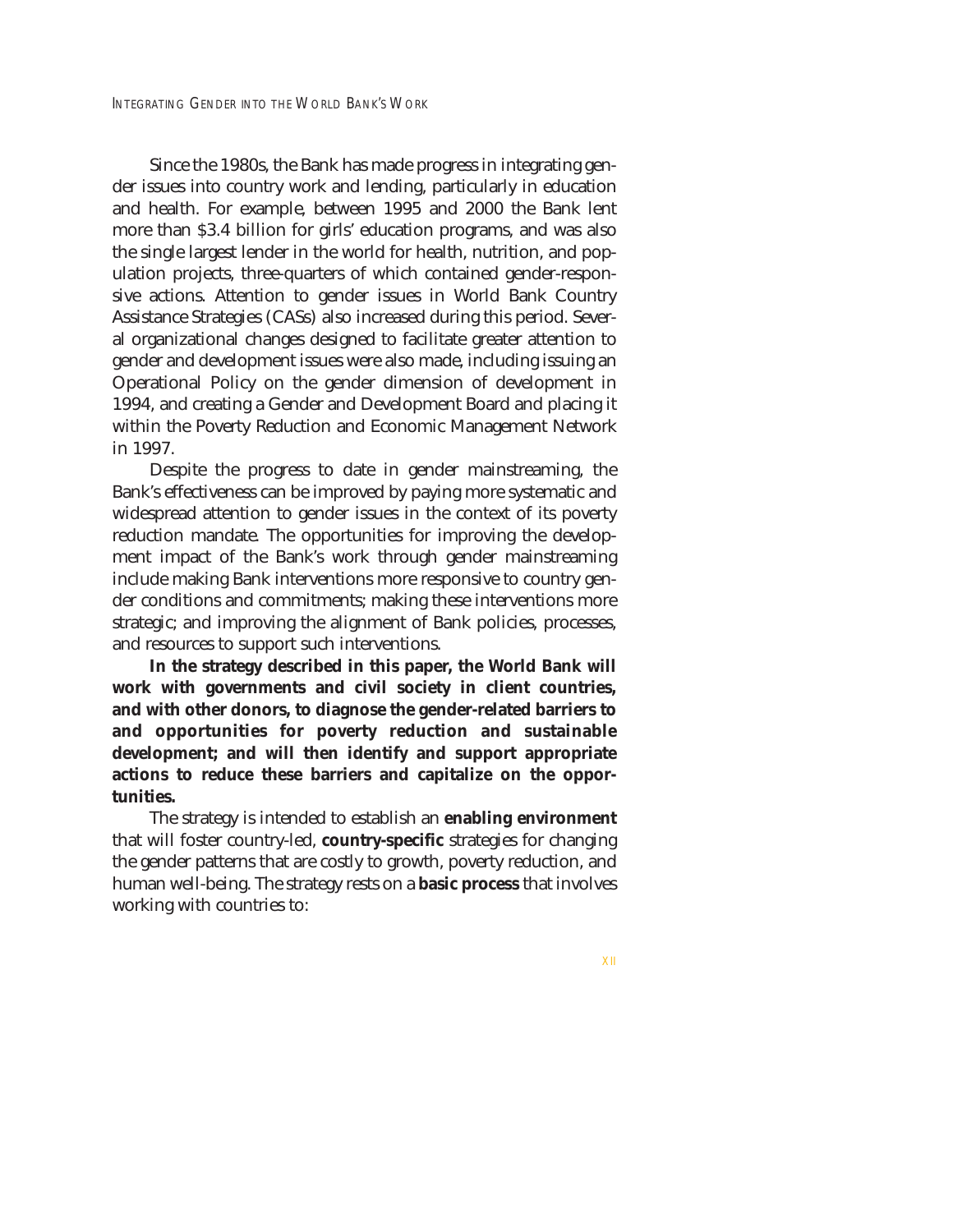- prepare periodic, multi-sectoral Country Gender Assessments (CGAs) that analyze the gender dimensions of development across sectors and identify gender-responsive actions important for poverty reduction, economic growth, human well-being, and development effectiveness, and which inform the Bank's country assistance program;
- develop and implement, as part of the Bank's country assistance program, priority policy and operational interventions that respond to the assessment; and
- monitor the implementation and results of these policy and operational interventions.

A key component of the strategy is the CGA, a country-level gender analysis that identifies critical areas in which gender-responsive actions are likely to enhance growth, poverty reduction, and well-being in a particular country context. Country Directors will ensure the completion of these assessments in a timely manner in countries with an active lending program (and in which an assessment has yet to be conducted). In line with the ongoing reform of the Bank's analytical work, the methods for carrying out these assessments will be flexible. The country gender analysis may, for example, be a stand-alone document or a section of a country poverty or economic analysis. The CGA may contain original, analytical work or may simply refer to such work produced by the Bank or by other agencies (government, international, academic). To lower costs, increase buy-in, and build on expertise outside the World Bank, collaboration with government, civil society, and other donors in completing the CGA will be emphasized when possible. Management, with the assistance of the Gender and Development Board, will clarify standards for conducting the assessments and monitoring their quality. Updates will be done in accordance with the typical cycle for country analytical work (approximately once every five years), and will be designed to investigate whether any major changes in gender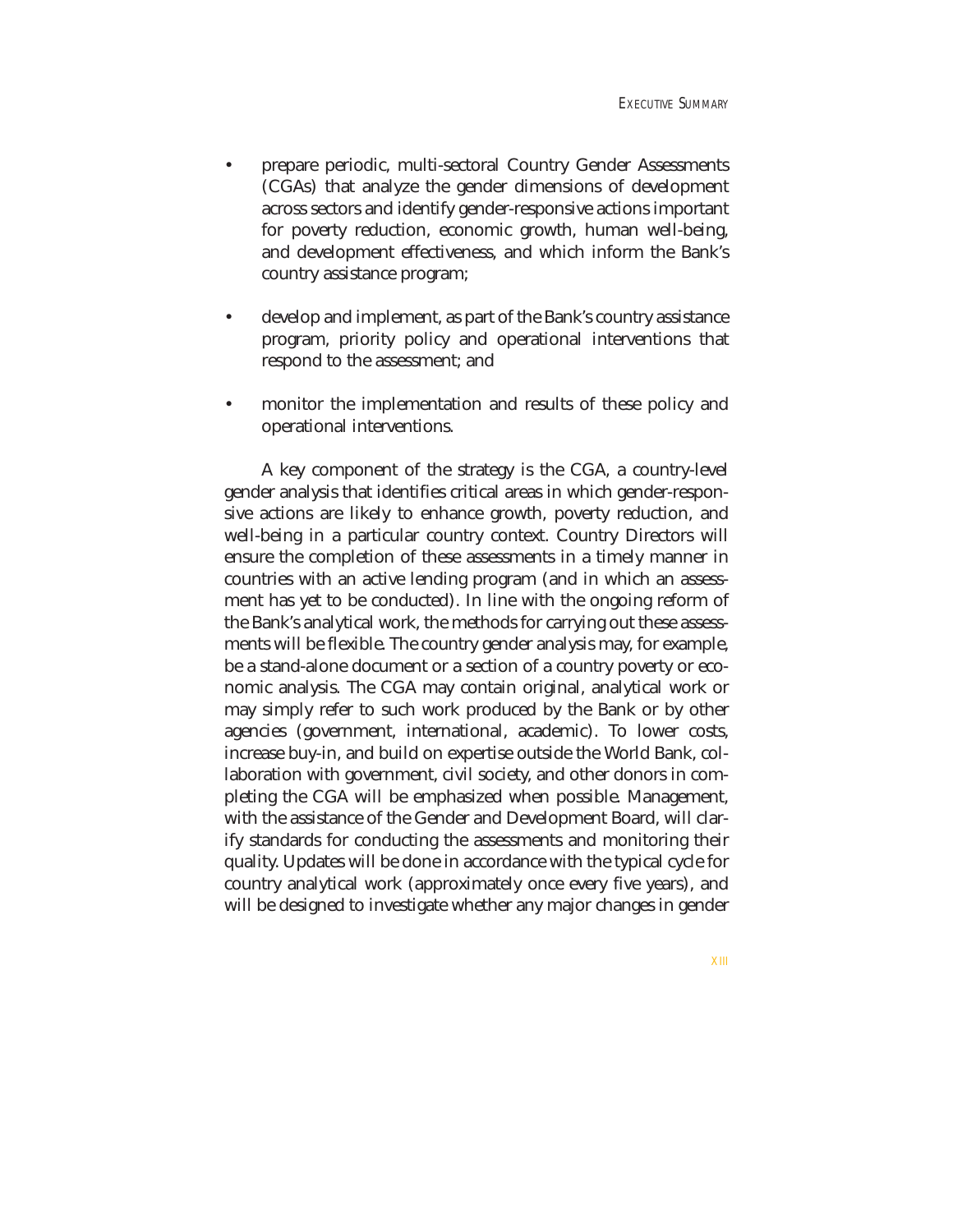conditions have occurred (i.e., updates will typically be less elaborate than the initial assessment). When possible, CGAs that contain substantial original work will be published and shared broadly.

The gender strategy rests on four actions designed to enable the process of diagnosis, strategy formation, and integration into operations:

**Integrating a gender dimension into relevant analytical work and lending instruments.** An understanding of gender issues in sectors identified in the diagnosis as important for poverty reduction and growth is a necessary prelude to gender-responsive project design. Tracking whether analytical work and projects in these sectors have been conducted with a cognizance of key gender issues is also important for improving performance and quality. For this reason, the strategy recommends integrating a gender dimension into:

- sectoral analytical work in high-priority sectors (as identified in the CGA), and into the social impact analysis associated with adjustment lending (including Poverty Reduction Support Credits);
- the criteria used to assess the poverty reduction focus of Poverty Reduction Strategy Papers (PRSPs) in Joint Staff Assessments (JSAs);
- the criteria used to assess the adequacy of the poverty reduction focus of the CAS and Sector Strategy Papers; and
- the quality criteria used by the Quality Assurance Group to assess projects and analytical work, with appropriate consideration of whether particular sectors have been identified as high priority in the CGA.

**Supporting the strategic integration of gender issues into operations.** The strategy recommends three forms of support for operations: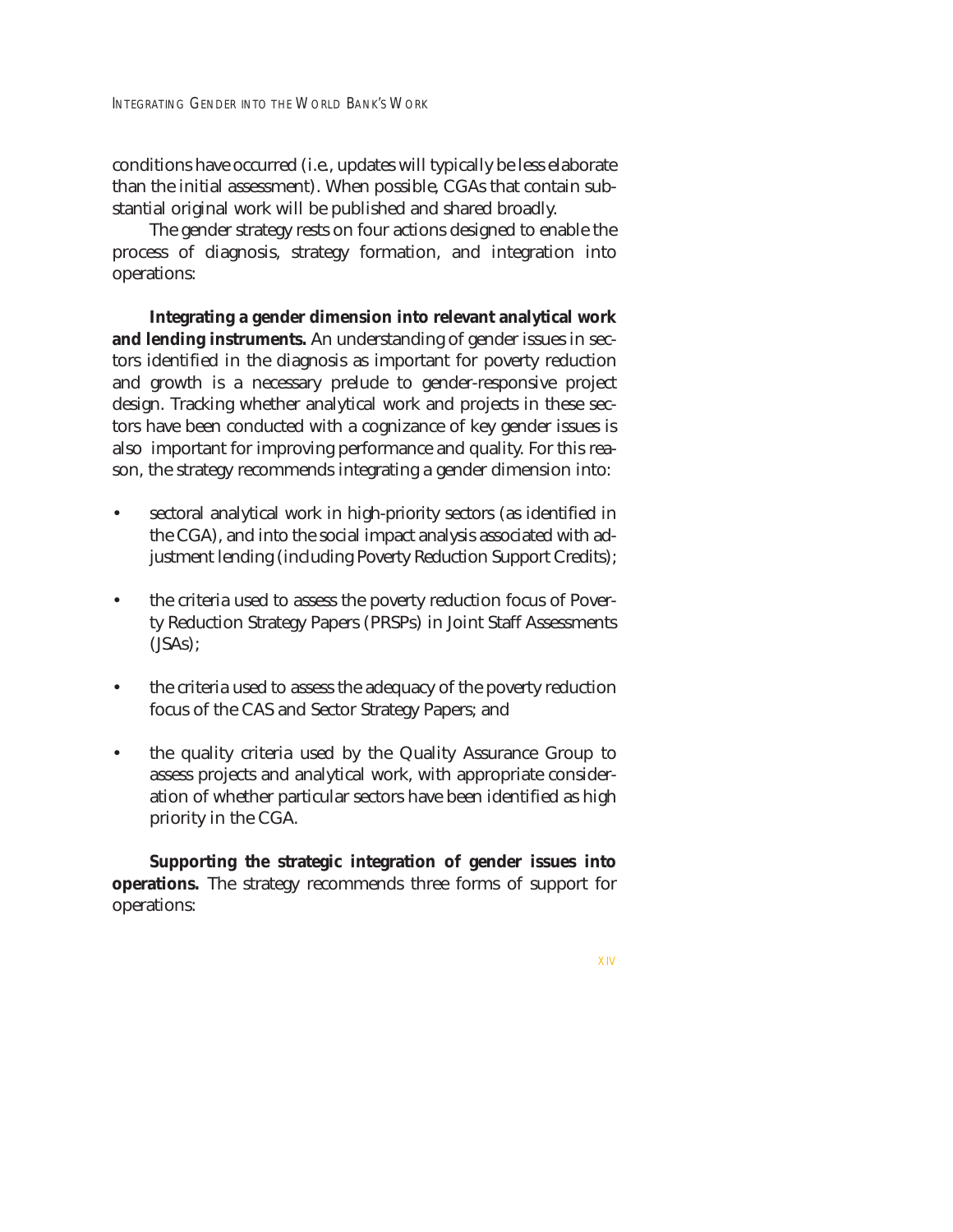- **Training.** To assist Bank staff and counterparts in strategically mainstreaming gender issues into operations, the Gender and Development Board will work with Human Resources and the World Bank Institute to add gender and development content to the Bank's staff orientation course and to existing core courses. Selected technical modules oriented to operational staff will also be developed.
- **Operational tools.** Together with regional sectoral staff, the Gender and Development Board will continue to create and disseminate adaptable tools and good practice examples for use in operations. Good practice examples, including those involving macroeconomic policy advice, will be emphasized.
- **Building capacity in implementing agencies.** The Gender and Development Board will explore methods to provide technical advice to implementing agencies. The Board will also work with the regions and the World Bank Institute to identify and support training opportunities for clients and counterparts.

**Aligning resources with the elements of the strategy.** Four types of resources will be aligned with the strategy:

- **Budget.** In line with the decision to make gender mainstreaming one of the Bank's Corporate Advocacy Priorities, Bank budget is being redeployed to support gender analysis and mainstreaming.
- **Accountabilities.** The responsibilities of Bank staff for gender mainstreaming are being clarified (Table 2.1). Regional Vice Presidents will ultimately be accountable for regional results; they will in turn hold Country Directors and Sector Directors/ Managers accountable for ensuring appropriate integration of gender issues into country operations. To clarify policies and procedures, a revised Operational Policy and Bank Procedures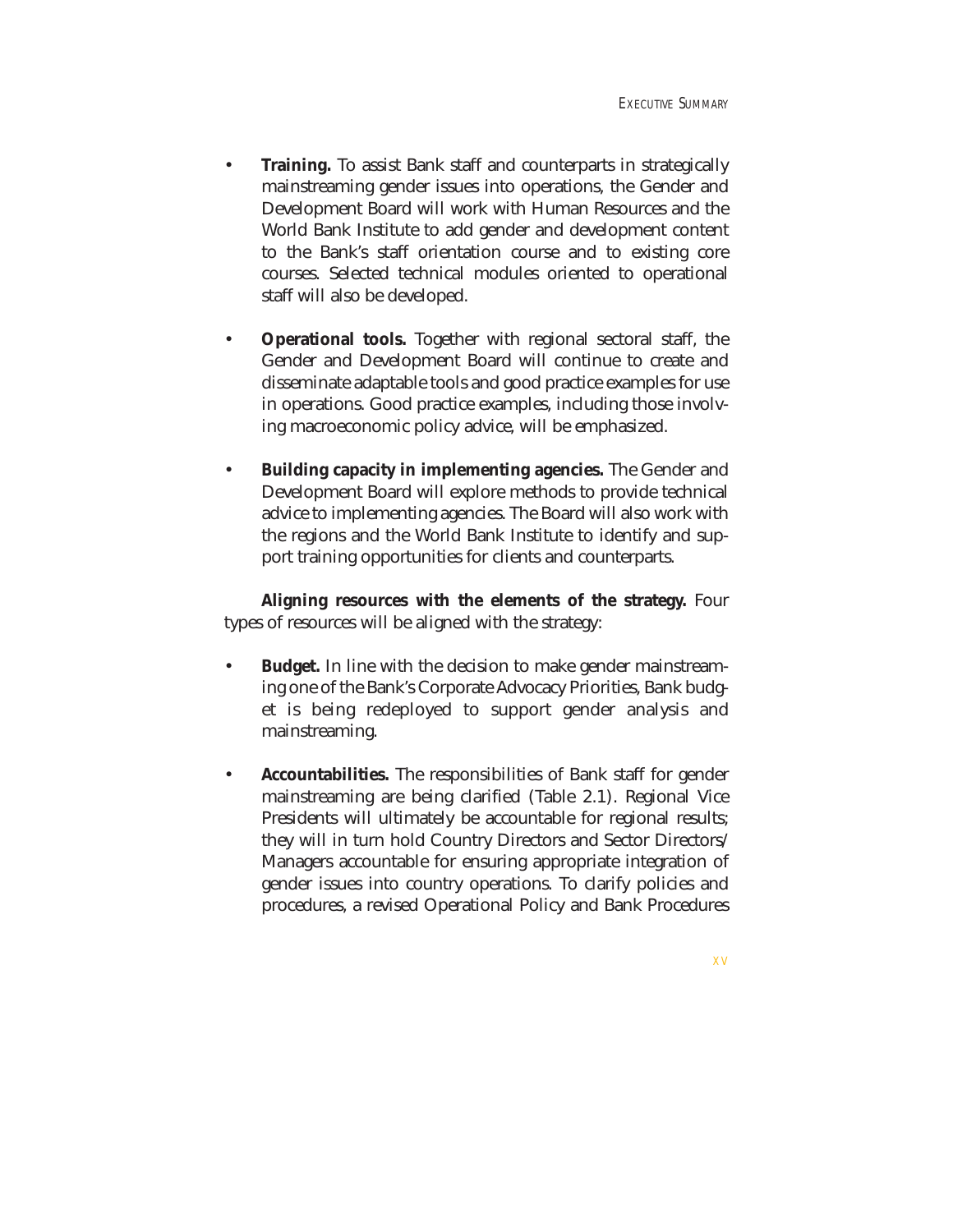statement on gender and development will be issued after due consultation with external stakeholders and consideration by the Executive Board. While these consultations are ongoing, Management will issue an Operational Memorandum to clarify the existing gender policy and provide interim guidance on implementation.

- **Staff.** Regions will provide in-house technical expertise in gender and development to assist staff in gender analysis and strategic operational mainstreaming, especially during the initial years of implementation.
- **Partnerships.** Because of the valuable resources that other organizations have to offer and the potential synergies with Bank-led activities, the strategy also encourages the formation of country-level partnerships with governments, civil society, and other donors, especially in the context of particular projects or programs, including formulation of the PRSPs.

**Monitoring and evaluation.** Finally, in order to track progress and enhance learning and quality, an effective system of monitoring and evaluation that includes assessment of on-the-ground results is under development. Progress in implementing the strategy will be reported annually.

The estimated incremental costs of implementing the strategy will be about \$2 million in the current fiscal year, about \$3 million per year in the three subsequent years, and approximately \$2.5 million per year thereafter. Corporate incentive funding of \$0.6 million has been set side for the current year, and the regions have committed more than twice this amount as matching Bank budget. Implementation has thus been fully funded for the current fiscal year.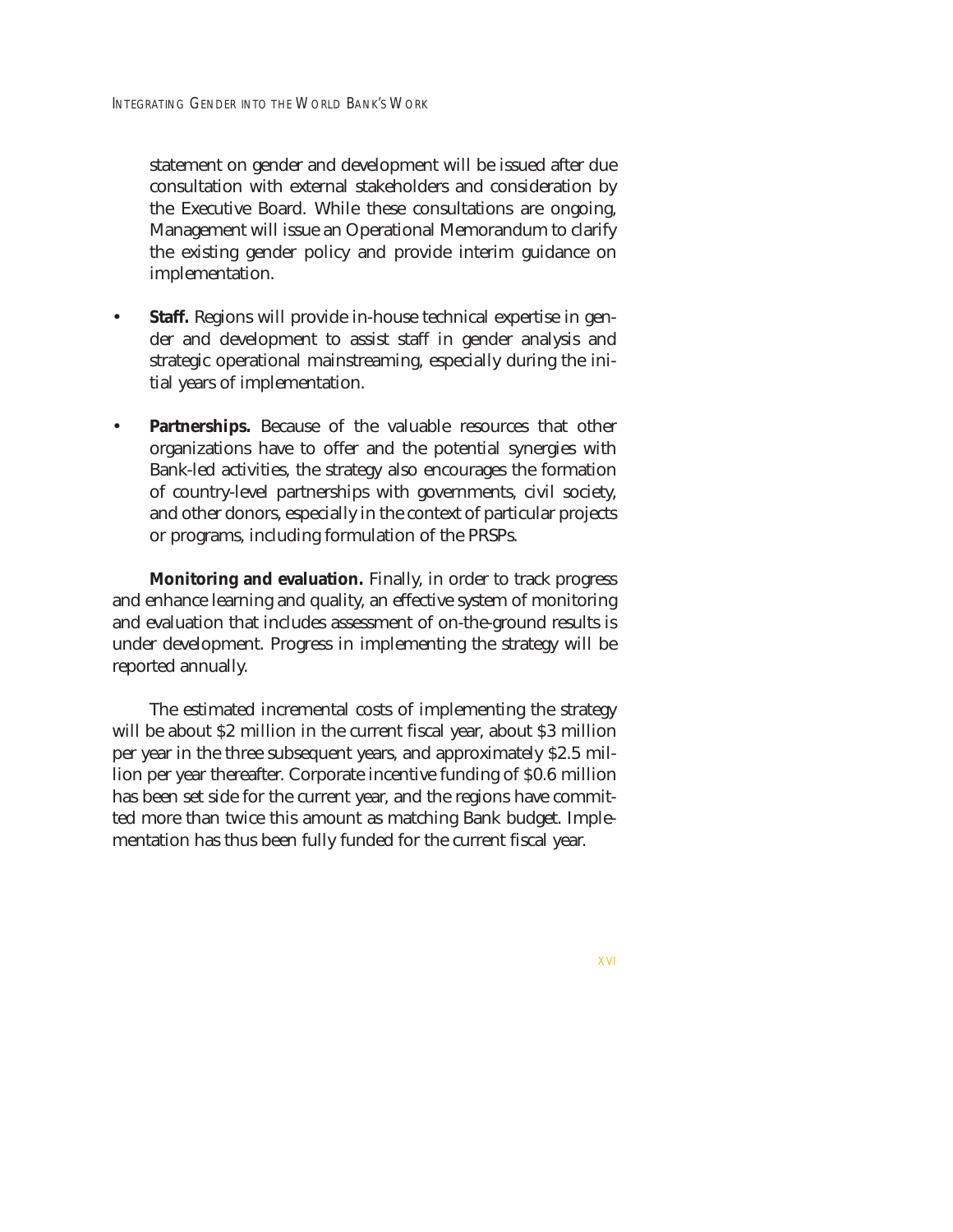### Chapter 1

# **The Business Case for Mainstreaming Gender**

ender equality is an issue of development effectiveness, not just a matter of political correctness or kindness to women. New evidence demonstrates that when women and men are relatively equal, economies tend to grow ender equality is an issue of development effectiveness, not just a matter of political correctness or kindness to women. New evidence demonstrates that when women and men are relatively equal, economies tend to grow faste of men, women, and children is enhanced. This paper outlines a Bank-wide strategy for integrating gender concerns into the World Bank's work. The need for a new strategy arises both from the evidence that gender plays an important role in determining economic growth, poverty reduction, and development effectiveness, and from the less-than-systematic integration of gender concerns into the Bank's work to date. The strategy recommends that the World Bank work with governments and civil society in client countries, and with other donors, to diagnose the gender-related barriers to and opportunities for poverty reduction and sustainable development; and to then identify and support appropriate actions to reduce these barriers and capitalize on the opportunities. The overarching goal of the strategy is to reduce poverty by promoting inclusive development. From a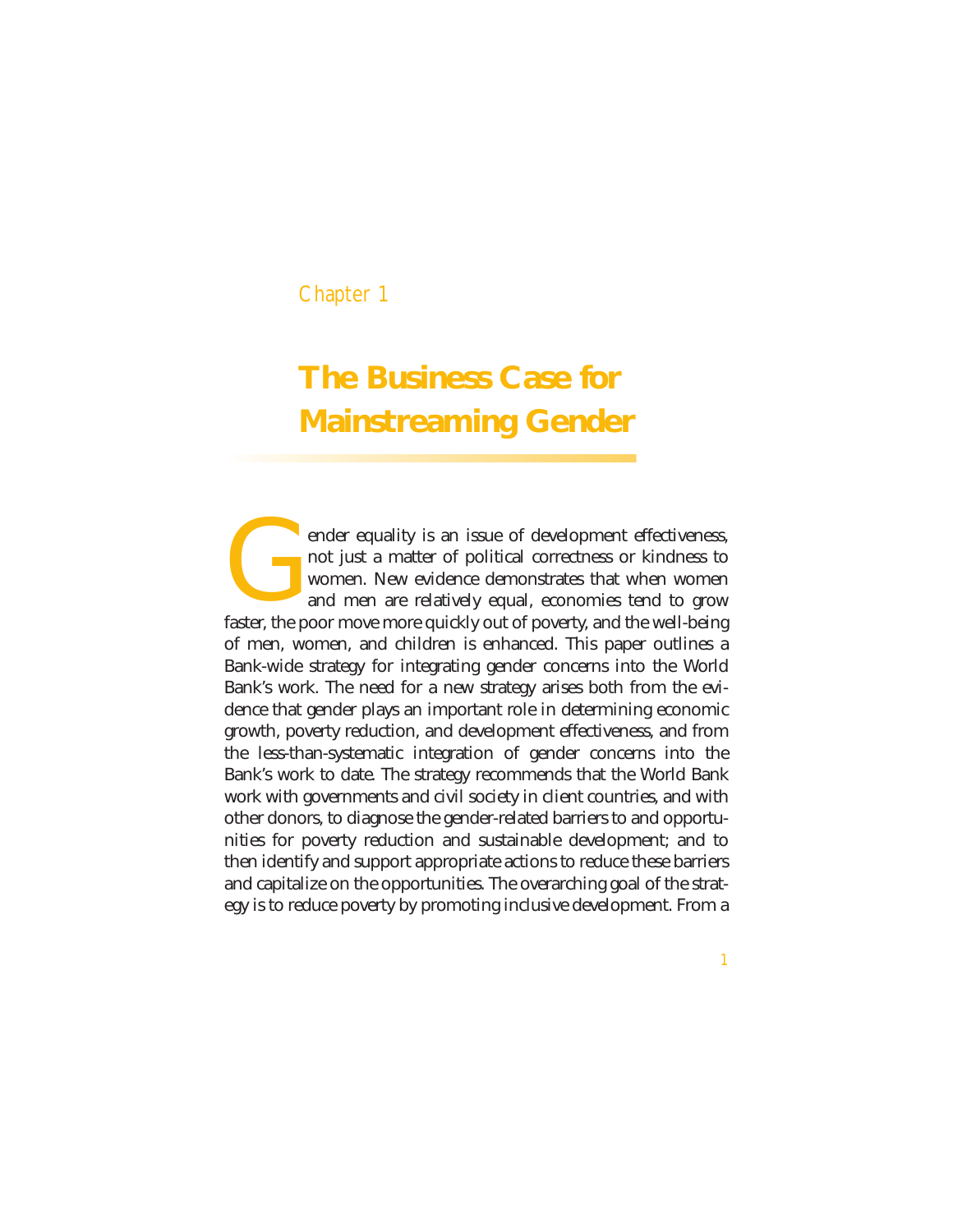gender perspective, this means ensuring that both women and men have a voice in the development of their community and country, that both are able to benefit from the new opportunities that development brings, that both have access to the resources needed to be productive members of society, and that both share in a higher level of wellbeing. (See Box 1.1 for the definition of gender.)

Greater attention to gender issues is also required by the commitment of the Bank and its member countries to the goals set forth in the United Nations Millennium Declaration, the Beijing Platform for Action, and the Convention on the Elimination of all Forms of Discrimination Against Women (CEDAW), all of which have a strong gender dimension (Box 1.2).<sup>1</sup>

This chapter describes the evidence linking gender to poverty reduction and economic growth—evidence that provides the business case for integrating gender considerations into the work of the World Bank. We also identify the opportunities for achieving this

#### **Box 1.1 The Definition of Gender**

The term gender refers to culturally based expectations of the roles and behaviors of males and females. The term distinguishes the socially constructed from the biologically determined aspects of being male and female. Unlike the biology of sex, gender roles and behaviors can change historically, sometimes relatively quickly, even if aspects of these roles originated in the biological differences between the sexes. Because the religious or cultural traditions that define and justify the distinct roles and expected behaviors of males and females are strongly cherished and socially enforced, change in gender systems often is contested. In some countries, there are groups which seek to impose more stringent divisions between males and females than currently exist, while feminist movements seek to reduce or eradicate these divisions.

<sup>1</sup> United Nations, 1995; United Nations, 2000; United Nations, 2001.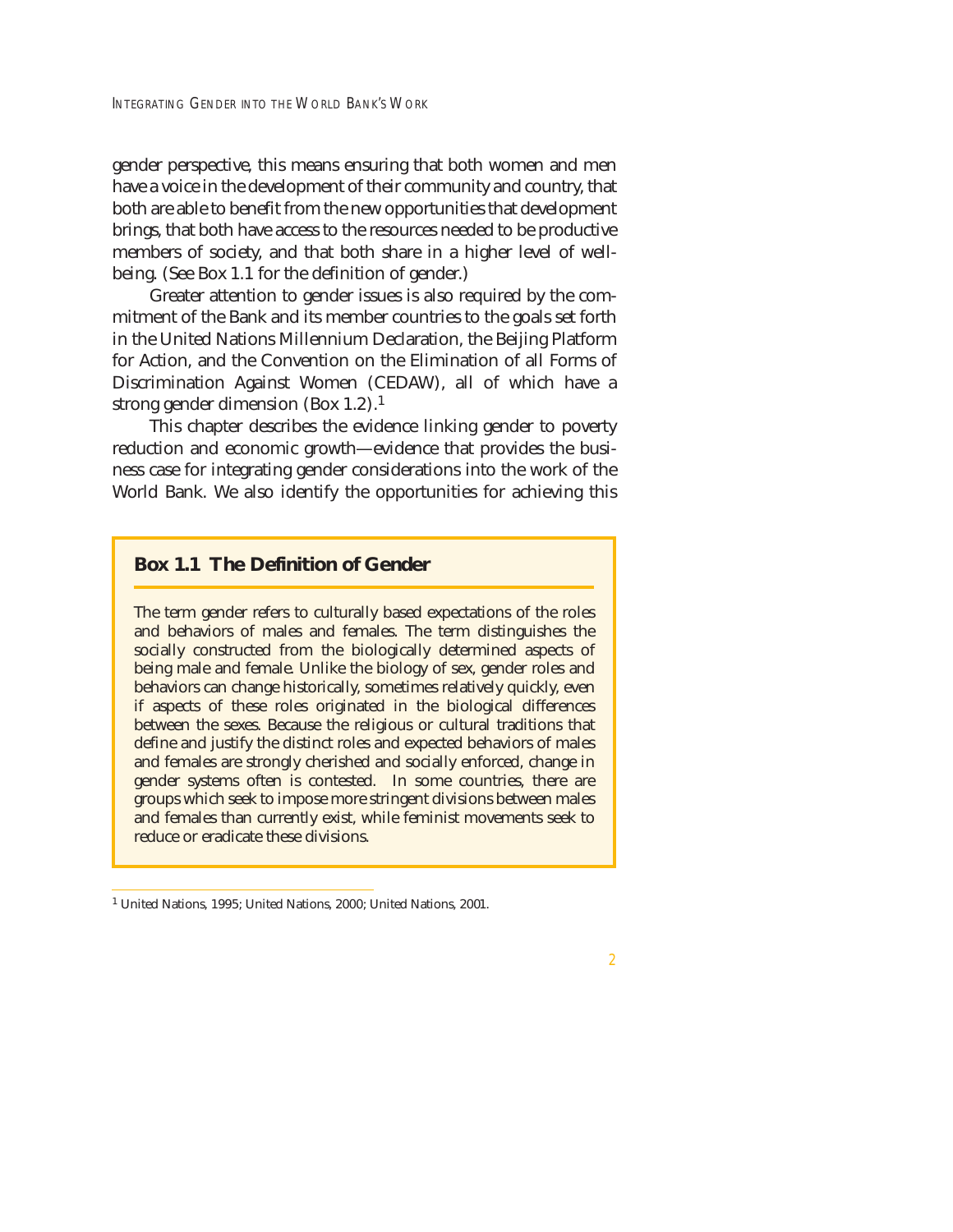#### **Box 1.2 The Millennium Declaration, the Beijing Platform of Action, and CEDAW**

*The Millennium Declaration* encompasses the following goals:

- 1. **Eradicate extreme poverty and hunger.** This cannot be achieved without due attention to both women and men living in poverty.
- 2. **Achieve universal primary education of both girls and boys.**
- 3. **Promote gender equality and empower women.** This goal is intended to represent the Beijing Platform for Action.
- 4. **Reduce child mortality.** This cannot be achieved without better reproductive health services for women and the end of discriminatory behaviors that contribute to high levels of female child mortality in some parts of the world.
- 5. **Improve maternal health.** This cannot be achieved without reducing gender gaps in resources and access to health services.
- 6. **Combat HIV/AIDS, malaria, and other diseases.** In many countries, HIV/AIDS is spreading more rapidly among women than among men, which reflects women's lack of resources and opportunity. The burden of caring for HIV/AIDS victims and orphans also falls disproportionately on women.
- 7. **Ensure environmental sustainability.** Access to water is an important gender issue in many countries.

#### *The Beijing Platform* has even broader goals:

The goals of the Millennium Declaration are intended to further progress on the some of the 12 critical areas for action identified by the Beijing Platform of Action: women and poverty, education and training of women, women and health, violence against women, women and armed conflict, women and the economy, women in power and decisionmaking, institutional mechanisms for the advancement of women, human rights of women, women and the media, women and the environment, and the girl child. All UN member countries have endorsed the Beijing Platform for Action.

*CEDAW* explicitly prohibits discrimination against women.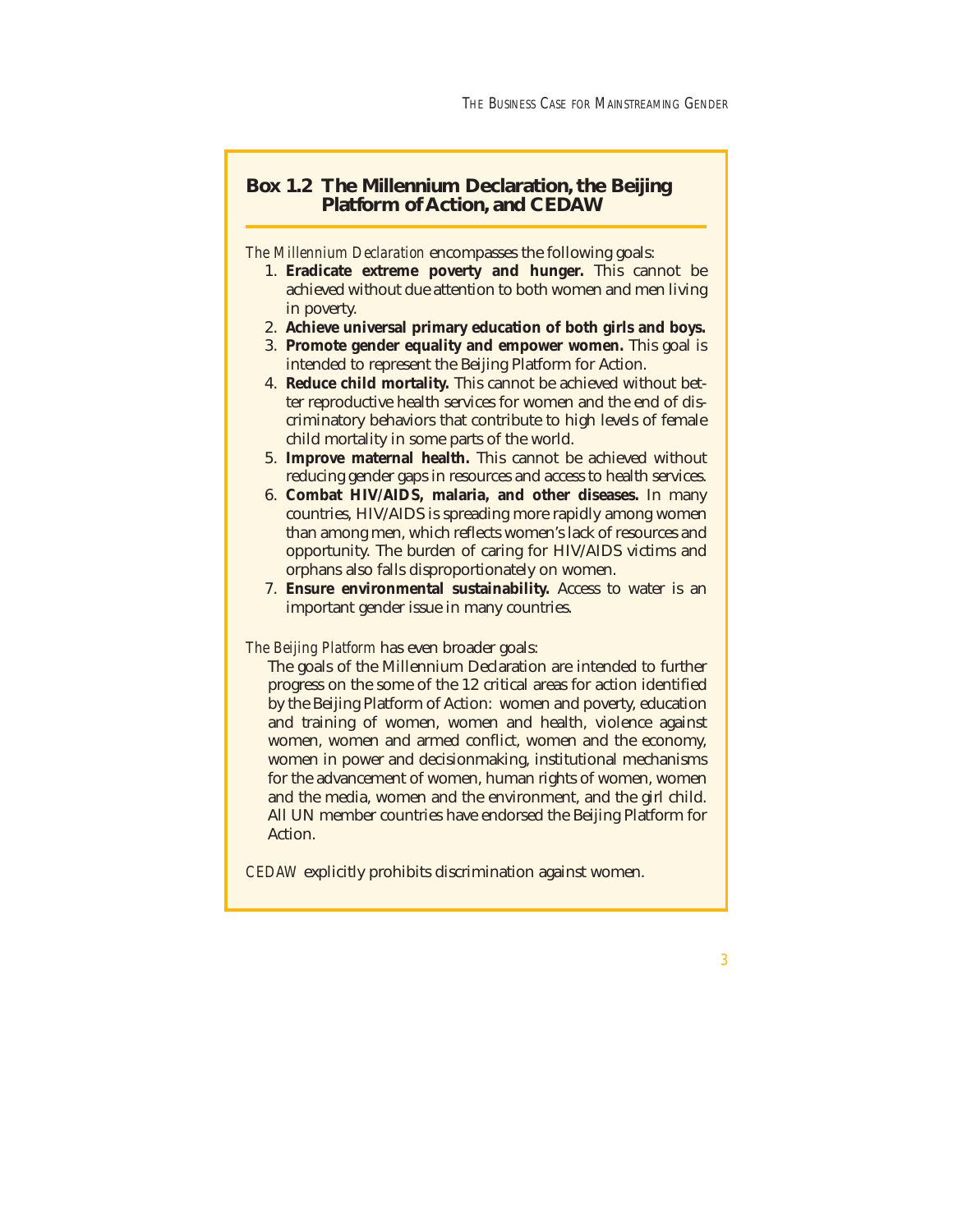goal. Chapter 2 outlines the strategy for achieving this goal. Chapters 3, 4, and 5 address background issues relevant to the strategy.

#### **The Empirical Links of Gender to Poverty and Growth**

Gender inequality retards economic growth and poverty reduction. This is a key conclusion of a recent World Bank Policy Research Report, *Engendering Development—Through Gender Equality in Rights, Resources, and Voice,* which considers the links among gender equality, development, and public policy.<sup>2</sup> As this report makes clear, there is growing evidence that several aspects of gender relations—the gender-based division of labor, disparities between males and females in power and resources, and gender biases in rights and entitlements act to undermine economic growth and reduce the well-being of men, women, and children. Gender-based divisions of labor and gender inequalities also contribute to poverty. In the remainder of this section, we review in more detail the evidence linking gender to growth and poverty reduction.

#### **Gender Equality and Growth**

The primary pathways through which gender systems affect growth are the productivity of labor and the allocative efficiency of the economy, specifically through:

- investments in human capital (especially girls' and women's education and health);
- investments in physical capital (especially women's access to capital or to the formal sector employment it creates); and

<sup>2</sup> World Bank, 2001a, Chapter 2. The research report was supported in part by the governments of Norway and the Netherlands.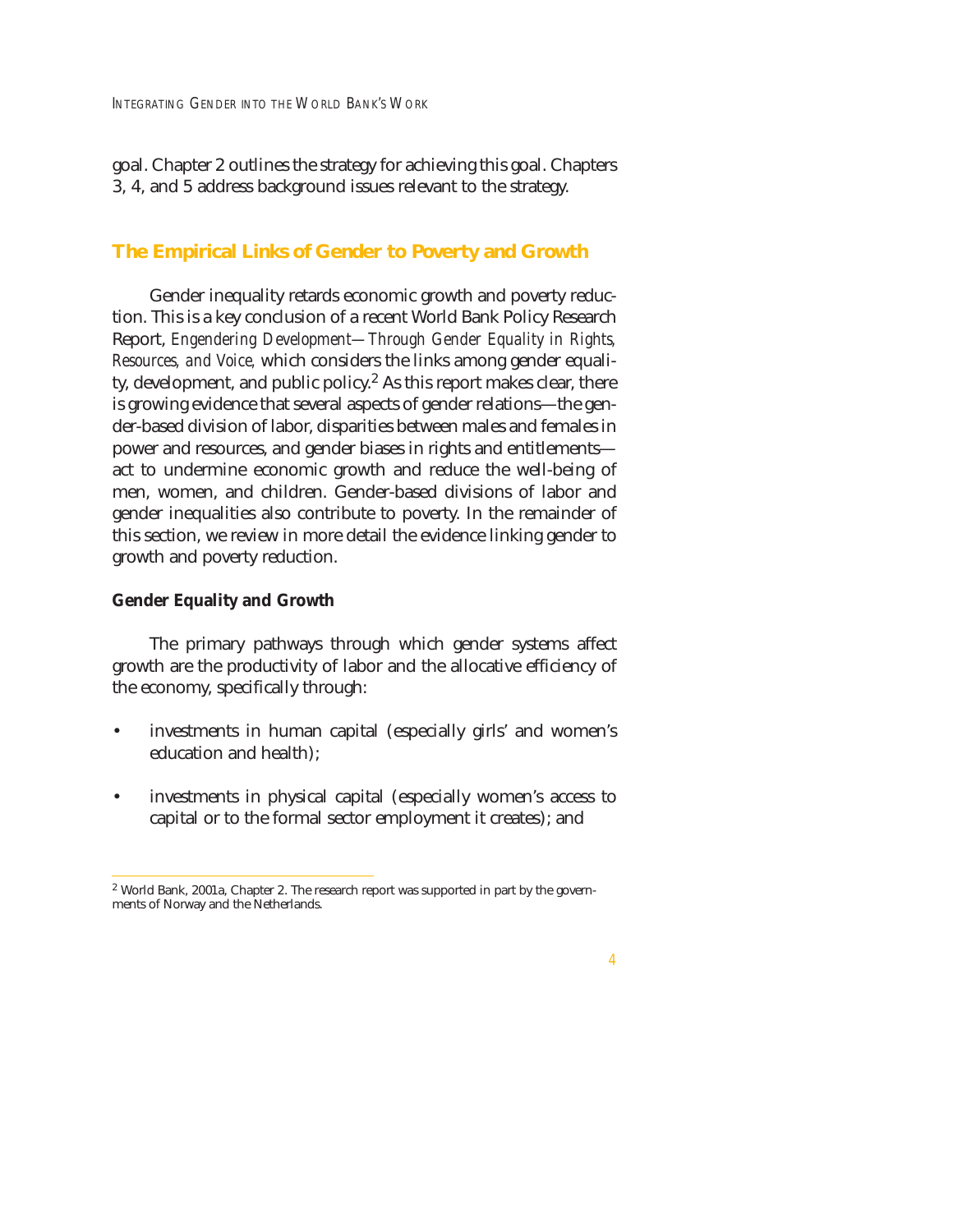the functioning of markets and institutions.<sup>3</sup>

The linkages of gender to growth through human capital are pervasive and powerful. They involve both males and females, but women are typically at a disadvantage compared to men; hence the emphasis on improving women's rights, resources, and voice. Some of the most important links between gender and growth are through:

- **Improved employment opportunities and higher incomes for women and their families.** Educated, healthy women are more able to engage in productive activities, find formal sector employment, and earn higher incomes and greater returns to schooling than their counterparts who are uneducated or suffer from poor nutrition and health. Investments in female education and health therefore tend to increase the incomes of families, with benefits for men, women, and children.4 These investments also help to increase a country's total economic output.
- The ability to adopt new technology and respond to eco**nomic change.** Better-educated women are more able to profit from new forms of technology and the opportunities presented by economic change than are less educated women.<sup>5</sup> They are also better able to cope with economic shocks and downturns in economic cycles.
- **Intergenerational effects on child schooling.** Educated women give greater emphasis to schooling their children, thereby improving the productivity of the next generation. $6$  Repro-

 $3$  Greater gender equality and a less rigid or extreme gender-based division of labor promote growth in two ways: by raising the total level of productive capital in the society, and by specifically increasing *female* productive capital, which has important pro-growth effects. 4 World Bank, 2001a, Chapter 2; Schultz, 1998.

<sup>5</sup> World Bank, 2001a, Chapter 2; Foster and Rosenzweig, 1995; Foster and Rosenzweig, 1996.

<sup>6</sup> World Bank, 2001a, Chapter 2; Rosenzweig and Wolpin, 1994.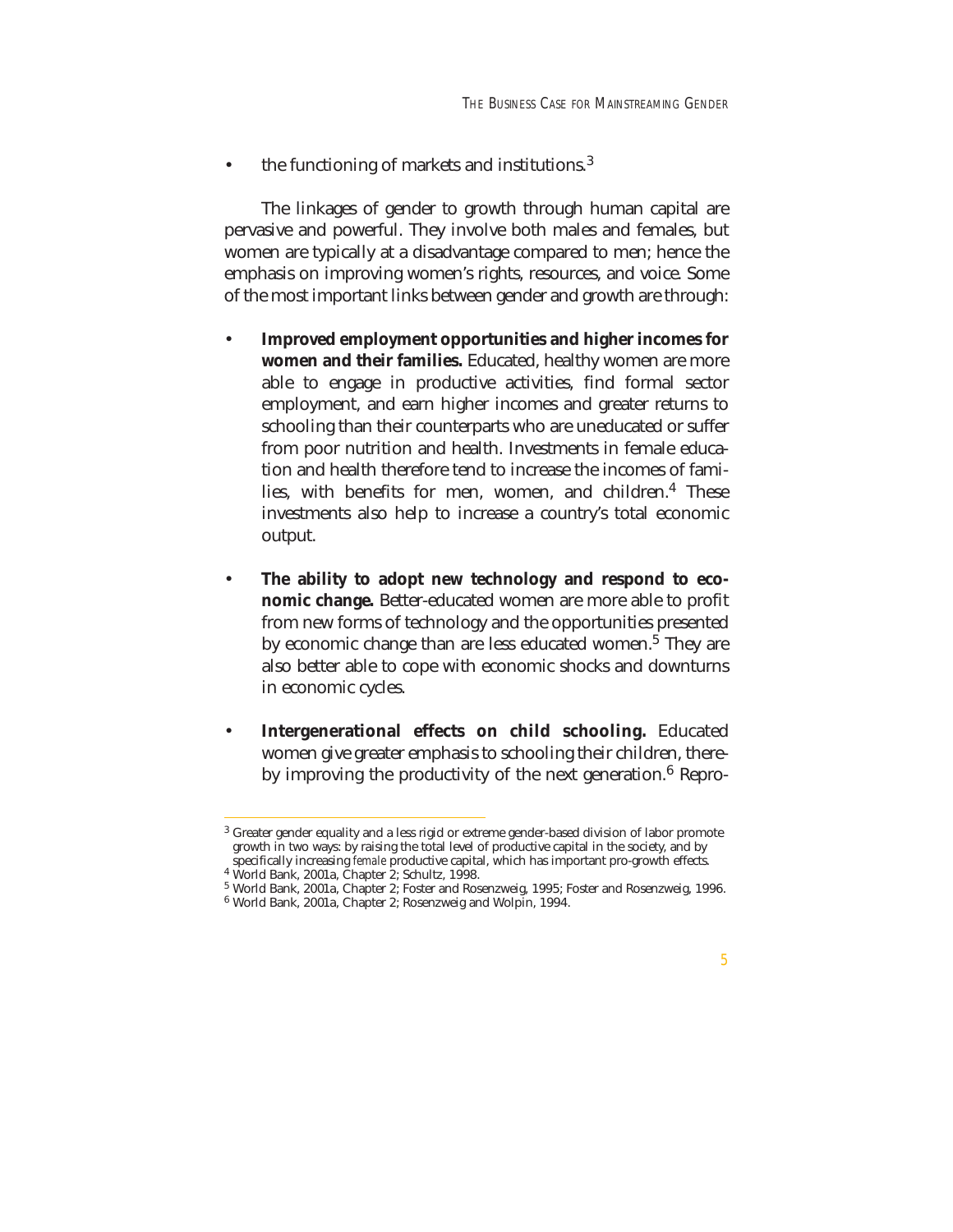ductive health services for women also have important intraand intergenerational effects on productivity and well-being, because early childbearing and frequent pregnancies can interrupt women's schooling, limit their ability to engage in incomegenerating activities, and force them to take daughters out of school to help with child care and household chores.

- **Intergenerational effects on child health and survival.** Female education improves child nutrition and children's health and survival, all factors that create a more intelligent, energetic, and productive younger generation. Educated mothers know more about healthy feeding practices, hygiene, and health care—for example, the importance of immunizations—and are more able to exercise this knowledge to promote their children's well-being.7
- **Lowering the rate of population growth.** Education—especially female education—slows population growth. In low-income countries, reduced population growth helps to increase saving and investment rates and also lowers the stress on natural resources and the environment.<sup>8</sup> In virtually every developing country, women who complete secondary school have significantly fewer children than do uneducated women.9 Also, their children are born further apart from each other, a factor important for the wellbeing and productivity of both parents and children.
- **Women's empowerment.** Although education does not guarantee rights or power, it is a critical condition for empowering women—and the evidence shows that empowered women are more able to participate in community and national decision-

<sup>7</sup> World Bank, 2001a, Chapter 2; Jejeebhoy, 1995; Desai, 1998.

<sup>8</sup> Ahlburg, Kelley, and Mason, 1996.

<sup>&</sup>lt;sup>9</sup> Jejeebhoy, 1995.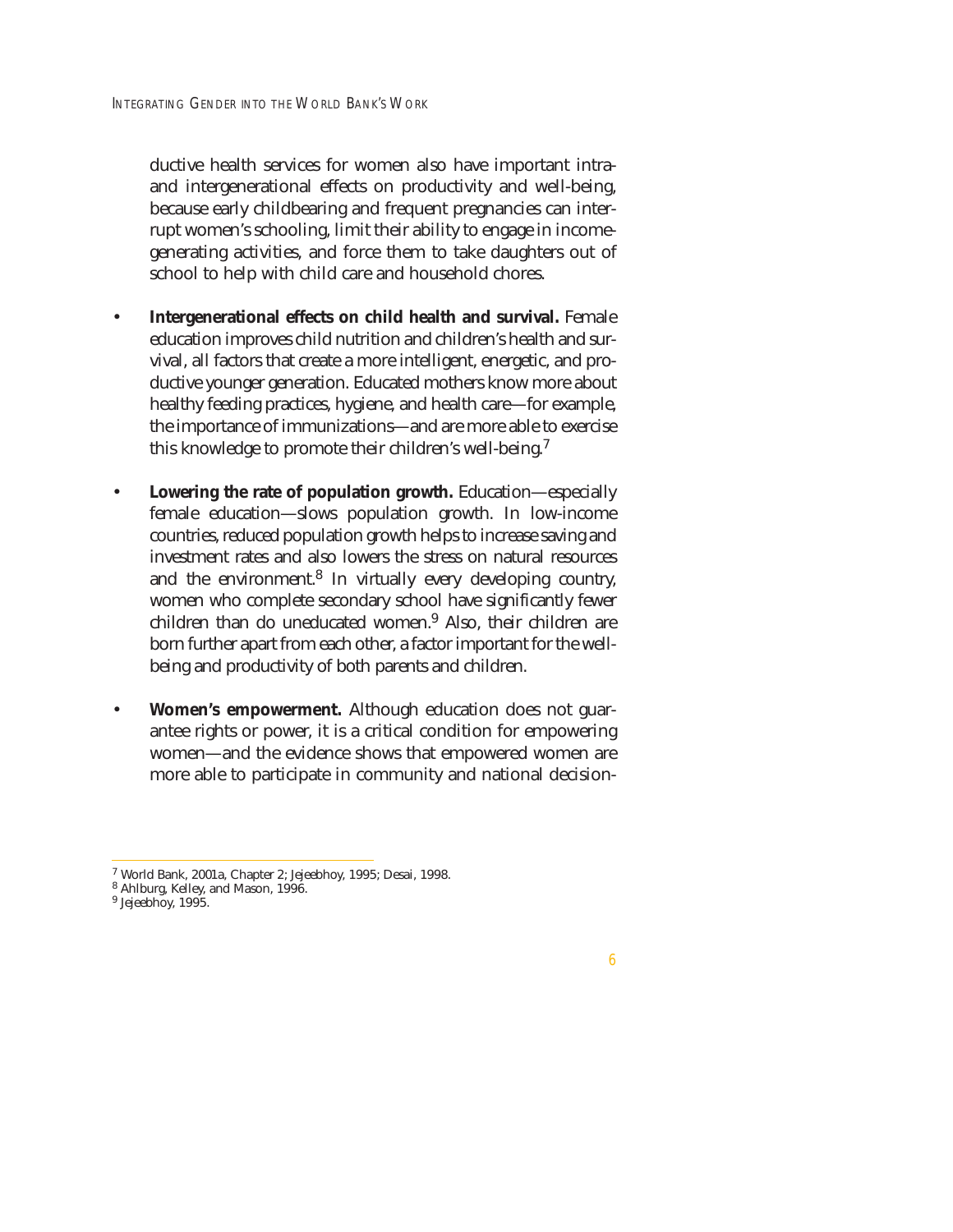making, are healthier, and are better able to protect themselves from HIV/AIDS and other sexually transmitted infections.10

The links between female human capital and growth are by no means the entire story. As *Engendering Development* documents, gender relations also affect economic growth through access to physical capital and the functioning of markets and institutions. Some of the key links include:

- **Time poverty created by poor infrastructure.** In many settings—especially in low-income countries and among the poor in all countries—women work many more hours per day or week than men. This limits their ability to engage in incomegenerating activities and to participate in community or national decisionmaking. Because the gender-based division of labor extends to children, girls are often kept out of school to help with household work. In some settings, investments in infrastructure (roads and transport, water and sanitation, electricity) are important for reducing women's time poverty, which arises in part from their need to spend long hours gathering water or fuel.
- **Access to productive assets and resources.** In many societies, women are disadvantaged in gaining access to productive assets and resources, including land, the labor of other family members, the family's liquid assets, and financial services outside the household. Land titling is especially problematic. Women in all regions of the world are less likely to hold title to land than are men.<sup>11</sup> Where women are independent farmers, their lack of title to land discourages them from improving the land's productivity—with negative consequences for the well-being of their families—and makes it difficult for them to access finan-

<sup>10</sup> World Bank, 2001a, Chapter 2. <sup>11</sup> World Bank, 2001a, Chapter 1.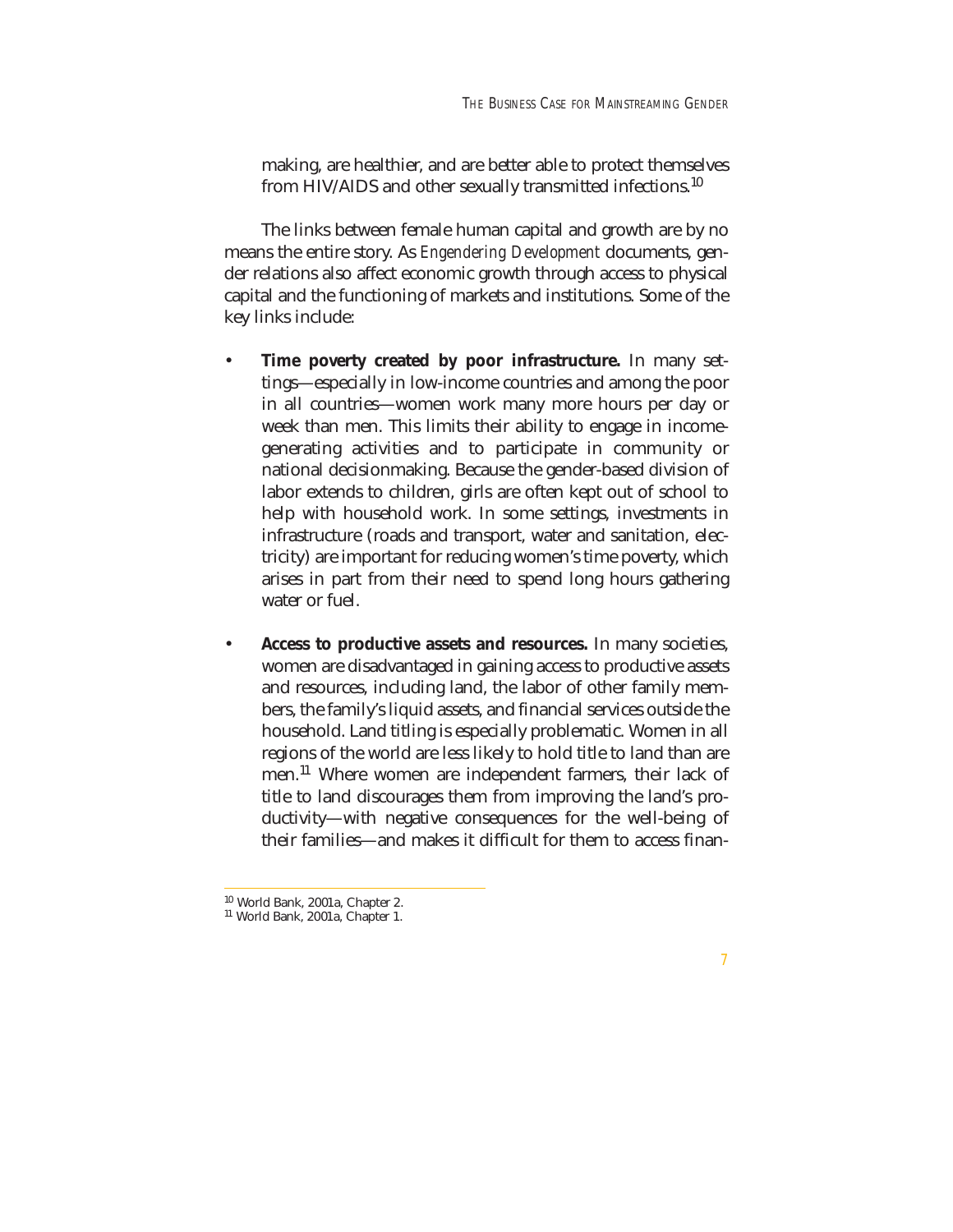cial services. Evidence from several African countries suggests that female farmers are as efficient as male farmers, but are less productive because they are denied equal access to productive inputs and human capital. If their access to these inputs were on a par with men's access, total agricultural output in these countries could increase by an estimated 6 to 20 percent.<sup>12</sup>

Another example of the productive potential of assets in the hands of women involves the experience of microcredit programs in South Asia and other low-income regions. These programs—whose borrowers are mainly poor women—have been shown to reduce family poverty and empower women.<sup>13</sup> Women borrowers from microcredit programs have the highest repayment rate of any group of borrowers in the world.

- **Gender-differentiated uses of income and capital.** Standard economic models view capital and income as gender-neutral factors of production and consumption. However, evidence from such widely differing countries as Brazil, Cote d'Ivoire, and Bangladesh suggests that women are more likely than men to use their incomes to improve their children's nutrition, health care, and schooling, even when it is considered a man's responsibility to pay for his children's education.<sup>14</sup> Thus, where the gender-based division of labor and labor market discrimination combine to reduce women's earnings, long-term prospects for development are also reduced.
- **The inefficient allocation of labor.** The gender-based division of labor, unequal economic rights, and labor laws ostensibly designed to protect women from harmful forms of work can all result in rigidities in the allocation of labor that create ineffi-

<sup>&</sup>lt;sup>12</sup> World Bank, 2001a, Chapter 2; Blackden and Bhanu, 1998.<br><sup>13</sup> Khandker, 1998.<br><sup>14</sup> Hoddinott and Haddad, 1995; Khandker, 1998; Thomas, 1997.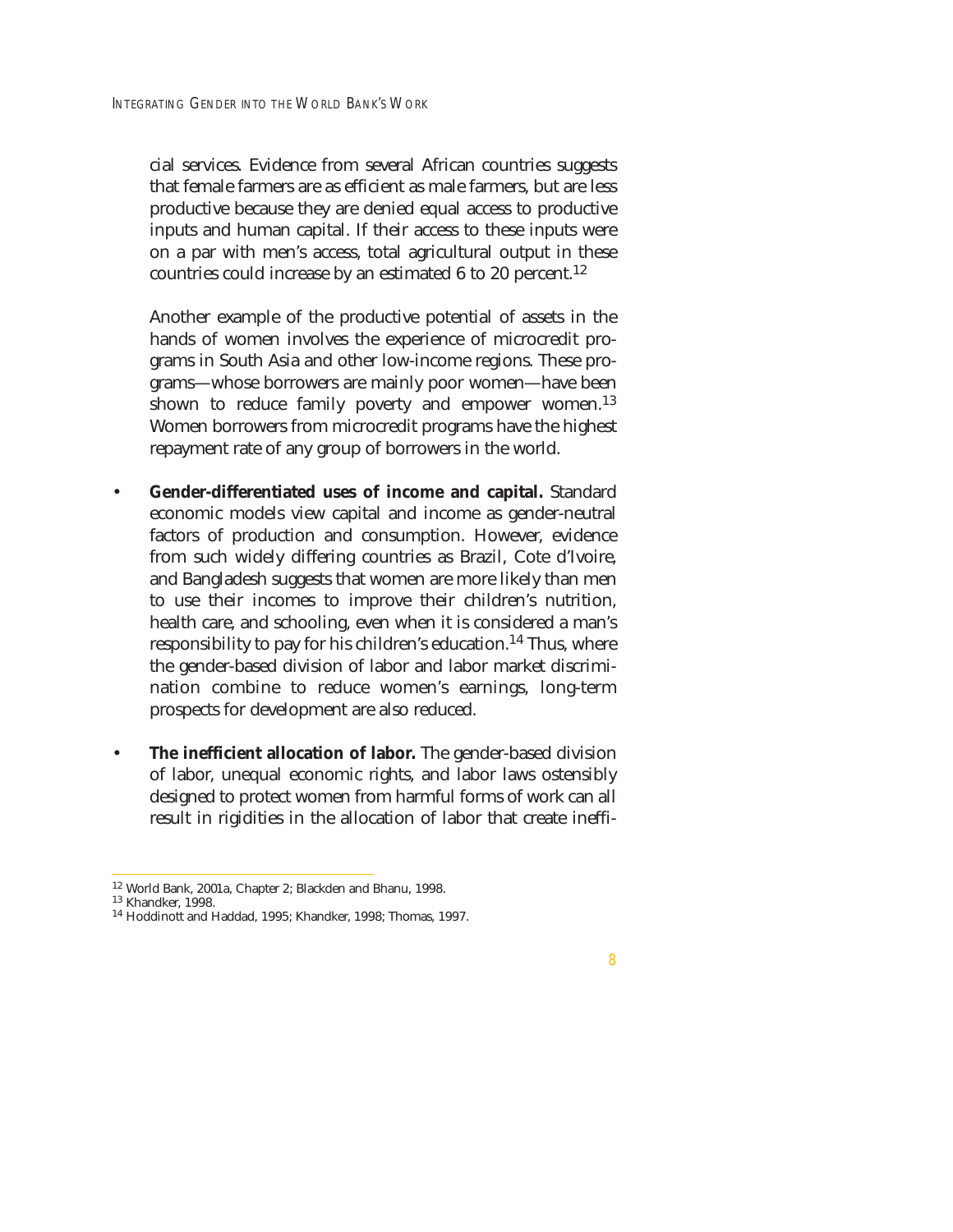ciencies and lower output. A study of 11 Latin American and Caribbean countries, for example, suggests that the segregation of the labor market by gender reduces women's wages moderately to substantially while boosting men's wages very little. The implication is that a less segregated labor force would improve total output.<sup>15</sup> In addition, gender bias within households tends to reduce the allocative efficiency of household labor.

The quality of governance. Good governance is critical for sustainable development.16 A growing body of evidence suggests that gender equality in rights and resources is associated with less corruption and better governance. Although the correlation between gender and corruption may reflect the exclusion of women from positions of power, and thus from the opportunity to engage in corrupt practices, evidence from micro-level studies is consistent with the country-level correlation. For example, attitudinal data from 43 countries suggest that women tend to view corrupt practices more negatively than men do. Further studies are needed, but existing evidence suggests that gender equality may help to promote growth by improving governance.<sup>17</sup>

The multiple pathways through which gender systems influence growth result in robust effects at the country level, as shown by studies commissioned for *Engendering Development.*<sup>18</sup> These studies (based on models estimated for more than 100 developing countries in which most other important determinants of growth are controlled) find that measures of gender equality have significant, positive effects on growth and thus on poverty reduction.

<sup>&</sup>lt;sup>15</sup> Tzannatos, 1999.<br><sup>16</sup> World Bank, 2000c.<br><sup>17</sup> World Bank, 2001a, Chapter 2; Dollar, Fisman, and Gatti, 1999; Swamy, Knack, Lee, and<br>Azfar. 2001.

<sup>&</sup>lt;sup>18</sup> Dollar and Gatti, 1999; Klasen, 1999.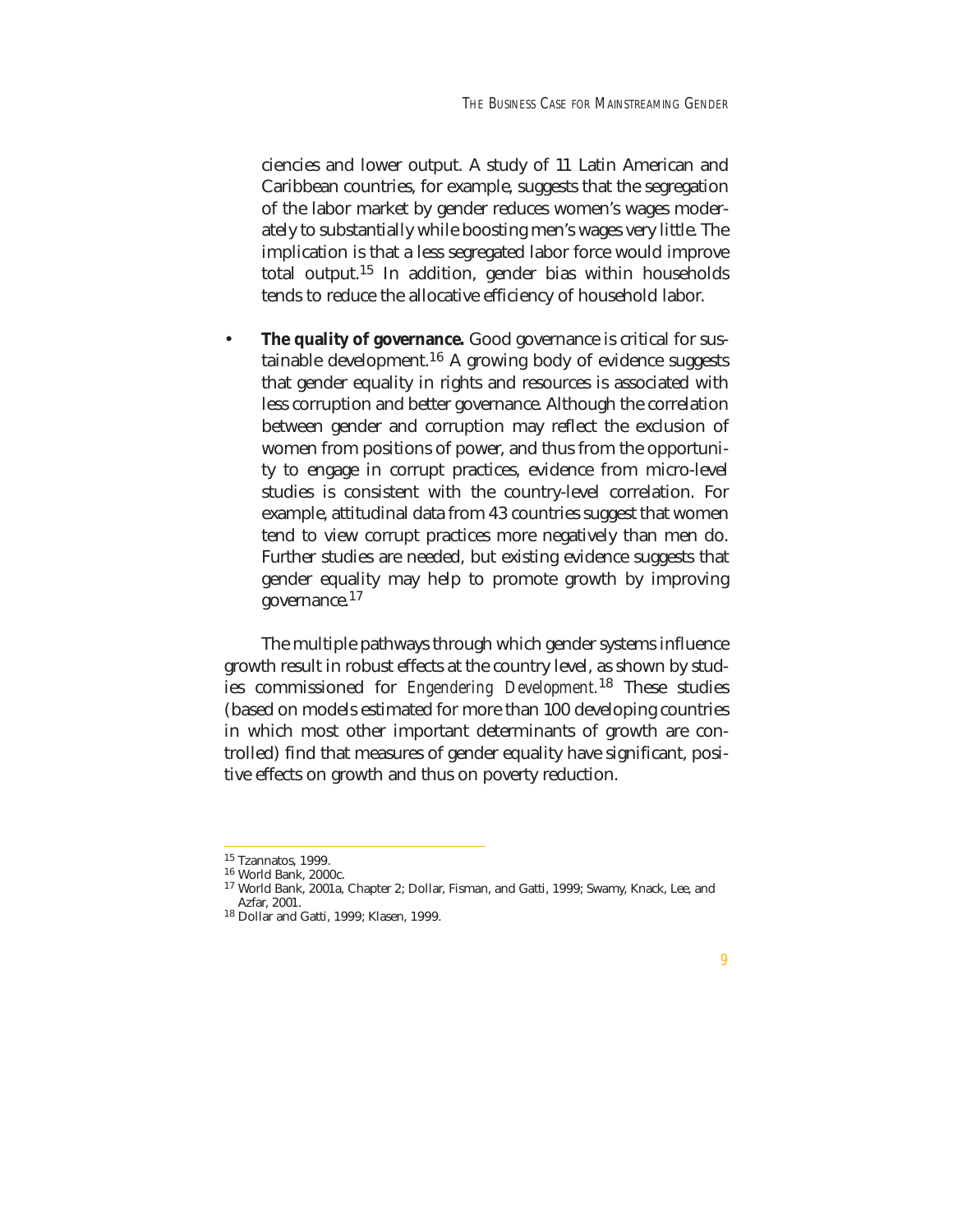#### **Gender and Poverty Reduction**

In addition to evidence that gender affects growth, evidence from the 2000/2001 *World Development Report: Attacking Poverty* shows that gender relations affect all aspects of poverty, including income, opportunity, security, and empowerment.<sup>19</sup> With regard to income poverty, in some countries, girls in poor families receive lower quality nutrition, less health care, and poorer education than their brothers.20 Likewise, as noted above, female household members often have less access to and control over the household's productive resources and income than do male family members.<sup>21</sup> In standard neoclassical economic theory, households are usually regarded as sharing a single utility function and an equitable distribution of resources and well-being. Recent studies, however, suggest that this view is often invalid.<sup>22</sup> Unequal gender relations—which are found in most countries of the world—tend to bias the extent to which male versus female household members enjoy the benefits of the household's assets and resources.

The evidence from *Attacking Poverty* also suggests that gender affects the three critical factors contributing to poverty risks: opportunity, security, and empowerment. As noted above, rigidities in the labor market; discriminatory practices; lack of access to land, credit, and other productive resources; and the heavy time burdens of poor women all lower their economic opportunities compared to men's opportunities.23 Women also suffer from less security than men in many parts of the world. Because of their dependency on male incomes, they are particularly vulnerable to shocks such as the husband's death, desertion, or divorce. They are also subject to physical and sexual violence.<sup>24</sup> Finally, women's power and voice in house-

<sup>&</sup>lt;sup>19</sup> World Bank, 2000d.<br>
<sup>20</sup> World Bank, 2001a, Chapter 1.<br>
<sup>21</sup> World Bank, 2001a, Chapter 2.<br>
<sup>22</sup> Quisumbing and Maluccio, 1999.<br>
<sup>23</sup> World Bank, 2000d; World Bank, 2001a, Chapter 2.<br>
<sup>24</sup> Narayan et al, 2000.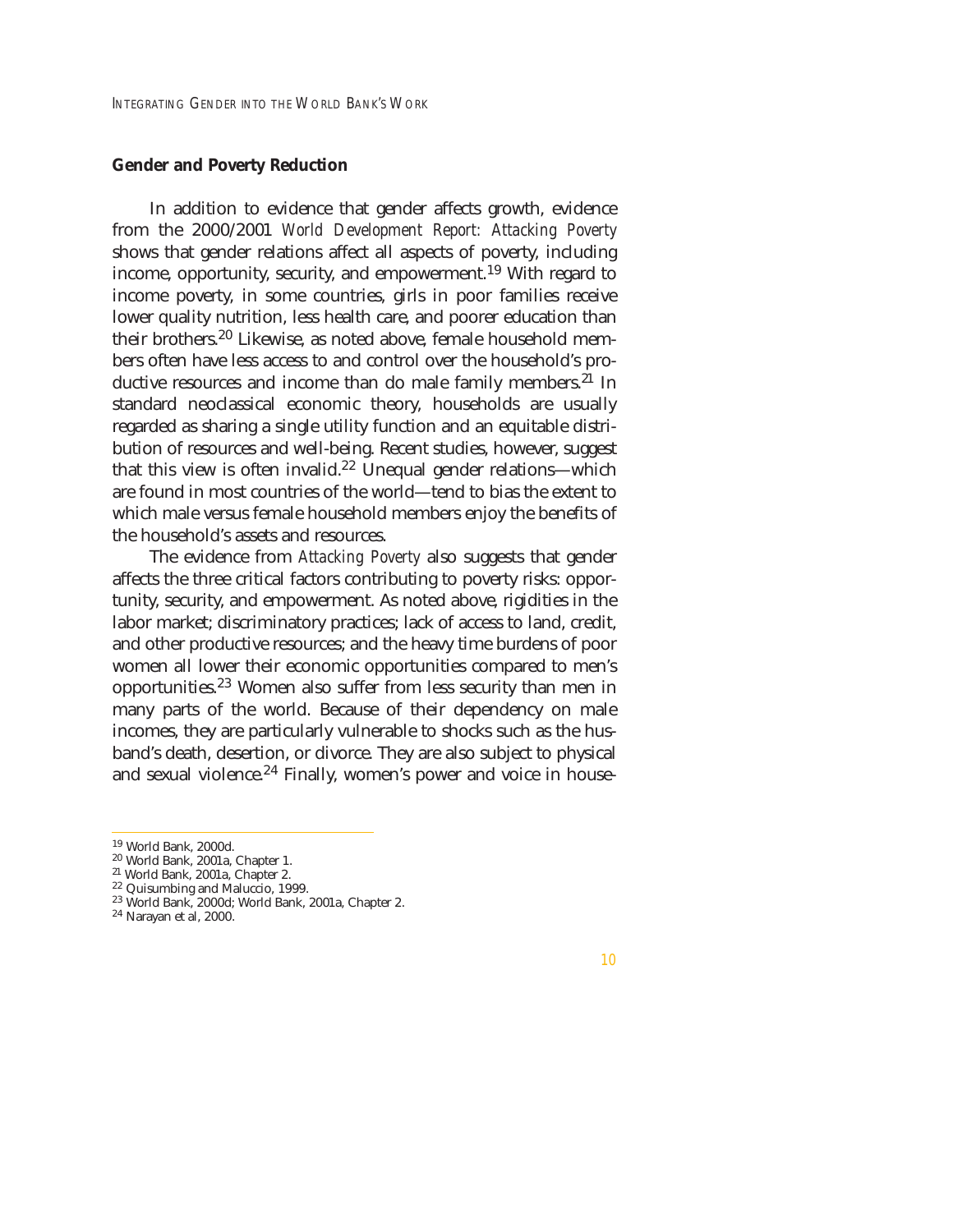hold, community, and national decisionmaking tends to be lower than men's, particularly among the poor. $25$ 

#### **Gender and Development Effectiveness**

A series of evaluations conducted by the World Bank's Operations Evaluation Department has shown that attention to gender issues helps to enhance the Bank's development effectiveness. A 1997 desk review of projects conducted in the mid-1990s found that Bank projects that took gender relations into account in their design and implementation tended to achieve their objectives more often than projects that ignored gender issues.<sup>26</sup> A recent desk review of a variety of Bank instruments concluded that countries in which Country Gender Assessments had been performed tended to have a more thorough and effective treatment of gender issues in other analytical work and in projects.27 Likewise, an analysis by the Bank's Operations Evaluation Department in 2001, based on desk reviews and field studies, concluded that projects tended to have better onthe-ground impacts when gender issues had been analyzed at the country and project levels and gender-differentiated needs or impacts were recognized in project and program design.<sup>28</sup>

In summary, the evidence reviewed here shows that gender is an issue of development effectiveness. Low and middle-income countries can achieve faster, more inclusive growth if they identify genderrelated barriers to growth and poverty reduction and act to reduce these barriers. The World Bank's assistance to client countries can become more efficient and effective if Country Assistance Strategies, policy advice to governments, and lending operations are shaped by an understanding of gender relations, by the goal of reducing gender

<sup>&</sup>lt;sup>25</sup> Narayan et al, 2000; World Bank, 2001a, Chapter 2.<br><sup>26</sup> Murphy, 1997.<br><sup>27</sup> World Bank, 2000b.<br><sup>28</sup> World Bank, 2001b.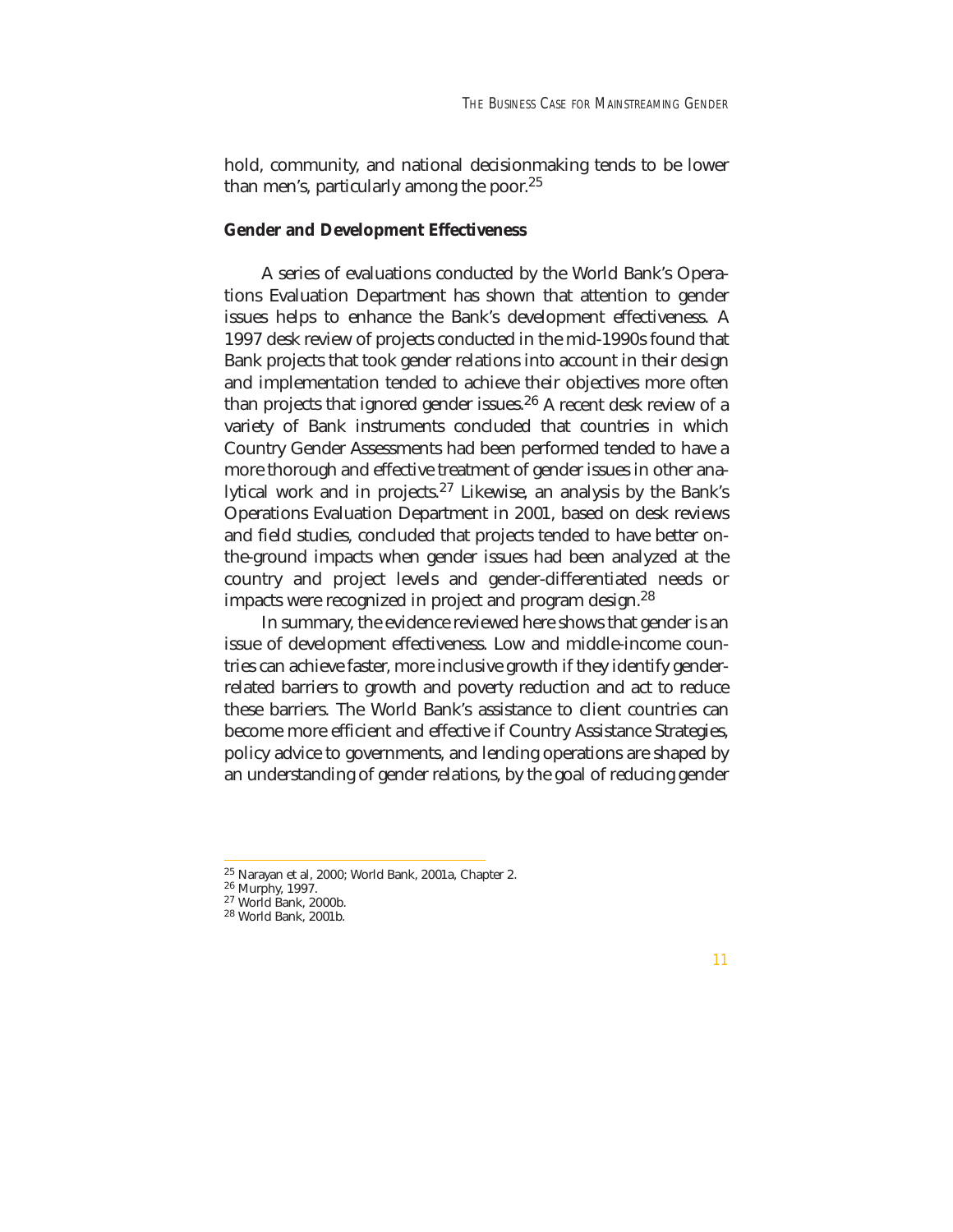disparities, and by an analysis of the opportunities that genderresponsive actions create for enhanced and sustainable growth.

#### **Gender Disparities in Developing Countries**

Are there countries in which the gender-based division of labor or disparities in resources or power between males and females are so small as to have minimal implications for human well-being, economic growth, and poverty reduction? We examine this issue here. To preview our conclusion: although some countries have more numerous or extreme gender disparities or forms of female (or male) disadvantage than others, no country is entirely free of the gender patterns that we know to be harmful for development and the improved well-being of the population. Possible gender-related barriers to growth and poverty reduction therefore need to be considered in all countries.

*Engendering Development* reaches three important conclusions about gender inequality in the world today. First, males and females have unequal rights, resources, and voice in decisionmaking in almost all countries, including the developed countries.<sup>29</sup> To be sure, in most of the dimensions examined, the average extent of the gender gap varies from region to region and from country to country (though it varies least for political representation, where large gender gaps are the norm). No region, however, is free from gender inequalities.

Second, gender disparities tend to be greater in low-income than in higher-income countries, and, within countries, greater among the poor than in the more affluent strata of society.30 However, even in middle-income countries that have promoted equal rights for males and females in some spheres, important gender disparities may exist, especially among the poor or in minority populations.

 $29$  World Bank, 2001a, Chapter 1.<br> $30$  World Bank, 2001a, Chapter 1.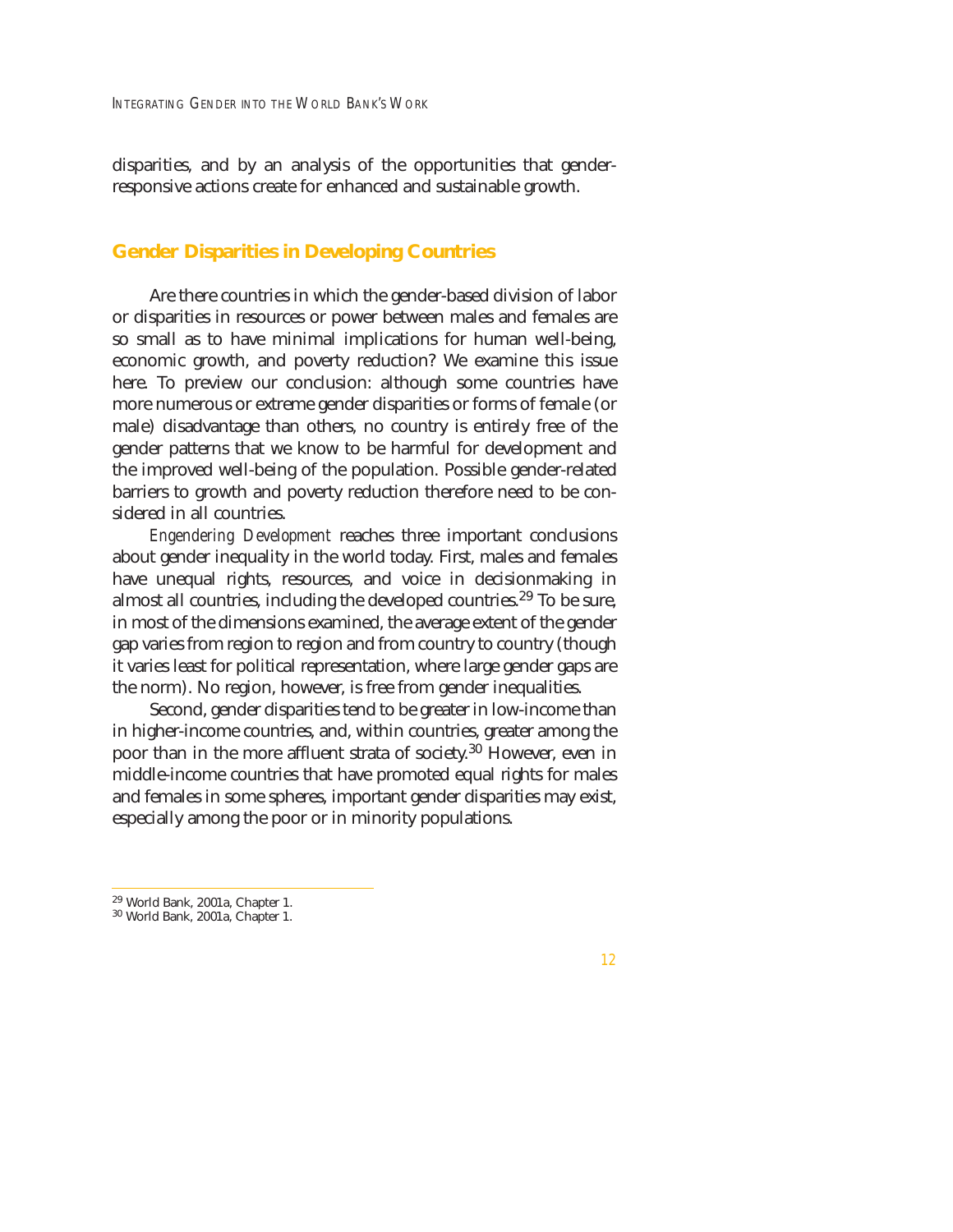Third, the nature of gender inequalities varies from region to region and country to country. For example, in most middle-income countries in Latin America and the Caribbean, gender disparities in primary school enrollments are very small and, in some cases, favor girls over boys. However, issues such as ownership of land by poor women, gender inequalities in labor markets, returns to education, and gender violence remain important. In the transition countries of Eastern Europe, gender issues arise largely from the patterns associated with the transition. Among men, this includes problems of health, alcoholism, violence, and increased mortality risks. Among women, the key issues include marked increases in poverty in families with children, loss of access to social services, and labor market discrimination. The differences in gender issues from one country to the next suggests the need for a country-specific approach.

In summary, gender issues are potentially important for development in all countries. In both low and middle-income countries, inequalities in the rights, resources, and voice of women and men tend to slow economic growth, make poverty reduction more difficult, and reduce the well-being of the population. Gender is thus central to the World Bank's business.

### **Opportunities for Gender Mainstreaming in the Bank**

The Bank's gender and development policy, Operational Policy 4.20 (Box 1.3), states that the Bank integrates gender issues into country programs. Although attention to gender issues in the Bank's work has increased since the policy was issued, room for improvement remains.<sup>31</sup> There are three important opportunities for enhancing the Bank's development effectiveness through strategic mainstreaming of gender issues into its work:

<sup>31</sup> World Bank, 2000b.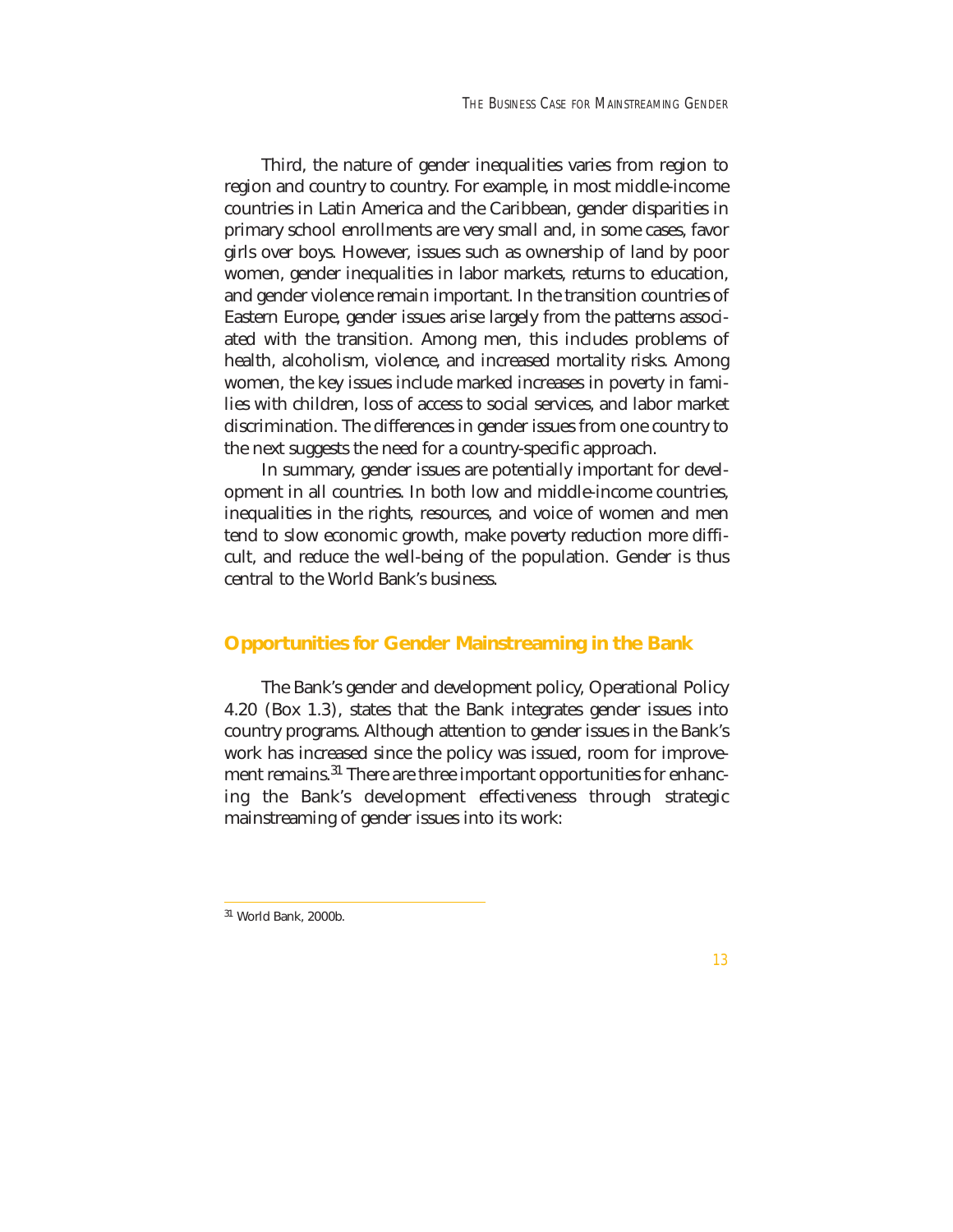• **Making Bank interventions responsive to country conditions and commitments.** In the context of the Comprehensive Development Framework (CDF) and the PRSPs, development strategies are led by countries. This—together with the evidence that the gender conditions important for growth, poverty reduc-

#### **Box 1.3 World Bank Operational Policy 4.20: The Gender Dimension of Development<sup>a</sup>**

- 1. The Bank<sup>b</sup> aims to reduce gender disparities and enhance women's participation in the economic development of their countries by integrating gender considerations in its country assistance program.
- 2. To this end, the Bank assists its member countries to:
	- (a) Design gender-sensitive policies and programs to ensure that overall development efforts are directed to attain impacts that are equitably beneficial for both men and women. The Bank helps governments (i) identify barriers—including men's attitudes—that prevent women from participating in and benefiting from public policies and programs, (ii) assess the costs and benefits of specific actions to remove these barriers, (iii) ensure effective program delivery, and (iv) establish monitoring and evaluation mechanisms to measure progress.
	- (b) Review and modify legal and regulatory frameworks to improve women's access to assets and services, and take institutional measures to ensure that legal changes are implemented in actual practice, with due regard to cultural sensitivity.
	- (c) Strengthen the database for, and train country officials in, gender analysis, particularly in countries with inadequate gender-disaggregated data.

*Box continues next page*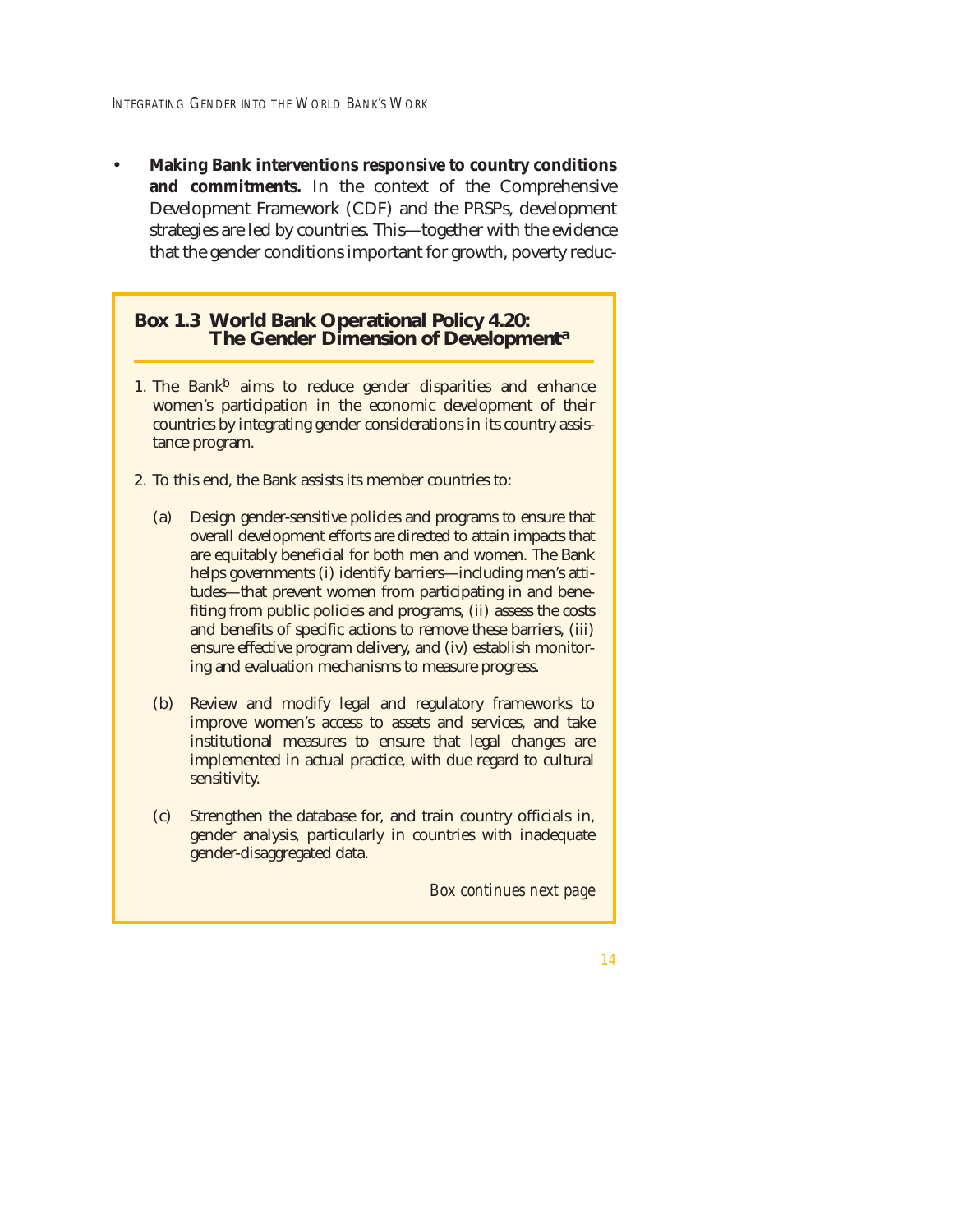tion, and well-being vary across countries—suggests that the Bank's gender-related efforts need to be country led and country specific. Almost all of the Bank's member countries have made public commitments to the Millennium Declaration and its development goals, the Beijing Platform for Action, and the

#### **Box 1.3** *(continued)*

- (d) Obtain financing, if necessary, to meet the resource demands of program changes. Bank lending supports the expansion of women's access to services and assets, and the Bank helps to (i) mobilize additional multilateral and bilateral financing, and (ii) organize Consultative Group meetings for specific countries. The Bank also promotes collaboration with international, national, and local non-governmental agencies in implementing Bank-financed projects.
- 3. To analyze gender issues in each country, the Bank uses country poverty assessments, public expenditure reviews, other economic and sector work, and country dialogue. The analysis and strategies are incorporated into the Country Assistance Strategy.<sup>c</sup> Objectives and interventions for carrying out country gender strategies are reflected in the lending program and the design of lending operations. Implementation is monitored as a part of country implementation review.
- 4. The Gender and Development Group in the Bank's Poverty Reduction and Economic Management Network reports to the Board periodically on the Bank's progress in integrating gender in its operations.

<sup>a</sup> This Operational Policy is based on *Enhancing Women's Participation in Economic Development: A World Bank Policy Paper* (World Bank, 1994). It replaces the version dated April 1994. Questions may be addressed to the Director, Gender and Development (Poverty Reduction and Economic Management Network).

**b** "The Bank" refers to IBRD and IDA.

<sup>c</sup> See Bank Procedures 2.11, *Country Assistance Strategies.*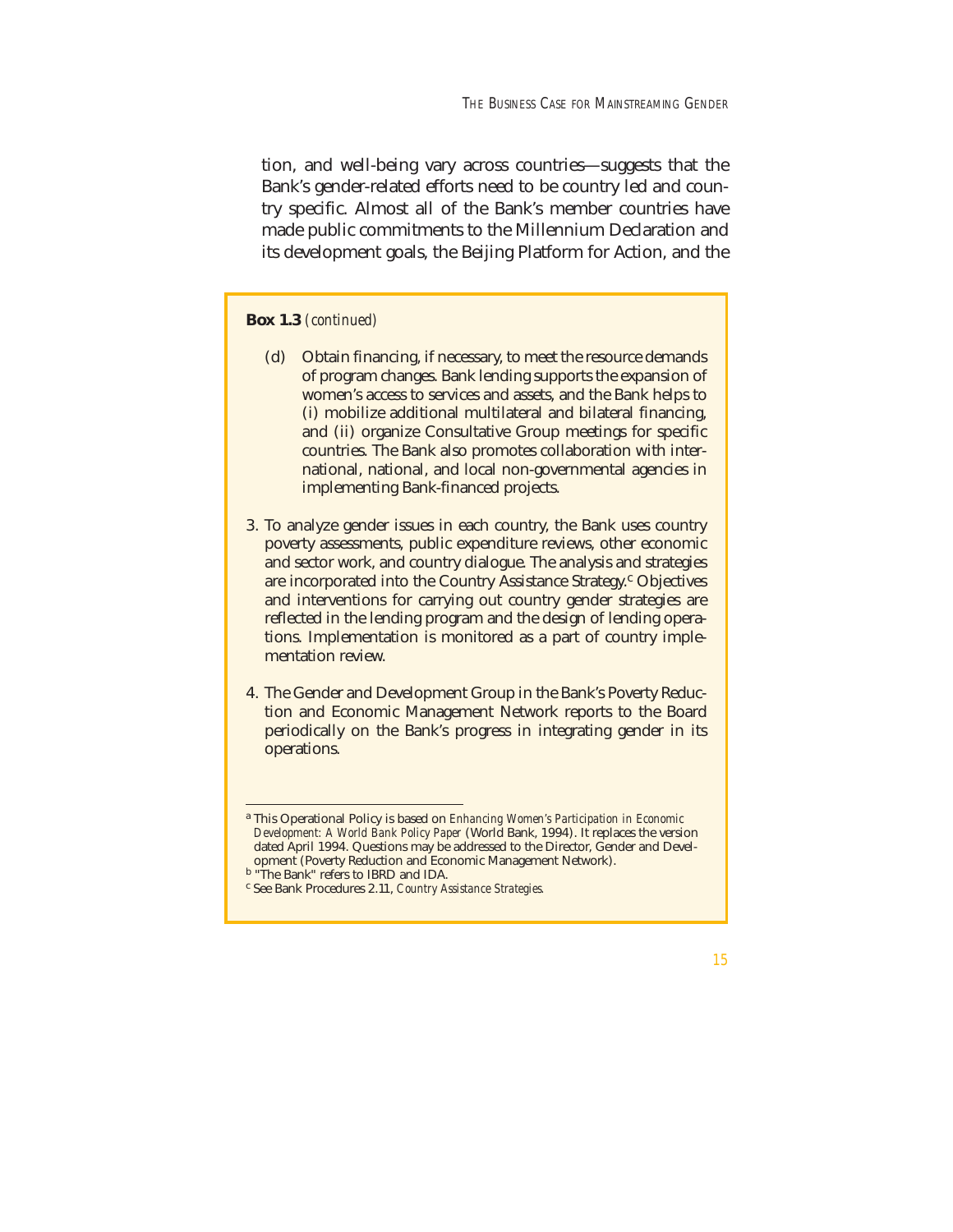Beijing+5 declaration and resolution, each of which is centrally concerned with gender relations. Working with countries to identify the gender issues important for poverty reduction and growth will thus enable the Bank to help countries fulfill their international commitments and country-specific gender plans of action.

- **Making Bank interventions more strategic.** Because the Bank considers gender issues in the context of poverty reduction, its effectiveness in fulfilling its mission can be enhanced by an understanding of the gender issues that are particularly important for poverty reduction, economic growth, and well-being. This strategic approach will enhance effectiveness without escalating the costs of doing business.
- **Improving the alignment of Bank policies, processes, and resources to support strategic gender mainstreaming.** This will enhance progress in implementation and improve quality.

In summary, the World Bank recognizes that its effectiveness in helping member countries achieve their development goals and reduce poverty can be enhanced by assisting them to take strategic actions designed to overcome the liabilities that gender inequalities represent for development and well-being. The strategy presented in the next chapter is designed to take advantage of these opportunities.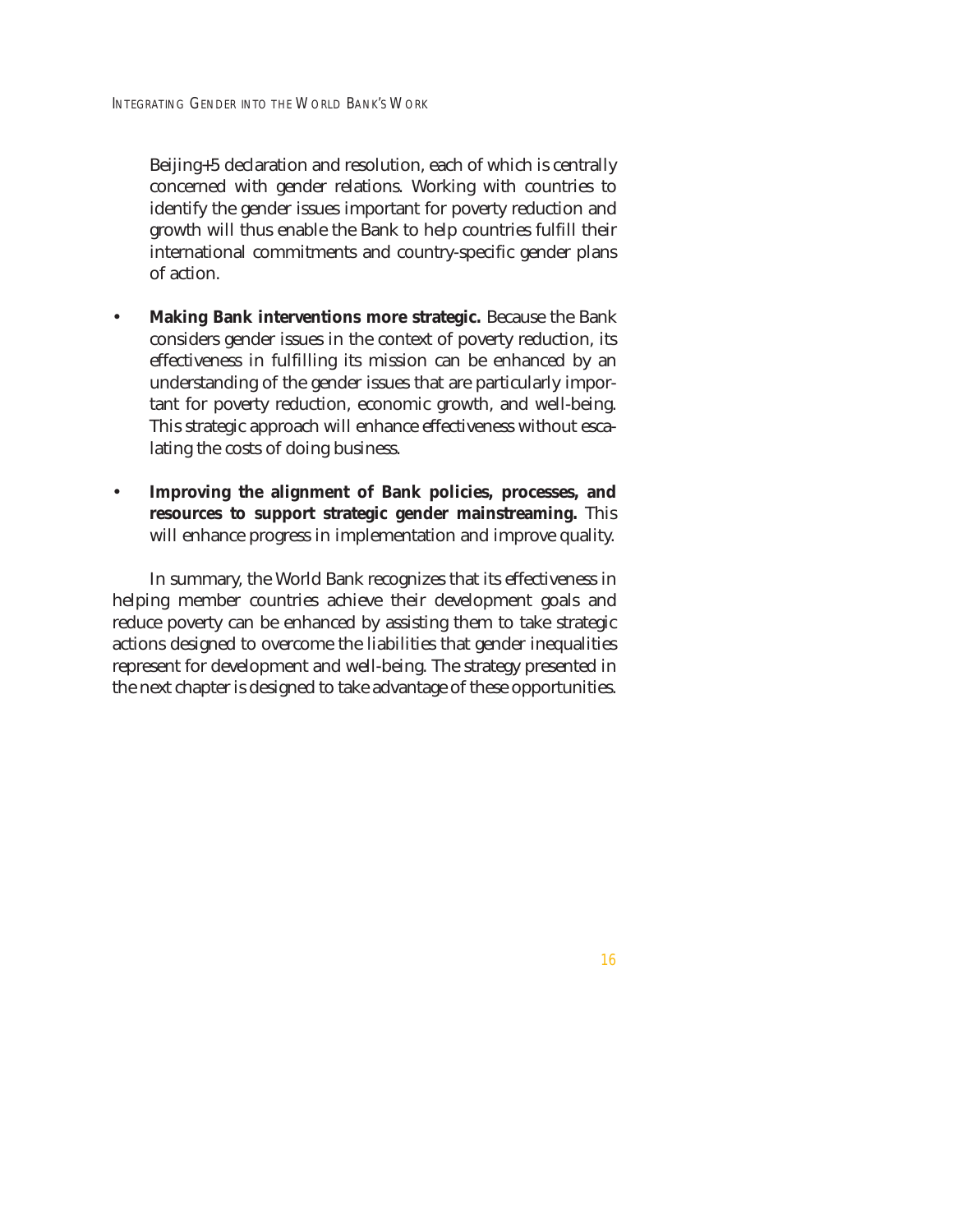### Chapter 2

# **The Strategy**

his chapter outlines a strategy for implementing the Bank's gender policy. As noted earlier, **in the strategy described here, the World Bank will work with governments and civil society in client countries, and with other donors, to diagnose the gender policy.** As noted earlier, in the strategy described here, the World Bank will work with governments and civil society in client countries, and with other donors, to diagnose the gender-related barriers to and **tion and sustainable development; and will then identify and support appropriate actions to reduce these barriers and capitalize on the opportunities.** The evidence reviewed in Chapter 1 suggests that gender-responsive strategies for enhancing growth and well-being need to be **country specific,** because gender conditions and how they interact with the forces affecting growth and poverty vary among countries. As with all development actions, work on gender issues also needs to be **country led.** The goal of the strategy is thus to create a methodology and enabling environment for the Bank to play a **supportive but proactive role** vis-à-vis member countries, helping to make clear the linkages among gender, growth, and poverty reduction that apply in each country, and supporting the actions that each governments considers beneficial. Precisely how this is done will depend on the country.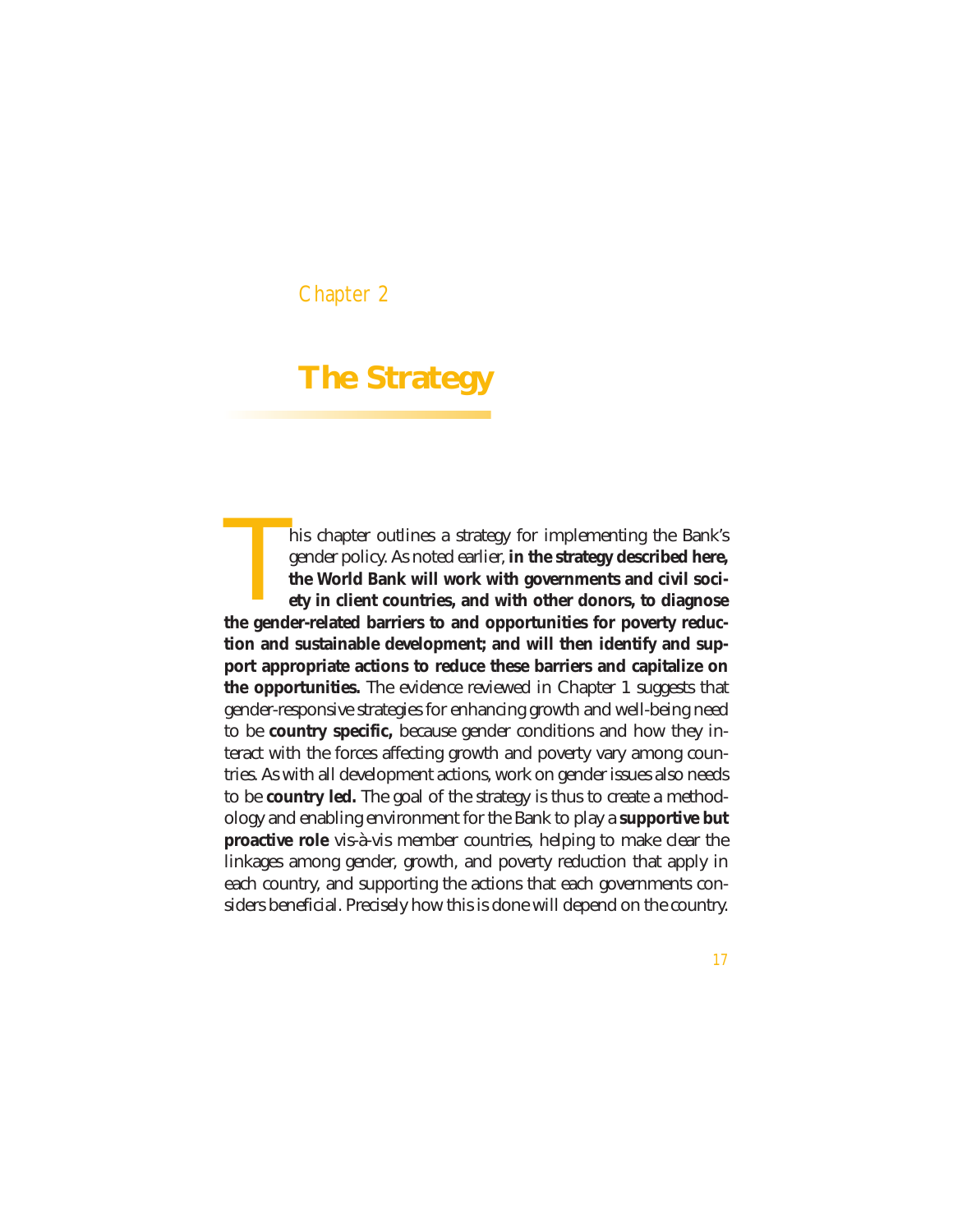This chapter first outlines a **basic process** designed to help Bank staff and counterparts make rational choices about gender-responsive development actions, then identifies the **actions needed within the Bank** to create an enabling environment for its implementation.

The basic process has three steps:

- Prepare, for each country in which the Bank has an active lending program, a periodic, Country Gender Assessment analyzing the gender dimensions of development across sectors and identifying the gender-responsive actions that are important for poverty reduction, economic growth, human well-being and development effectiveness, and use it to inform the Bank's country assistance program;
- develop and implement, as part of the country assistance program, priority policy and operational interventions (if any) that respond to the CGA; and
- monitor the implementation and results of these policy and operational interventions.

The logic of the basic process is to **diagnose** the gender conditions that inhibit growth, poverty reduction, and well-being in a particular country; and then, based on this diagnosis, to work with the country to **identify the gender-responsive development actions that would be strategic from the government's point of view.** Where such actions involve Bank assistance, **gender considerations will be integrated into Bank operations** in sectors that the diagnosis suggests are critical for poverty reduction or economic growth, and quality and outcomes will be **monitored.** The Bank thus plays its traditional advisory role and, where governments choose particular gender-responsive actions involving Bank assistance, the Bank ensures that projects are designed in an appropriate, gender-responsive manner in the critical sectors.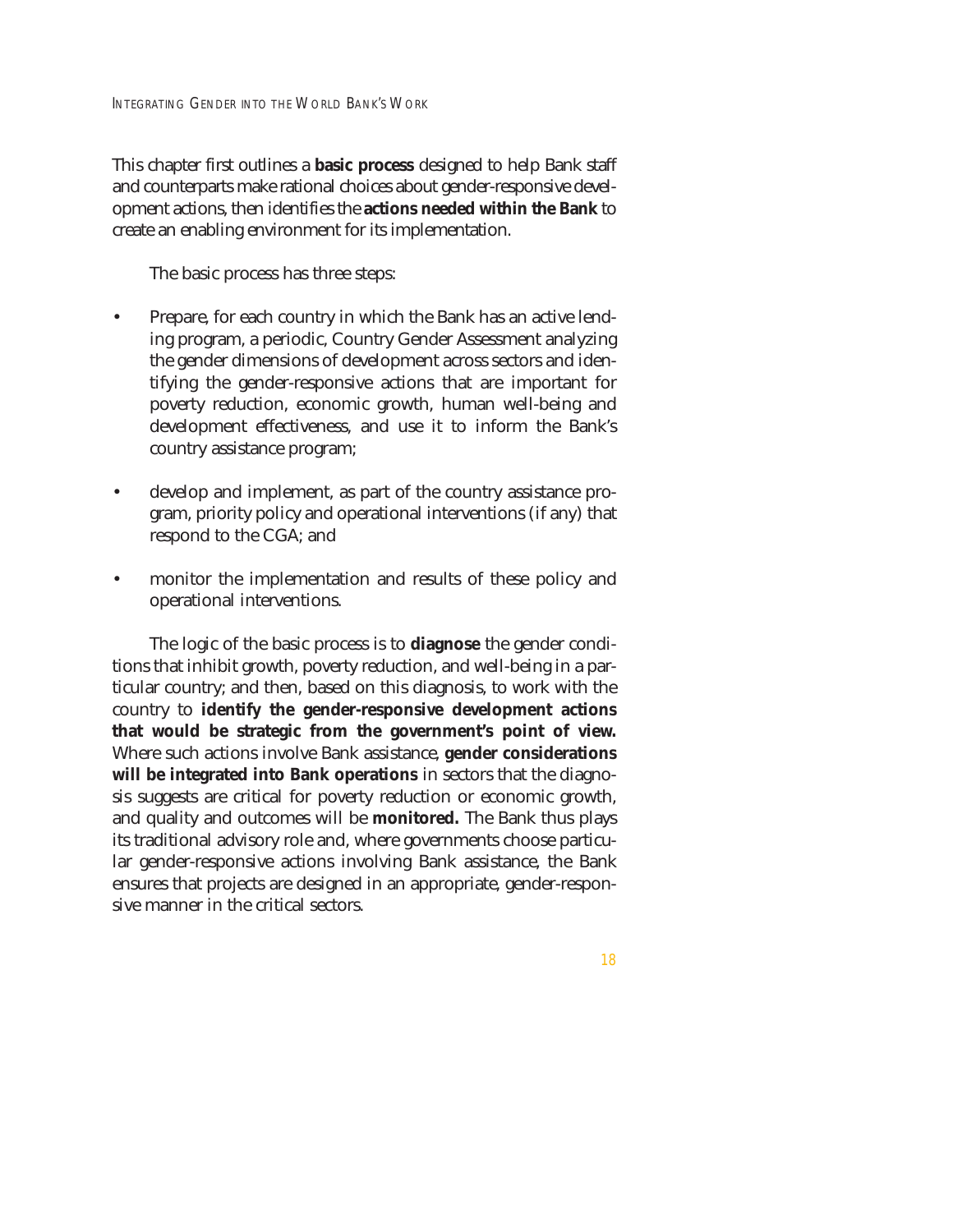The World Bank will take four actions to facilitate this basic process:

- integrate the gender dimension into relevant analytical work,
- support the strategic integration of gender issues into Bank operations,
- align resources with the elements of the strategy, and
- develop and implement an effective system to monitor and evaluate the process of gender mainstreaming and its impacts on the ground.

#### **The Basic Process**

The Bank's gender policy is to support governments in identifying key gender issues for poverty reduction in their country, and assist them in taking action on these issues. Gender is thus treated as a crosscutting issue potentially relevant in all countries and sectors, rather than as a distinct sector or an issue relevant only to some countries.

#### **Country Gender Assessment**

Under the crosscutting approach to gender and development, the important first step is for countries and the Bank to **identify key gender issues from a development perspective.**<sup>32</sup> This requires an assessment based on empirical evidence about the relative distribu-

 $32$  The need for CGAs was identified from evidence in two recent evaluations of gender in the Bank's work conducted by the Bank's Operations Evaluation Department (World Bank, 2000b; World Bank, 2001a), which found that a prior assessment of gender conditions in a country enhanced the gender-responsiveness and development effectiveness of the Bank's assistance.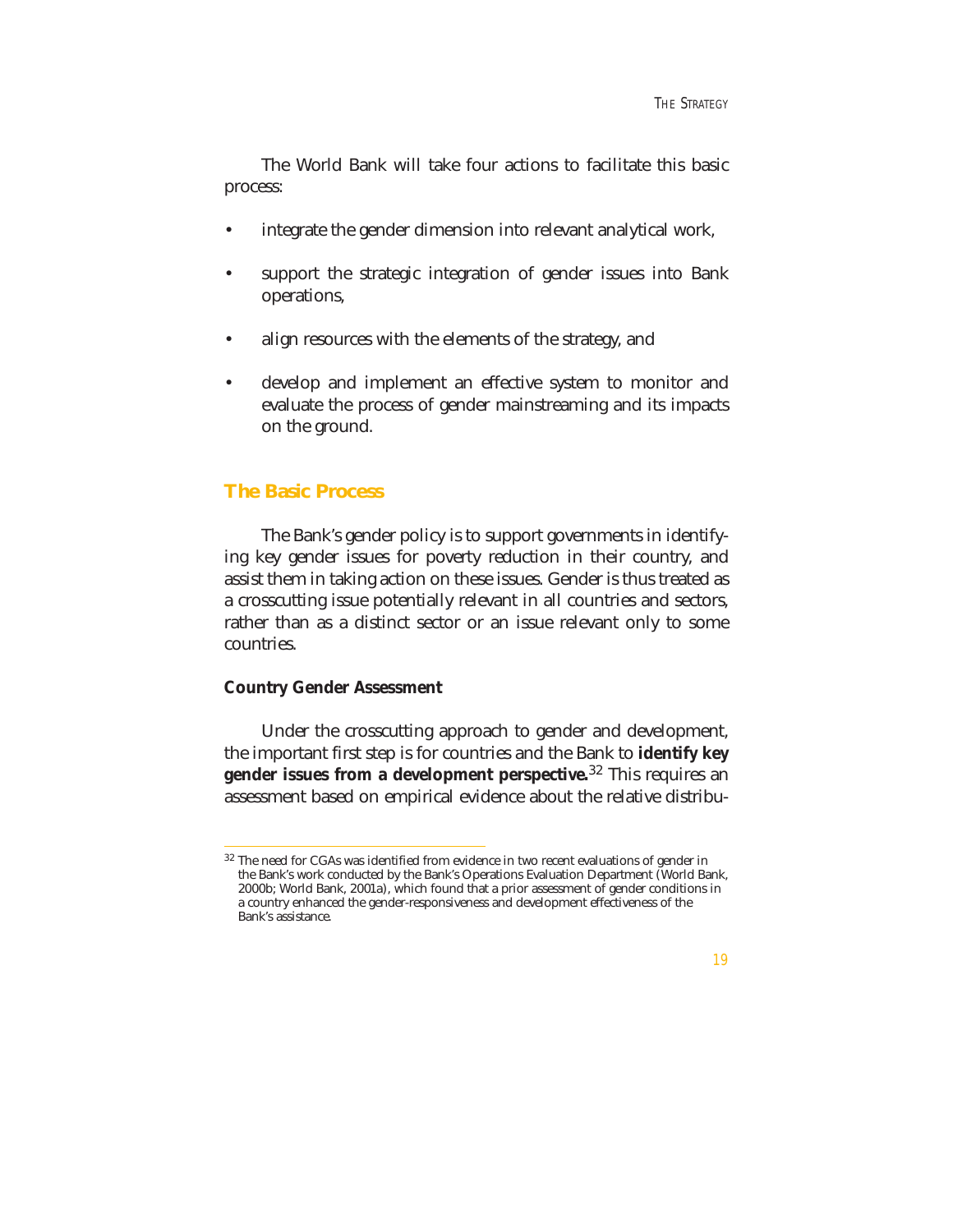tion of resources, opportunities, constraints, and power between males and females in the society (Chapter 3). **The foundation of the proposed strategy is, therefore, a periodic assessment of gender issues in each country in which the Bank has an active lending program** (Box 2.1). The most critical feature of the CGA is its identification of gender-related policy and programmatic interventions that are likely to have high payoffs for poverty reduction, economic growth, and sustainable development. The main conclusions and recommendations of the CGA are then used as the basis for discussions with the government and other stakeholders about any desirable gender-related actions. These conclusions, recommendations, and discussions will ultimately inform the Bank's country assistance program.

Ensuring the timely completion of a CGA is the responsibility of the Country Director. In line with the ongoing reform of analytical work in the Bank, the methods for preparing CGAs are flexible. Possible approaches include but are not necessarily restricted to:

- adopting existing gender assessments produced by government agencies, the United Nations system, or academic or civil society groups by, for example, writing a cover memo identifying the policy and action implications of the adopted report(s);
- integrating sufficient information on gender conditions across sectors into other country-level economic or social analyses to reach gender-related policy and programmatic recommendations; or
- preparing a free-standing report based on existing analytical materials and/or new analyses or data.

To lower costs, increase buy-in, and build on expertise outside the World Bank, collaboration with government, civil society, and other donors in completing CGAs will be emphasized when possible. When feasible, CGAs that contain substantial original work will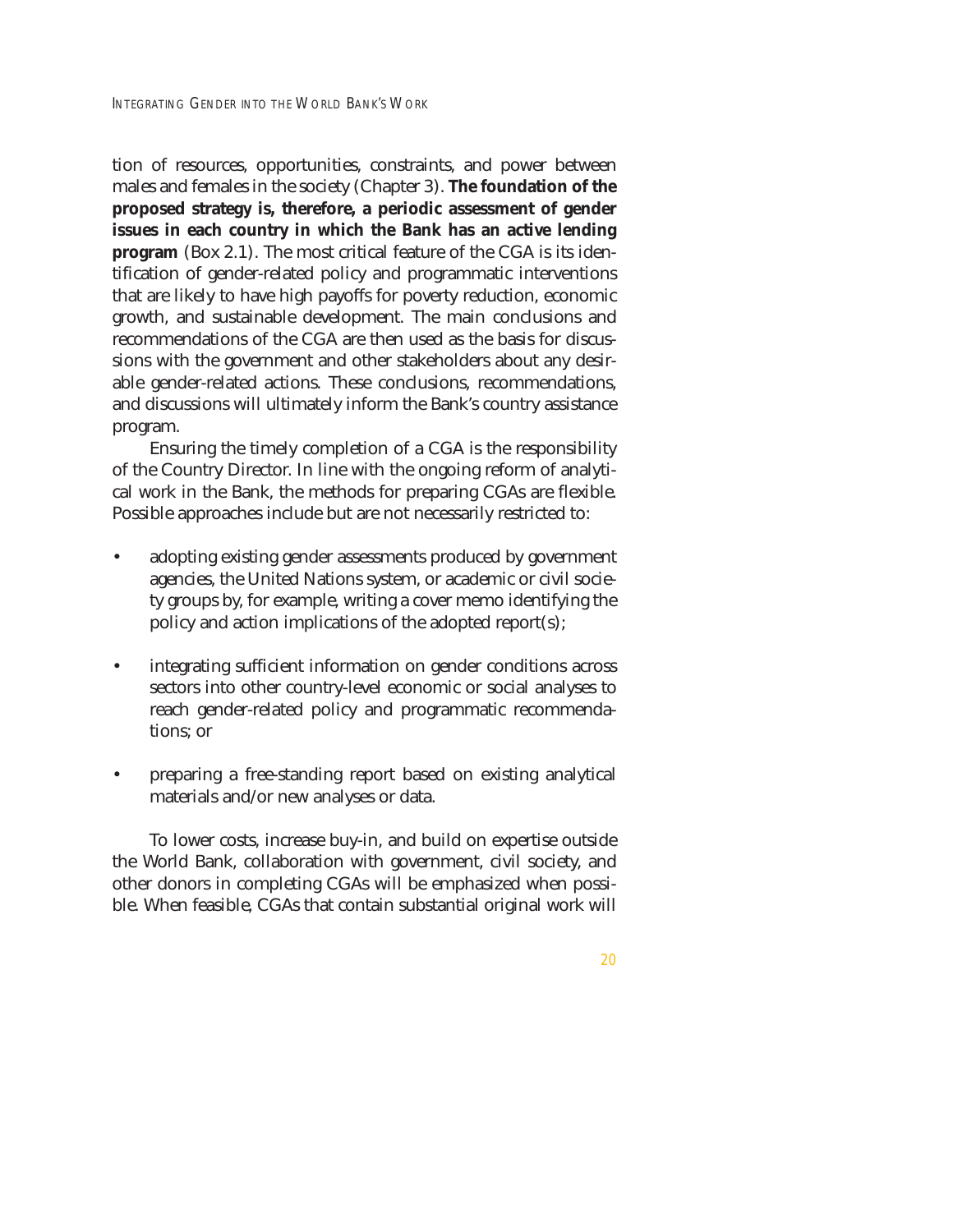# **Box 2.1 The Country Gender Assessment**

The Country Gender Assessment is the principal means by which the Bank and borrowing countries participate in a collaborative process to analyze the gender dimensions of development; identify genderresponsive policies and actions important for poverty reduction, economic growth, human well-being and development effectiveness in the country; and to integrate these policies and actions into policy dialogue and the country assistance program. The CGA identifies and analyzes the gender dimensions of development across sectors, and identifies priority gender-responsive actions, which are then used to inform the Bank's country assistance program.

A CGA normally includes:

- A profile of: (i) the different socioeconomic roles of males and females, including their participation in both the market and household economies; (ii) gender disparities in access to, control over, and use of assets and productive resources; (iii) gender disparities in human development indicators; (iv) inequalities between males and females in the ability to participate in development decisionmaking at the local and national levels; and (v) laws, institutional frameworks, norms, and other societal practices that lead (implicitly or explicitly) to gender discrimination and/or gender inequality;
- the country context, including the country's policies, priorities, legal and regulatory framework, and institutional arrangements for implementing its gender and development goals;
- A review of the gender dimensions of the Bank's portfolio of ongoing projects in the country; and
- a set of suggested gender-responsive priority policy and operational interventions that the evidence indicates are important for poverty reduction and development effectiveness.

The CGA may be a stand-alone document or part of the poverty assessment or other larger analytical products (for example, a country social or economic analysis). The CGA may contain original analytical work or may refer to such work, produced by either the Bank or other agencies (governmental, international, or academic institutions). Alternatively, the Bank may rely on analytical work produced by another organization and adopt such work for use as a CGA. CGAs may also incorporate a review of the Bank's portfolio of ongoing projects in the country.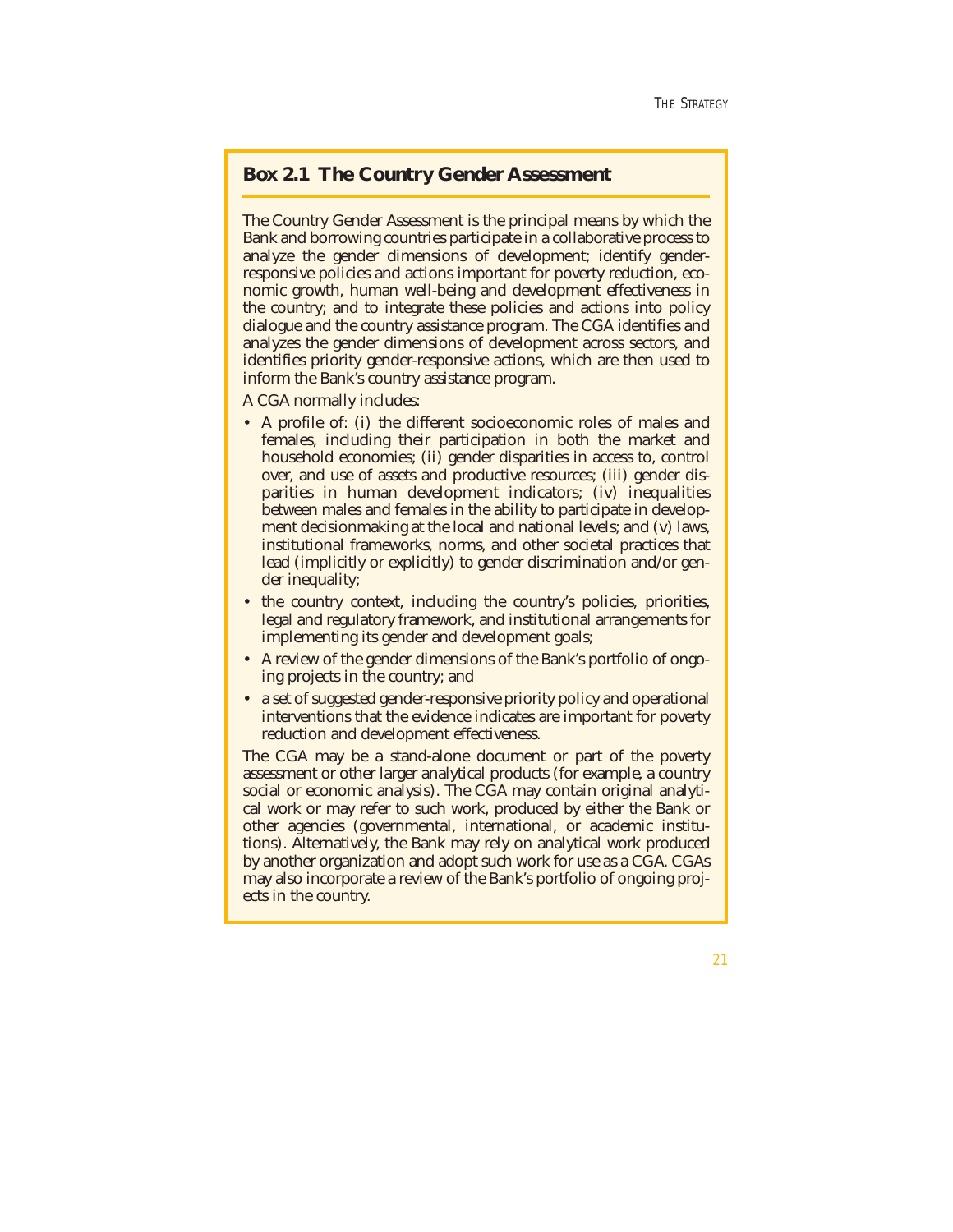be published and shared broadly, so as to reap the maximum benefit from their diagnostic work.

Management has clarified standards for conducting the CGAs, and the Gender and Development Board will provide technical support and advice. In countries where the Bank has an active lending program and where no CGA has recently been completed, an initial CGA will be completed early in the program's implementation period. Thereafter, updates will be completed in accordance with the typical Bank cycle for economic and sector analytical work (approximately once every five years), and will be designed to investigate whether any major changes in gender conditions have occurred (thus, updates will typically be less elaborate than the initial assessment). Where feasible and consistent with the country strategy, government statistical offices or agencies will be involved in the production of CGAs in order to enhance in-country capacity for such work. It is anticipated that the findings of many CGAs will be integrated into other country-level reports, and into the CAS (see Box  $2.2)$ .  $33$ 

#### **Dialogue and action**

The second step in the basic process is discussing the CGA's policy and programmatic recommendations with the government and other stakeholders, to identify policy and operational interventions that the government wishes to take—and for which it requests assistance from the Bank or other donors. This dialogue may include consultations with civil society representatives, in which case individuals who can speak knowledgeably on behalf of the needs and interests

<sup>&</sup>lt;sup>33</sup> In countries with home-grown national development strategies, such as a Poverty Reduction Strategy Paper, the Country Assistance Strategy is the World Bank's business plan for assistance to the country; it is based on the national development strategy. In countries where a national development strategy is not in place, the CAS package includes, in addition to the business plan, a diagnostic analysis and set of development priorities to guide the CAS process, as agreed upon with the government. For most borrowers, a CAS is prepared every three years.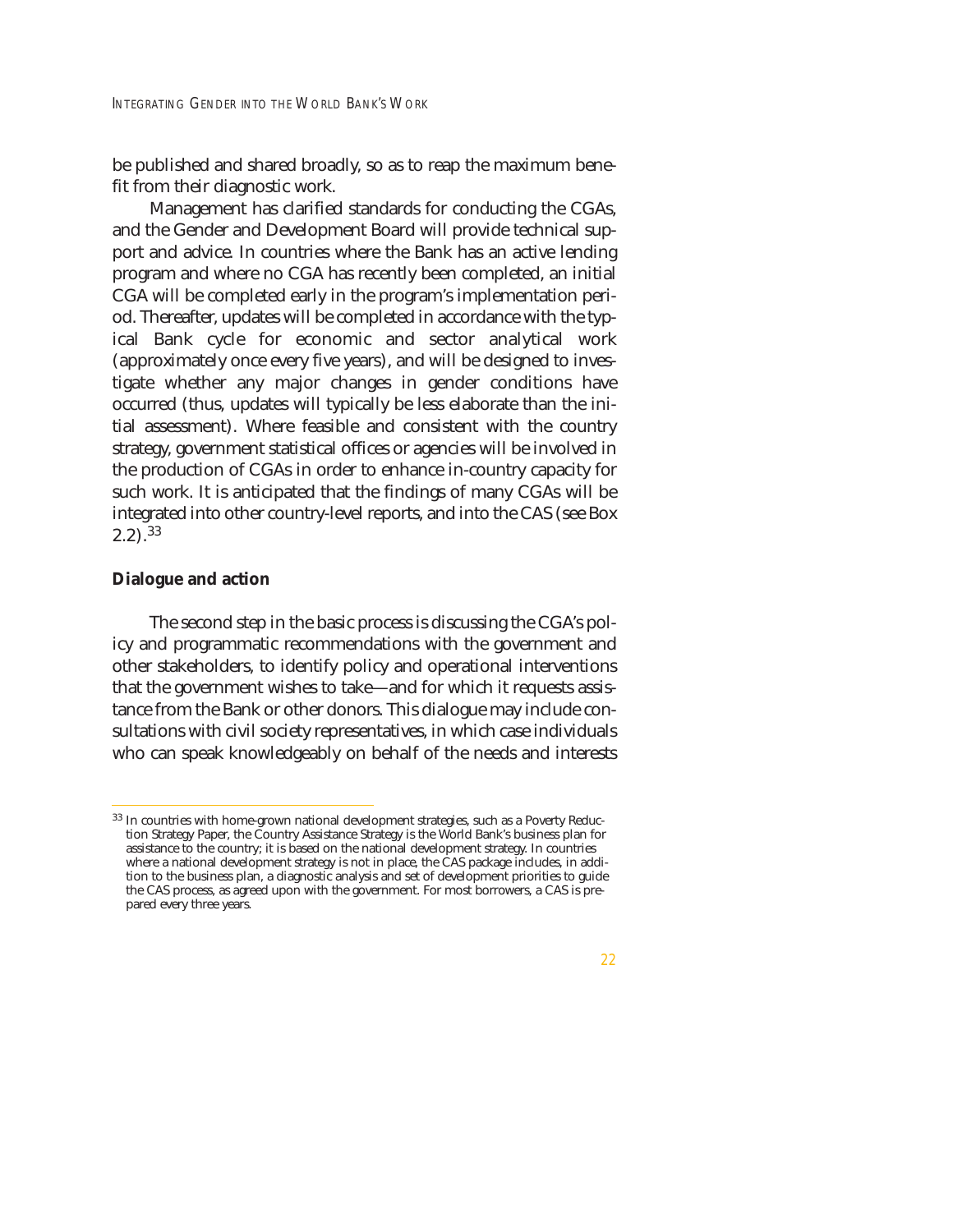# **Box 2.2 Good Practice Example: Integration of Gender Analysis into a World Bank Country Assistance Strategy and Analytical Work**

A high-quality Country Gender Assessment can be used to inform the Bank's Country Assistance Strategy and relevant lending operations, and thereby improve the quality of Bank assistance.

In Ecuador, for example, a Country Gender Assessment was undertaken at the request of the Ecuador National Council for Women, the Bank's Resident Mission in Quito, and other stakeholders.<sup>a</sup> The analysis examined gender issues across many sectors—demographic, health, education, labor markets, social protection, violence, and legal reform. Along with female gender issues, it also considered male issues such as the exclusion of men from reproduction health programs and male-on-male violence. Because the population of the country is heavily rural, the CGA included a comprehensive analysis of gender issues in rural development. A key feature of the report was its inclusion of work from other studies, some focused on Ecuador and others on the region.

The gender analysis resulted in the identification of priority actions related to gender, and specific sectoral recommendations, including:

- addressing gender inequalities when designing indigenous people's initiatives;
- investing in integrated reproductive and sexual health programs that encompass maternal health and family planning;
- developing youth programs that have a gender perspective in addressing at-risk youth, alcohol and substance abuse, and violence;
- defining and strengthening the institutional framework on gender at the national level;
- evaluating past and ongoing gender work in Ecuador, to learn operational lessons in different sectors.

*Box continues next page*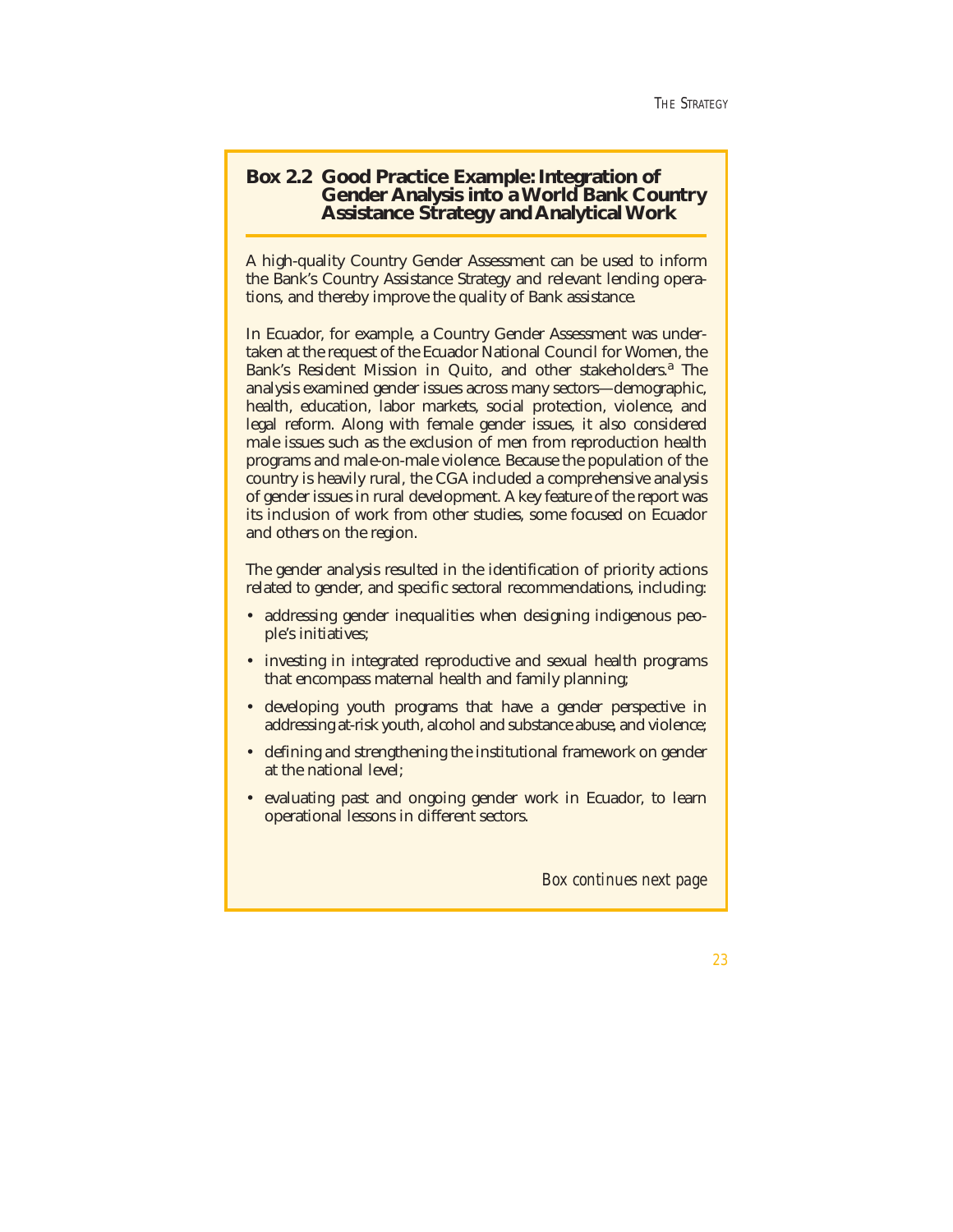## **Box 2.2** *(continued)*

The gender analysis enabled the CAS to integrate gender issues throughout its discussion of development actions—rather than treating it as a separate topic—and to use gender-related obstacles to development as a basis for determining assistance priorities.<sup>b</sup> Thus the CAS not only proposed removing remove gender-related obstacles to productivity by reducing maternal mortality and female illiteracy and enhancing women's access to the formal labor market; it also formed the basis for a dialogue with the ministries of Interior and Public Health on ways to reduce crime, violence, and family disruption.

The CGA has also informed the economic and sector analytical work carried out in preparation for investment projects, including:

- the Ecuador Judicial Reform Project, which has improved poor women's access to family courts and provided them with legal advice on domestic violence, sexual abuse, land disputes, and inheritance;
- the Ecuador National Rural Development Project (PRONADER), which has provided special extension services and credit to women, and has worked to increase women's agricultural skills;
- Education 1, which is identifying and eliminating gender stereotypes in textbooks and training of teachers;
- the Indigenous Peoples Development Project, which improves indigenous women's access to land, credit, and leadership roles; and
- the Health Sector Reform Project, which is improving maternal and child health care services, and is collecting information from patients on alcoholism, domestic violence, and the sexual and reproductive health of gang members.

<sup>a</sup> Correia and Bronkhorst, 2000.

<sup>b</sup> The CAS was actually a joint IBRD/IFC Country Assistance Strategy Progress Report (World Bank and IFC, June 2000).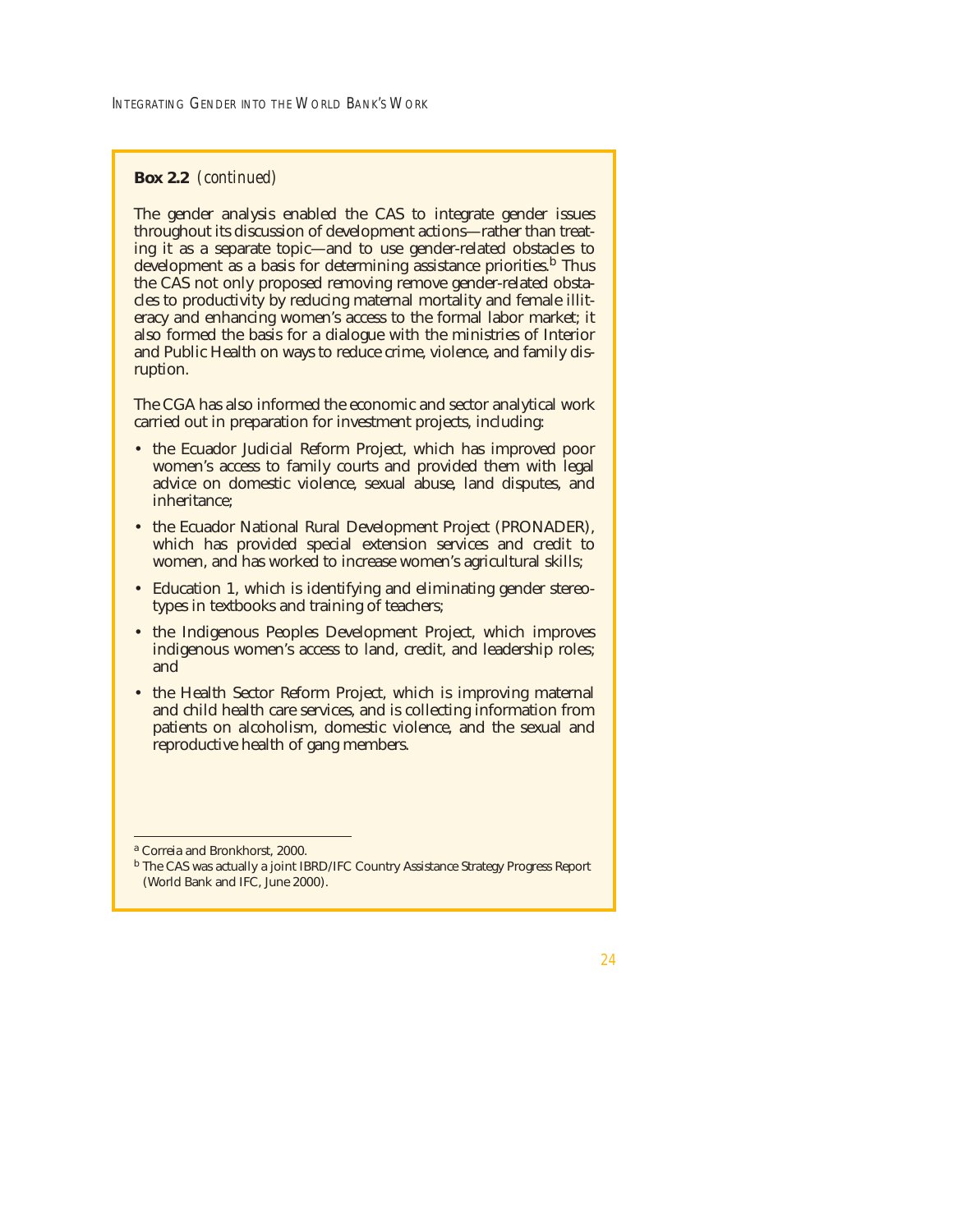of both males and females will be invited to participate.<sup>34</sup> Especially where the CGA suggests that the opportunity costs of ignoring gender issues are high, Bank staff will be proactive in bringing gender issues to the attention of their country counterparts. Whether the dialogue leads to Bank-supported operational interventions will, however, depend on the government's choices, the Bank's priorities, and the role of other donors.35

#### **Projects**

Country Directors will share the CGA widely within their regions, so that sectoral staff have a knowledge base for selectively integrating gender issues into project analysis, design, supervision, and evaluation. Projects in sectors identified in the CGA as being of high priority for sustainable poverty reduction will be designed in a gender-responsive manner, and supervision will attempt to ensure that the implementation is also gender responsive. Available indicators, tools, and best practice examples for integrating gender issues into project work are being enhanced under the guidance of the Gender and Development Board.

## **Internal Actions to Facilitate the Basic Process**

This section discusses actions that Bank units will undertake to facilitate the basic process.

<sup>34</sup> Further recommendations about inclusive participation can be found in the *Poverty Reduction Strategy Paper Source Book* chapters on gender mainstreaming and participation

 $35$  Note that gender-responsive actions can cover a wide array of policy and programmatic steps, some of which may have little or nothing to do with investing in the human capital of females. See Chapter 3 for further discussion of this point.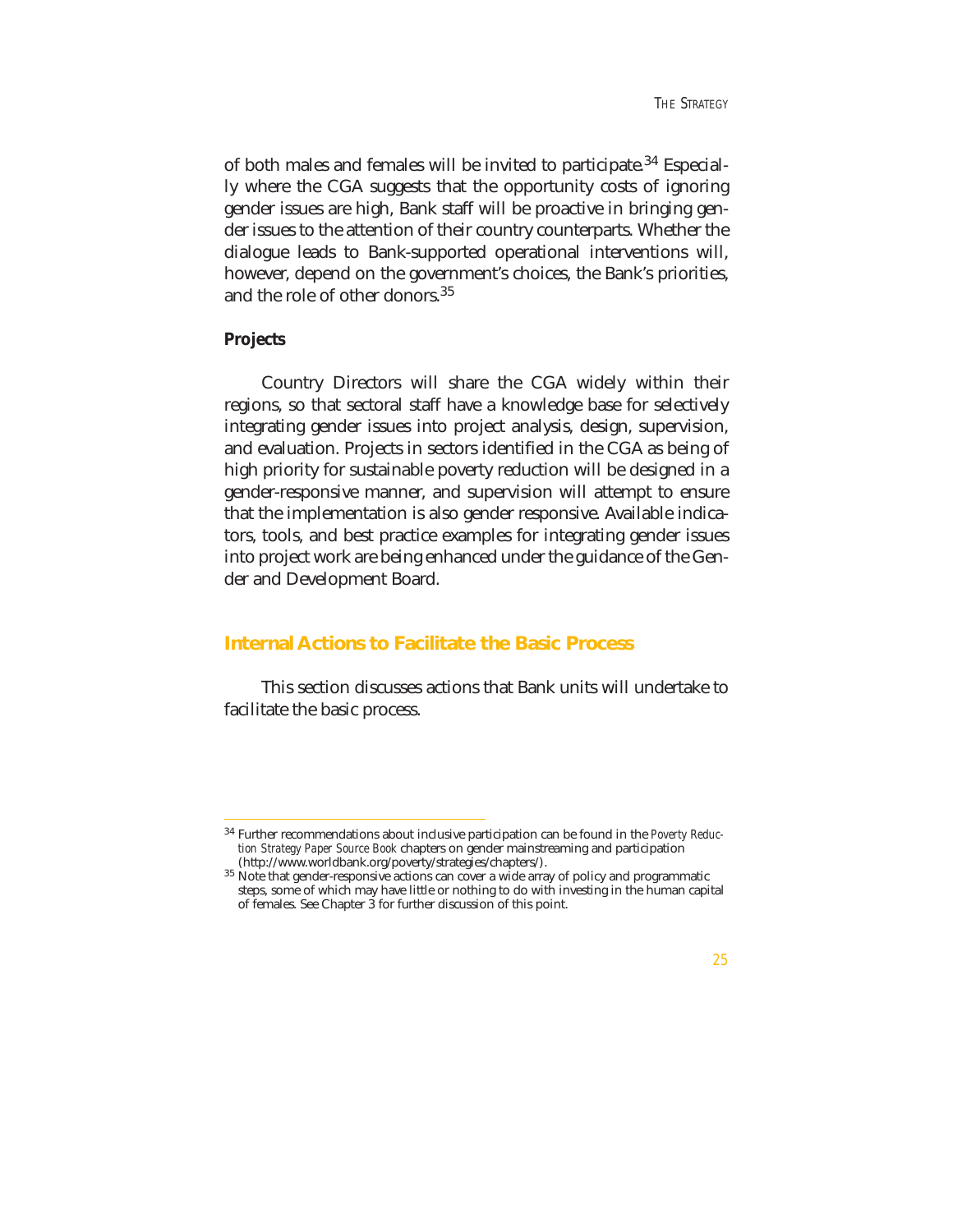# **Integrating the Gender Dimension into Relevant Analytical Work and Quality Assurance**

Even in countries where a stand-alone CGA has been conducted, integrating the gender dimension into sectoral analytical work can improve development effectiveness. The evidence that gender issues can be critical for poverty reduction also suggests that integrating a gender dimension into the criteria used to assess the adequacy of Bank and client products can enhance quality and development effectiveness. Specific actions include:

- Integrating gender analysis into sectoral and project analytical work in high-priority sectors (as identified in the CGA) and into the social impact analysis associated with adjustment and programmatic lending  $(Box 2.3).^{36}$  Areas for attention include improving data on women's economic contributions and making sex-disaggregated information more readily available.
- Integrating a gender dimension into the criteria now used to assess the quality of PRSPs in the Joint Staff Assessment (JSA).37 This will assist countries in understanding where the gender dimension is critical for poverty reduction.
- Integrating a gender dimension into the criteria used to assess the poverty reduction focus of CASs and sector strategy papers. For purposes of monitoring and quality assurance, it is important that the CAS discusses the CGA and identify the rationale for particular gender-responsive actions (or their absence).

 $^{36}$  Adjustment lending includes Poverty Reduction Support Credits, Economic Management Credits, and Economic Recovery Credits.

<sup>&</sup>lt;sup>37</sup> PRSPs are country documents that are to be prepared in an open and participatory way, and which focus on policies and programs to reduce poverty. Through the Joint Staff Assessment, World Bank and International Monetary Fund (IMF) staff assess the adequacy of the PRSP in providing a credible framework for Bank and IMF concessional assistance and the provision of debt relief under the Enhanced HIPC Initiative.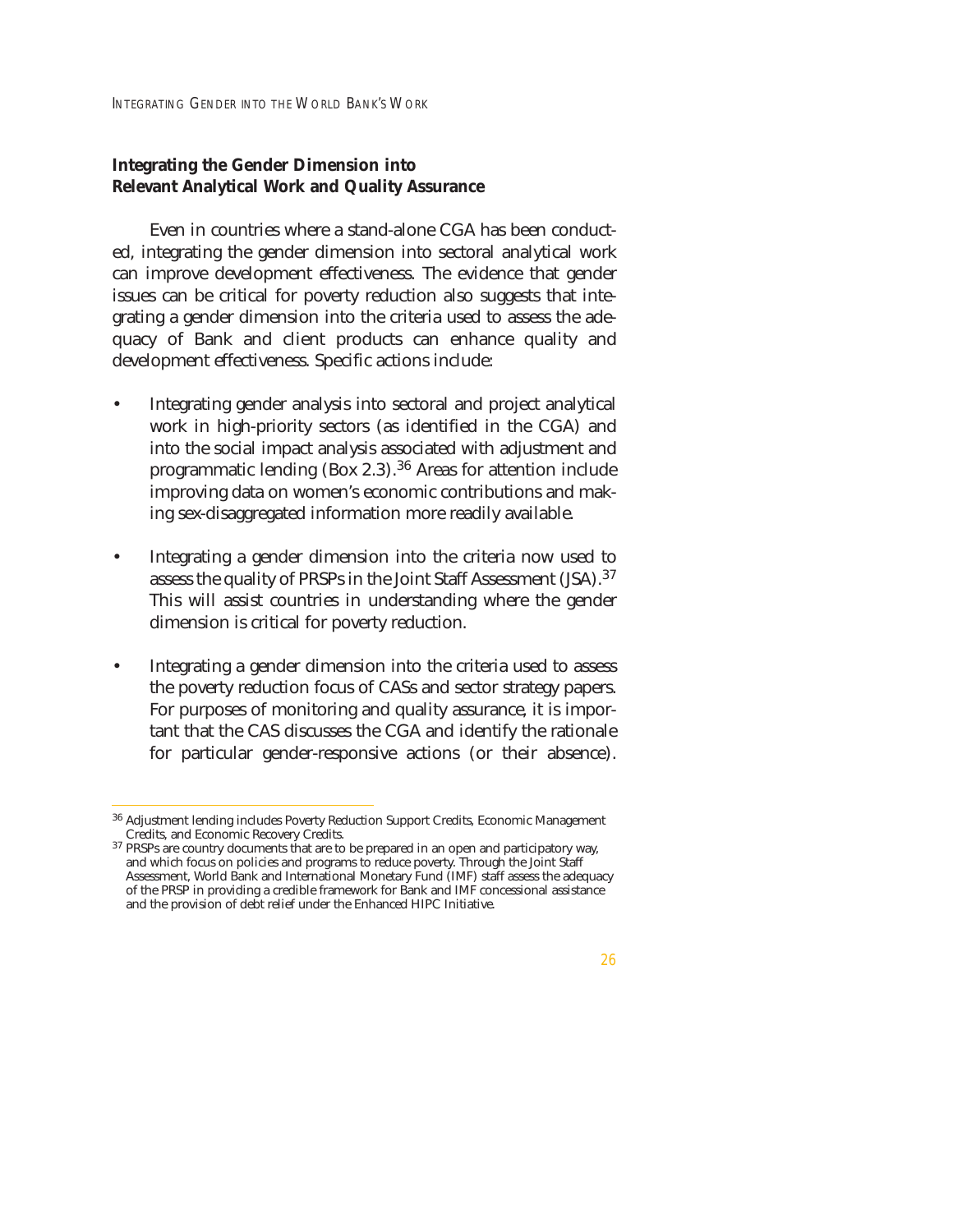## **Box 2.3 Good Practice Examples: Gender Mainstreaming in Adjustment and Programmatic Lending**

Gender analysis is improving the quality of the World Bank's adjustment and programmatic lending operations in a number of areas essential to growth and poverty reduction, including protection for displaced workers, access to land, and discrimination in the rural labor market. For example:

*The Vietnam Poverty Reduction Support Credit* has been particularly strong in analyzing the likely gender impacts of state-owned enterprise reform, and integrating this analysis into the design of safety net provisions for displaced workers. The gender analysis for the credit focused on women and men as separate stakeholders on whom the reform might have different impacts. It found that men are more likely to be laid off, but that women who are laid off are likely to experience a sharper drop in earnings. It also found that men benefit more from compensation packages defined as a multiple of earnings, while women benefit more from lump-sum packages. Informed by this analysis, the Vietnam Poverty Reduction Support Credit proposes a unified compensation package (not a separate one for women) that has an important lump-sum component.

*The Mali Economic Management Credit* supports the government's efforts to improve women's access to land and financial services. It has facilitated the preparation of an action plan that was included in the overall financial sector action plan approved in 1998, which resulted in budget support for women's income-generation activities. The operation has also facilitated and increased women's access to land in the Office du Niger region; and raised public awareness of women's legal rights and the benefits of women's participation in the development process. In addition, the operation has resulted in the creation of a Ministry of Women's Affairs.

*The Rwanda Economic Recovery Credit* supports legislation to eliminate discrimination against women. The credit is designed to promote legal and institutional changes in the agricultural sector and labor market that will foster economic growth and reduce rural poverty. In this context, amendments will be made to the labor code to consolidate minimum wages in the rural labor market into one national minimum wage and remove provisions that discriminate against women.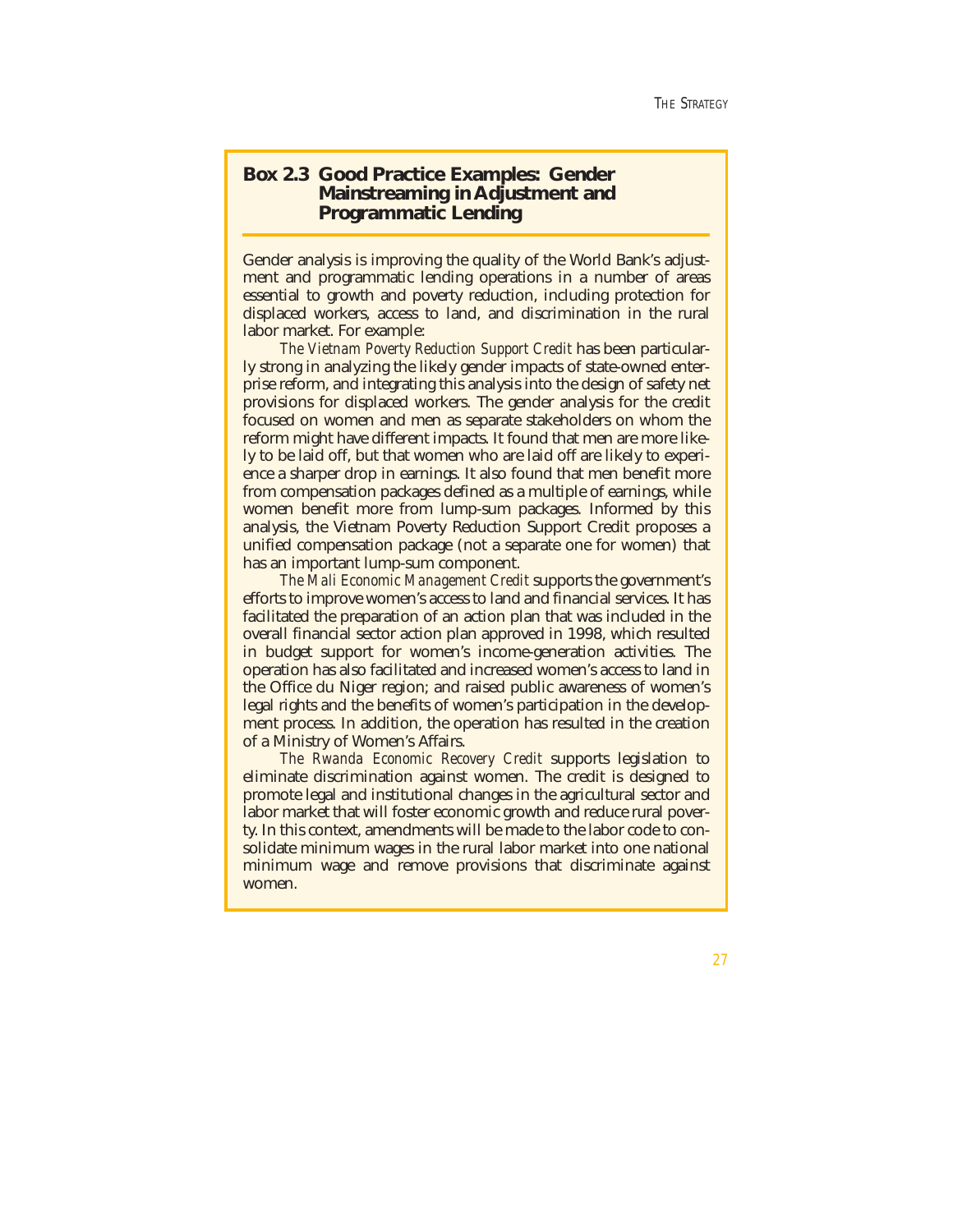Given the mainstreaming approach to gender and development the Bank has adopted, the integration of gender issues into sector strategy papers is also important.

• Integrating a gender dimension into the quality criteria used by the Quality Assurance Group, with appropriate consideration of whether sectors have been identified as high priority in the CGA. Attention to the gender dimension in quality assurance assessments helps Management to monitor progress on gender mainstreaming, and provides an incentive to operational staff that is aligned with the Bank's Corporate Advocacy Priorities (Figure 5.1).

Work is underway to review and update the Bank's policy statements on investment and adjustment lending; these reviews will provide the framework for considering appropriate integration of the gender dimension into these policy statements.

Because analytical work and JSAs are central to this strategy, the Bank's Poverty Reduction and Economic Management Network will play an important role in implementation. Staff from that network, assisted by the Gender and Development Board, will improve the advice given about gender-related issues in the Joint Staff Assessment Guidelines, and will ensure the integration of gender analysis into major country integrative analytical products. Network staff assigned to country teams are also likely to play an important role in ensuring the completion of CGAs.

## **Supporting the Strategic Integration of Gender Issues into Operations**

Gender mainstreaming places new demands on Bank staff and clients. Providing support to them in the form of training and operational tools, as well as services to implementing agencies, is therefore central to the strategy. The basic actions in each of these areas are: **training, operational tools, and services to implementing agencies.**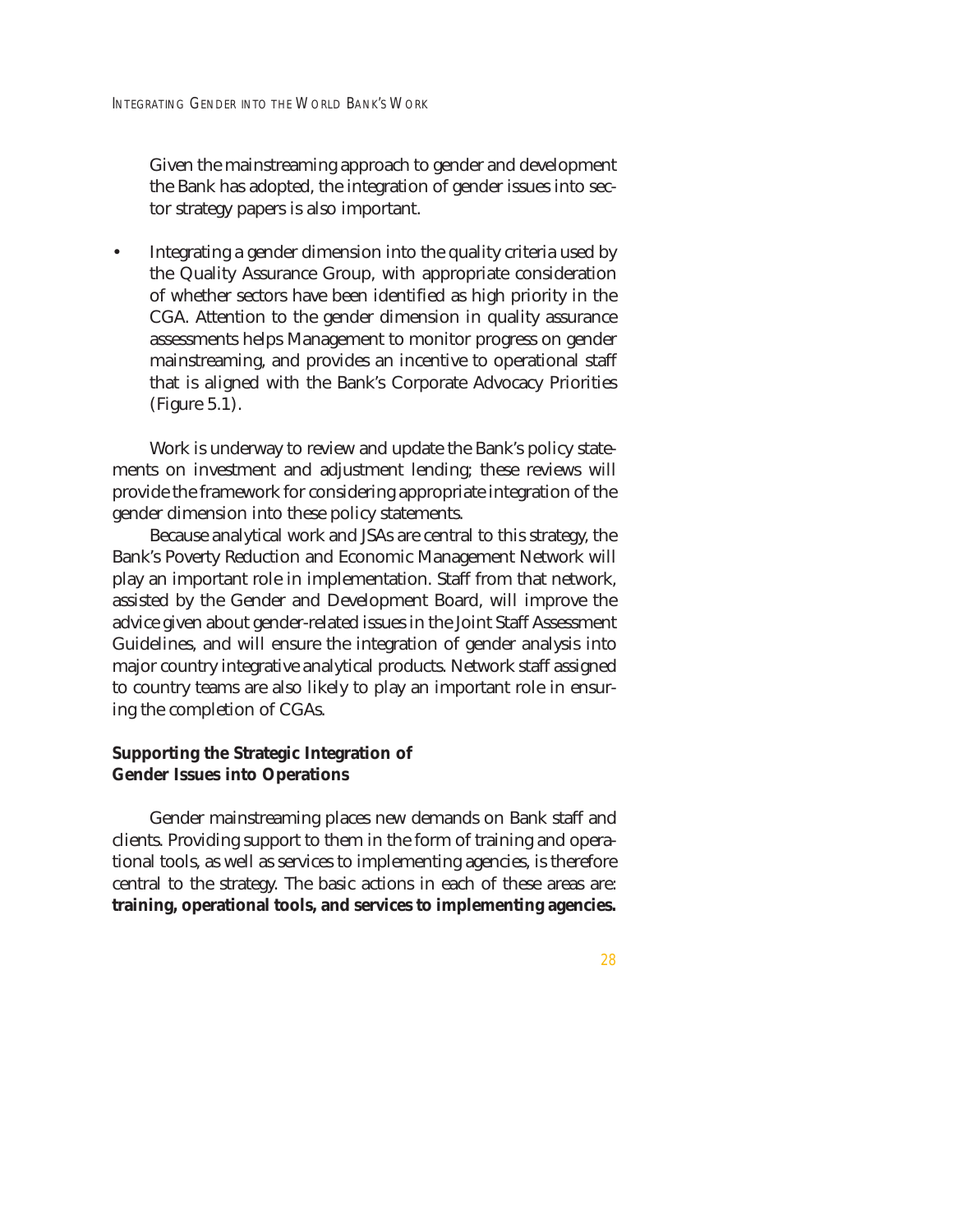*Training.* Three actions are planned. First, gender and development materials will be integrated into newly planned human resources integrative courses and existing World Bank Institute core courses. Several World Bank Institute courses on health, population, and nutrition have done an excellent job of integrating gender issues into their content, and can serve as good practice examples for core courses in other sectors. Developing gender-related course content will be the joint responsibility of the World Bank Institute and the Gender and Development Board.

Second, a series of technical modules on specific aspects of gender analysis or operational mainstreaming will be developed and offered on demand to Bank staff and clients. These modules will emphasize the skills needed to perform particular tasks central to the strategy; for example, Country Gender Assessments, gender mainstreaming in sector-wide investment projects or in adjustment lending, and gender aspects of economic policy advice. In some cases, modules may be tailored to particular regional issues. The World Bank Institute will take the lead in developing these modules in collaboration with the Gender and Development Board, with strong regional and sectoral inputs.

Third, the Gender and Development Thematic Group and regional staff will continue to sponsor informal learning events at which on-the-ground experience and knowledge about integrating gender into operations can be shared across regions and sectors. These learning events will be both regional (to encourage cross-country learning) and Bank-wide (to encourage cross-regional learning).

*Operational tools.* The first priority here is to collect and widely disseminate good practice examples of integrating gender issues into operations (including in macroeconomic policy advice)—an activity the Gender and Development Board will oversee. Operational tools such as checklists, toolkits, indicators, and sample terms of reference for consultants, currently available on the Bank's internal websites, will also be upgraded. A priority for the websites will be to provide tools for CGAs, including a more user-friendly version of Gender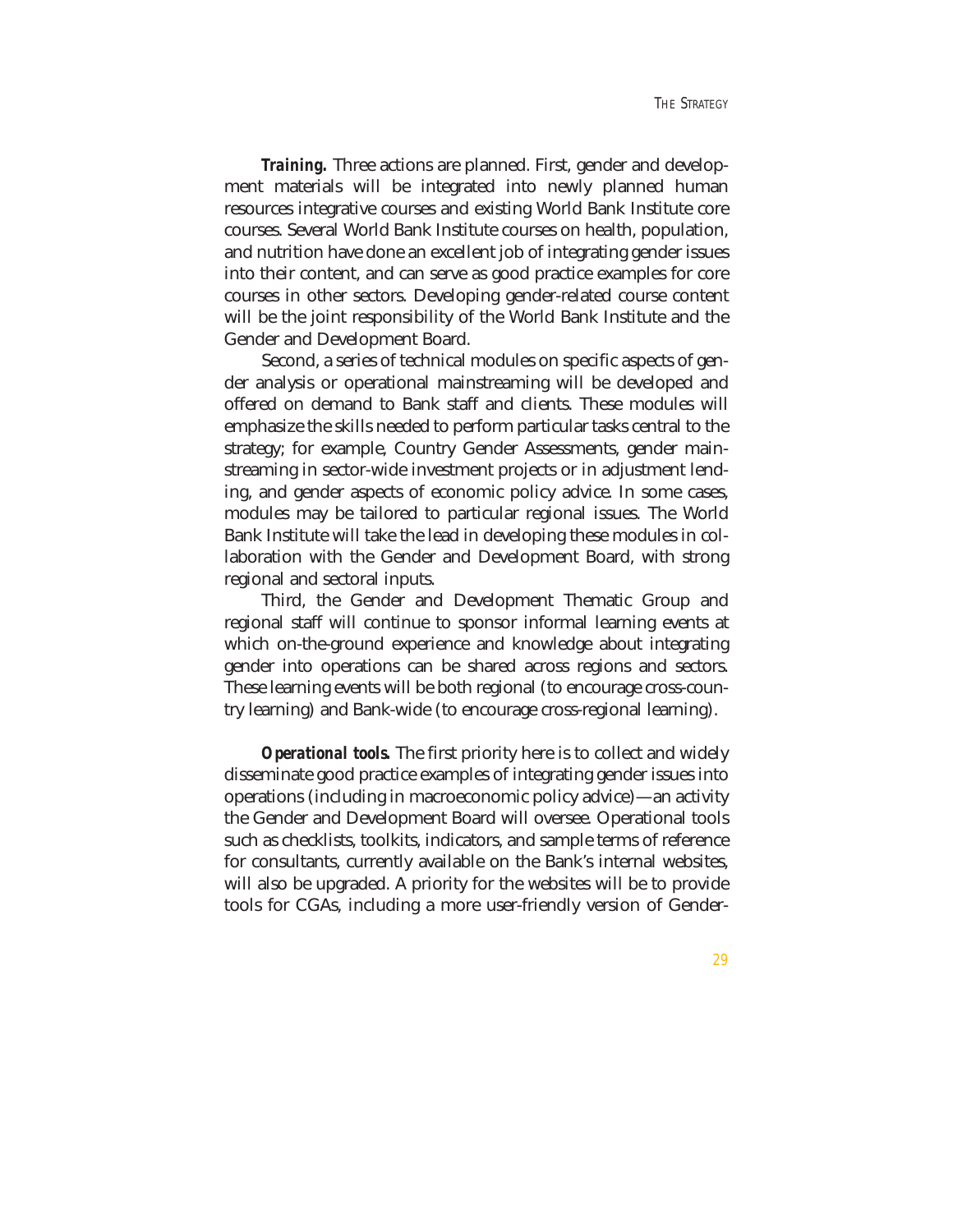INTEGRATING GENDER INTO THE WORLD BANK'S WORK

Stats, an online database with sex-disaggregated national-level statistics.<sup>38</sup>

*Services to implementing agencies.* The limited capacity of implementing agencies to mainstream gender-responsive approaches sometimes constrains the success of Bank projects and programs. The Bank itself has a limited capacity to provide technical assistance to implementing agencies, but one region has successfully established technical service facilities that rely on part-time consultants to advise these agencies on integrating gender-responsive approaches into project implementation. Other regions are also exploring ways to enhance the provision of technical advice to implementing agencies. As part of this effort, databases of consultants with expertise in gender and development analysis or operations are being constructed or updated.

### **Aligning Resources with Strategy Elements**

Four types of resources are needed to implement the gender strategy: **accountabilities, staff, budget, and partnerships.** 

*Accountabilities.* The current Operational Policy on gender and development (see Box 1.3) is brief and does not have an accompanying statement outlining the procedures operational staff are expected to follow (Chapter 4). To rectify the ambiguities inherent in this situation, the Operational Policy is undergoing review and revision, and an accompanying Bank Procedures statement is being written. The goal is to issue a revised policy and procedures statement late in fiscal year 2002, with the precise timing depending on the speed with which consensus can be reached during consultations with external stakeholders and the Board of Executive Directors. In the interim, an Operational Memorandum has been issued to clarify the Bank's exist-

<sup>38</sup> http://genderstats.worldbank.org/menu.asp.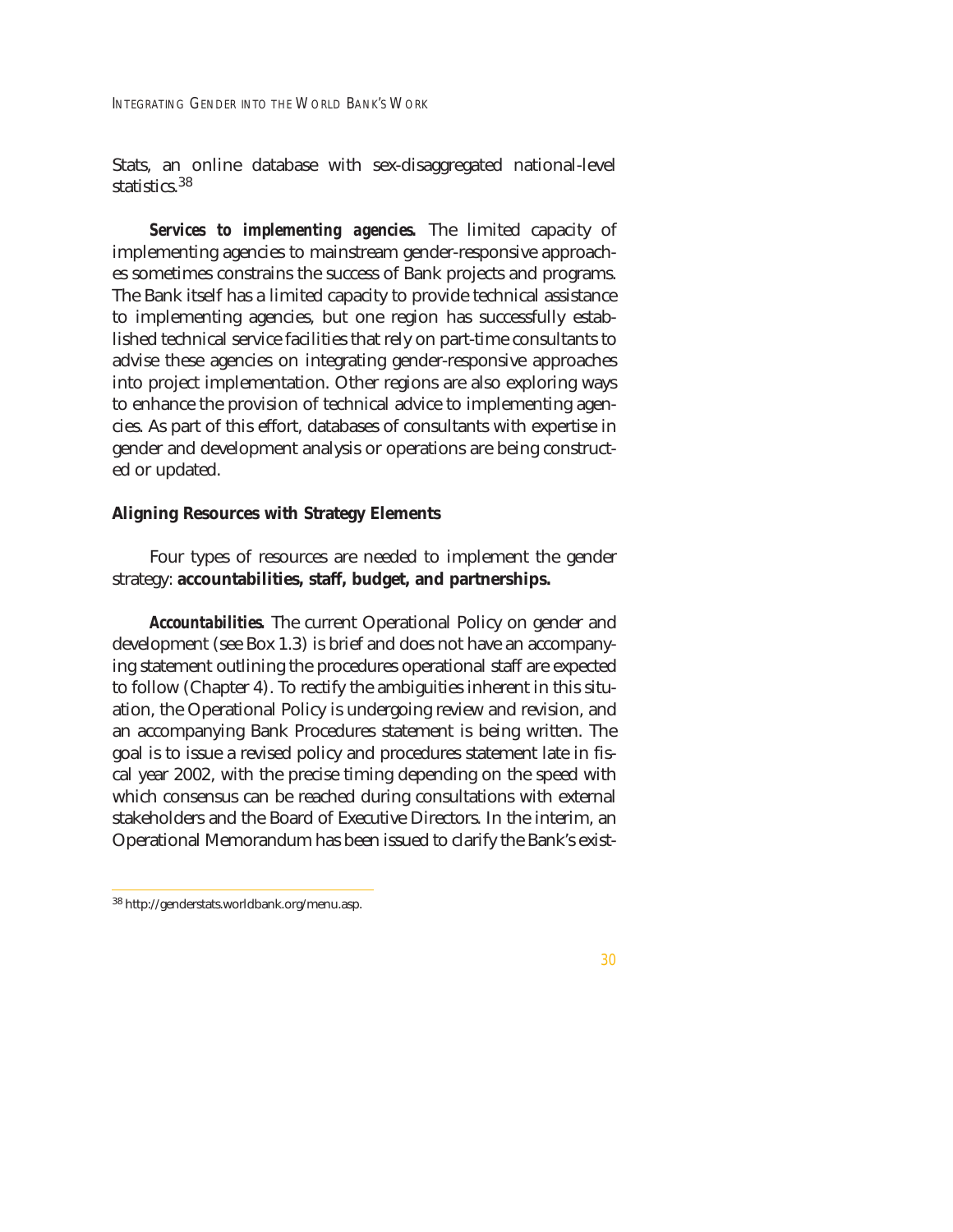ing gender and development policy and to provide instructions and guidance on its implementation. On an ongoing basis, gender considerations will also be integrated into other Operational Policies, as appropriate, to ensure consistency among policies.

A mainstreaming approach to gender and development, in which most operational staff bear some responsibility for integrating gender-responsive actions into their work, requires a clear understanding of the individual responsibilities of staff occupying different positions. The gender mainstreaming responsibilities of key positions in the organization are shown in Table 2.1. Regional Vice Presidents will submit brief annual plans for gender mainstreaming (containing, for example, a list of countries planning to complete a CGA within that year); they will then submit a year-end report on fulfillment of these plans. Gender mainstreaming is a Corporate Advocacy Priority for the World Bank (see Figure 5.1), and Regional Vice Presidents are responsible for its implementation. Because of the need to develop new training activities for clients and Bank staff, the World Bank Institute will also mainstream gender in its courses and programs.

*Staff.* Technical specialists who can help colleagues and clients learn to integrate gender issues into their development actions, and who can act as focal points for coordinating efforts such as fundraising, are needed to support gender mainstreaming. Such technical specialists are particularly important during the transition phase, when staff are beginning to incorporate gender issues more fully into their work but are still learning how to do so effectively. Even after the transition, however, it will be important to maintain a small cadre of technical specialists to provide advice and support to colleagues. Under the World Bank's current organizational structure, some of these technical specialists are housed in a central anchor, and others are in the regions. Regional Vice Presidents will determine the level of staffing needed to ensure strategic gender mainstreaming in their region.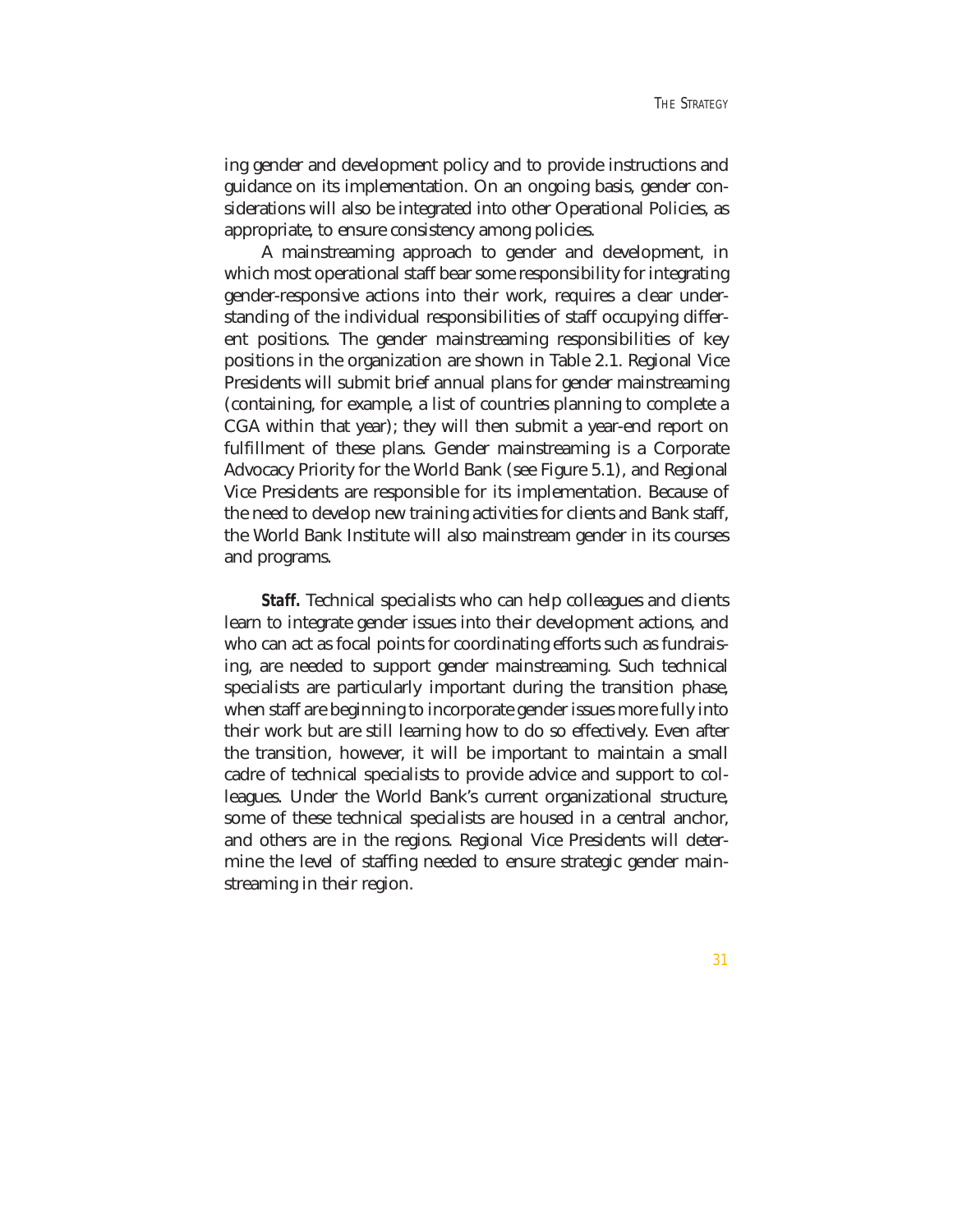Many World Bank Country Offices have a designated gender resource person. The effectiveness of these resource persons in assisting their colleagues and counterparts can, in some cases, be enhanced, and this will be one focus of capacity building for Bank staff. Building staff experience and competency in gender analysis and gender mainstreaming—rather than relying primarily on consultants—is central to the mainstreaming approach.

*Budget.* Gender mainstreaming requires additional effort on the part of analytical and operational staff. Additional resources are therefore required. The total incremental costs of implementing the strategy are estimated to be about \$2 million in the current fiscal year, about \$3 million in each of the second to fourth years, and approximately \$2.5 million per year thereafter. These estimates assume that Country Gender Assessments for all active borrowers will be completed by the end of fiscal year 2005 and that other analytical work will be performed on a selective basis; that training activities will be developed in accordance with the strategy; and that gender issues will be integrated strategically into operations.

For the current fiscal year, corporate incentive funds (\$0.6 million) to support gender mainstreaming have been set aside and have been matched by the regions from the Bank budget at a ratio higher than two to one; thus, the expected costs of implementing the strategy have been fully covered. Through the definition of clear deliverables at the outset, and as part of their mandate to implement Corporate Advocacy Priorities, Country Directors and Sector Directors/Managers will use this incentive funding in a cost-effective manner to ensure the appropriate integration of gender issues into analytical work and operations.

*Partnerships.* Collaboration between the Bank and civil society, and between the Bank and other donors, is another way to enhance gender mainstreaming. In many instances, civil society groups are in a better position than Bank staff to understand the critical gender issues in a country—and to work effectively with the government to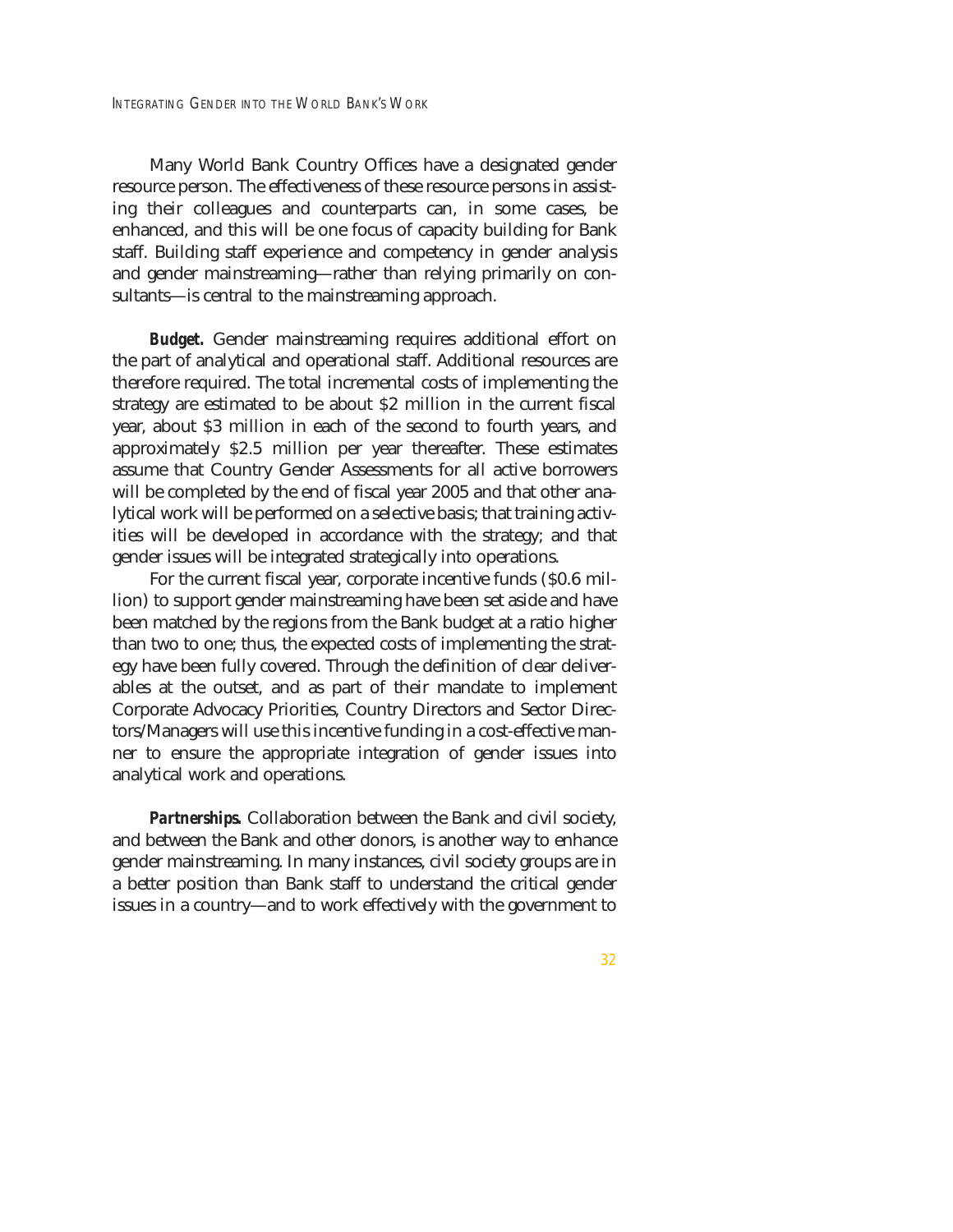identify gender-responsive actions that are culturally appropriate. For example, the Bank helped to fund a civil society group in Morocco that drafted a National Plan for Women, the implementation of which the government is now discussing. In-country authorship of this plan increased its legitimacy and ensured sensitivity to cultural conditions in the country. Targeted partnership with civil society groups can be highly effective in helping to enhance in-country ownership of gender issues. In countries with active women's advocacy groups or women's and gender studies units in research or educational institutions, partnering with these groups in analytical work or project design may enhance the quality of the work.

Partnerships with donor countries have also been very important for encouraging gender mainstreaming in the Bank. This is true both at the corporate level, where donor countries have co-financed research, evaluation, analysis, and the development of tools, and at a regional and country level. Local partnerships with donors have, in some instances, been extremely effective in leveraging small contributions to support in-country analytical and strategic work. Because bilateral donors often have gender experts stationed in partner countries, working with these donors in the field can be an effective strategy for enhancing the effectiveness of dialogue with the government, for improving the effectiveness of the Bank's work, and for co-financing projects.

Partnerships within the UN system have also been important and can be more fully exploited in some countries. For example, both the United Nations Development Fund for Women (UNIFEM) and the United Nations Development Programme (UNDP) maintain systems of country focal points, many of whom are gender specialists. Partnering with these representatives may be one effective approach to ensure that gender issues are integrated into country and Bank activities, including the PRSPs. Other UN agencies, such as United Nations Children's Fund (UNICEF) and United Nations Educational, Scientific and Cultural Organization (UNESCO), sometimes have strong sectoral-based gender expertise. The UN's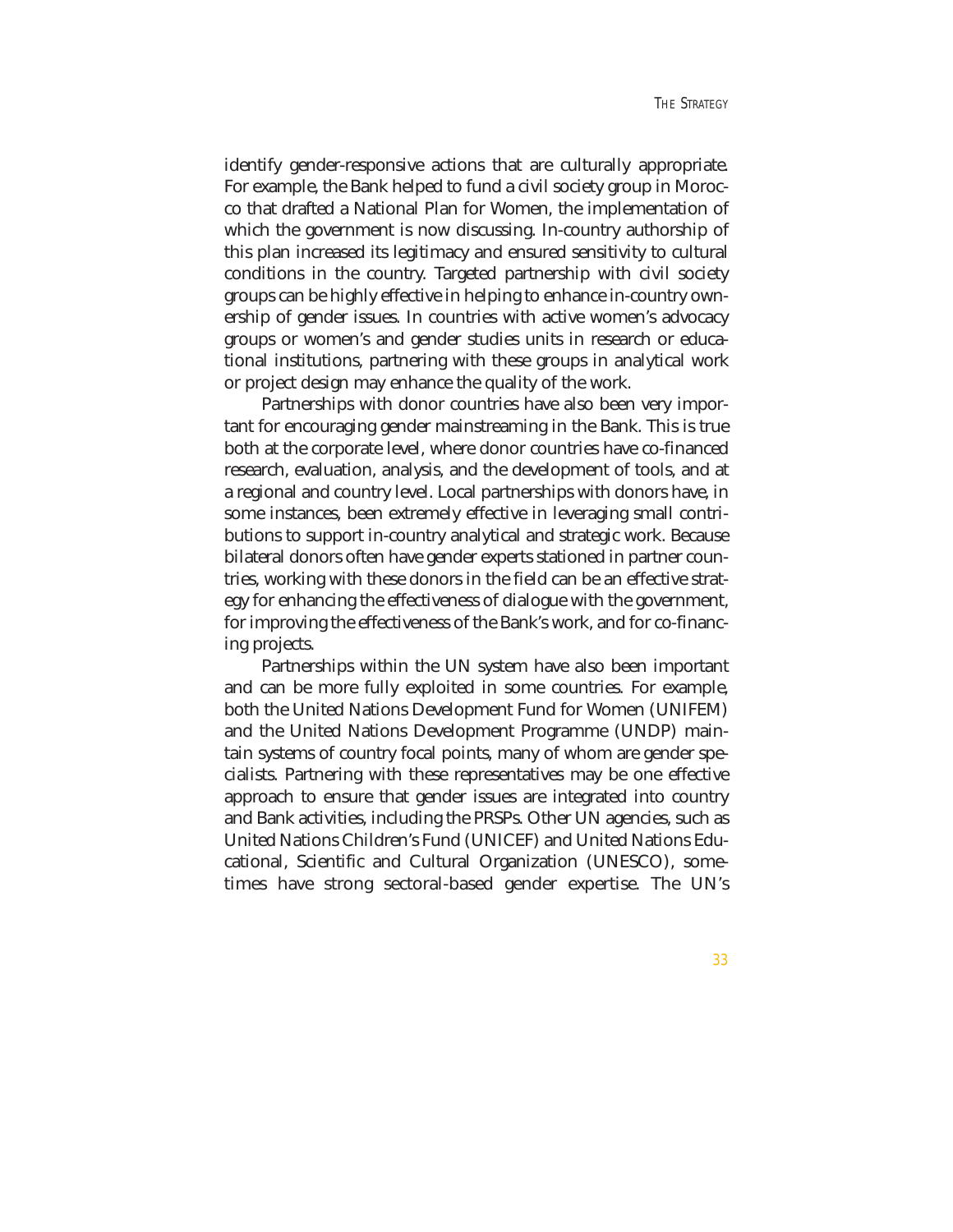Common Country Assessments are also a potential source of information for Country Gender Assessments.

#### **Monitoring and Evaluation**

A new monitoring and evaluation system for tracking and evaluating gender mainstreaming in the World Bank's work is currently being developed. This system will involve annual monitoring, partly through the submission of regional gender mainstreaming plans and year-end reporting by the Regional Vice Presidents on the implementation of these plans, and partly through reporting on benchmarked statistics about regional actions and outputs. In addition, on-the-ground results will be assessed at longer intervals. The system is scheduled for delivery in calendar year 2002.

The Regional Vice Presidents will submit progress reports annually to the Managing Directors, which the Gender and Development Board will consolidate into a Bank-wide summary to be submitted with the Regional Vice Presidents' reports to the Management Committee and, in turn, to the Board of Executive Directors.

The proposed strategy and all of its elements are responsive to the recommendations of the two recent evaluations conducted by the Operations Evaluation Department on the integration of gender into Bank assistance (see Annex).39

#### **Implementation Timetable**

Table 2.2 summarizes the timetable for completing key tasks necessary to implement the strategy.

<sup>39</sup> World Bank, 2000b; World Bank, 2001b.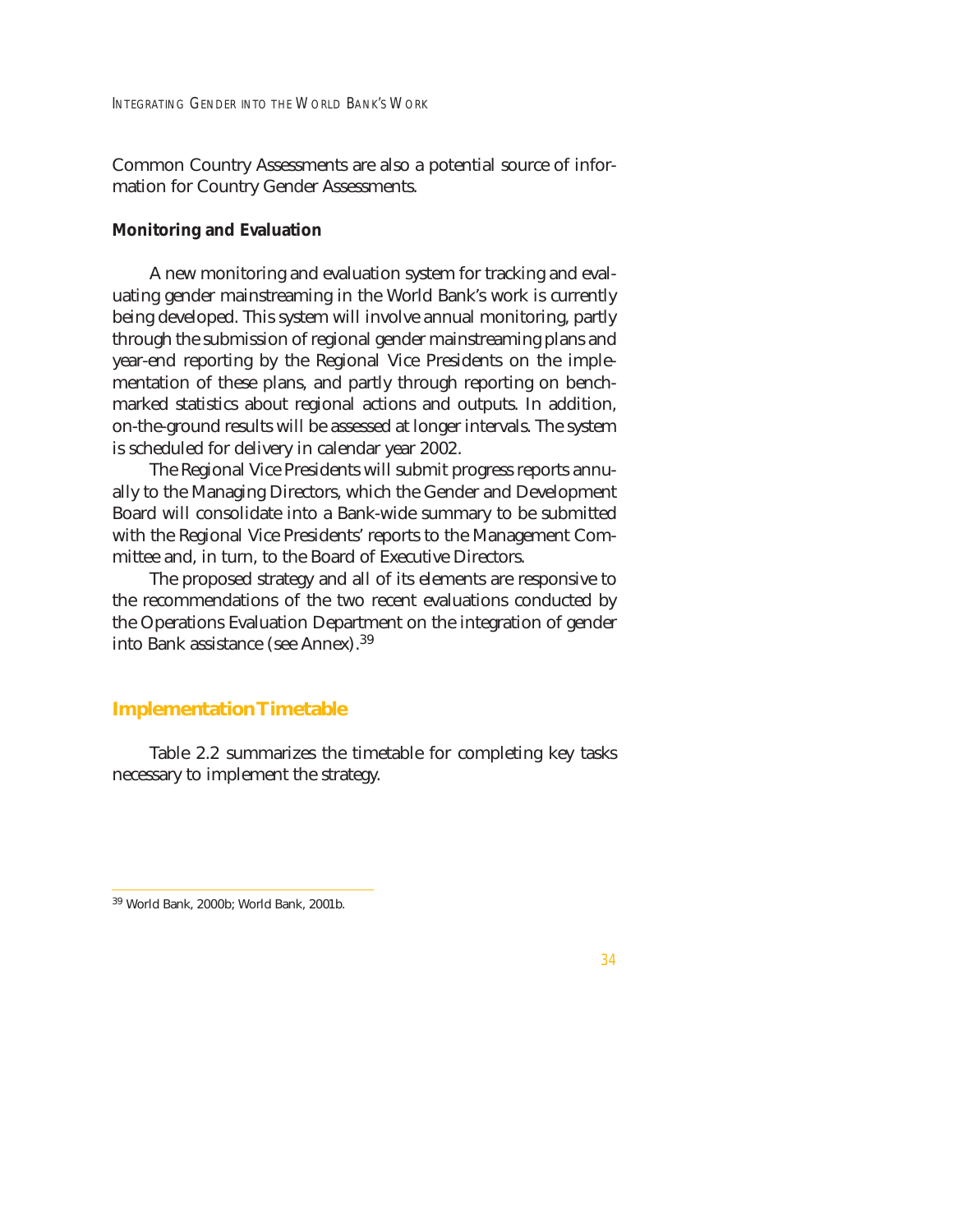# **Table 2.1 Organizational Responsibilities for Gender Mainstreaming**

| <b>Position</b>                          | <b>Responsibilities</b>                                                                                                                                                                                                                                                                                                                                                                                                                                                                                                                                                                                                                                                                                                                                                                                                                                                 |
|------------------------------------------|-------------------------------------------------------------------------------------------------------------------------------------------------------------------------------------------------------------------------------------------------------------------------------------------------------------------------------------------------------------------------------------------------------------------------------------------------------------------------------------------------------------------------------------------------------------------------------------------------------------------------------------------------------------------------------------------------------------------------------------------------------------------------------------------------------------------------------------------------------------------------|
| <b>Management</b><br>Committee           | • Provide overall leadership on integrating gender issues<br>into the Bank's work<br>When conditions warrant, provide incentive funding to<br>regions or networks to enable implementation<br>Hold Operational Vice Presidents accountable for their<br>gender mainstreaming responsibilities                                                                                                                                                                                                                                                                                                                                                                                                                                                                                                                                                                           |
| Regional<br><b>Vice Presidents</b>       | • Provide proactive leadership on gender mainstreaming<br>within the region<br>Approve, update, and ensure implementation of regional<br>$\bullet$<br>gender action plans, and ensure the production of an<br>annual report on progress in gender mainstreaming in the<br>region<br>Hold Country Directors accountable for timely comple-<br>$\bullet$<br>tion of CGA, and for appropriate integration of findings<br>and gender actions into country dialogue and the CAS<br>Hold Sector Directors/Managers accountable for integra-<br>tion of gender issues into sector strategies, programs, and<br>projects in high-priority sectors (as identified in the CGA)<br>• Ensure JSAs pay adequate attention to gender issues<br>• Work with Country Directors to ensure that there are ade-<br>quate resources to assist regional staff with gender main-<br>streaming |
| <b>Network Vice</b><br><b>Presidents</b> | Through the Networks, provide leadership to sector<br>boards as they work with the Gender and Development<br>Board to develop appropriate gender-related materials<br>and tools for their sectors                                                                                                                                                                                                                                                                                                                                                                                                                                                                                                                                                                                                                                                                       |
| <b>Bank Chief</b><br>Economist           | • Promote attention to gender issues in research by the<br><b>Development Economics Vice Presidency</b><br>• Help to disseminate the gender-related results of Bank<br>research<br>• Provide leadership on the use of sex-disaggregated data in<br><b>Bank</b> research<br>Continue to support live database on gender (GenderStats)                                                                                                                                                                                                                                                                                                                                                                                                                                                                                                                                    |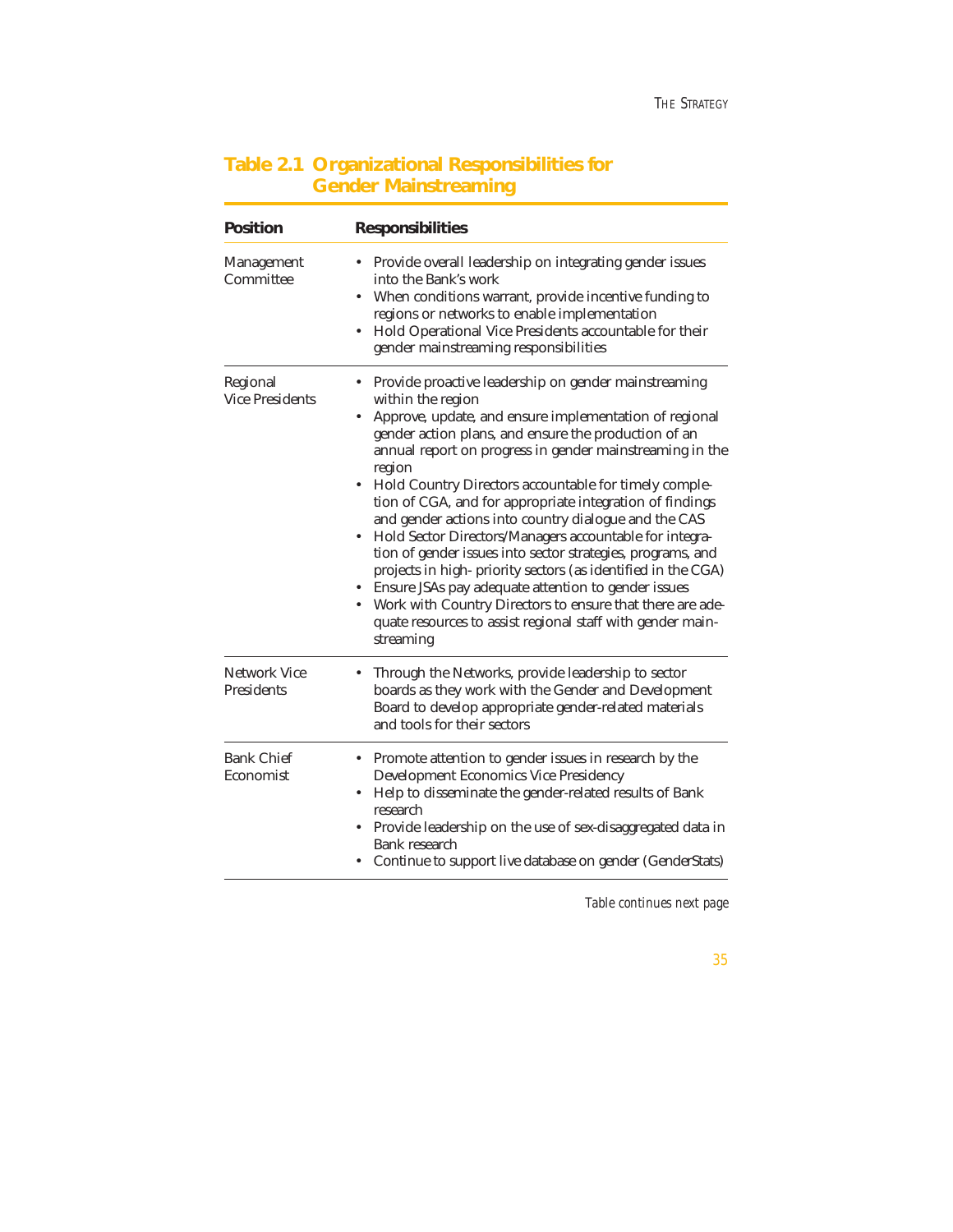| <b>Position</b>                                                           | <b>Responsibilities</b>                                                                                                                                                                                                                                                                                                                                                                                                                                                                                                                                                             |
|---------------------------------------------------------------------------|-------------------------------------------------------------------------------------------------------------------------------------------------------------------------------------------------------------------------------------------------------------------------------------------------------------------------------------------------------------------------------------------------------------------------------------------------------------------------------------------------------------------------------------------------------------------------------------|
| <b>Chief Counsel</b>                                                      | Provide leadership to the Legal Network to promote gen-<br>der analysis and gender mainstreaming, including gender-<br>responsive judicial and legal reform projects                                                                                                                                                                                                                                                                                                                                                                                                                |
| World Bank<br>Institute<br><b>Vice President</b>                          | Provide leadership to mainstream gender in World Bank<br>Institute courses, and develop technical modules on<br>gender and development issues                                                                                                                                                                                                                                                                                                                                                                                                                                       |
| Operations Policy & •<br><b>Country Services</b><br><b>Vice President</b> | Review all CASs, taking into account, among other<br>variables, the quality of the gender diagnostic and the<br>consistency between diagnosis and proposed program;<br>incorporate overall assessment into the CAS Retrospective<br>• Collaborate with the Gender and Development Board to<br>monitor progress in delivering the intended number of<br>CGAs (including through vehicles such as Poverty Assess-<br>ments or Country Economic Memoranda), and the gen-<br>der aspects of lending operations                                                                          |
| <b>Country Directors</b>                                                  | Ensure timely completion of an adequate CGA and subse-<br>quent updates<br>Work to ensure voice for both women and men in CAS<br>$\bullet$<br>consultations<br>Integrate CGA findings into policy dialogue, the CDF,<br>PRSP, and CAS processes, and include discussion of out-<br>comes in the CAS<br>Inform regional Sector Directors/ Managers of CGA<br>$\bullet$<br>findings<br>Foster partnerships on gender with other donors and civil<br>$\bullet$<br>society groups<br>Monitor and report annually to Regional Vice President<br>٠<br>on progress in gender mainstreaming |
| <b>Sector Managers</b>                                                    | Oversee the mainstreaming of gender issues into work of<br>their sector, in accordance with the findings of the CGA<br>and with the CAS<br>Ensure that priority issues relevant to their sectors, as<br>$\bullet$<br>identified in the CGA, are addressed through policy dia-<br>logue, operations, analysis, and project design                                                                                                                                                                                                                                                    |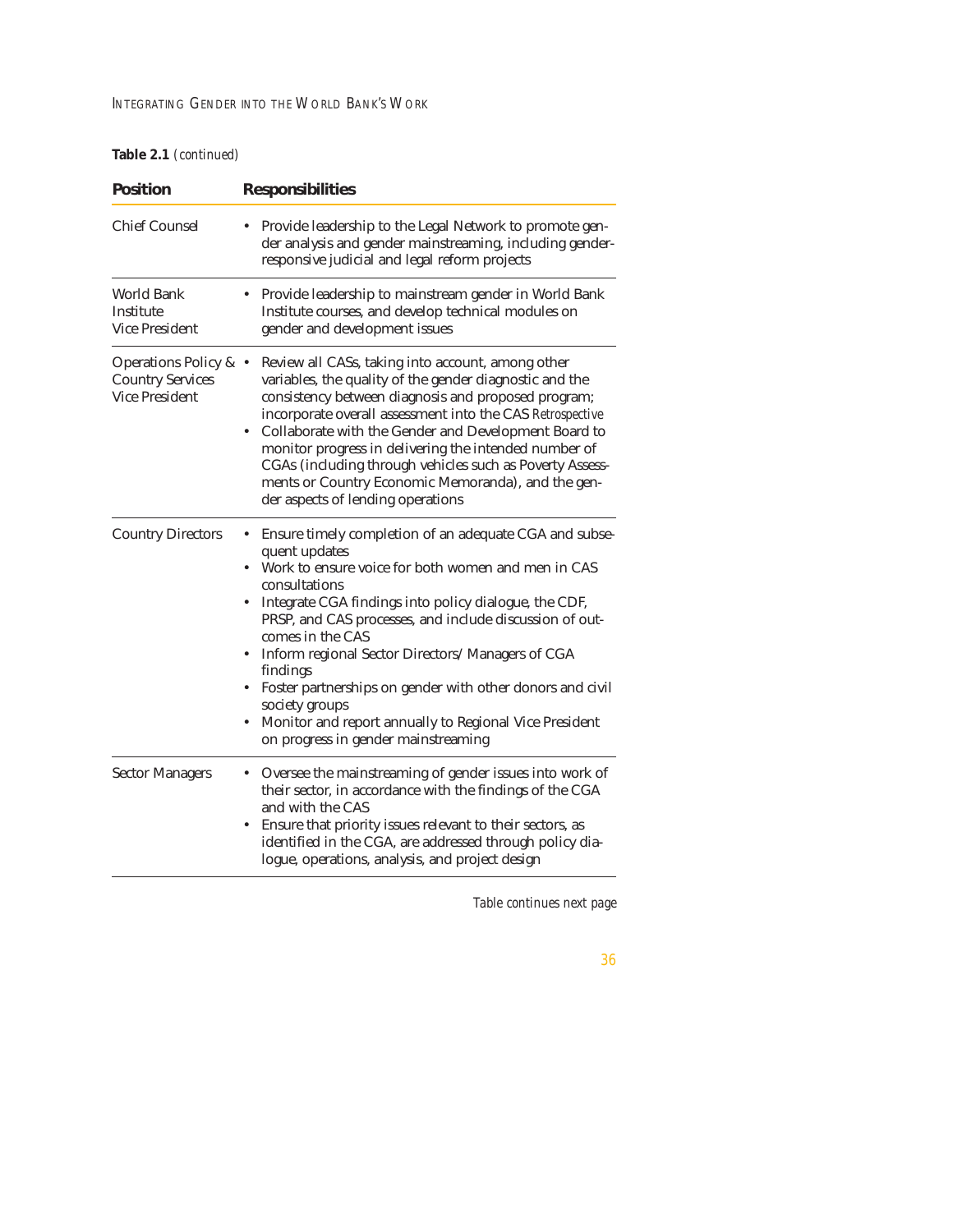**Table 2.1** *(continued)*

| <b>Position</b>                                                                            | <b>Responsibilities</b>                                                                                                                                                                                                                                                                                                                                                                                                                                                                                                                                                                                                                                                                                                                                                                                                                                               |
|--------------------------------------------------------------------------------------------|-----------------------------------------------------------------------------------------------------------------------------------------------------------------------------------------------------------------------------------------------------------------------------------------------------------------------------------------------------------------------------------------------------------------------------------------------------------------------------------------------------------------------------------------------------------------------------------------------------------------------------------------------------------------------------------------------------------------------------------------------------------------------------------------------------------------------------------------------------------------------|
| <b>Regional Poverty</b><br>Reduction and<br>Economic<br>Management<br><b>Network Staff</b> | Integrate a gender dimension into analytical products                                                                                                                                                                                                                                                                                                                                                                                                                                                                                                                                                                                                                                                                                                                                                                                                                 |
| Gender and<br>Development<br><b>Board</b>                                                  | Provide policy guidance, especially in revising operational<br>policies<br>Recommend further revisions in gender strategy or policy,<br>as needed<br>Set standards for quality assurance in gender mainstream-<br>٠<br>ing<br>Assist the Quality Assurance Group in developing gender-<br>$\bullet$<br>based quality ratings, and collaborate in quality assess-<br>ments<br>Oversee task forces established to develop CGA standards,<br>a gender mainstreaming monitoring and evaluation sys-<br>tem, and other aspects of strategy implementation<br>Identify opportunities for lateral learning among regions<br>and between the Gender and Development Board and<br>other Network boards<br>Vet qualifications for hiring/promotion of staff mapped to<br>٠<br>the Gender and Development Board<br>Review and approve Gender and Development Anchor<br>work plan |
| Gender and<br>Development<br>Anchor                                                        | Provide technical support/management for process of<br>revising the Operational Policy on the Gender Dimension<br>of Development<br>Assist the World Bank Institute and Human Resources in<br>$\bullet$<br>developing gender training for Bank staff and clients<br>Disseminate best practice across regions and sectors<br>$\bullet$<br>Ensure completion of operational tools and their dissemi-<br>nation<br>Spearhead the development of Bank-wide monitoring and<br>evaluation indicators, and integrate regional annual reports<br>on gender mainstreaming into a Bank-wide summary<br>Provide leadership on cross-regional analytical work<br>Represent the Bank on gender issues to external audiences                                                                                                                                                        |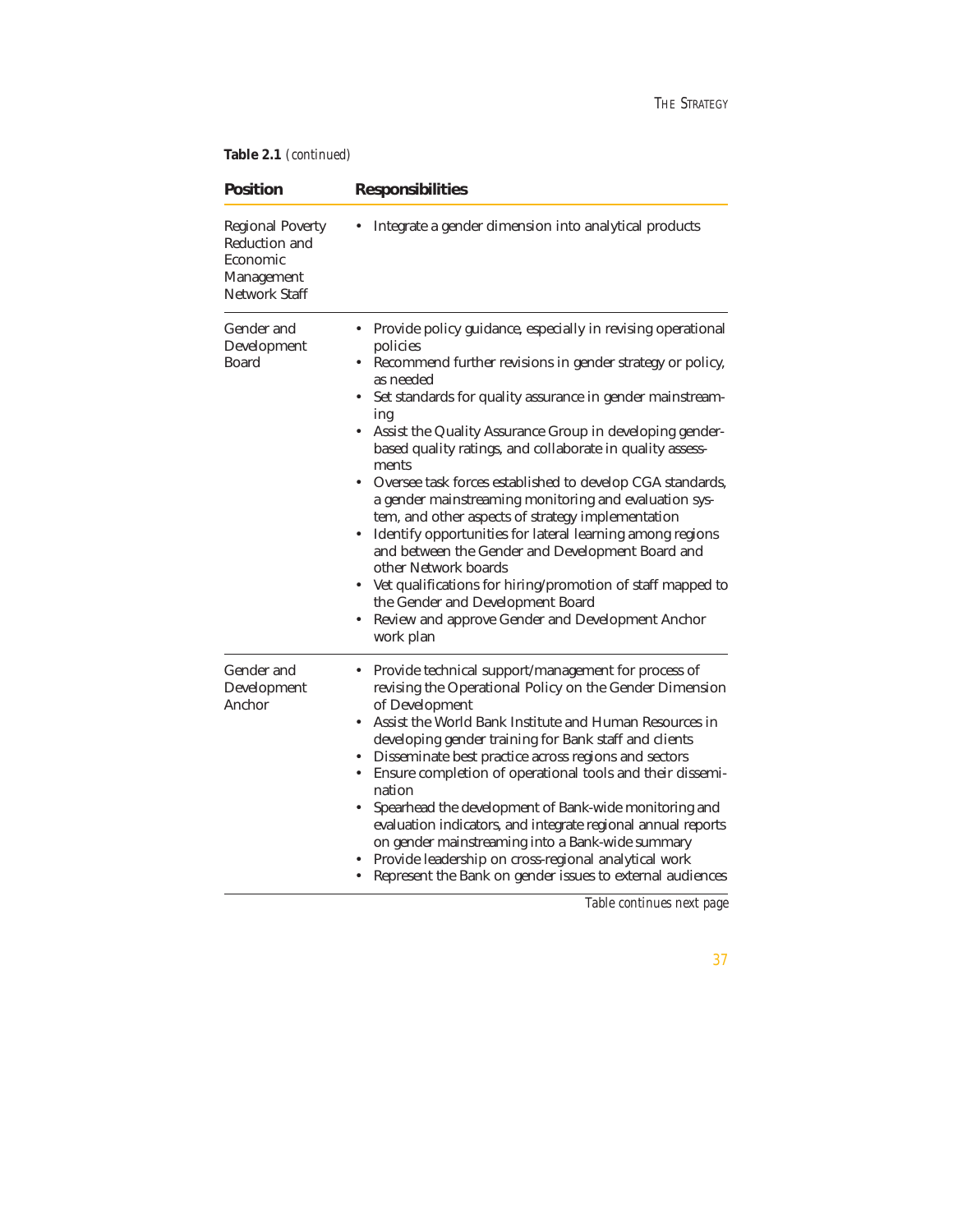## **Table 2.1** *(continued)*

| <b>Position</b>                          | <b>Responsibilities</b>                                                                                                                                                                                                                                                                                                                                                                                                                                                                                                                                                                                                                                                                                                                                                                                                                                                                                                                                                                                        |
|------------------------------------------|----------------------------------------------------------------------------------------------------------------------------------------------------------------------------------------------------------------------------------------------------------------------------------------------------------------------------------------------------------------------------------------------------------------------------------------------------------------------------------------------------------------------------------------------------------------------------------------------------------------------------------------------------------------------------------------------------------------------------------------------------------------------------------------------------------------------------------------------------------------------------------------------------------------------------------------------------------------------------------------------------------------|
| <b>Quality Assurance</b><br>Group        | With the assistance of the Gender and Development<br>Board, integrate the gender dimension into existing quali-<br>ty criteria for projects and project analytical work<br>Ensure that quality assurance reviews include and report<br>on gender issues and their treatment                                                                                                                                                                                                                                                                                                                                                                                                                                                                                                                                                                                                                                                                                                                                    |
| <b>Regional Gender</b><br>Coordinator    | Vet quality of CGAs and the gender analysis included in<br>٠<br>other analytical work, Joint Staff Assessments, and CASs<br>Provide support to and, where needed, leadership on gen-<br>$\bullet$<br>der mainstreaming in the region, and provide input on<br>gender issues to the region's strategies and policy<br>Determine demand/need for gender capacity building in<br>$\bullet$<br>the region (staff and clients) and, where appropriate,<br>coordinate capacity building events<br>Provide technical support and information for regional<br>staff<br>Assist Regional Vice President in fulfilling regional<br>accountabilities for gender mainstreaming<br>Assist Regional Vice President in developing regional gen-<br>der action plans and monitoring their implementation<br>Represent their region on the Gender and Development<br><b>Board</b><br>Develop partnerships with other regional agencies, aca-<br>demics, and civil society organizations working on gender<br>at a regional level |
| <b>Other Operational</b><br><b>Staff</b> | Understand the nature and relevance of gender issues for<br>the development assistance activities for which they have<br>responsibility<br>Ensure that the design and supervision of their develop-<br>$\bullet$<br>ment assistance activities take adequate account of priori-<br>ty gender issues<br>Monitor implementation of gender-related policies and<br>$\bullet$<br>activities in their development assistance activities                                                                                                                                                                                                                                                                                                                                                                                                                                                                                                                                                                             |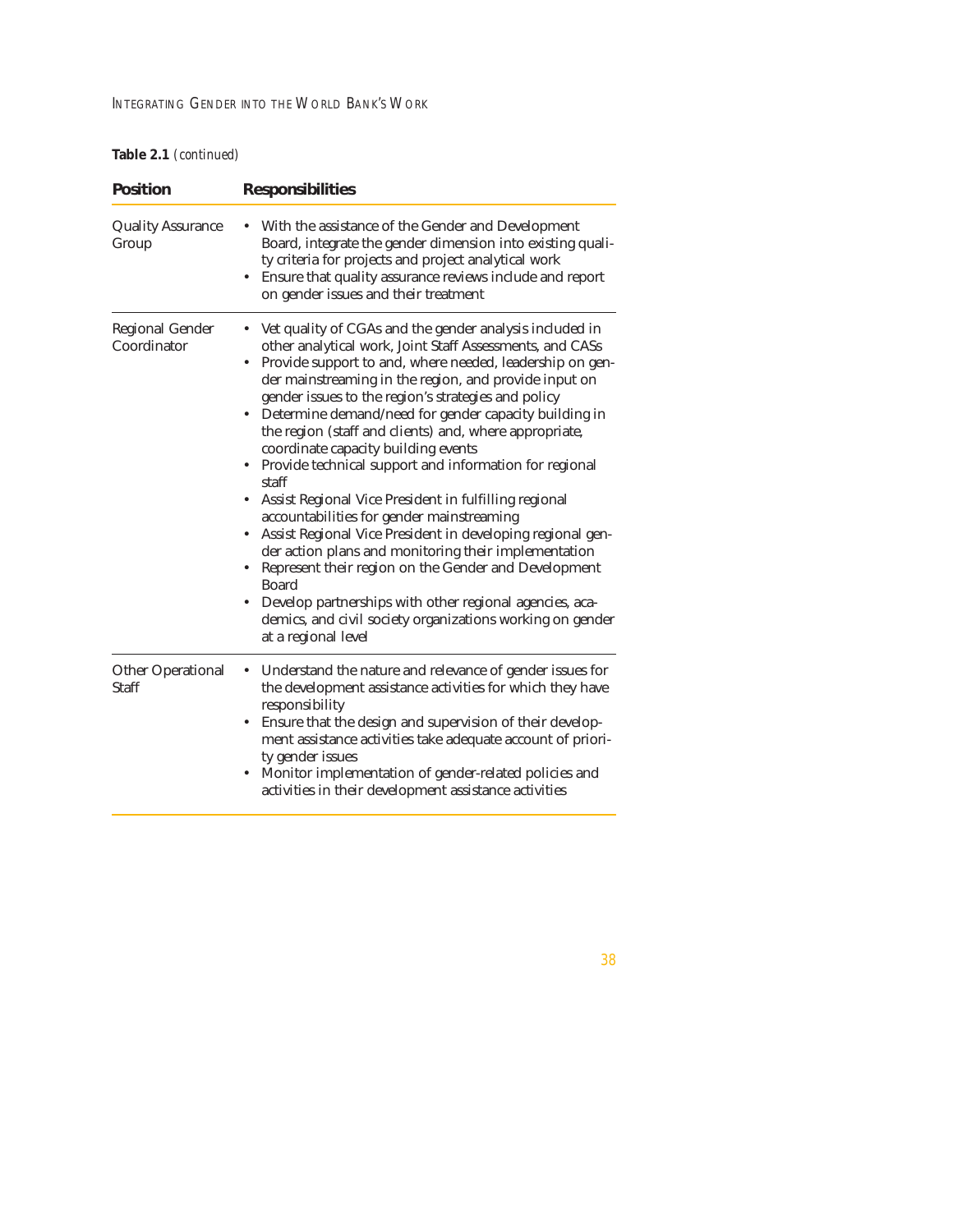| <b>Strategy</b><br><b>Elements</b>                                                                              | Recommended<br><b>Actions</b>                                                                                                                                                                                                                                             | <b>Target</b><br>Dates                                                   |
|-----------------------------------------------------------------------------------------------------------------|---------------------------------------------------------------------------------------------------------------------------------------------------------------------------------------------------------------------------------------------------------------------------|--------------------------------------------------------------------------|
| a. Integrate a gender<br>dimension into<br>analytical work and<br><b>Bank assessments</b>                       | • Country Gender Assessments<br>and updates to be conducted<br>in countries where the Bank<br>has an active lending program                                                                                                                                               | • Completed for all<br>active borrowers<br>by 06/30/05                   |
|                                                                                                                 | • Integrate a gender dimension<br>into the criteria used to assess<br>the poverty reduction focus of<br>Joint Staff Assessments, CASs,<br>sector strategy papers, and<br>quality assurance assessments                                                                    | • Completed by<br>$6/30/03$ , and on<br>a continuing<br>basis thereafter |
| b. Provide support to<br>operations through<br>capacity building,<br>operational tools,<br>and technical advice | <b>Capacity Building</b><br>• Integrate gender issues into<br>existing WBI core courses and<br>newly planned Human<br>Resources integrative courses                                                                                                                       | • Ongoing                                                                |
|                                                                                                                 | • Create a series of technical<br>modules for training staff and<br>clients on gender issues                                                                                                                                                                              | • Starting in fiscal<br>year 2002                                        |
|                                                                                                                 | • Develop informal learning<br>events                                                                                                                                                                                                                                     | • Starting in fiscal<br>year 2002                                        |
|                                                                                                                 | <b>Operational Tools</b><br>• Upgrade templates, rules of<br>thumb, and other adaptable tools<br>to help staff integrate gender<br>considerations into their work.<br>and enhance the tools available<br>on the Bank's websites                                           | Ongoing, with first<br>upgrade completed<br>by 12/31/02                  |
|                                                                                                                 | <b>Building Capacity in</b><br><b>Implementing Agencies</b><br>• Develop databases with informa-<br>tion on where to acquire gender<br>expertise in particular sectors and<br>countries; explore feasibility<br>of establishing in-country<br>technical advice facilities | Ongoing; database<br>created by 6/30/02                                  |

# **Table 2.2 Implementation Timetable**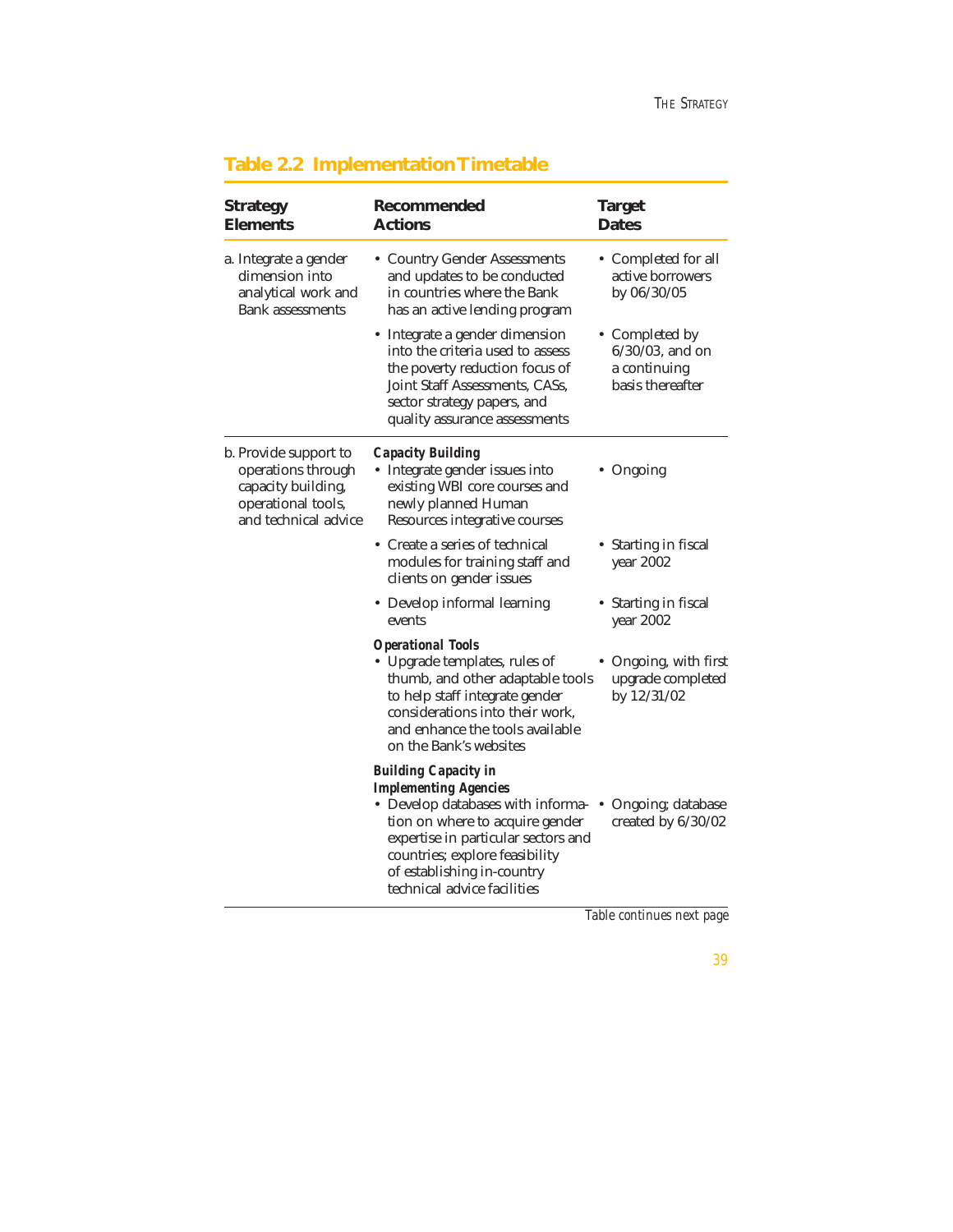# INTEGRATING GENDER INTO THE WORLD BANK'S WORK

**Table 2.2** *(continued)*

| <b>Strategy</b><br><b>Elements</b>           | Recommended<br><b>Actions</b>                                                                                            | <b>Target</b><br><b>Dates</b>                                                |
|----------------------------------------------|--------------------------------------------------------------------------------------------------------------------------|------------------------------------------------------------------------------|
| c. Align resources with<br>strategy elements | <b>Accountabilities</b><br>• Issue an Operational<br>Memorandum to provide<br>interim guidance to staff                  | • By $12/30/01$                                                              |
|                                              | • Prepare a new Operational<br><b>Policy and Bank Procedures</b><br>statement on gender and<br>development               | • Targeted for<br>$6/30/02$ , but<br>consultations may<br>extend this period |
|                                              | • Incorporate gender dimension<br>into other operational policies                                                        | • By $6/30/05$                                                               |
|                                              | <b>Staffing</b><br>• Ensure that adequate staff<br>resources for fully implement-<br>ing the strategy are available      | • By $6/30/02$                                                               |
|                                              | <b>Budget</b><br>• Provide incentive funding                                                                             | • Current fiscal year                                                        |
|                                              | <b>Partnerships</b><br>• Enhance and continue<br>collaboration with civil<br>society, other donors, and<br>the UN system | Ongoing                                                                      |
| d. Monitoring and<br>Evaluation              | • Develop and implement a<br>new gender monitoring<br>and evaluation system                                              | • By $6/30/02$                                                               |
|                                              | • Regional Vice Presidents to<br>produce gender mainstream-<br>ing progress reports annually                             | • By $9/30$ of each<br>year beginning<br>2002                                |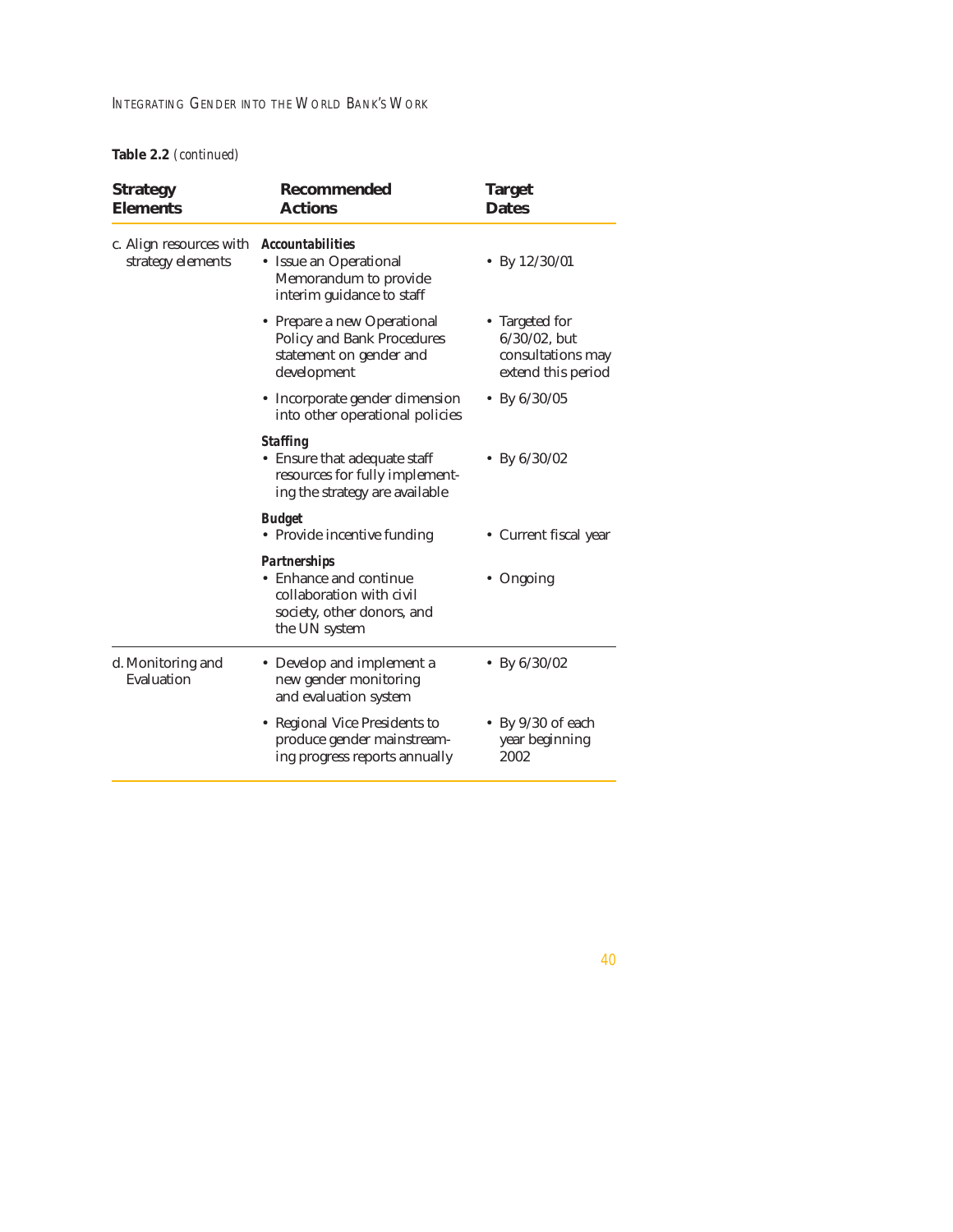# Chapter 3

# **Toward a Framework for Prioritizing Gender Issues**

hapters 3 through 6 provide additional background for the gender mainstreaming strategy. Chapter 3 defines gender mainstreaming and sketches an intellectual framework for identifying the gender issues that are particularly hapters 3 through 6 provide additional background for the gender mainstreaming strategy. Chapter 3 defines gender mainstreaming and sketches an intellectual framework for identifying the gender issues that are particularly country. Chapter 4 discusses the adequacy of the Bank's existing policy framework for gender mainstreaming, and briefly reviews the Bank's track record over the past decade. Chapter 5 discusses the Bank's comparative advantage, and the nature of partnerships in the area of gender mainstreaming.

## **Gender Mainstreaming**

The links between gender and growth reviewed in Chapter 1 suggest that a fundamental development issue is whether the genderbased division of labor and gender disparities in resources or rights act to lower productivity or create inefficient labor allocations.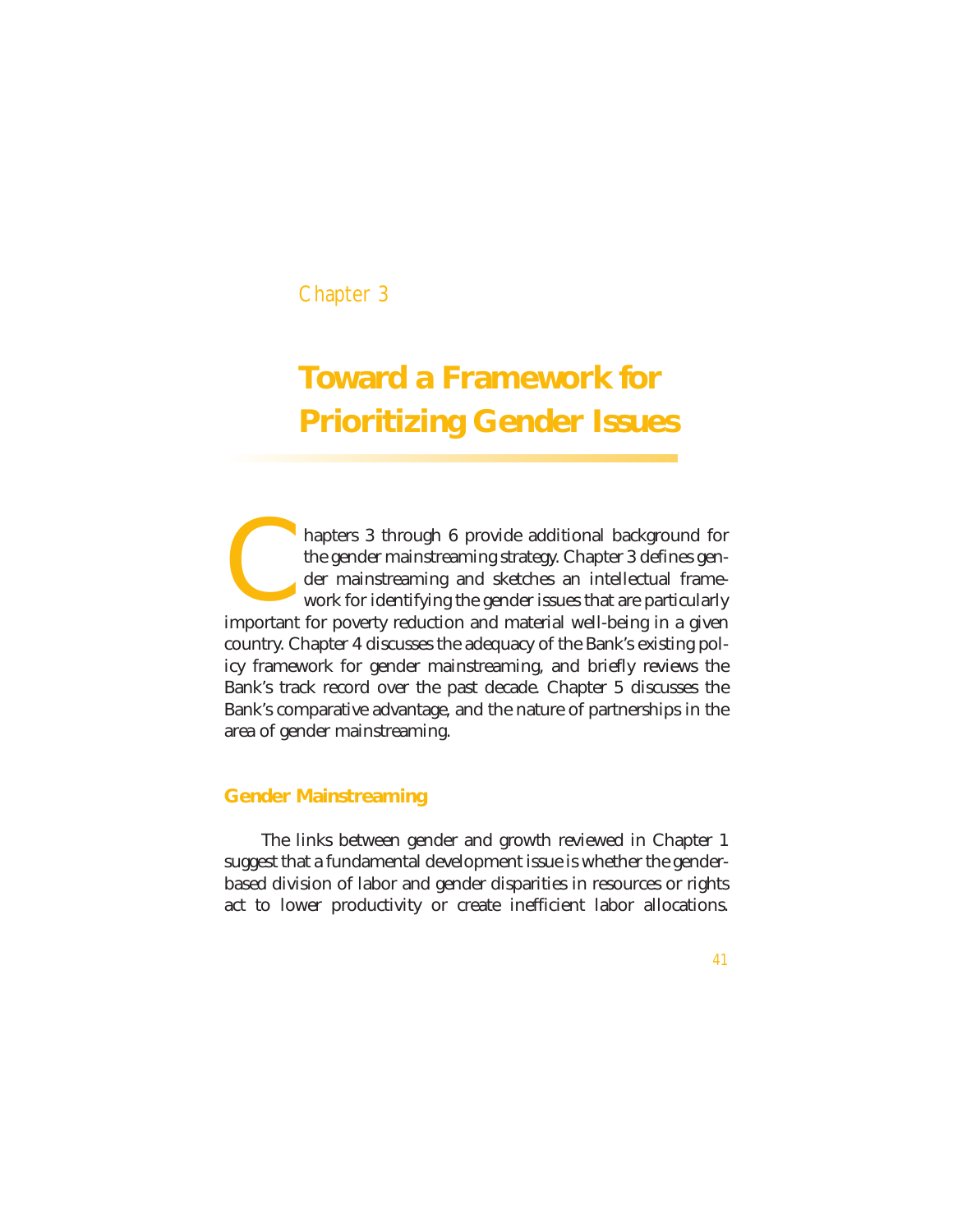# Chapter 4

# **Challenges to Gender Mainstreaming**

his chapter focuses on challenges to gender mainstreaming in the World Bank by examining, first, the adequacy of the Bank's existing gender and development policy, and second, the Bank's track record of integrating gender issues into its This chapter focu<br>
in the World Ba<br>
Bank's existing g<br>
the Bank's track<br>
development assistance.

# **Adequacy of the Existing Policy Framework**

The Bank's gender and development policy is embodied in three documents:

**• Operational Manual Statement 2.20.**<sup>43</sup> Issued in 1984, this statement presents an overview of the general objectives and key features of the appraisal of investment projects. Within this

<sup>43</sup> World Bank, 1984.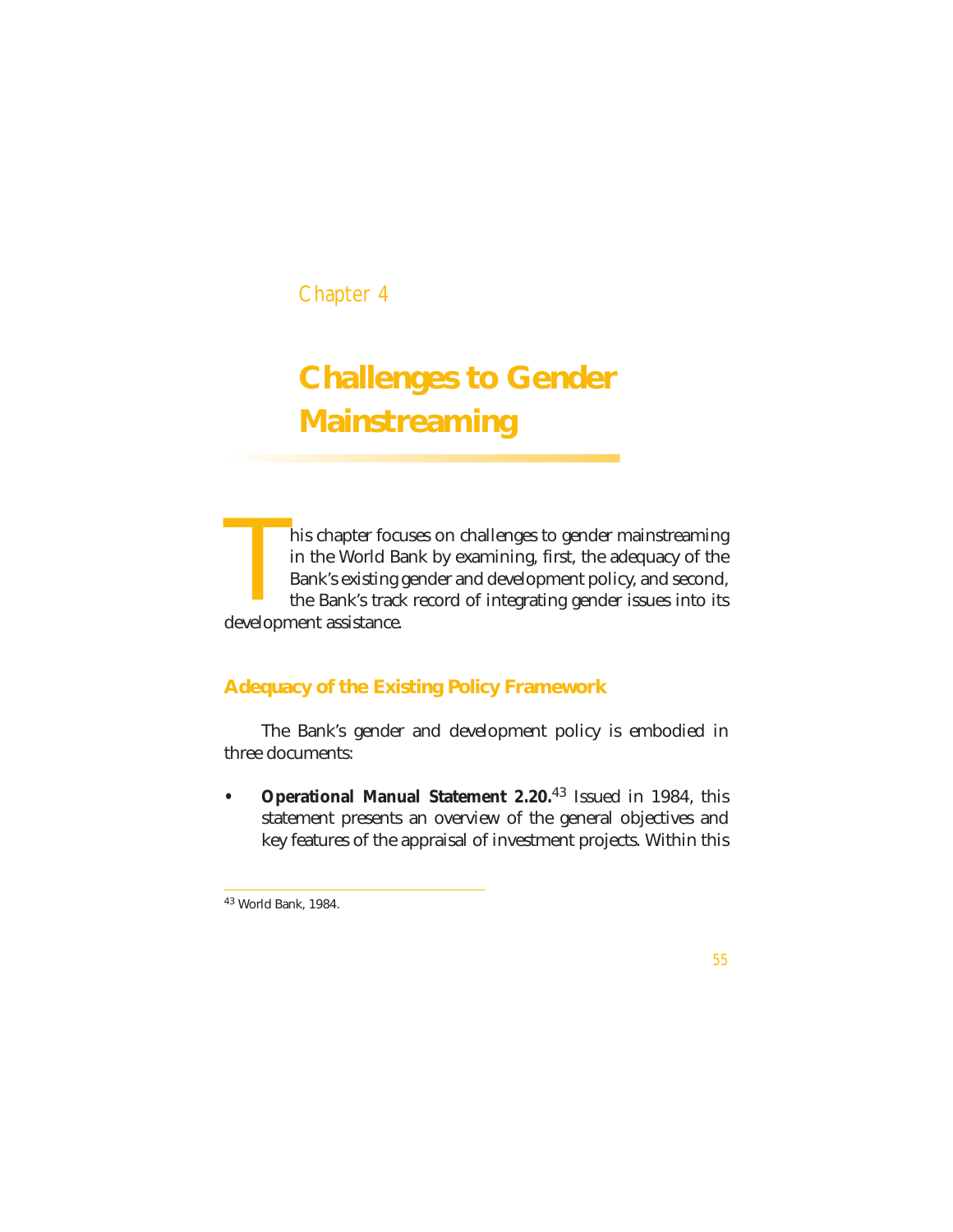broad framework, it discusses investigating and addressing impacts of investment projects on women. As part of the process of converting Operational Manual Statements to Operational Policy and Bank Procedures statements, new language on the economic, financial, social, and institutional analysis of investment projects is being developed. Gender issues in investment lending will be considered within this process.

- **A World Bank policy paper,** *Enhancing Women's Participation in Economic Development,* was discussed at the Board of Executive Directors in April 1994.44
- **Operational Policy 4.20, "The Gender Dimension of Development."** Operational Policy 4.20 (Box 1.3) was issued in 1994 after Board discussion of the accompanying policy paper and a draft policy.

Of these three documents, Operational Policy 4.20 provides the most accessible and comprehensive statement of the Bank's policy framework. It describes a basic approach in which gender issues are analyzed in each member country and then selective actions are taken to assist the country. These actions include helping member countries to design policies and programs that are "equitably beneficial" for both men and women (including those designed to change men's attitudes); assisting them to review, modify, and put into practice legal and regulatory frameworks to improve women's access to assets and services; helping them to strengthen their database for, and train country officials in, gender analysis; and where needed, helping them to obtain financing (including Bank lending) to implement these actions.

Although Operational Policy 4.20 lays out a sensible framework for approaching gender mainstreaming—first analyze the

<sup>44</sup> World Bank, 1994.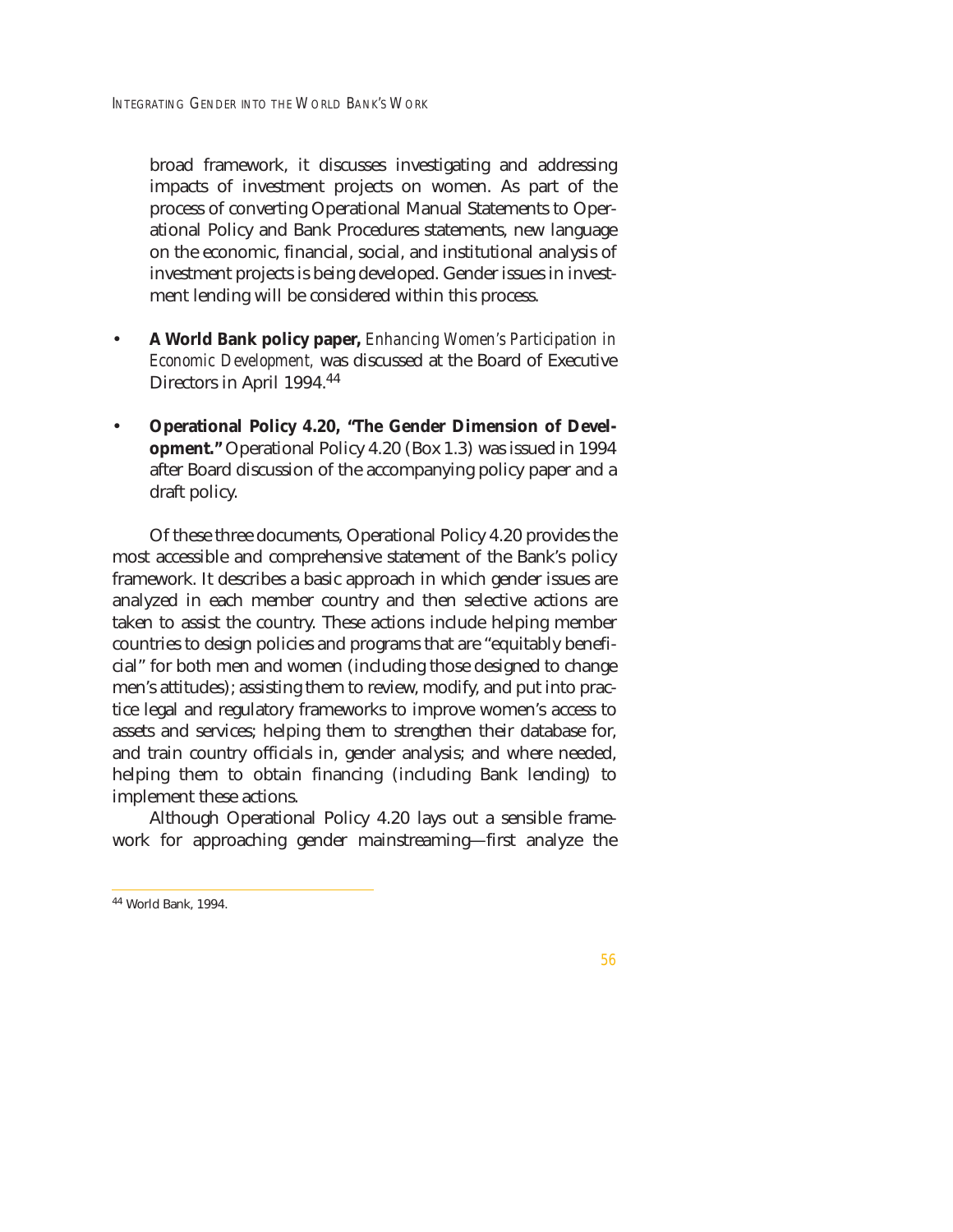nature of gender issues in member countries, then assist governments to take selective actions that will help to reduce poverty there is no statement of Bank Procedures to accompany the policy. The result is the perception of some degree of ambiguity as to the precise implications of the policy for operations.45 This suggests that implementation of the strategy would be more effective if a procedures statement were to accompany the Operational Policy. Explicitly identifying poverty reduction as the goal of gender-related actions would also help to clarify the policy. The Operational Policy will be revised and a Bank Procedures statement written as part of implementation of the strategy.

More generally, in the context of the clarification, revision, and updating of operational statements into the Operational Policy/ Bank Procedures format, the issue of the treatment of gender considerations will be taken up. In addition to the statement on the appraisal of investment projects, other relevant operational statements where work is underway include Poverty Reduction, Investment Lending, and Adjustment Lending.

In summary, although the existing policy framework is consistent with the Bank's mission and contains a mix of comprehensiveness and selectivity that many find appropriate, the existing policy documents contain ambiguities that need to be removed if Bank staff are to fully understand the policy's implications for operations.

## **The Bank's Track Record**

A recent desk evaluation of the Bank's record on gender mainstreaming, along with two earlier studies, suggests that attention to gender and development issues in the Bank has grown over the past two dozen years, but could become still more effective.<sup>46</sup> Box 4.1

 $45$  World Bank, 2000b.<br> $46$  World Bank, 2000b; Murphy, 1995; Murphy, 1997.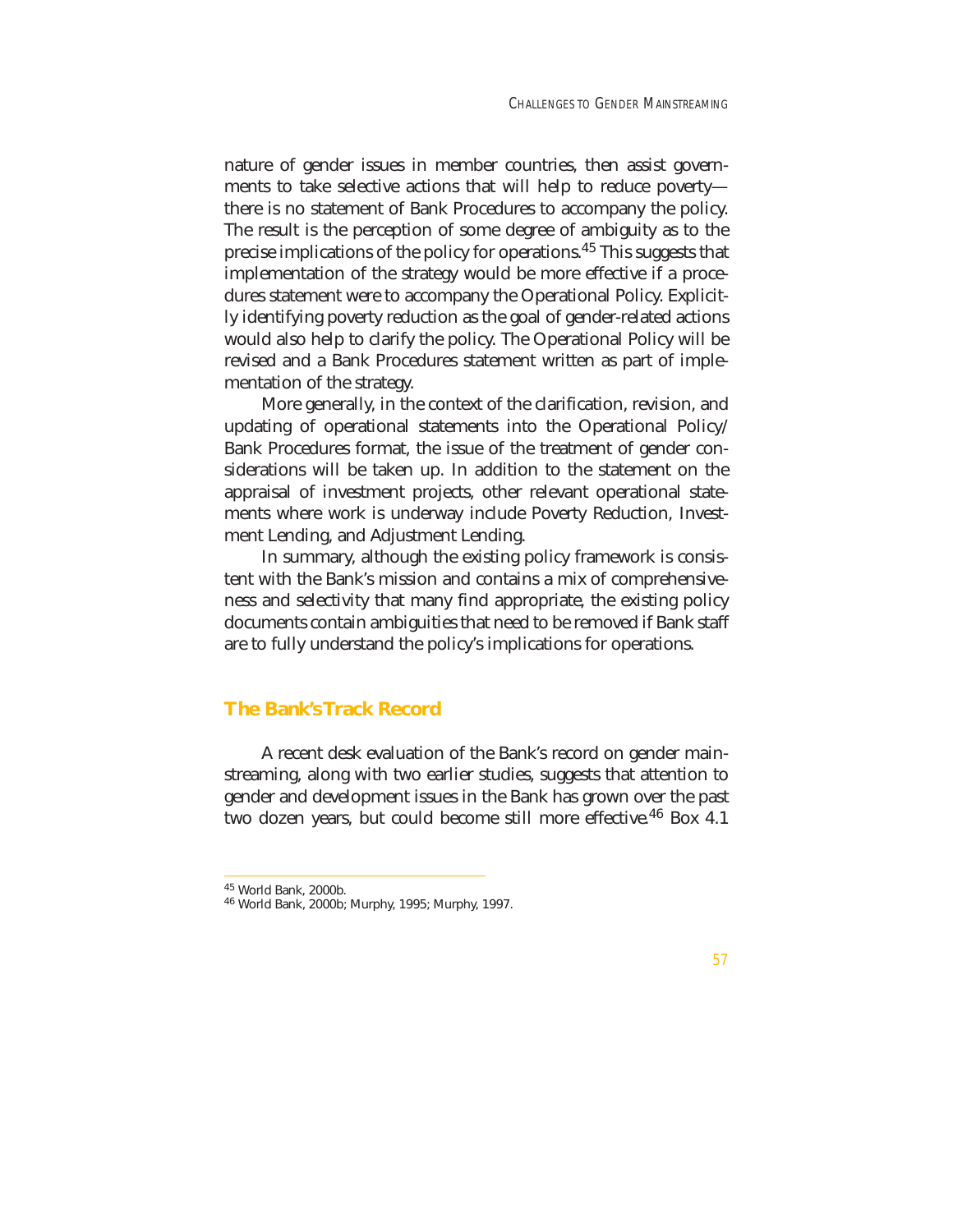INTEGRATING GENDER INTO THE WORLD BANK'S WORK

| 1977 | First Women in Development Advisor is appointed.                                                                                                                                                 |
|------|--------------------------------------------------------------------------------------------------------------------------------------------------------------------------------------------------|
| 1984 | Operational Manual Statement 2.20 addresses the impact<br>of Bank assistance on women as part of project appraisal<br>for certain types of projects.                                             |
| 1986 | A full Women in Development Unit is created.                                                                                                                                                     |
| 1990 | Operational Directive on poverty reduction recommends<br>that women's issues be considered in designing poverty<br>reduction programs.                                                           |
| 1994 | Operational Policy 4.20 is issued; the goals of reducing<br>gender disparities and enhancing women's participation in<br>the economic development of their countries are estab-<br>lished        |
| 1996 | External Gender Consultative Group is established;<br>progress report on gender mainstreaming is given to the<br><b>Board of Executive Directors' Committee on Development</b><br>Effectiveness. |
| 1997 | Gender and Development Board is established; progress<br>report on mainstreaming is prepared for the Committee on<br><b>Development Effectiveness.</b>                                           |
| 1998 | Position of head of the Gender and Development Board is<br>raised from a chief/manager to a director level.                                                                                      |

summarizes some of the steps taken by the Bank to enhance attention to gender and development issues in its work, through changes either in policy or in organizational structure. In their day, some of these steps were landmarks. For example, the Bank was the first multilateral donor organization to mandate consideration of impacts on women as part of project appraisal.

Several steps taken in the past four years have given greater visibility to gender and development issues within the Bank. The Gen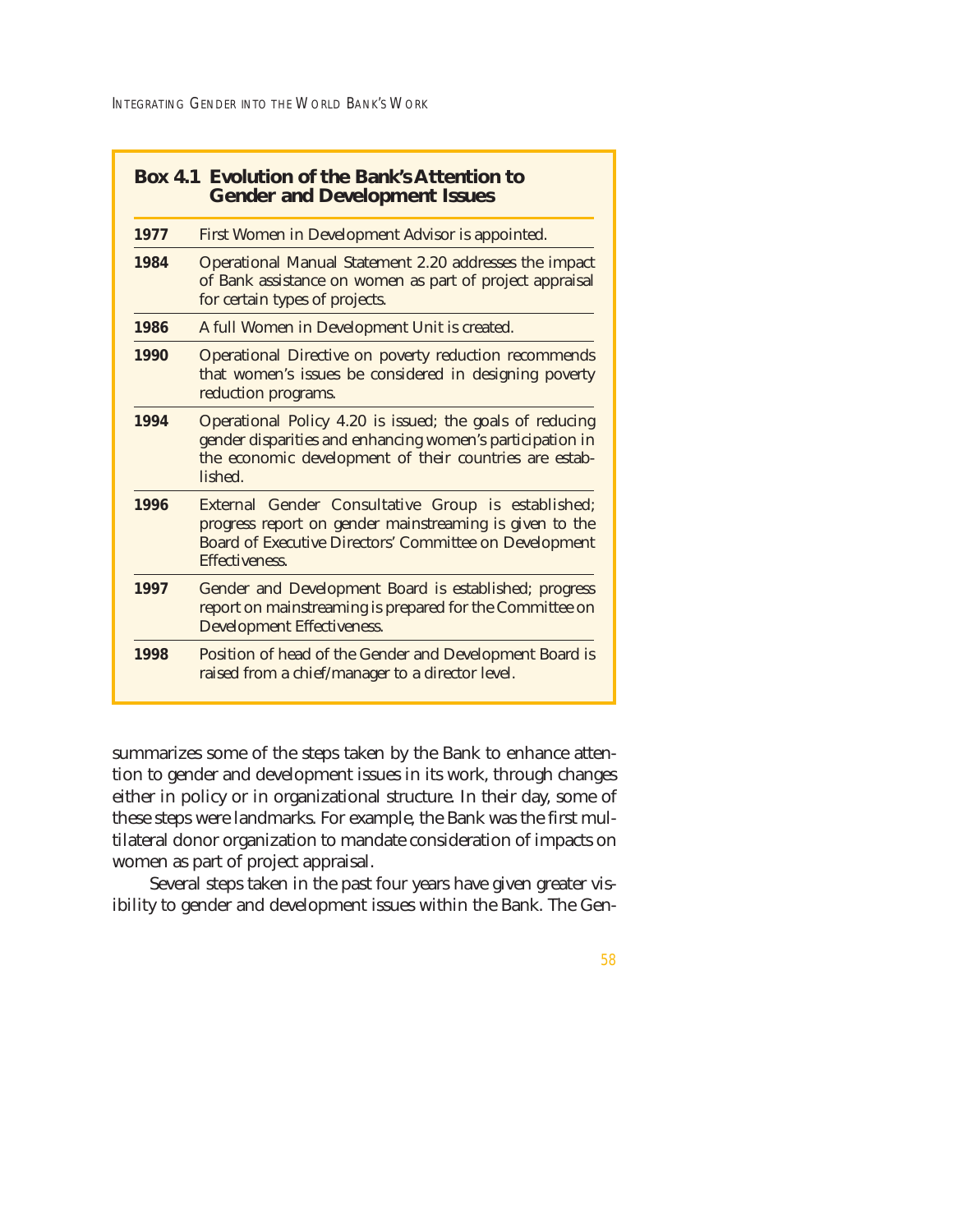der and Development Board has sponsored several thematic groups focused on gender and development issues. With the Development Economics Vice Presidency, the Gender and Development Board cosponsored *Engendering Development. The World Development Report 2000/2001: Attacking Poverty* has also raised awareness of gender issues, in part by expanding the framework for poverty reduction to include security, opportunity, and empowerment. The intellectual framework and knowledge base for integrating gender issues into the Bank's work have thus been strengthened in recent years.

The record of integrating gender issues into Country Assistance Strategies has been encouraging. Over time, increasing numbers of CASs have discussed gender issues, and in the most recent period, the proportion discussing gender issues in depth has risen substantially.<sup>47</sup> There is evidence that the Bank has been integrating gender issues more consistently into its policy dialogue, and there are also many examples suggesting that the focus on gender has increased over the past two to three years in some regions and sectors. On the other hand, attention to gender issues—and gender-responsive actions—is still relatively infrequent in certain aspects of the Bank's work, especially investment projects outside of the human development areas. This suggests that more systematic attention to gender could be achieved.

An important finding from the Operational Evaluation Department's study of gender in Bank products in 27 countries was that the eight countries in which Country Gender Assessments were prepared had a better overall integration of gender issues into their Poverty Assessments, Public Expenditure Reviews, and Country Assistance Strategies than did the remaining 19 countries.<sup>48</sup> An informed understanding of gender issues in a country helps Bank staff and counterparts do a better job of integrating gender issues into other aspects of country-level work.

<sup>47</sup> This finding is from data prepared for the 2000/2001 *CAS Retrospective.* <sup>48</sup> World Bank, 2000b.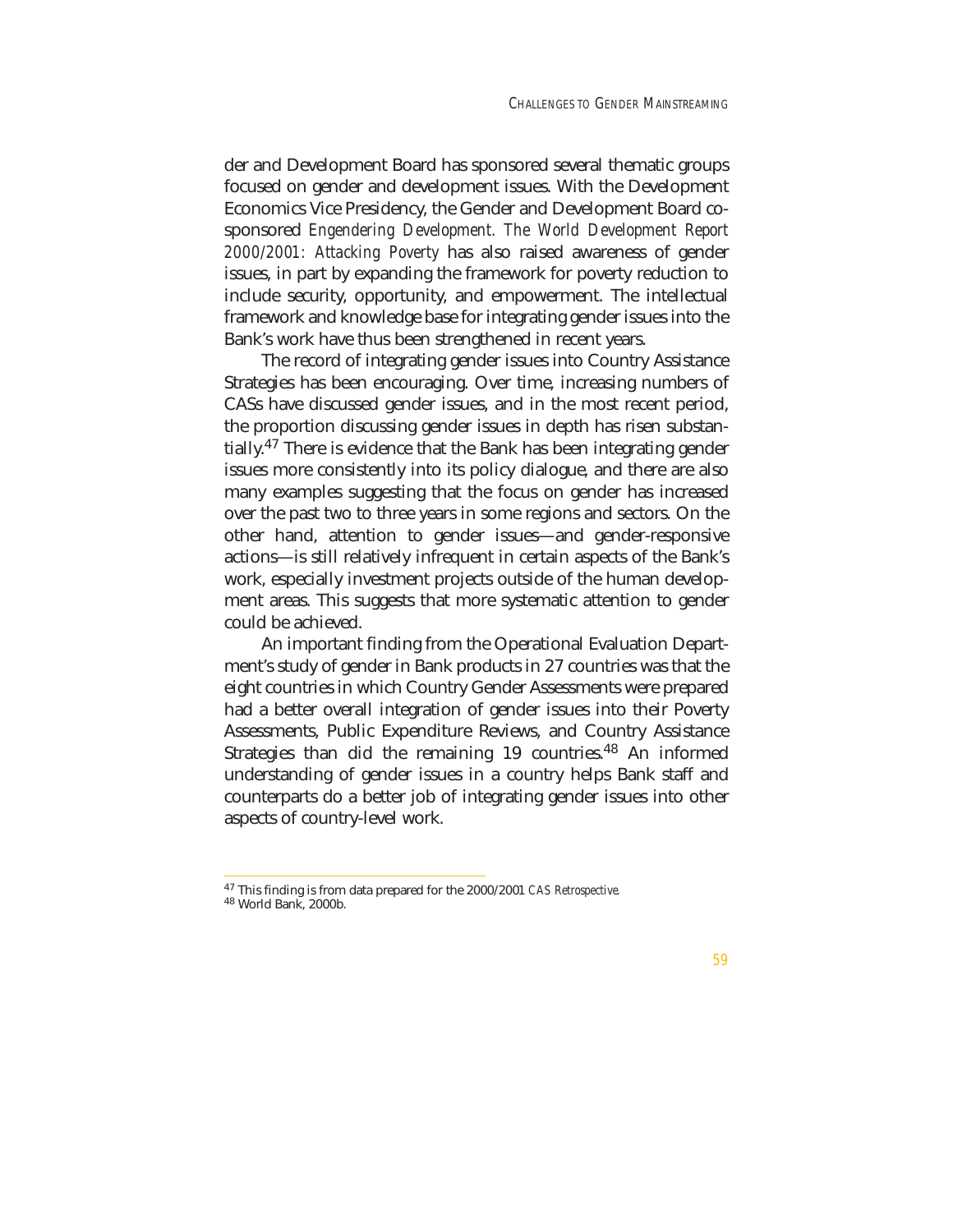INTEGRATING GENDER INTO THE WORLD BANK'S WORK

This chapter's overview of the Bank's track record in integrating gender issues into standard Bank products suggests that there has been considerable progress, but that there is room for further improvement. Particularly in need of improvement is the *depth* with which gender issues are integrated into analytical and lending operations. The evidence that country-level products do a better job of integrating gender issues when a gender assessment has first been prepared strongly suggests the value of making country-level gender assessments part of the Bank's core analytical work.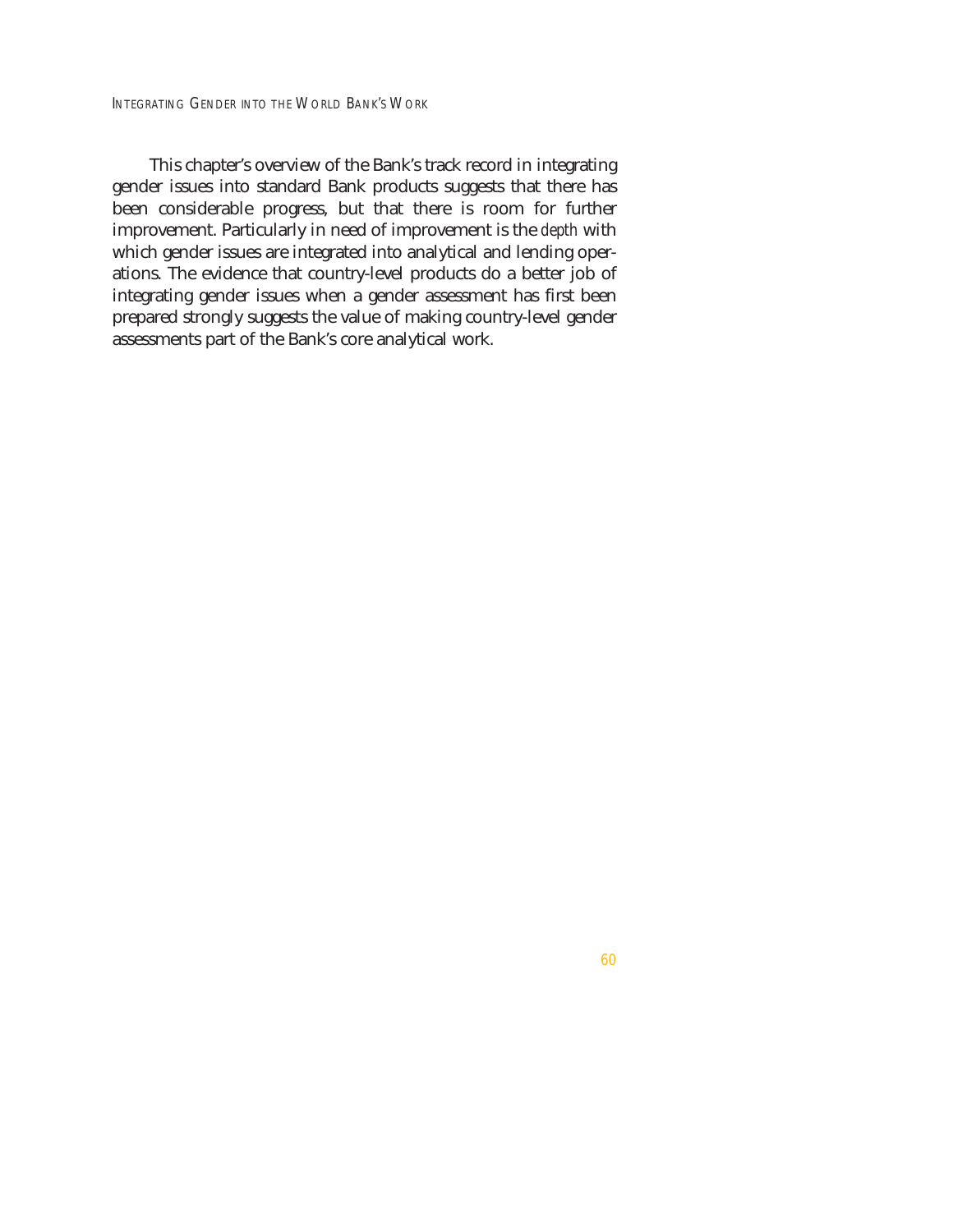Because there are many ways gender can exert these effects, an approach to action is needed in which gender issues are initially considered in all sectors and instruments, not only in investment projects within the education or health sectors. The term gender mainstreaming refers to this crosscutting approach (Box 3.1). Basically, mainstreaming gender into development means understanding the differing needs and constraints faced by women and men that affect productivity and poverty; and then designing actions so that gender-related barriers to economic growth and poverty alleviation are reduced and the material well-being of men, women, and children is enhanced.

Because of differences in how gender considerations might enter into, say, Country Assistance Strategies versus analytical work, policy advice or investment project design, it may be helpful to elaborate approaches to gender mainstreaming for different types of development assistance activities:

- **Country-level analytical work.** Here, the essence of gender mainstreaming is analyzing the gender situation in a country (across sectors) with an eye to understanding its implications for growth and poverty. The disaggregation of quantitative data by gender is often a key aspect of such analysis; institutional data (e.g., on the legal and judicial system) can also be useful. Where statistical data are collected in a way that makes sex disaggregation impossible, gender mainstreaming may require that new, sex-disaggregable forms of data be collected.
- **CDF and Country Assistance Strategies.** Here, gender mainstreaming means that gender-related obstacles to development are one of the elements used to determine development (or assistance) priorities. There are two ways this can be done. One approach is to seek to remove any *direct* obstacles to allocative efficiency or productivity; for example, by prioritizing investments in female human capital in countries where these investments are low. The other approach is to remove obstacles to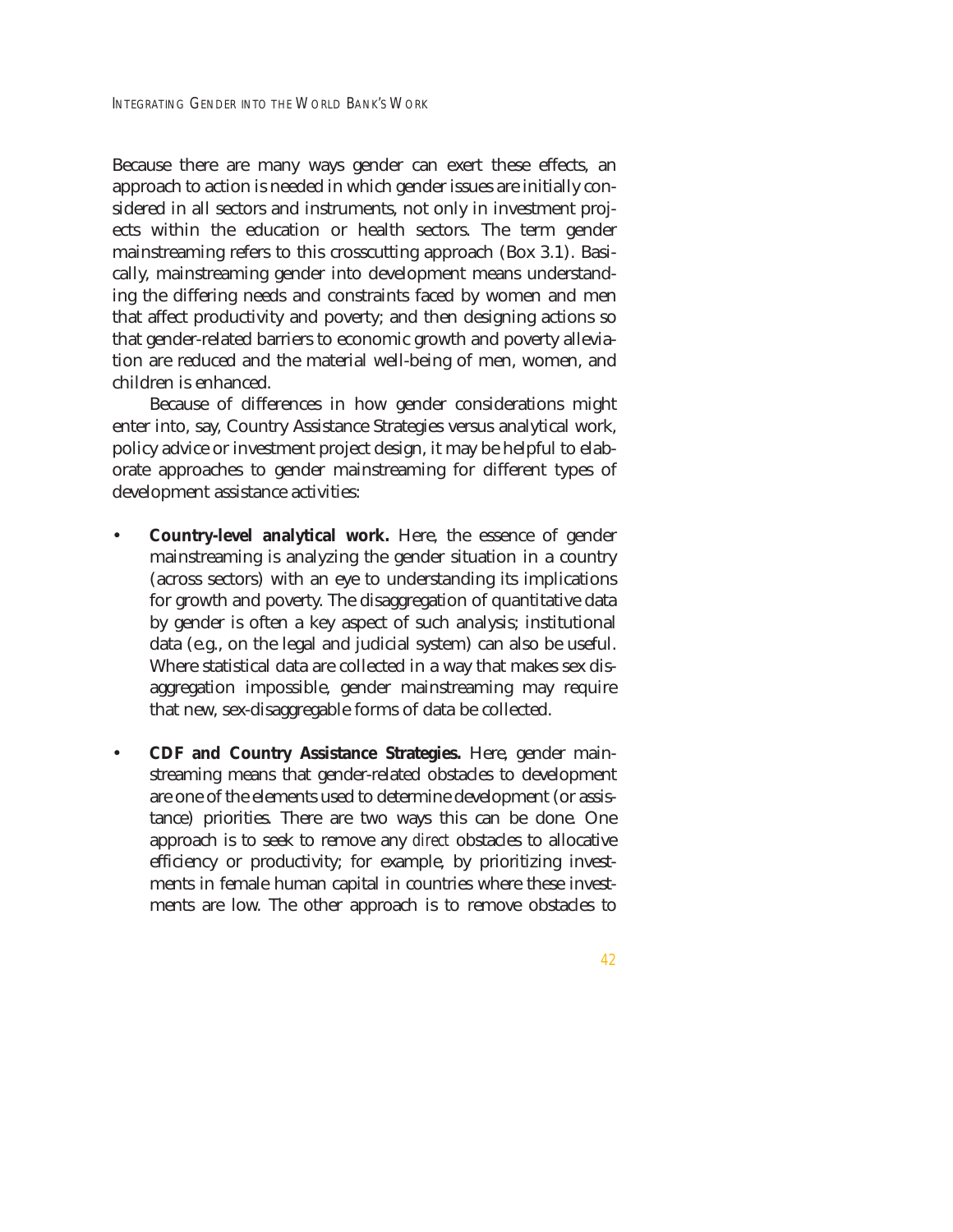# **Box 3.1 Good Practice Example: A Crosscutting Approach to Gender Mainstreaming**

The Cambodia Interim Poverty Reduction Strategy Paper, submitted to the Bank's Board of Executive Directors on December 26, 2000, integrates gender throughout its poverty diagnosis, and proposes genderresponsive actions in 8 of the 19 priority sectors discussed in the report.

*The gender-related constraints to poverty reduction identified in the analysis include:*

- constraints on women's economic opportunities produced by poor infrastructure;
- constraints on women's productivity produced by their high illiteracy rates;
- women's vulnerability and income insecurity, which reflect their high risk of being displaced, high risk of exposure to HIV/AIDS, higher unemployment, and high proportion of time working without pay in the family;
- violence against women and trafficking in women and children are serious problems;
- women also have a low level of representation in decisionmaking bodies.

*The gender-responsive actions proposed in the Cambodia I-PRSP encompass:*

- physical infrastructure improvements to reduce women's travel time and time spent gathering fuel and water;
- water resources management by users' groups that include women;
- urban development, including targeted micro-credit, vocational training, and job placement for women;
- land reform, including studies to examine gender bias in land policy, land inheritance, and land ownership arising from marriage, and the disposition of land/property in conflicts between husband and wife;
- education programs to promote gender equality in access to basic education through dormitories, scholarships, material assistance, more female teachers, and gender-sensitive curriculum reform.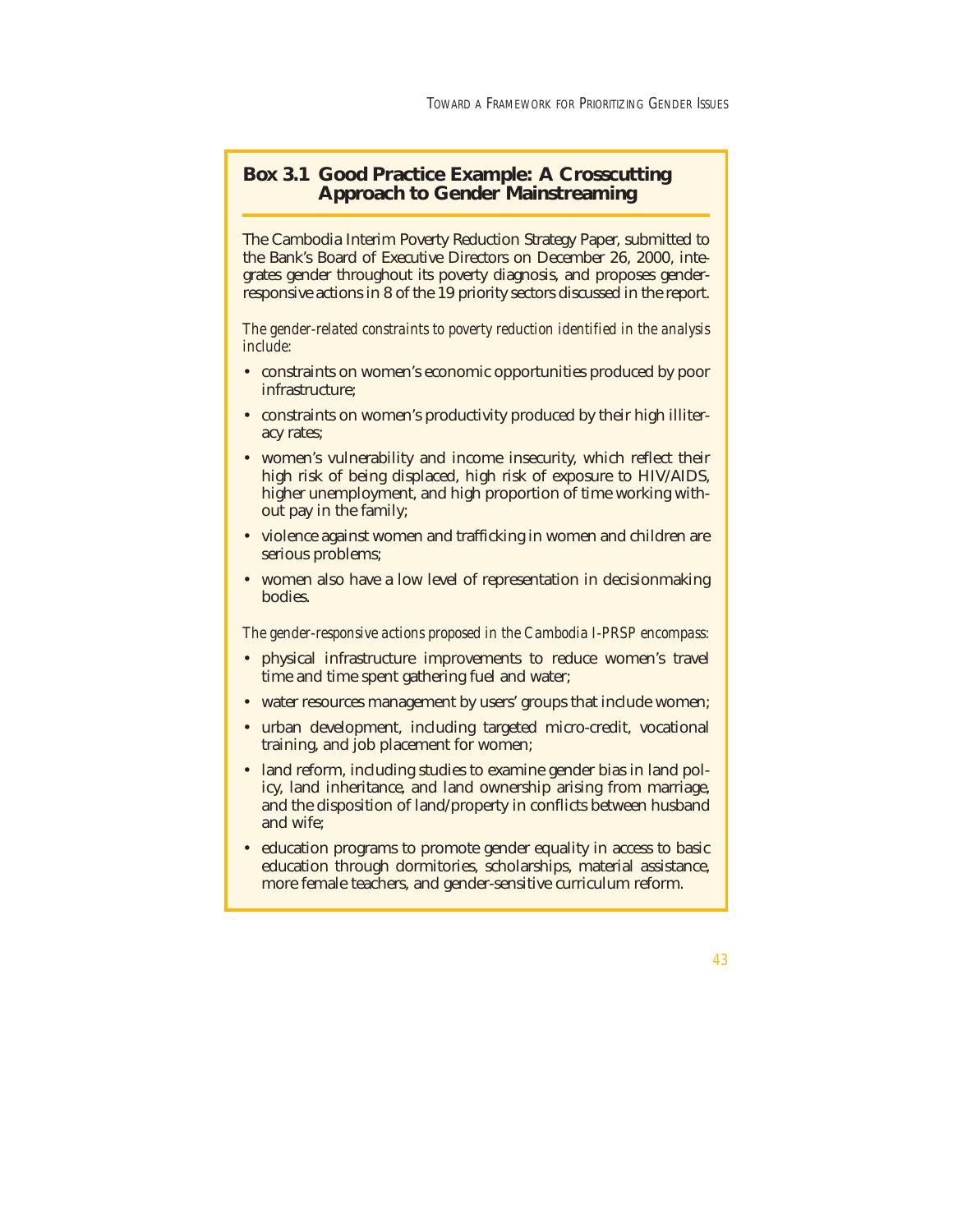economic productivity that, given the existing division of labor between males and females, *indirectly* prevent women (or men) from contributing fully to economic growth. An example would be to prioritize investment in rural electrification or domestic water supplies in countries where poor or rural women spend large amounts of time gathering fuel or water (see frontispiece). Another example would be to prioritize legal reforms in countries where legal constraints on employment result in labor supply problems or inefficient labor allocation along gender lines.

- **Policy advice.** The essential purpose of mainstreaming gender issues into policy advice and then into policy design is to ensure that both women and men benefit from the changes these policies are intended to bring about. Country economic policies can have different impacts on males and females. Gender mainstreaming means recognizing these different impacts and, where they are judged to be detrimental to well-being, formulating policy advice to ensure that both females and males benefit from policy changes. Where policies are established in conjunction with programmatic lending, gender mainstreaming may mean ensuring that gender-responsive policies are among them.
- **Investment projects.** Here, gender mainstreaming means designing projects so that they meet the different needs and constraints faced by males and females in order to ensure that the productivity of both is increased, that both benefit from the project, and that projects are successfully implemented and sustainable. In community-driven projects or civil society project consultations, it also means ensuring that both females and males participate in project design, implementation, and monitoring and evaluation.

It is also important to recognize what gender mainstreaming does *not* mean.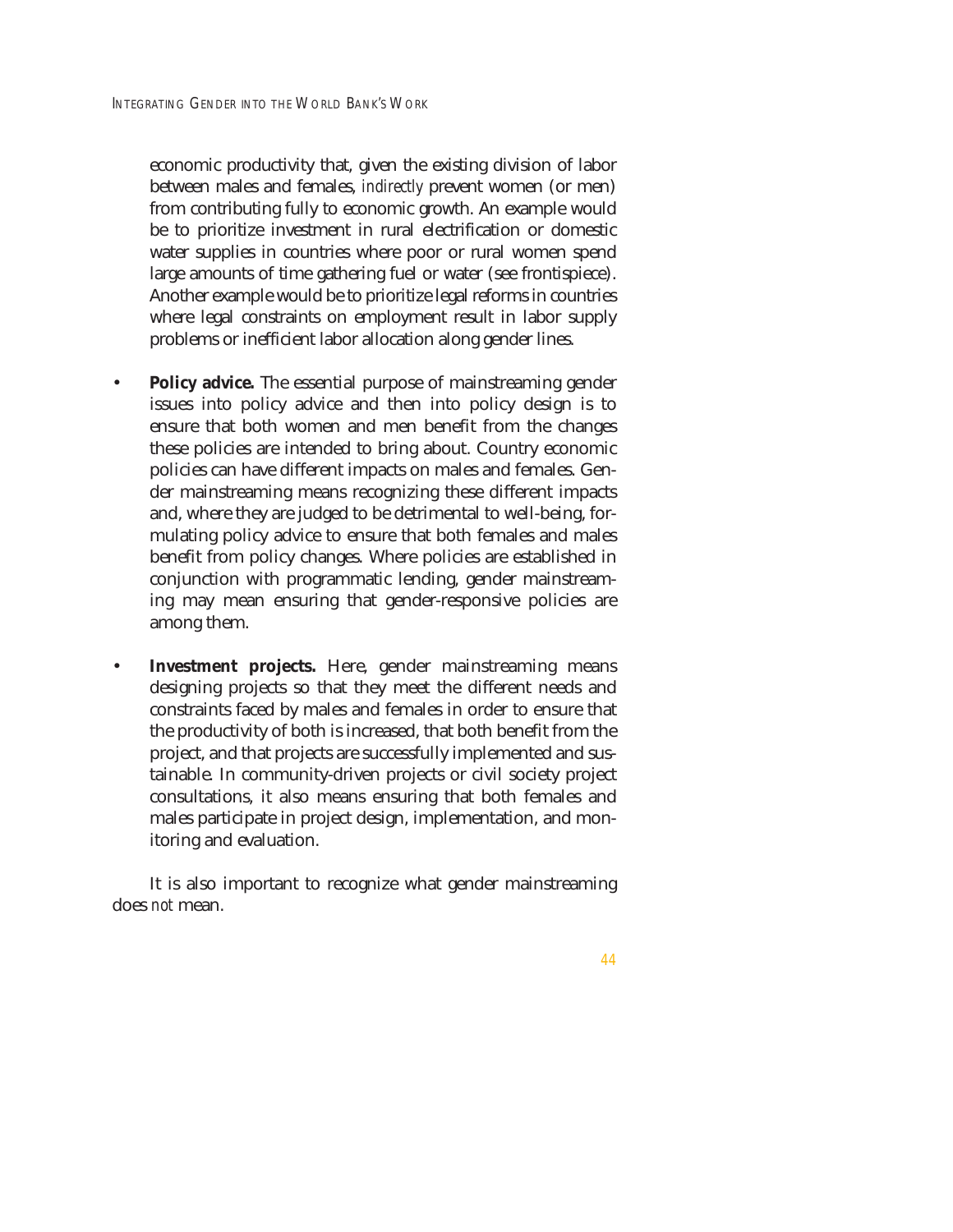- It's not just investing in women and girls. Because genderrelated barriers to poverty reduction occur in many sectors, their removal requires considering the integration of gender-differentiated strategies or components across a broad array of sectors and instruments, not just in projects that invest directly in women or girls. Indeed, in some countries, the most pressing gender-related issues might be male issues (for example, increasing male violence and alcoholism, as a result of rising male unemployment; or the reintegration of soldiers into society). The point is to take advantage of opportunities for improved efficiency, effectiveness, and sustainability arising from greater attention to gender issues in policy, program, and project design.
- **It's not just pursuing one or two sectoral goals in all countries.** Because gender-related bottlenecks to development vary among countries, gender-focused actions need to be tailored to conditions in each country. Selecting one or two sectoral development goals for all countries *a priori* is unlikely to help remove gender barriers to development in the countries where gender issues related to these sectors happen to be relatively unimportant.
- **It's not just working in the "worst" countries.** The evidence that there are gender-related barriers to economic growth, poverty reduction, and well-being in virtually all countries (developed as well as developing) suggests that consideration of gender issues should not be limited to those countries with particularly large gender gaps in education or health. To be sure, deeper analysis or a wider array of actions may be warranted in countries in which gender disparities are particularly pervasive and damaging to efforts to reduce poverty and enhance well-being. But some consideration of potentially important gender issues, particularly among the poor, is warranted for all countries.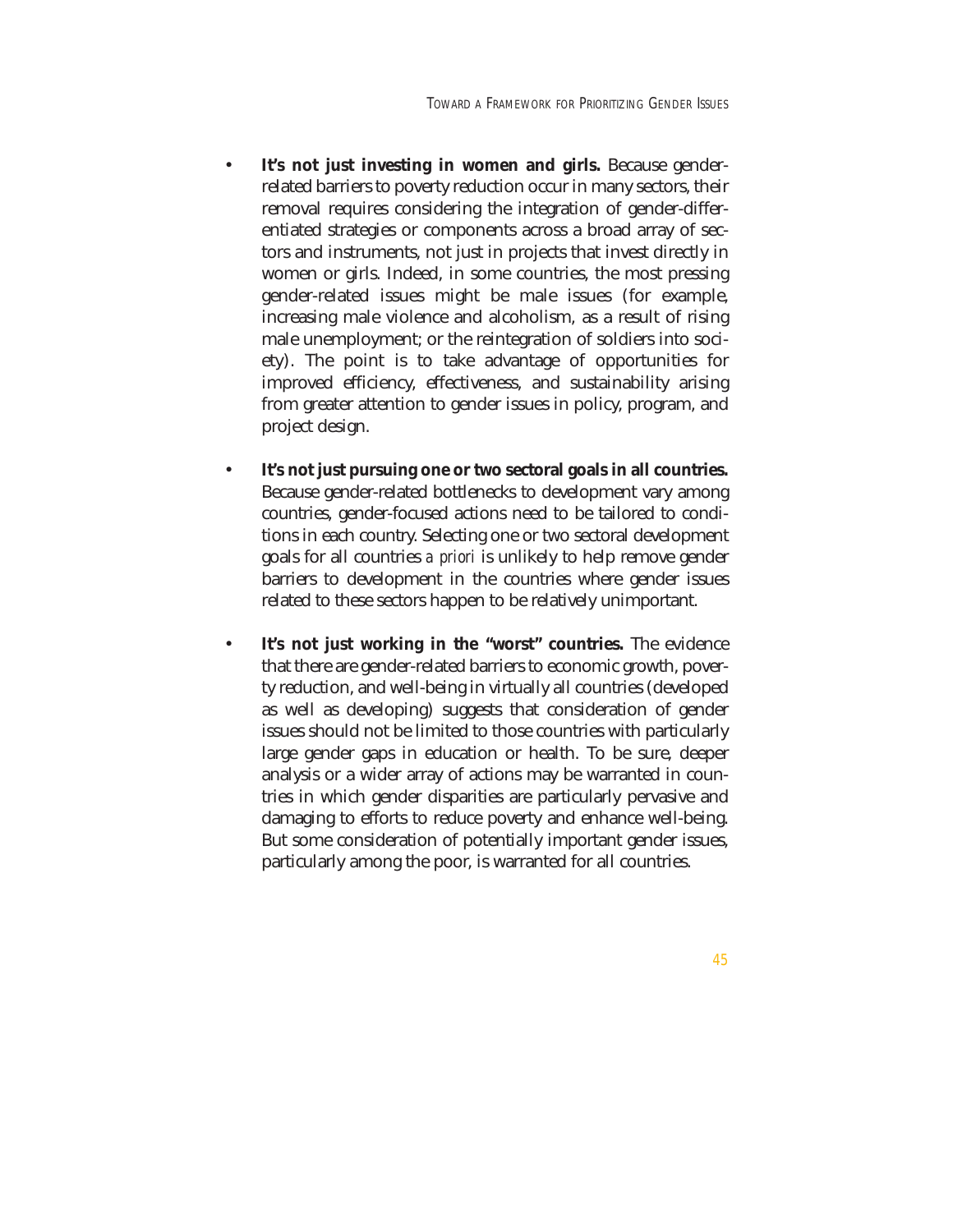In summary, the crosscutting nature of gender issues, the broad array of ways in which gender relations can influence poverty reduction and economic growth, and differences among countries in which gender issues are most critical for poverty reduction imply that a strategy for gender mainstreaming ultimately needs to be built for each country. This is especially important given that country ownership is critical for the success of any action. Indeed, as with most areas in which the Bank works, a **supportive but proactive stance** to encourage gender mainstreaming is most likely to have the desired effects. The priority for the Bank is to help clients understand where gender-responsive actions might have particularly high payoffs for their country.

## **Toward a Framework**

This section outlines the basic features of a gender analysis framework, and provides examples of the kinds of questions that need to be answered when doing a gender assessment. Further ideas for integrating gender issues into poverty assessments are presented in the *Poverty Reduction Strategy Paper Sourcebook* chapter on gender mainstreaming.<sup>40</sup>

Good country-level gender assessments have two features. The first is an understanding of existing gender patterns and variations therein across major population groups (rural versus urban, income, regional, minority, tribal, etc). The second is an understanding of how existing gender patterns relate to poverty, economic growth, and well-being; and hence, where the payoffs to gender-responsive actions are likely to be highest. Important for the latter is an understanding of the institutional context in the country. The starting point for analysis thus involves gathering information on the relative position of males and females in the major arenas that can influence

<sup>40</sup> http://www.worldbank.org/poverty/strategies/ chapters/gender/gender.htm.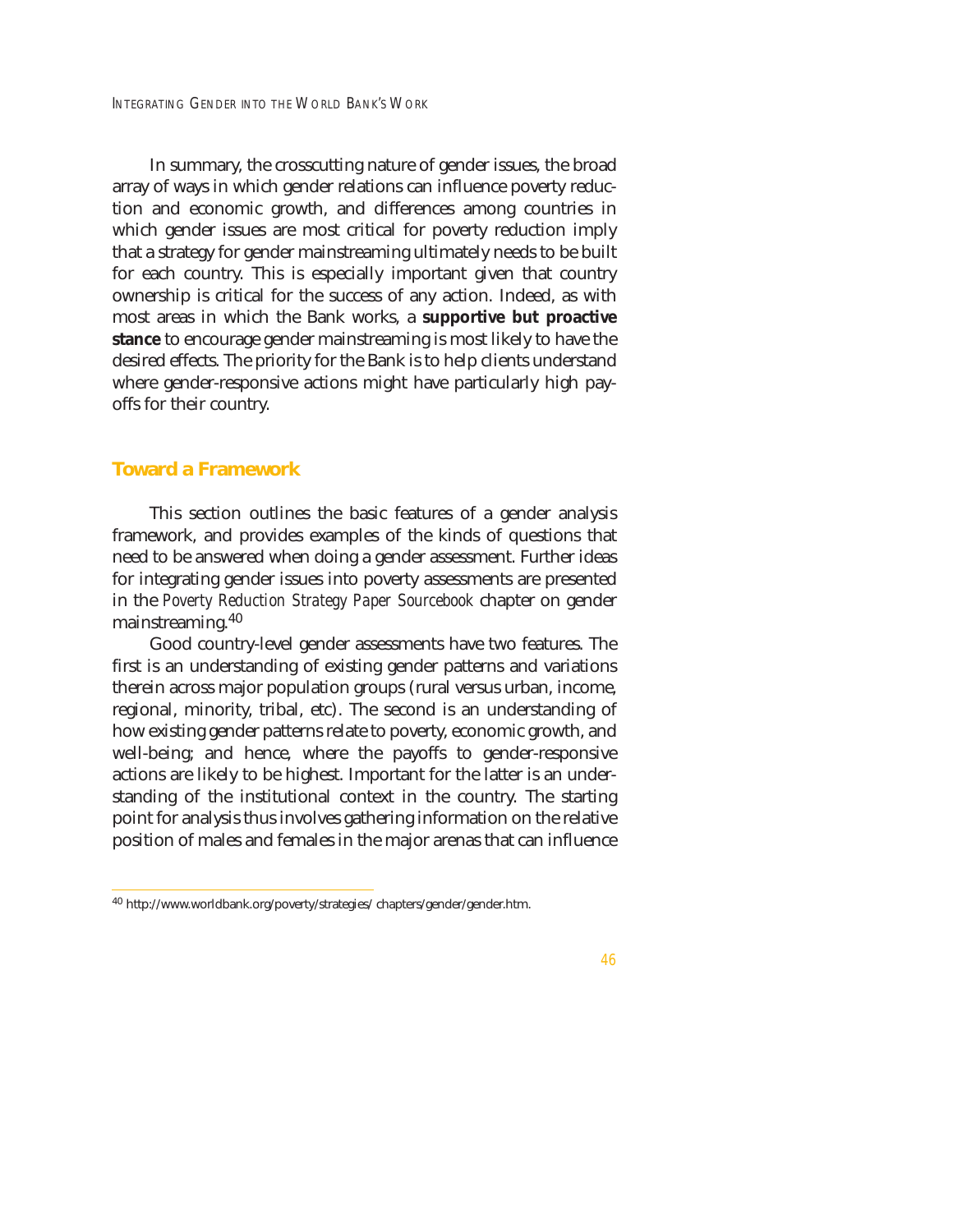economic growth and distribution: the human development sectors; the labor force; with regard to access to productive resources (both intra-household and externally sourced); in the legal and judicial systems (especially laws or practices relevant to economic activity and resources); and with regard to patterns of time use and infrastructure patterns. Box 3.2 illustrates the kinds of questions that are relevant in a countrywide diagnosis. Depending on prior knowledge and the target population, not every question needs to be answered for a gender assessment to be of high quality; nor is the list of questions intended to be exhaustive. Rather, the point is to do an analysis that illuminates the differing **social and economic positions** of males and females in the society, particularly among the poor.

Ideally, gender assessments also examine the interrelations among gender patterns in different sectors and spheres. This is particularly important for gender patterns in the household versus external spheres, because the work of males and females in households has a bearing on their roles and resources in other spheres. For example, a study of intra-household allocation of fertilizer and labor in Burkina Faso has shown that total agricultural outputs could be increased substantially if intra-household allocations of resources to males and females were more equal.<sup>41</sup> (Box 3.2 describes similar links between gender and agricultural productivity in Zambia). Likewise, the tendency for poor women to bear heavier time burdens than poor men is associated with their lack of voice in community and national decisionmaking about development actions. Understanding the links among sectors is also important. For example, poor infrastructure can undermine girls' schooling even when parents are eager to see daughters educated if the lack of a nearby water source forces parents to deploy girls' labor in the home or the lack of safe transport causes parents to be concerned about girls' modesty and safety when traveling to school. A good gender assessment recognizes linkages of this kind and traces their policy and programmatic implications.

<sup>41</sup> Udry et al, 1995.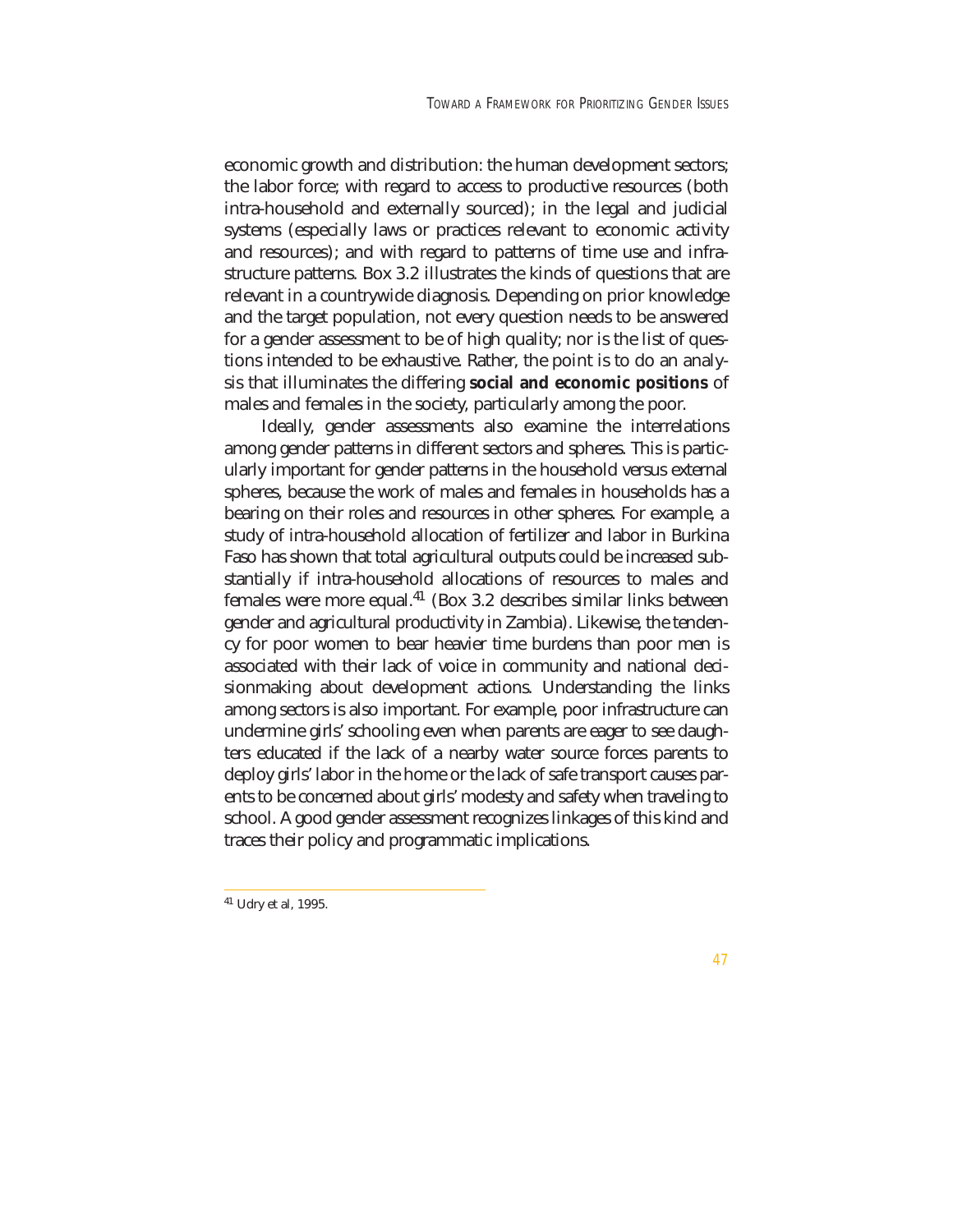# **Box 3.2 Links between Gender and Productivity: Gender and Agriculture in Zambia**

Women comprise an estimated 65 percent of the rural population in Zambia, and the predominance of female labor is a key characteristic of Zambian agriculture. Female farmers (especially those who head households) are least advantaged in terms of access to factors of production. As a result, their farming practices, problems, and priorities are different from those of male farmers. In an agricultural system where some of the key tasks (such as cutting trees for slash-and-burn cultivation) are gender-specific, the traditional pattern of land preparation undergoes great modification in the case of female-headed households (FHHs) that do not have access to the necessary male labor. Due to the shortage of male labor, FHHs normally prepare smaller fields in sites where big trees are not in abundance, often near the village, where the forest has not fully regenerated. The insufficient amount of ash in such fields directly results in poor yields, and thus less food for the family.

These households depend on finger millet to brew beer to sell for cash, which is then used to obtain the necessary labor for farming. Thus obtaining outside male labor entails further depletion of the already low stocks of finger millet available to these families. As a result, they run out of food early in the season, usually before the peak labor period for the more commercialized households. FHHs then become a source of extra household labor for the more prosperous households, working for them in exchange for food.

FHHs can only obtain extra-household labor when there is still finger millet in the family after the beer is brewed, during the postharvest period. Later in the season, when the mounds for beans must be made (another labor-intensive task), they can no longer obtain labor because they have run out of finger millet. As a result, FHHs tend to cultivate very small fields of beans, again resulting in poor yields. Thus poor finger millet yields result in poor bean yields for these female-headed households.

*Source:* Blackden and Bhanu, 1998.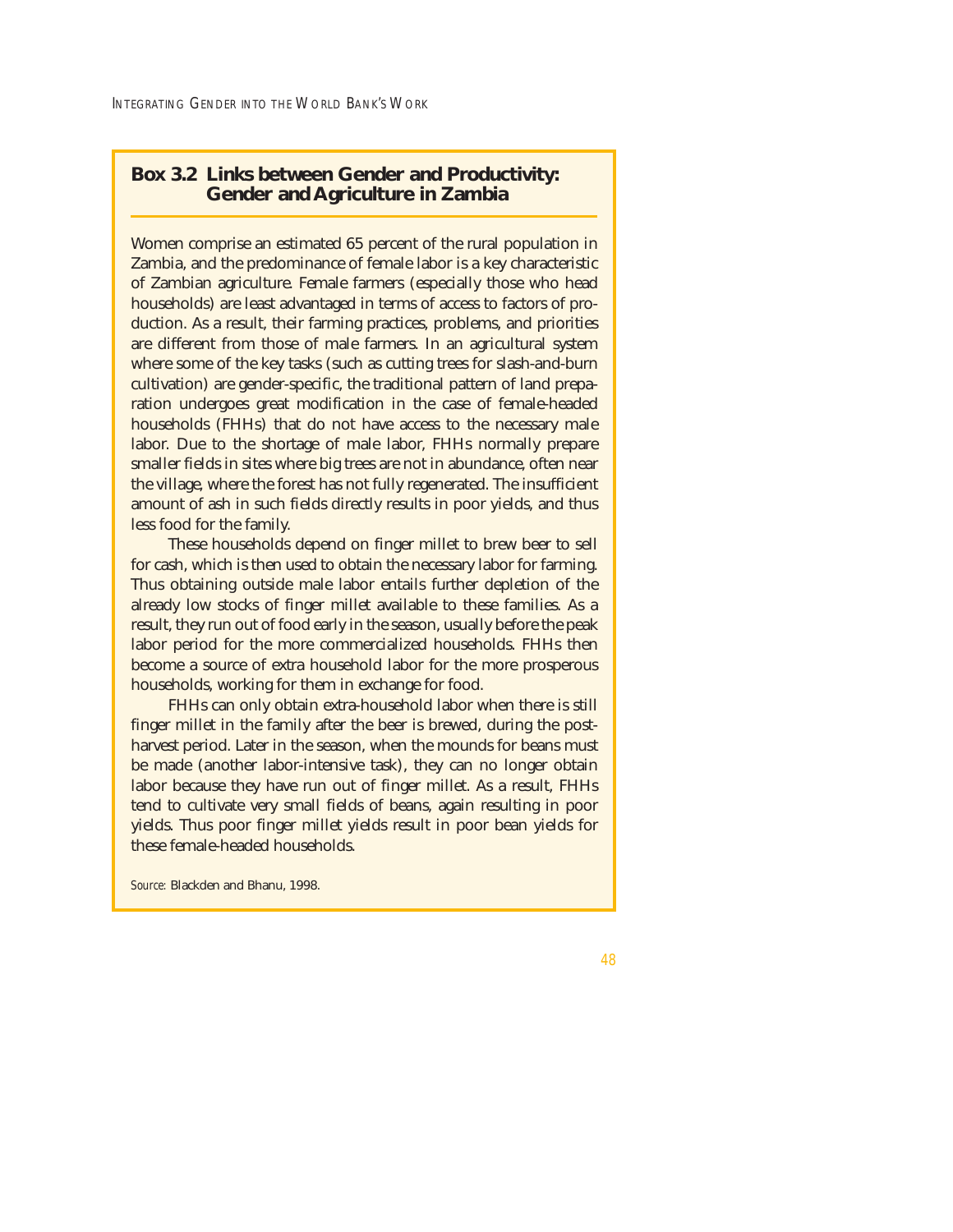Once gender patterns have been documented, they can be linked to poverty reduction and economic growth either through analysis of linkages in the given country or through the application of linkages that have already been documented in studies of similar countries or a range of countries. The latter approach is appropriate where the cross-country evidence of development effects are strong. For example, evidence of the development benefits of female education is so pervasive that new, country-specific econometric studies of the impacts of female education on development are probably worthwhile only in extraordinary circumstances (although understanding existing barriers to girls'—and boys'—schooling in a country may be very valuable for designing more effective education projects). On the other hand, in areas where the development impacts of gender patterns are less well understood—for example, the impact of gender violence on health and productivity—a special study may be warranted.

A final point about gender assessments concerns the methods of analysis required to answer questions such as those in Box 3.3. Many of the questions—particularly those concerned with means or opportunities—cannot be answered easily through quantitative, statistical approaches. Rather, an institutional analysis is required. In some countries, local gender experts may be able to provide this analysis based on their accumulated knowledge of how the gender system in their country operates. In other countries, participatory assessments may be needed in order to gain this understanding. Often, poor men and women who interact with institutions (such as social service agencies or the police) on a day-by-day basis can describe gender differences in opportunities and access to resources quite accurately, as the *Voices of the Poor* study suggests.<sup>42</sup> Desk reviews of laws, regulations, and other aspects of institutions can also be helpful. As emphasized in Chapter 2, the point of a Country Gender Assessment is to identify the critical entry points for action,

<sup>42</sup> Narayan et al, 2000.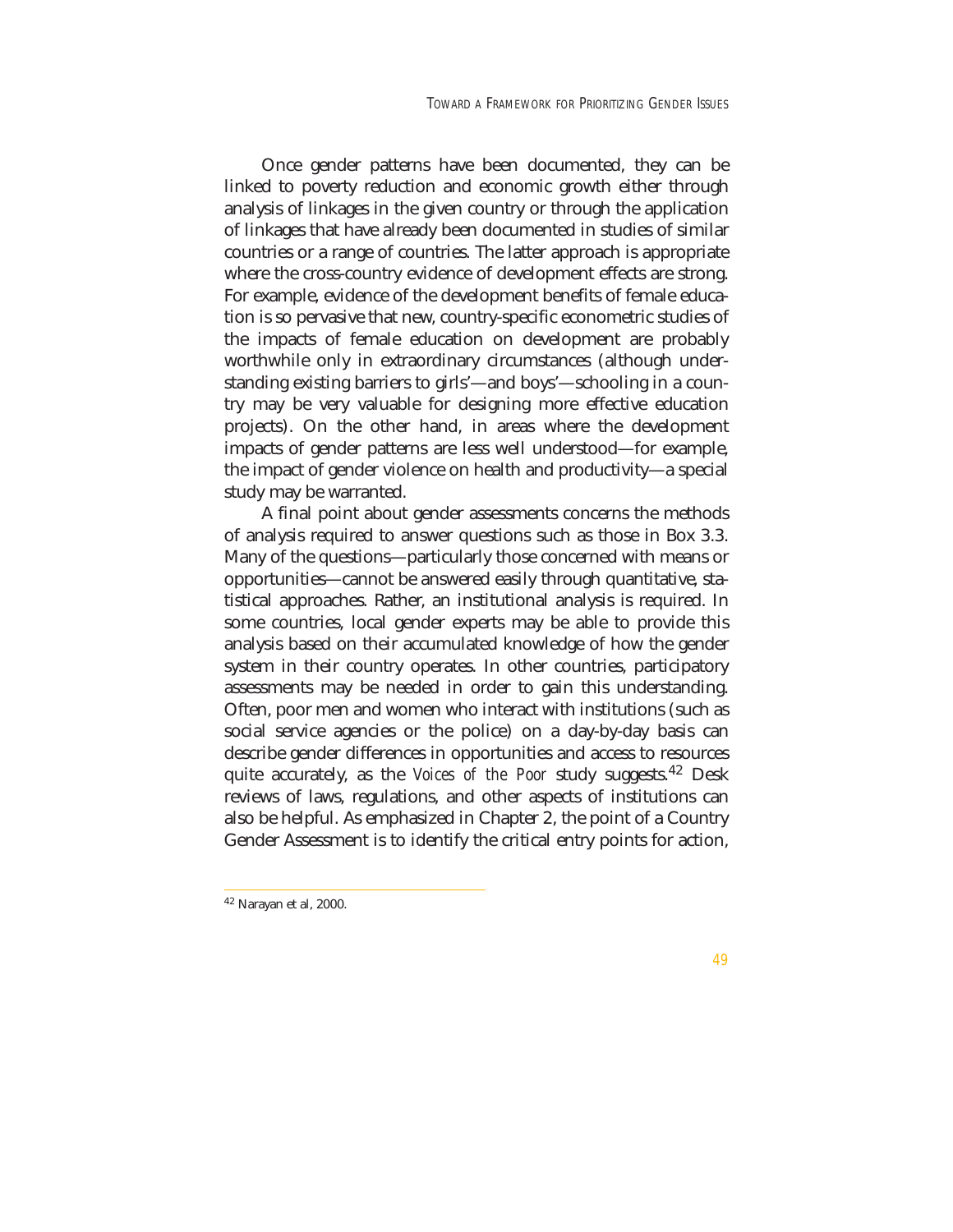INTEGRATING GENDER INTO THE WORLD BANK'S WORK

# **Box 3.3 Key Questions for Assessing Gender-Related Obstacles to Development**

## **1. Infrastructure**

- Are there gender differences in transport needs for purposes of attending school or engaging in economic activity?
- Are there gender differences in ability to pay for transport, in perceived safety of transport, in cultural restrictions or requirements for transport (e.g., to preserve women's modesty)?
- Are women or men responsible for obtaining water and fuel for domestic use, and is the amount of time spent on these activities high enough to pose a barrier to more productive uses of time, in either the productive or the reproductive sphere?
- Is children's school attendance or their ability to study at home limited by the need to employ their labor in family tasks such as caring for younger children or fetching water or fuel?
- How are gender-related obstacles in rural areas different from those in urban areas, and how does this affect the design and implementation of programs in these locations?

# **2. Education**

*Means* 

- Are there gender differences in primary, secondary, or tertiary school enrollments or attendance, in dropout rates, in failure to progress to the next grade level; are there other gender-related restrictions on educational experience?
- Do educational materials and teacher training convey harmful gender stereotypes?

## *Outcomes*

- Are there gender differences in literacy?
- Are there gender differences in average level of schooling completed?

*Box continues next page*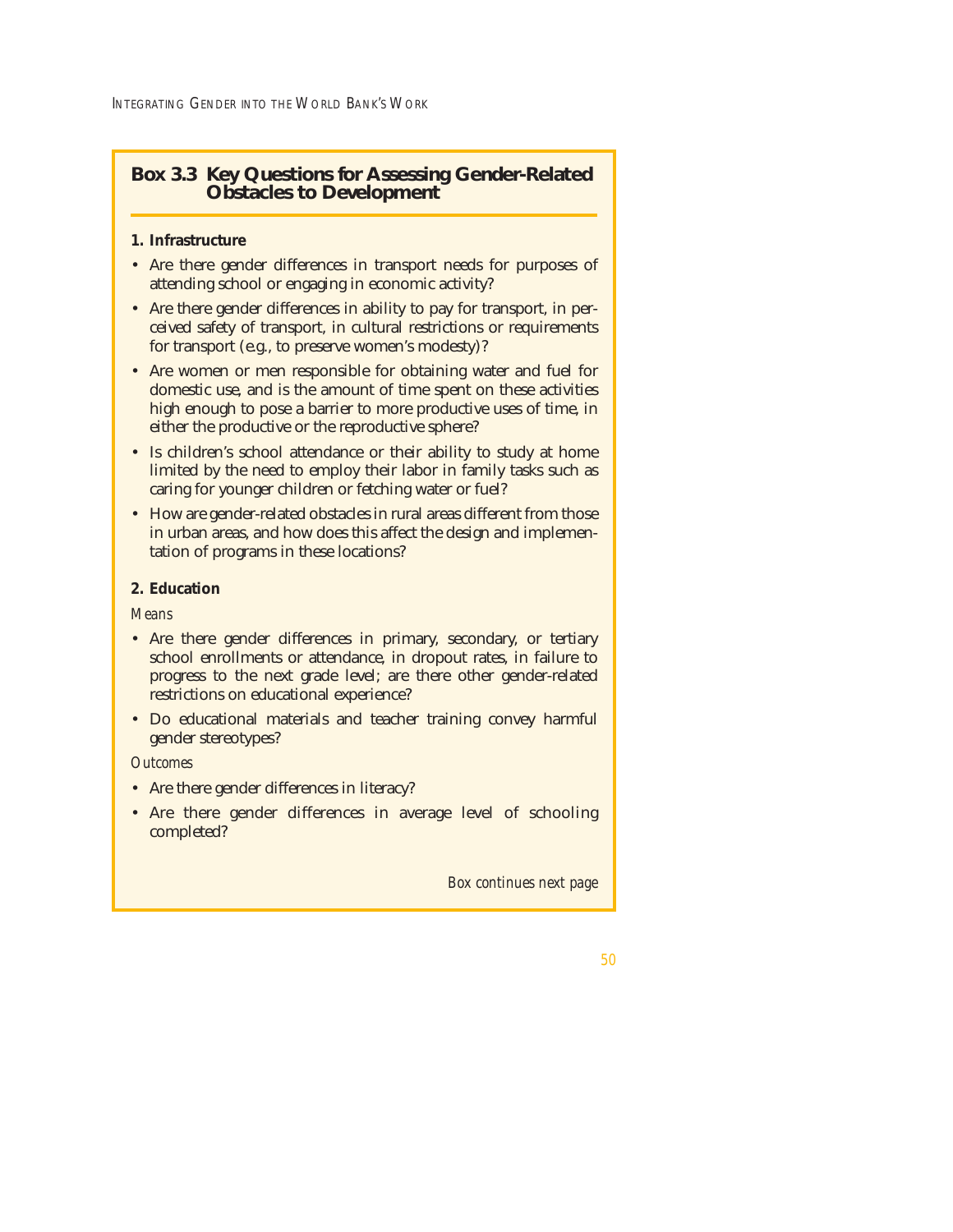## **Box 3.3** *(continued)*

## **3. Health care**

*Means* 

- Are there gender differences in the adequacy of health care services (for children, adults, and the elderly)?
- Are there gender differences in control of the resources needed to access health care, either for self or for children (money, transportation, information about health care providers, the right to determine when and where to seek health care)?
- Is there adequate reproductive health care for women (including family planning services, prenatal care, birth attendance, diagnosis and treatment of reproductive tract infections)?

## *Outcomes*

- Are maternal mortality rates unacceptably high?
- Are child survival rates unacceptably low?
- Are there gender differences in life expectancies at birth (adjusted for different inherent frailties of the two sexes)?
- Are there gender differences in HIV/AIDS infection rates, survival rates, and time from infection to death?

## **4. Employment and earnings**

## *Means*

- Are there gender differences in the legal or customary right to own land or other real property, sign contracts, or engage in independent financial transactions (obtain loans, etc.)?
- Are there gender differences in access to telephones, the internet, and other information sources?
- Is there protective labor legislation that contains gender-differentiated restrictions on formal sector employment (e.g., with respect to total hours, schedule, place of employment, type of work, or requirements to provide special facilities or benefits to one gender)?

*Box continues next page*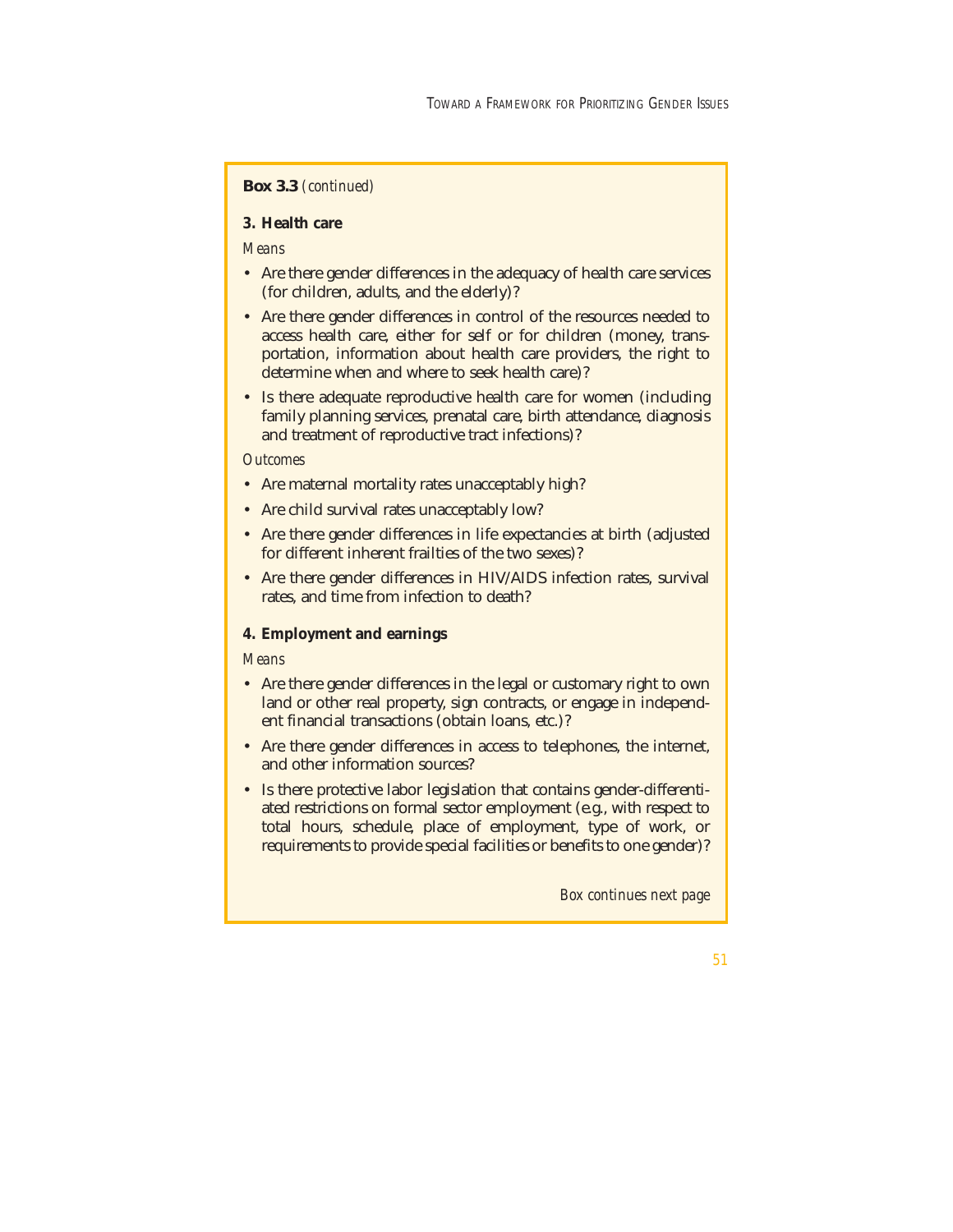INTEGRATING GENDER INTO THE WORLD BANK'S WORK

## **Box 3.3** *(continued)*

## *Outcomes*

- Are there gender differences in land ownership?
- Are there gender differences in ownership of bank accounts, savings, or access to credit?
- Are there gender differences in number of hours worked per day, week, month, or year (both market and non-market work)?
- Are there gender differences in the proportion of individuals employed in the unpaid family or informal sector?
- Within the formal sector, are there gender differences in employment in managerial and professional positions?
- Are there gender differences in the proportion of workers covered by labor unions, formal pension schemes, and other fringe benefits?
- Are there gender differences in employment in public sector jobs?
- Are there gender differences in education- and experience-adjusted wages?
- Are there gender differences in unemployment rates?

## **5. Time use**

- Are there gender differences in total non-leisure time?
- Are there gender differences in time use that suggests ways in which improved infrastructure or services might reduce the time spent on non-productive activities and increase the time available for education or production?

## **6. Legal framework**

• Does the legal framework—both formal and customary laws and their enforcement—discriminate on the basis of gender with respect to education, health, or employment, either directly or indirectly (e.g., through restrictions on physical mobility that interfere with schooling or employment)?

*Box continues next page*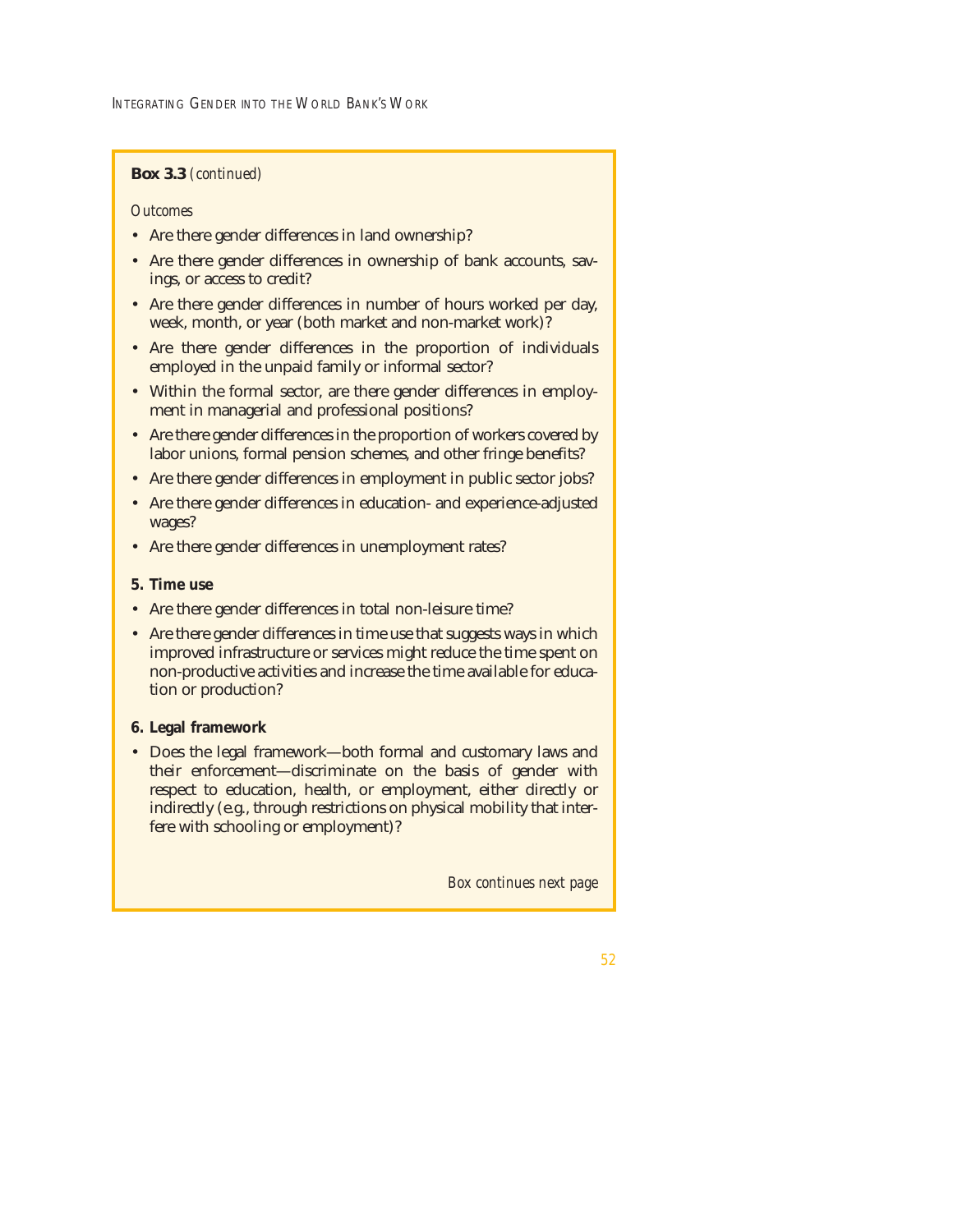## **Box 3.3** *(continued)*

- Do the courts and the legal system discriminate on the basis of gender; i.e., treat women/girls and men/boys differently? For example, are women able to sign away assets on their own?
- Are there possibilities for legal recourse when women suffer rape or physical violence, including at the hands of their husbands or other family members?

## **7. Markets and institutions**

- Is there a high degree of occupational gender segregation; i.e., are most women and men employed in different occupations, and are most occupations heavily composed of workers of only one gender?
- Is there harassment or other sanctioning of workers who cross gender lines to work in occupations dominated by the opposite gender?
- Are wages lower in gender-concentrated occupations than in less concentrated occupations—and are they lower in heavily female occupations?
- Are women adequately represented in local, state, and national levels of governance such that their needs, constraints, and interests are considered and incorporated into policy and programs?
- Are there government offices or positions specifically concerned with improving the status of women?
- How are gender-related obstacles in rural areas different from those in urban areas, and how does this affect the design and implementation of programs in these locations?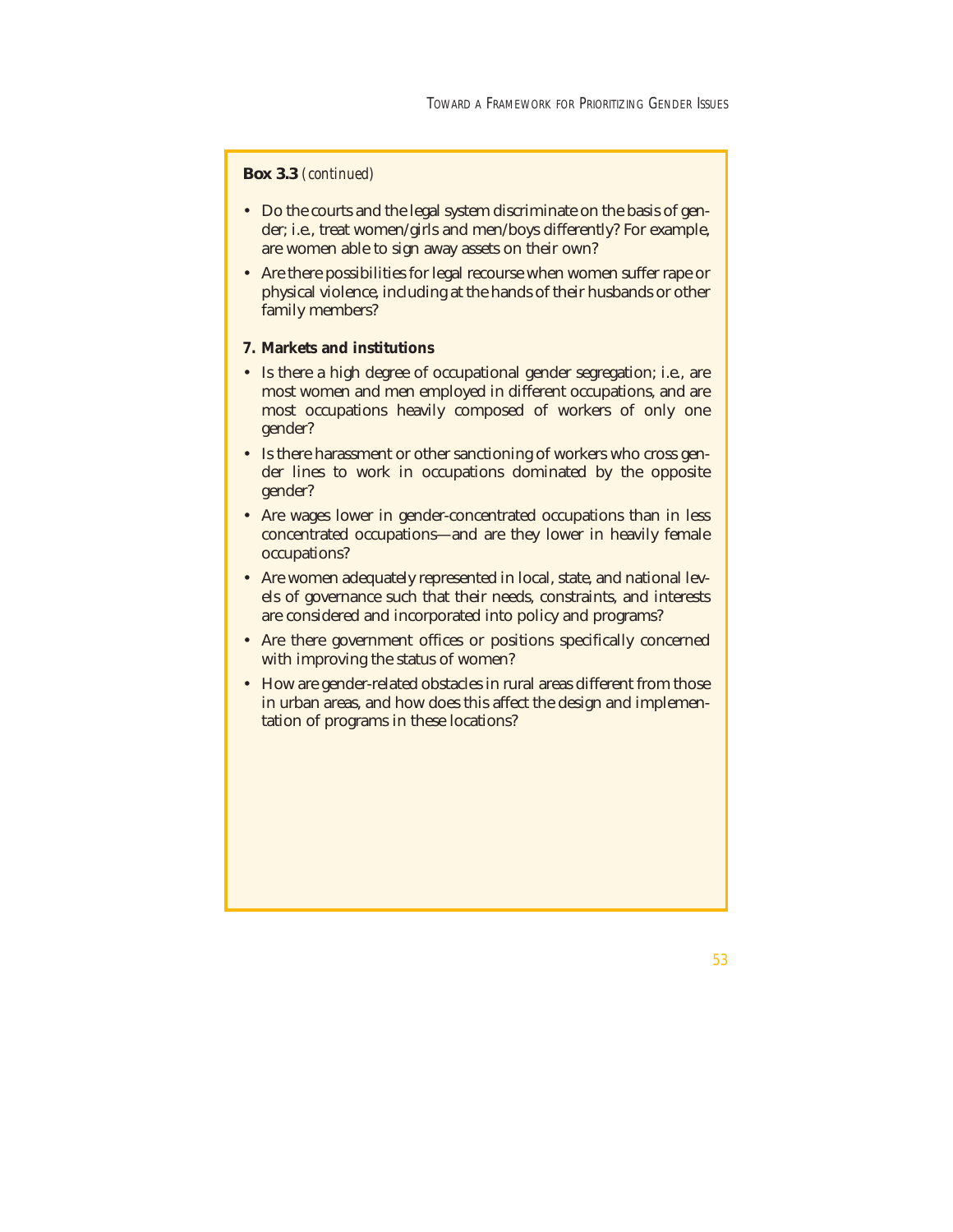not to document every possible aspect of gender relations in a country in the same depth that might be expected of an academic study.

In summary, because gender-based divisions of labor and disparities in rights and resources crosscut all sectors and spheres, an analysis of gender conditions in a given country needs to address questions about gender disparities in tasks, rights, and resources and their development consequences—throughout the economy. Simply examining gender gaps in school enrollments or health indicators in a country does not provide an adequate basis for identifying the gender-related barriers to poverty reduction and well-being.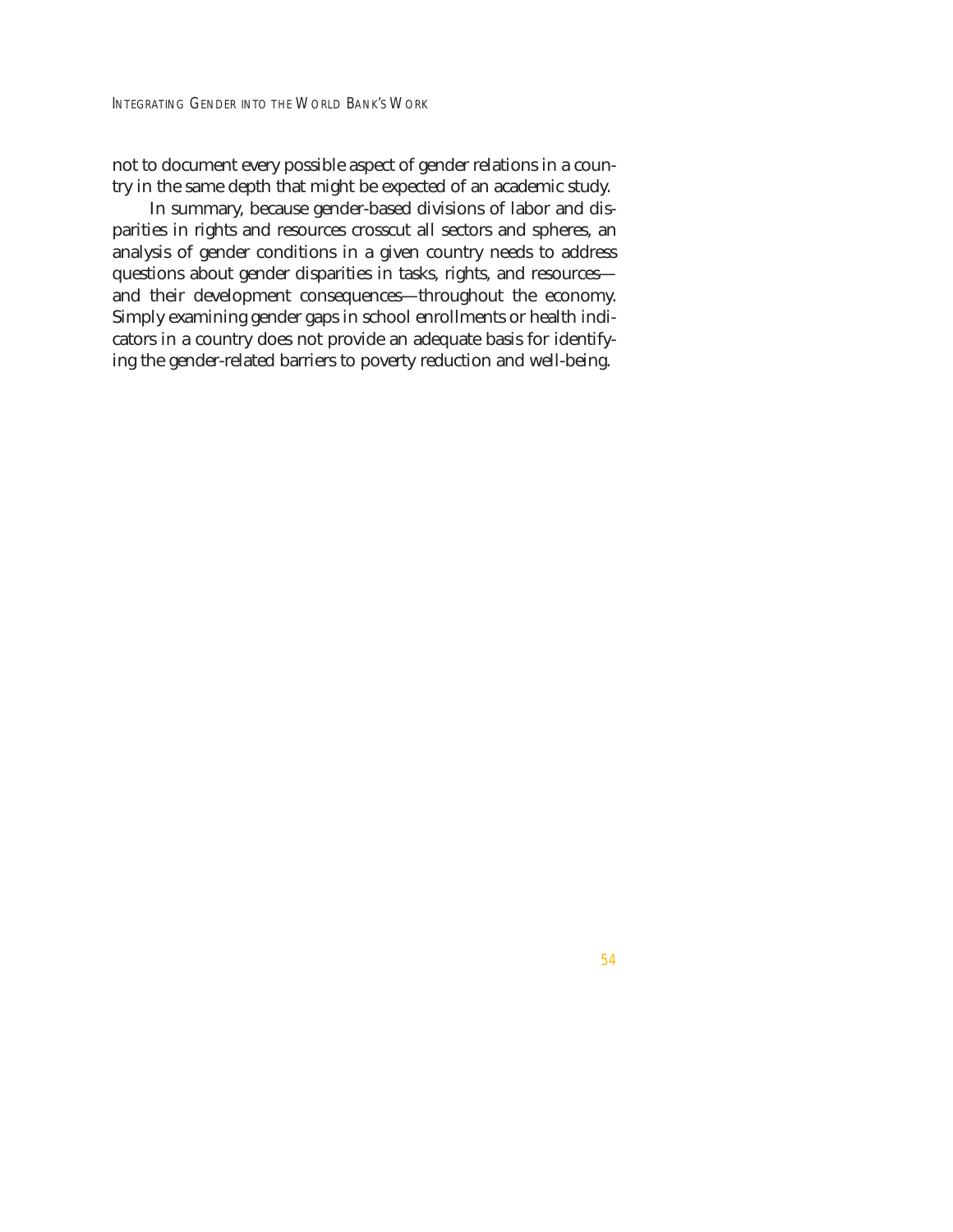## Chapter 5

# **The Bank's Comparative Advantage in Gender and Development**

his chapter takes up two aspects of the World Bank's comparative advantage in gender mainstreaming. First, we discuss the areas in which the Bank is uniquely positioned vis-à-vis other donors. As part of this discussion, we point This chapter takes up two aspects of the World Bank's comparative advantage in gender mainstreaming. First, we discuss the areas in which the Bank is uniquely positioned vis-à-vis other donors. As part of this discussion, even when other donors, non-governmental organizations (NGOs), or the private sector have a comparative advantage in certain types of service delivery or gender-specific investments. Second, we describe existing partnerships between the World Bank and other organizations in the area of gender, and the comparative advantage of the Bank vis-à-vis these partners, as well as internal Bank synergies, especially with the International Finance Corporation (IFC).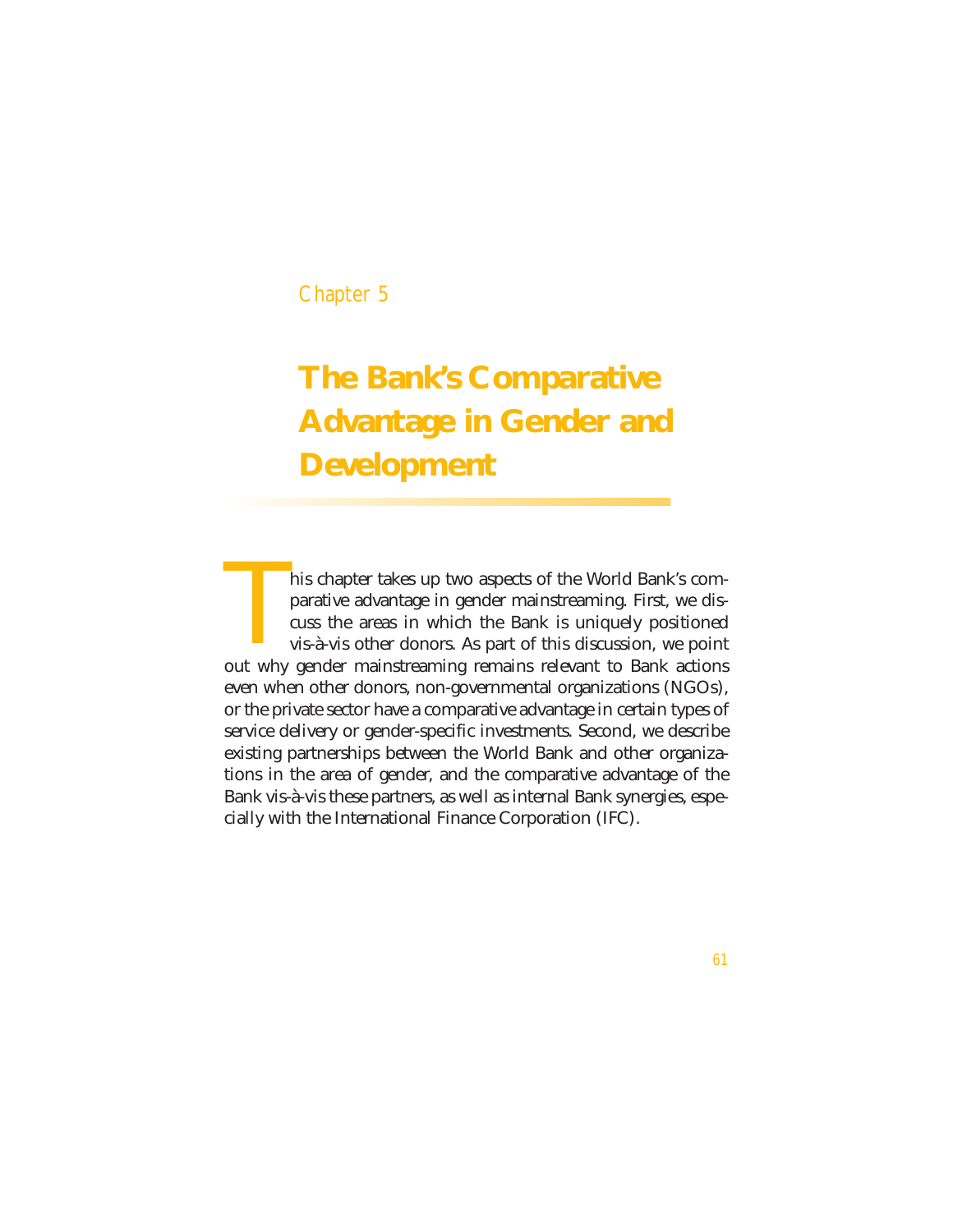## **How the Bank is Positioned vis-à-vis Other Donors and Service Providers**

There are two distinct approaches to defining the comparative advantage of the World Bank vis-à-vis other donor organizations: in terms of the *sectors* in which the Bank has a particularly strong track record or a particularly high level of technical expertise, and in terms of the *processes* in which the Bank has particular strength. As the chart depicting corporate priorities for the World Bank (Figure 5.1) suggests, the Bank's sectoral strengths are unusually broad. There are very few sectors or crosscutting themes in which the Bank has no expertise, and many in which its expertise is rich. Obviously, the Bank's strength is not uniform across all sectors; economic policy expertise is especially strong, for example. But it is probably fair to say that the breadth of its sectoral and thematic expertise, along with its global knowledge, is one of the Bank's key advantages.

The breadth of the Bank's expertise fits well with a mainstreaming approach to gender issues. Were the Bank capable of working in only two or three sectors, an approach to reducing gender disparities involving gender-responsive actions and investments in those sectors would make sense. However, an organization that is capable of working across a broad range of development issues can strengthen its effectiveness by taking a comprehensive approach to gender and development issues.

In terms of process, one of the Bank's most important comparative advantages lies in analytical work and dialogue with client countries about economic and sectoral policies, based on its global expertise. Indeed, the Bank's importance as a lender and its extensive on-the-ground experience, together with its formal analytical capacity, lends weight to its advice about economic policy. Another area of comparative advantage is capacity building through formal training provided by the World Bank Institute. The strategy described in this paper builds on these strengths.

In summary, the Bank's gender and development policy fits well with its areas of comparative advantage: with its unusual breadth of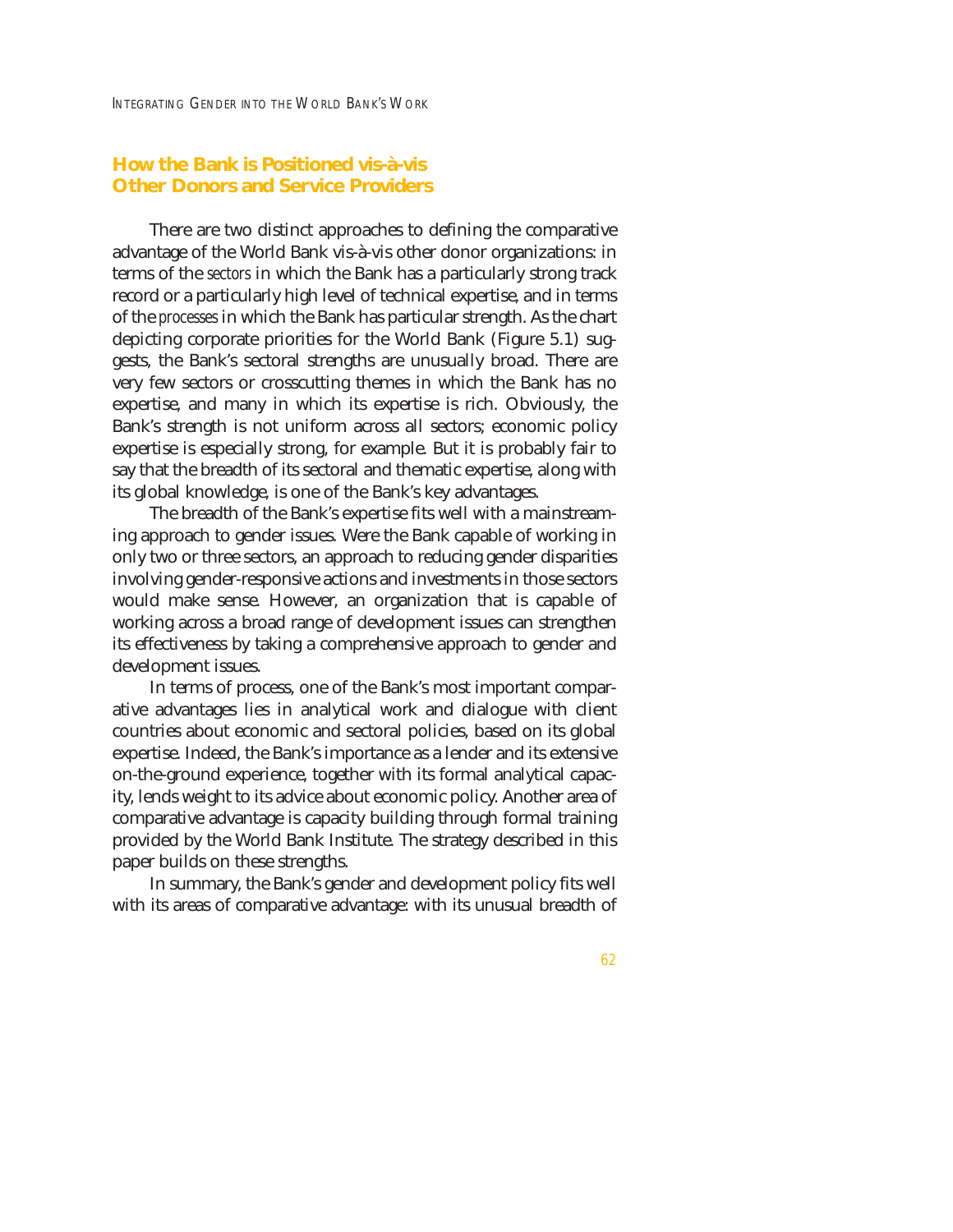## **Figure 5.1 World Bank Priorities**

## **The World Bank's Mission: Fighting Poverty with Passion and Professionalism, for Lasting Results**

### **Global Public Goods Priorities**

#### **1. Communicable Diseases**

- HIV/AIDS, tuberculosis, malaria and childhood communicable diseases, including the relevant link to education
- Vaccines and drug development for major communicable diseases in developing countries

#### **2. Environmental Commons**

- Climate change
- Water
- Forests
- Biodiversity, ozone depletion, and land degradation • Promoting agricultural research

#### **3. Information and Knowledge**

- Redressing the Digital Divide and equipping countries with the capacity to access knowledge
- Understanding development and poverty reduction

#### **4. Trade and Integration**

- Market access
- Intellectual property rights and standards

#### **5. International Financial Architecture**

- Development of international standards
- Financial stability (incl. sound public debt management)
- International accounting and legal framework

### **Core Competencies**

#### **1. Structural and Institutional**

- Good Governance
- Legal and judicial reform (including property rights)
- Financial system
- Economic management

#### **2. Social and Human**

- Social protection
- Education
- Health, nutrition, and population
- Social development

#### **3. Infrastructure**

- Energy
- Transportation
- Information and communication technology • Water

#### **4. Cross-Cutting Themes**

- Integration of country's structural and social agenda
- Rural development
- Urban development
- Environmentally sustainable development
- Avoidance of conflict, and post-conflict support
	- and partners

### **Global Advocacy Priorities**

#### **1. Empowerment, Security and Social Inclusion**

- Gender mainstreaming
- Civic engagement and participation
- Social risk management (including disaster mitigation)

#### **2. Investment Climate**

- Support to both urban and rural development • Infrastructure services to support private sector
- development • Regulatory reform and competition policy
- Financial sector reform

#### **3. Public Sector Governance**

### • Rule of Law (incl. anti-corruption)

- Public administration and civil service reform (incl. public expenditure accountability)
- Access to and administration of justice (judicial reform)

#### **4. Education**

- Education for All, with emphasis on girls' education
- Building human capacity for the knowledge economy

#### **5. Health**

- Access to potable water, clean air and sanitation by poor people
- Maternal and child health

#### **1. CDF Principles**

- Long-term, holistic vision; focus on development outcomes; and country ownership
- Partnership with internal and external actors
- Capacity building

## **Priority Ways of Doing Business**

- **2. Continued Exploration of Community-driven Development**
- **3. Quality Management, Safeguards, and Fiduciary Standards**
- **4. Knowledge Sharing**

 $\mathfrak{S}$ 

- -
	- Leveraging private investments
- -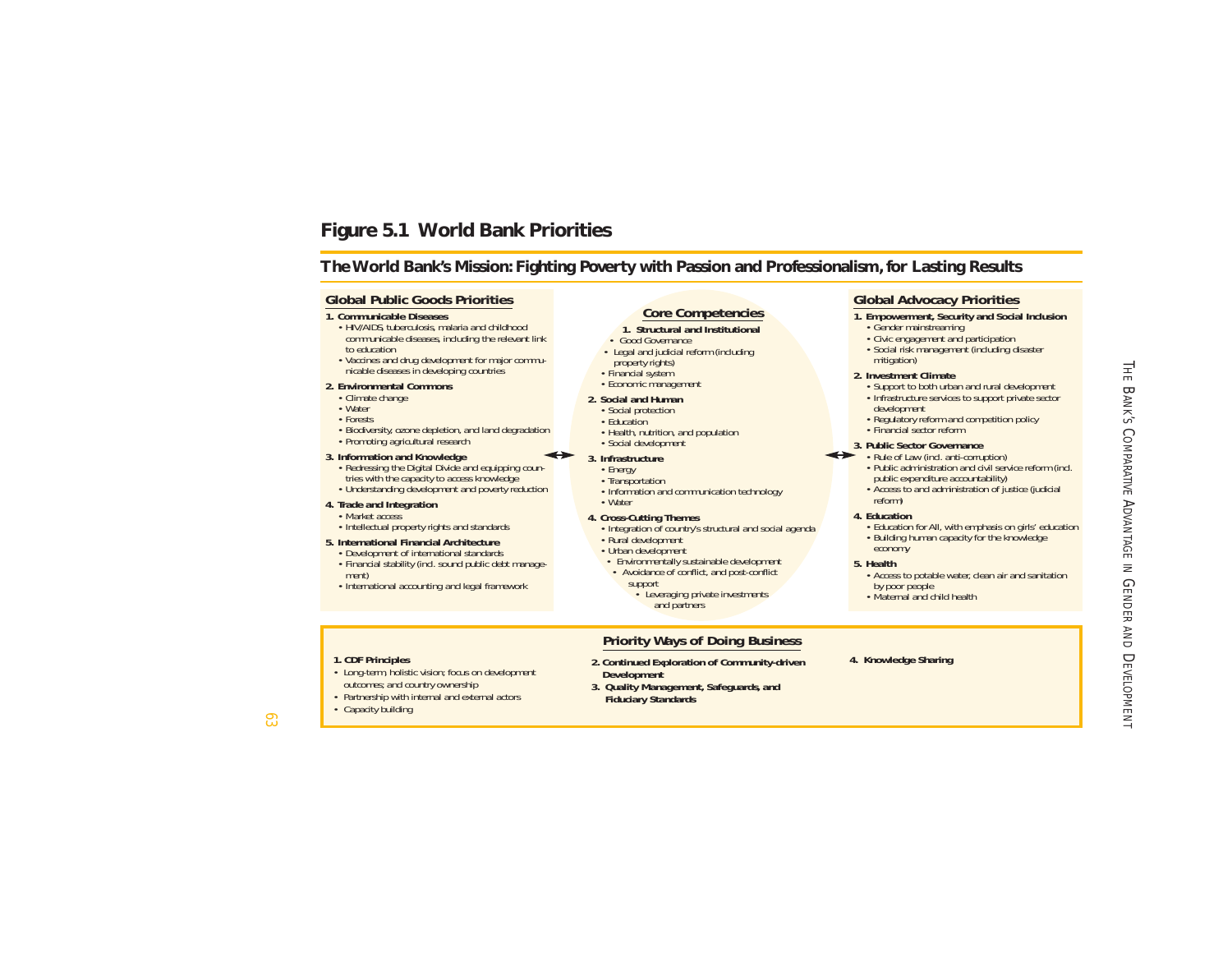expertise, on the one hand, and its particular strength in analytical work and country dialogue (aided by capacity building), on the other. The strategic mainstreaming approach embodied in the Bank's policy is indeed suited to an organization with these particular strengths. The changing global context in which the Bank works, moreover, makes clear how important implementation of the Bank's gender and development policy is becoming, particularly if the Bank is to continue its leadership in key areas of development policy and action.

## **Partnerships**

As the Bank has moved to implement the Comprehensive Development Framework, partnerships with governments, civil society, donors, and international organizations have become increasingly important. Partnerships with governments and with civil society in the area of gender and development help the Bank to better understand and serve the needs of clients. Recent Bank actions to create gender-and-development focused partnerships with governments and civil society include:

- **Creating external consultative groups that meet regularly with World Bank staff to advise on gender issues and provide feedback on the Bank's work.** These groups include the External Gender Consultative Group, which provides advice on gender issues throughout the Bank; a Consultative Council on Gender for the Middle East and North Africa region; and country-level consultative groups. The former NGO-World Bank Committee, whose objective was to involve NGOs in Bank activities, also addressed gender issues as part of its mandate, in liaison with the External Gender Consultative Group.
- **Supporting government and civil society groups working on gender issues.** As noted earlier, in Morocco, the Bank supported a group from civil society in developing a comprehensive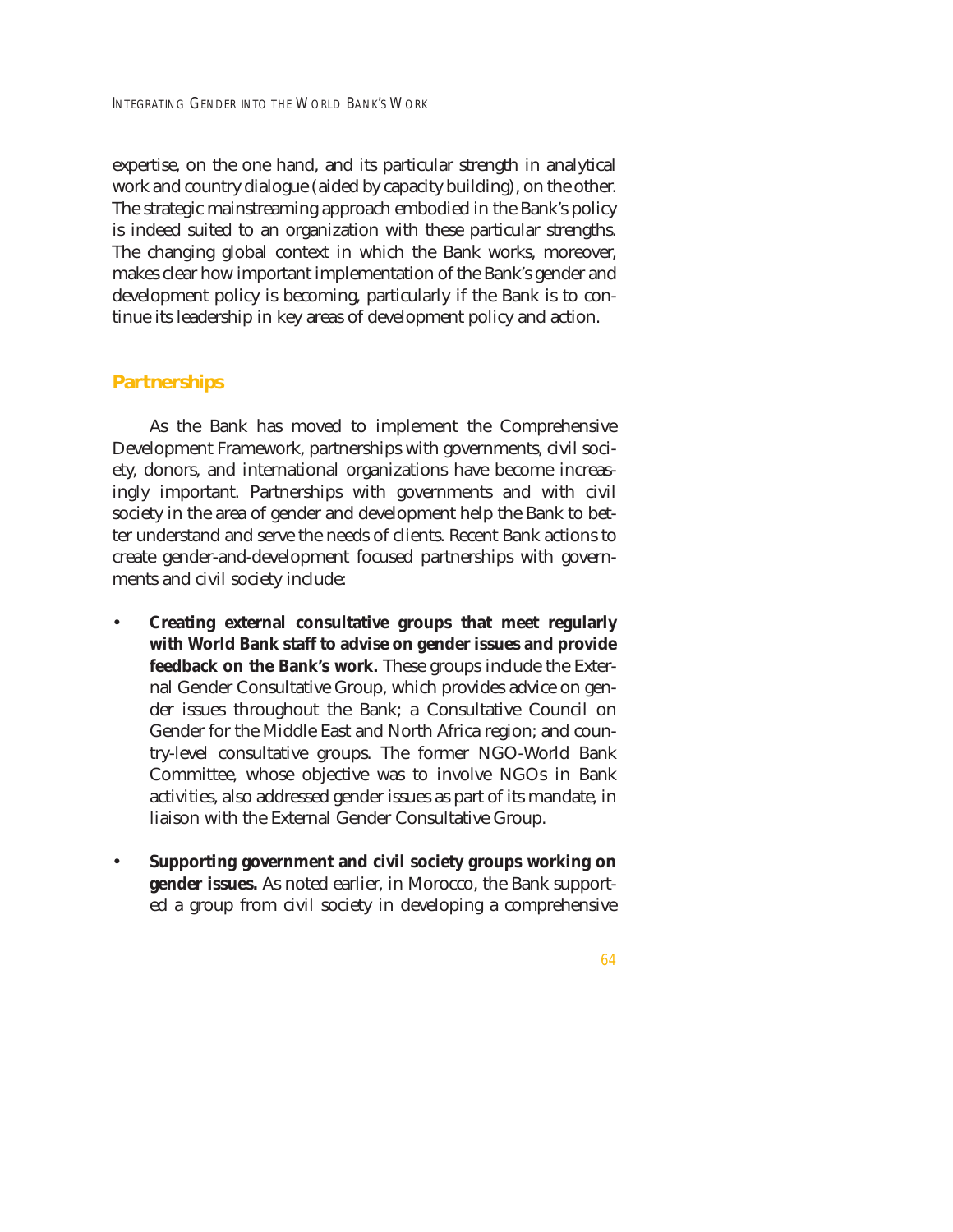National Plan for Women for the government. In Africa, the Bank has supported programs on gender and law that have brought together government ministers, senior judges, women jurists, legal policymakers, and representatives from academia and NGOs to discuss gender issues in legal reforms.

• **Consulting with civil society and community groups on gender-focused development actions.** Consultations with approximately 60,000 poor women and men in 60 countries during the late 1990s generated consistent and strong messages about women's lack of voice in household and community decisionmaking and the pervasiveness of gender violence.<sup>49</sup> In 1999 and 2000, the Bank sponsored regional consultations with civil society in Asia, Africa, and Latin America to solicit views on actions the Bank should be taking to promote gender equality. Similar consultations in Eastern Europe and the Middle East and North Africa were held in 2001.

Partnerships with international and regional development groups and other donors facilitate the sharing of information on approaches to integrating gender into development, and thereby help the Bank to strengthen its work in this area. Such partnerships also help to leverage funding to support particular actions. The Bank regularly collaborates with United Nations agencies on gender issues, and participates in the gender-focused committees and working parties of the United Nations system and other international organizations.50 Participation in these groups allows the Bank to collaborate with other donors and international agencies at the corporate level in exploring new approaches to gender and development work—for

 $^{49}$  Narayan et al, 2000.<br> $^{50}$  These groups include the UN Commission on the Status of Women, the Working Party on Gender Equality of the Development Action Committee of the Organisation for Economic Cooperation and Development, the Multilateral Development Bank Working Group on Gender, and the former UN Inter-Agency Meeting on Women and Gender Equality.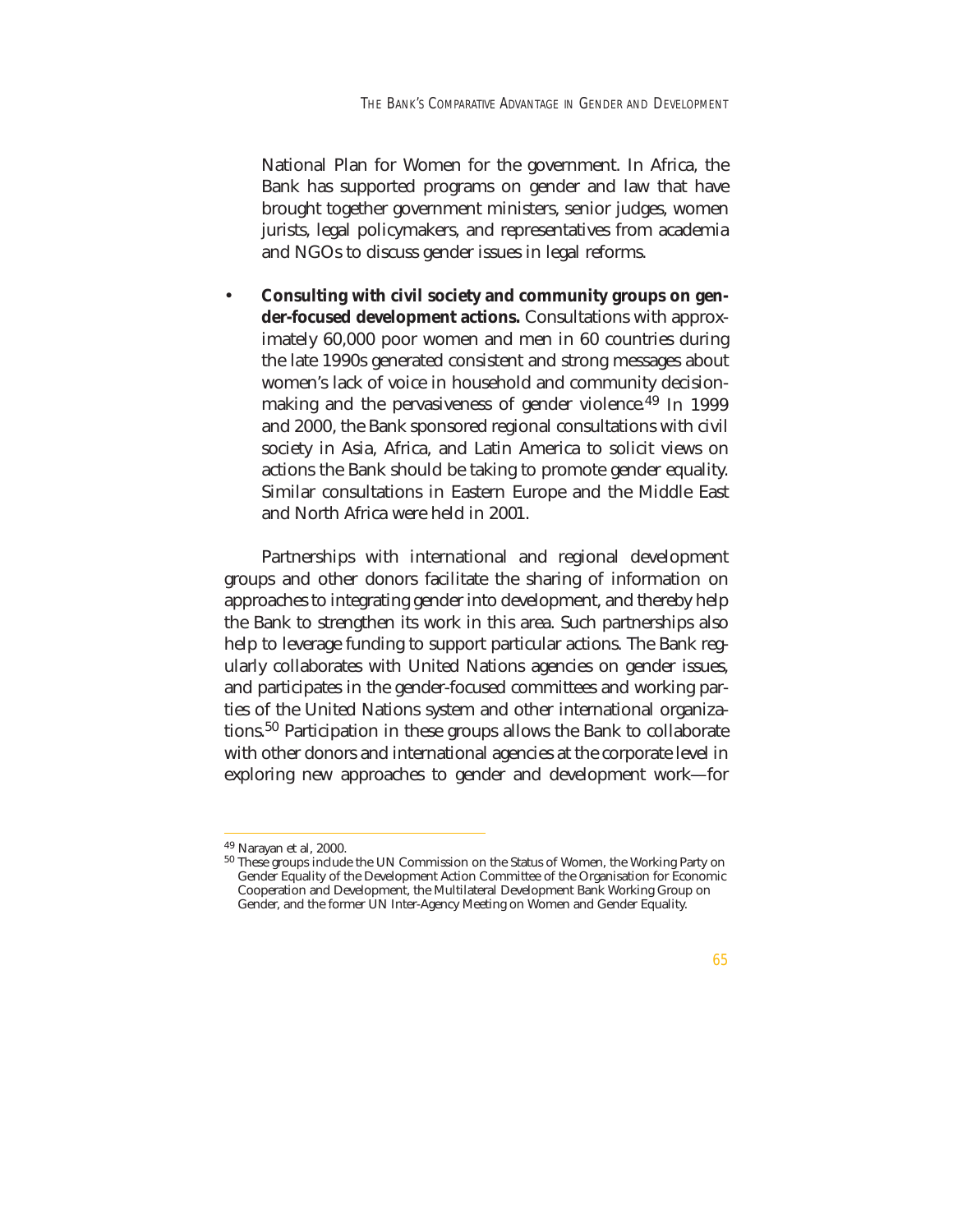example, through sector-wide approaches—and ensures that the international donor community is aware of the Bank's concerns.

In addition, in client countries, local representatives of the Bank and other international organizations often form partnerships to finance development activities, such as conducting studies on important gender issues. Many of these partnerships are highly effective in generating knowledge and action on country-specific gender issues.

The Bank also forms partnerships with donor countries. Like partnerships with international organizations, these partnerships help strengthen the Bank's focus on gender equality by promoting the incorporation of gender issues into new areas of Bank lending and facilitating the exchange of knowledge about gender issues. They also assist the Bank in conducting research on gender and development, evaluating the impact of its gender policies, and organizing international conferences on gender issues.

## **Internal Bank Group synergies: The International Finance Corporation (IFC)**

The IFC's due diligence process takes impacts on women into account. Its approach is incorporated into an overall strategy of systematically looking at and integrating social development issues into the project review process. All IFC projects must comply with applicable IFC environmental, social, and disclosure policies designed to ensure that the businesses in which the IFC invests are implemented in an environmentally, socially, and financially responsible manner. The IFC manual on public consultation<sup>51</sup> explicitly states that gender sensitivity and consultations with women are key components of a successful consultation program. Currently, a small working group is assessing the IFC's approach to this issue.

<sup>51</sup> International Finance Corporation, 1998. www.ifc.org/enviro/Publications/Practice/ practice.htm.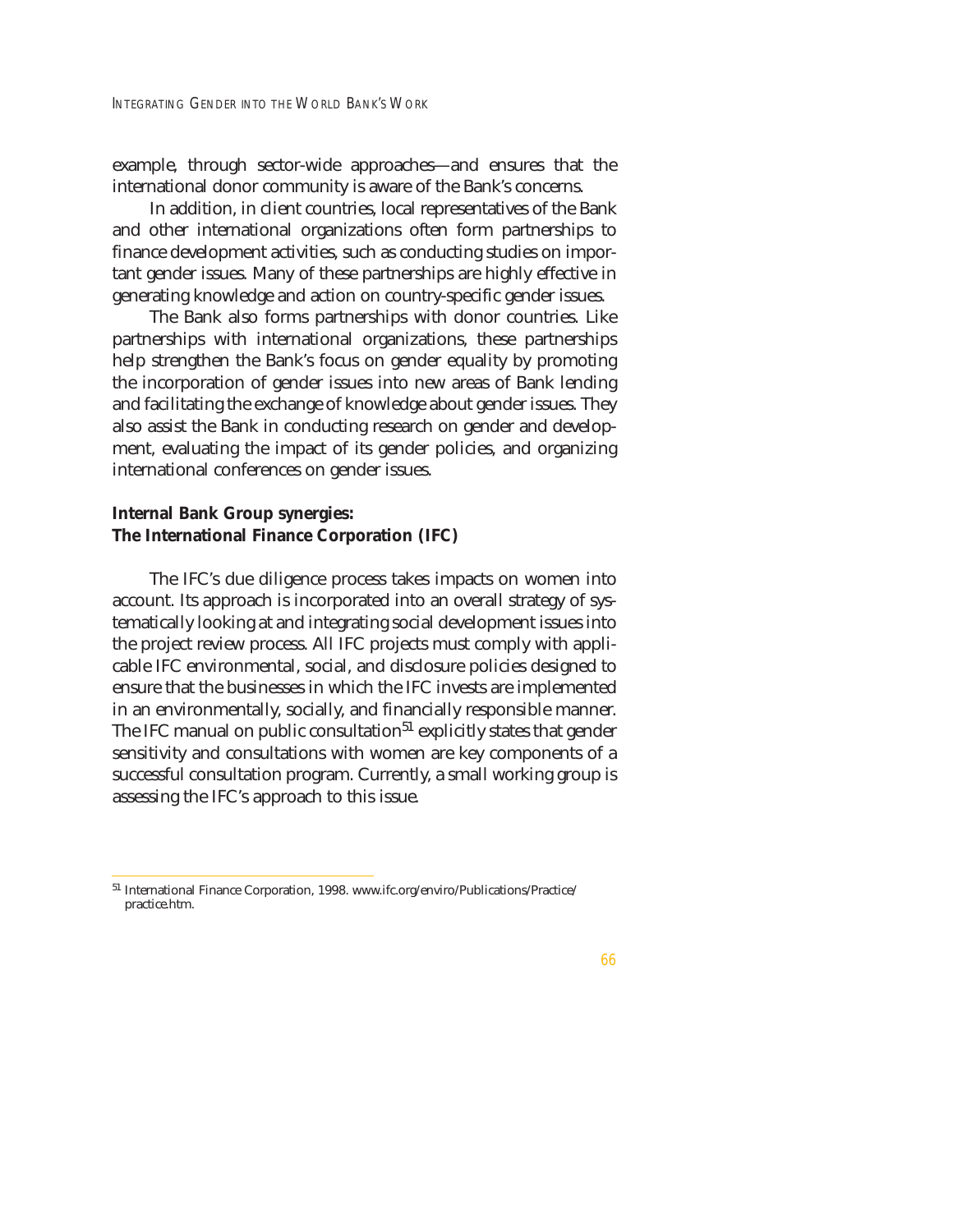A number of IFC-financed projects have had positive impacts on women. The IFC sees this as a benefit to economic and social development, as evidenced by:

- increased job creation for females working in industry and small-to-medium enterprises;
- access to credit for poor and low-income women;
- increased access to affordable education for poor and middleincome females; and
- increased opportunities, advice, and financing for female entrepreneurs.

Because private sector development will, in the long run, be one of the most important engines of economic growth in the Bank's client countries, collaboration between IBRD/IDA and the IFC can help strengthen the effectiveness of the entire Bank Group. Although the proposed strategy is of limited relevance to the way the IFC conducts its business—it does not, for example, regularly conduct the same kind of country-level analytical studies that the IBRD and IDA conduct—the Gender and Development Board has identified private sector development as an important area for gender mainstreaming, and will endeavor to maximize collaboration with the IFC. One possible focus for collaboration is working on the problems of women's entrepreneurship and women-owned businesses.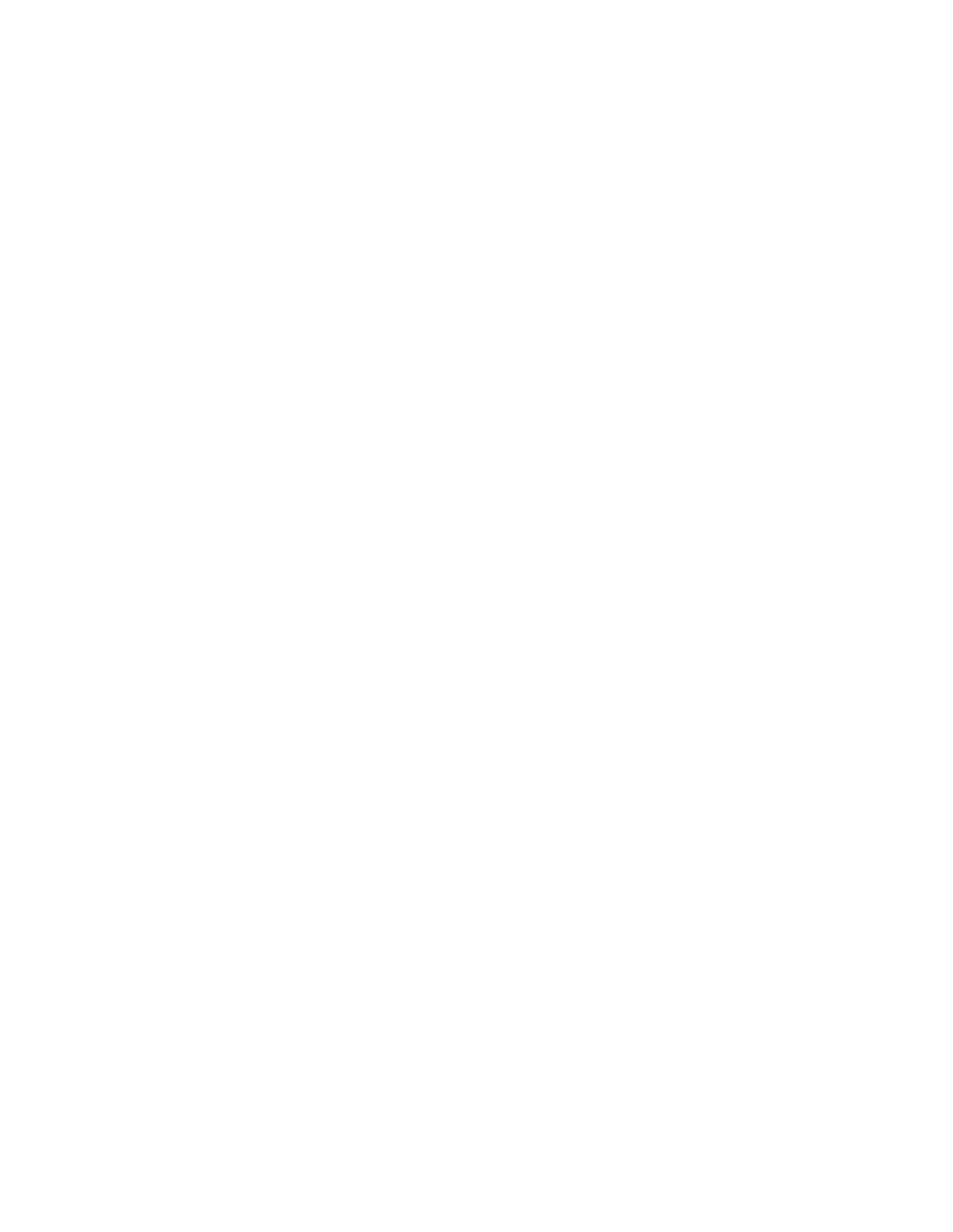# **Bibliography**

- Ahlburg, Dennis A., Allen C. Kelley, and Karen Oppenheim Mason, eds. 1996. *The Impact of Population Growth on Well-being in Developing Countries.* Berlin: Springer-Verlag.
- Bindlish, Vishna and Robert Evenson. 1993. *Evaluation of the Performance of T and T Extension in Kenya.* Technical No. Paper 208. Washington, D.C.: The World Bank.
- Blackden, C. Mark and Chitra Bhanu. 1998. *Gender, Growth, and Poverty Reduction in Sub-Saharan Africa.* Technical Paper No. 428. Washington, D.C.: The World Bank.
- Buvinic, Mayra, Catherine Gwin, and Lisa M. Bates. 1996. *Investing in Women: Progress and Prospects for the World Bank.* Washington, D.C.: Overseas Development Council in cooperation with the International Center for Research on Women (distributed by Johns Hopkins University Press).
- Christian Michelsen Institute. 1999. *WID/Gender Units and the Experience of Gender Mainstreaming in Multilateral Organizations: Knights on White Horses?* Evaluation Report 1.99. Oslo: Royal Ministry of Foreign Affairs.
- Correia, Maria and Bernice van Bronkhorst. 2000. *Ecuador Gender Review: Issues and Recommendations.* Washington, D.C.: The World Bank.
- Desai, Sonalde. 1998. "Maternal Education and Child Health: Is There a Strong Causal Relationship?" *Demography* 35(1): 71–81.
- Dollar, David and Roberta Gatti. 1999. "Gender Inequality, Income, and Growth: Are Good Times Good for Women?" Policy Research Report on Gender and Development Working Paper No. 1. Washington, D.C.: World Bank.
- Dollar, David, Raymond Fisman, and Roberta Gatti. 1999. "Are Women Really the 'Fairer' Sex? Corruption and Women in Government." Policy Research Report on Gender and Development Working Paper No. 4. Washington, D.C.: The World Bank.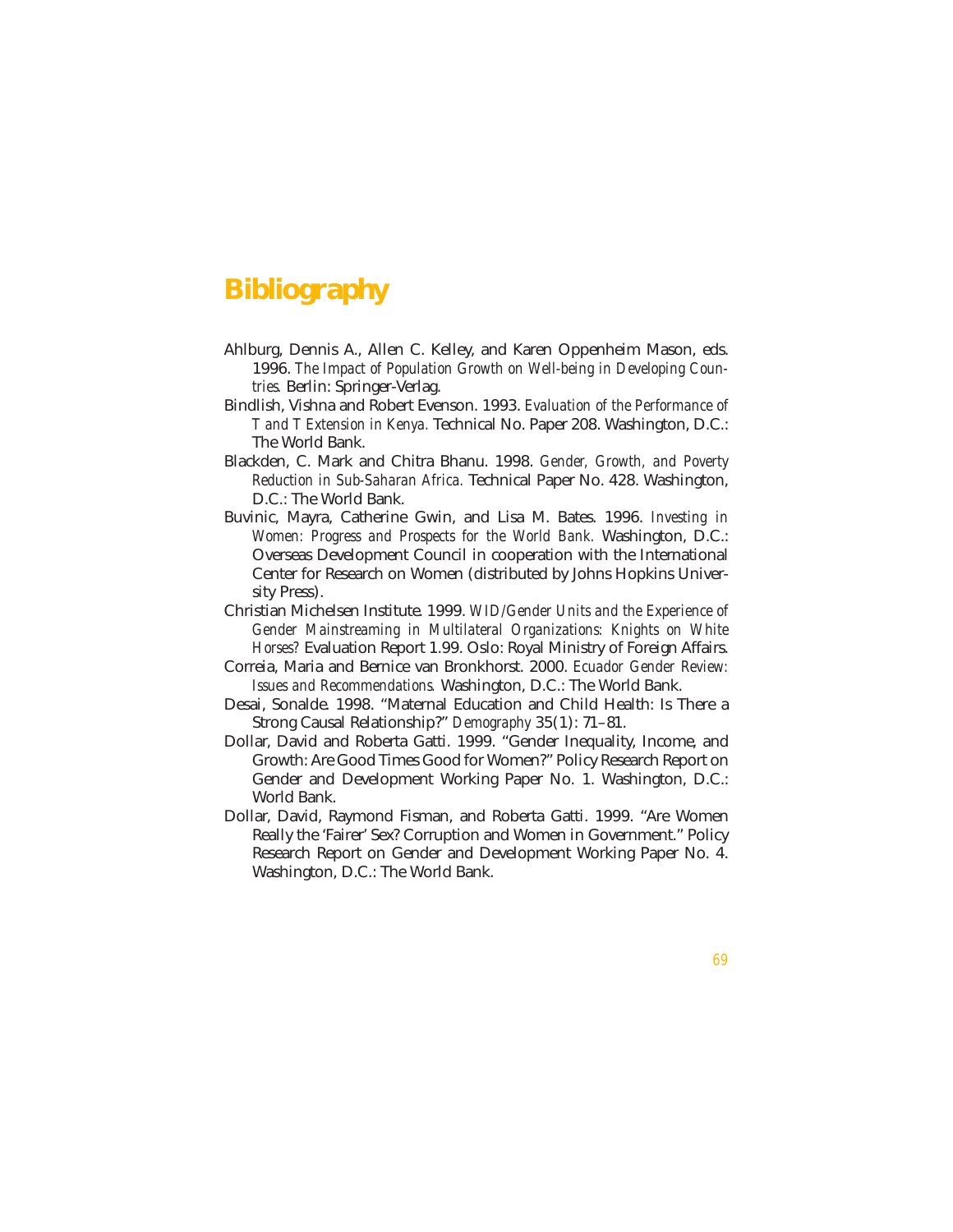- Foster, Andrew D. and Mark R. Rosenzweig. 1995. "Information, Learning, and Wage Rates in Low-Income Rural Areas." In T. Paul Schultz, ed., *Investment in Women's Human Capital.* Chicago: University of Chicago Press.<br>- 1996. "Technical Change and Human-Capital Returns and Invest
	- ments: Evidence from the Green Revolution." *American Economic Review* 86(4): 931–53.
- Hoddinott, John and Lawrence Haddad. 1995. "Does Female Income Share Influence Household Expenditures? Evidence from Cote d'Ivoire." *Oxford Bulletin of Economics and Statistics* 57(1): 77–96.
- International Finance Corporation. 1998. *Doing Better Business Through Effective Public Consultation and Disclosure: A Good Practice Manual.*
- International Monetary Fund, Organisation for Economic Co-operation and Development, United Nations, and the World Bank Group. 2000. *A Better World for All: Progress Towards the International Development Goals.* Washington, D.C.: Communications Development.
- Jejeebhoy, Shireen J. 1995. *Women's Education, Autonomy, and Reproductive Behaviour: Experience from Developing Countries.* Oxford: Clarendon Press.
- Khandker, Shahidur R. 1998. *Fighting Poverty with Microcredit: Experience in Bangladesh.* Oxford: Oxford University Press.
- Klasen, Stephan. 1999. "Does Gender Inequality Reduce Growth and Development? Evidence from Cross-Country Regressions." Policy Research Report on Gender and Development Working Paper No. 7. Washington, D.C.: The World Bank.
- Morgan, Peter. 1998. "Mainstreaming Gender in the World Bank: An Organizational Analysis." Prepared for the Gender Sector Board. Washington, D.C.: The World Bank.
- Murphy, Josette. 1995. *Gender Issues in World Bank Lending.* Operations Evaluation Department. Washington, D.C.: The World Bank. \_\_\_\_\_\_. 1997. *Mainstreaming Gender in World Bank Lending: An Update.*
- Operations Evaluation Department. Washington, D.C.: The World Bank.
- Narayan, Deepa, with Raj Patel, Kai Schafft, Anne Rademacher, and Sarah Koch-Schulte. 2000. *Voices of the Poor: Can Anyone Hear Us?* New York: Oxford University Press.
- Over, Mead. 1998. "The Effects of Societal Variables on Urban Rates of HIV Infection in Developing Countries: An Exploratory Analysis." In *Confronting AIDS: Evidence from the Developing World,* edited by Martha Ainsworth, Lieve Fransen, and Mead Over. Brussels and Washington, D.C.: European Commission and the World Bank.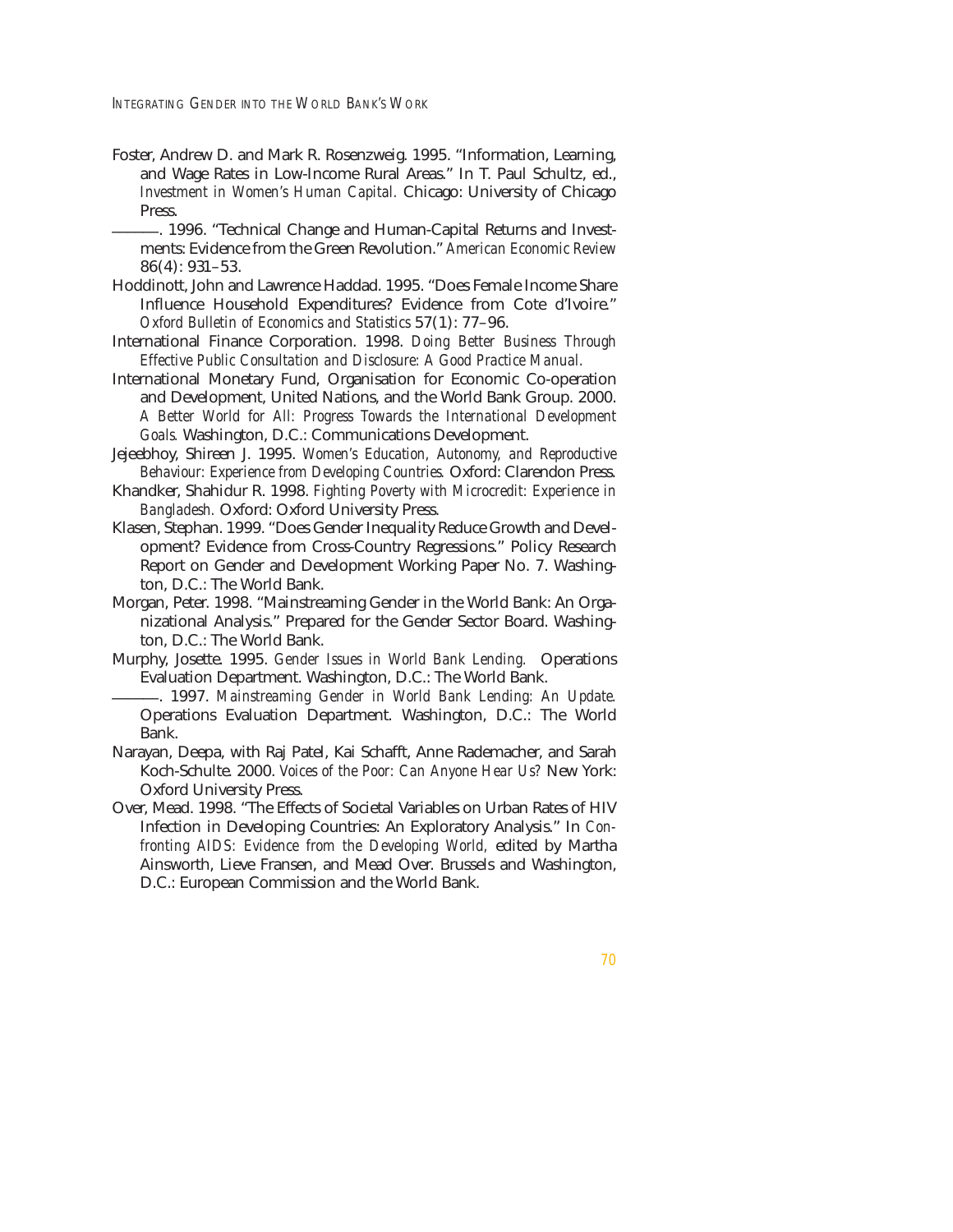- Quisumbing, Agnes R. and John A. Maluccio. 1999. "Intrahousehold Allocation and Gender Relations: New Empirical Evidence." Policy Research Report on Gender and Development Working Paper No. 2. Washington, D.C.: The World Bank.
- Rosenzweig, Mark R. and Kenneth I. Wolpin. 1994. "Are There Increasing Returns to the Intergenerational Production of Human Capital? Maternal Schooling and Child Intellectual Achievement." *Journal of Human Resources* 29(2): 670–93.
- Schultz, T. Paul. 1998. "Returns to Women's Schooling." In *Women's Education in Developing Countries: Barriers, Benefits and Policy,* edited by Elizabeth M. King and M. Anne Hill. Baltimore: Johns Hopkins University Press.
- Swamy, Anand, Steve Knack, Young Lee, and Omar Azfar. 2001. "Gender and Corruption." *Journal of Development Economics* 64(1): 25-55.
- Thomas, Duncan. 1997. "Incomes, Expenditures, and Health Outcomes: Evidence on Intrahousehold Resource Allocation." In *Intrahousehold Resource Allocation in Developing Countries: Models, Methods, and Policy,* edited by Lawrence Haddad, John Hoddinott, and Harold Alderman. Baltimore: Johns Hopkins University Press.
- Tzannatos, Zafiris. 1999. "Women and Labor Market Changes in the Global Economy: Growth Helps, Inequalities Hurt, and Public Policy Matters." *World Development* 27(3): 55–69.
- Udry, Christopher. 1996. "Gender, Agricultural Production, and the Theory of the Household." Journal of Political Economy 104(5): 1010-46.
- Udry, Christopher, John Hoddinott, Harold Alderman, and Lawrence Haddad. 1995. "Gender Differentials in Farm Productivity: Implications for Household Efficiency and Agricultural Policy." *Food Policy* 20(5): 407–23.
- United Nations. 1995. *Report of the Fourth World Conference on Women.* New York: United Nations. General Assembly document A/CONF.177/20. \_\_\_\_\_\_. 2000. *Report of the Ad Hoc Committee of the Whole of the Twenty-third*
- *Special Sessions of the General Assembly.* New York: United Nations. General Assembly document A/RES/S-23.<br>— 2001. "Road Map towards the Implementation of the United
- Nations Millennium Declaration: Report of the Secretary-General." New York: United Nations. General Assembly document A/56/326.
- World Bank. 1984. "Project Appraisal." Operational Manual Statement 2.20. Washington, D.C.<br>— 1994. *Enhancing Women's Participation in Economic Development.* 
	- World Bank Policy Paper. Washington, D.C.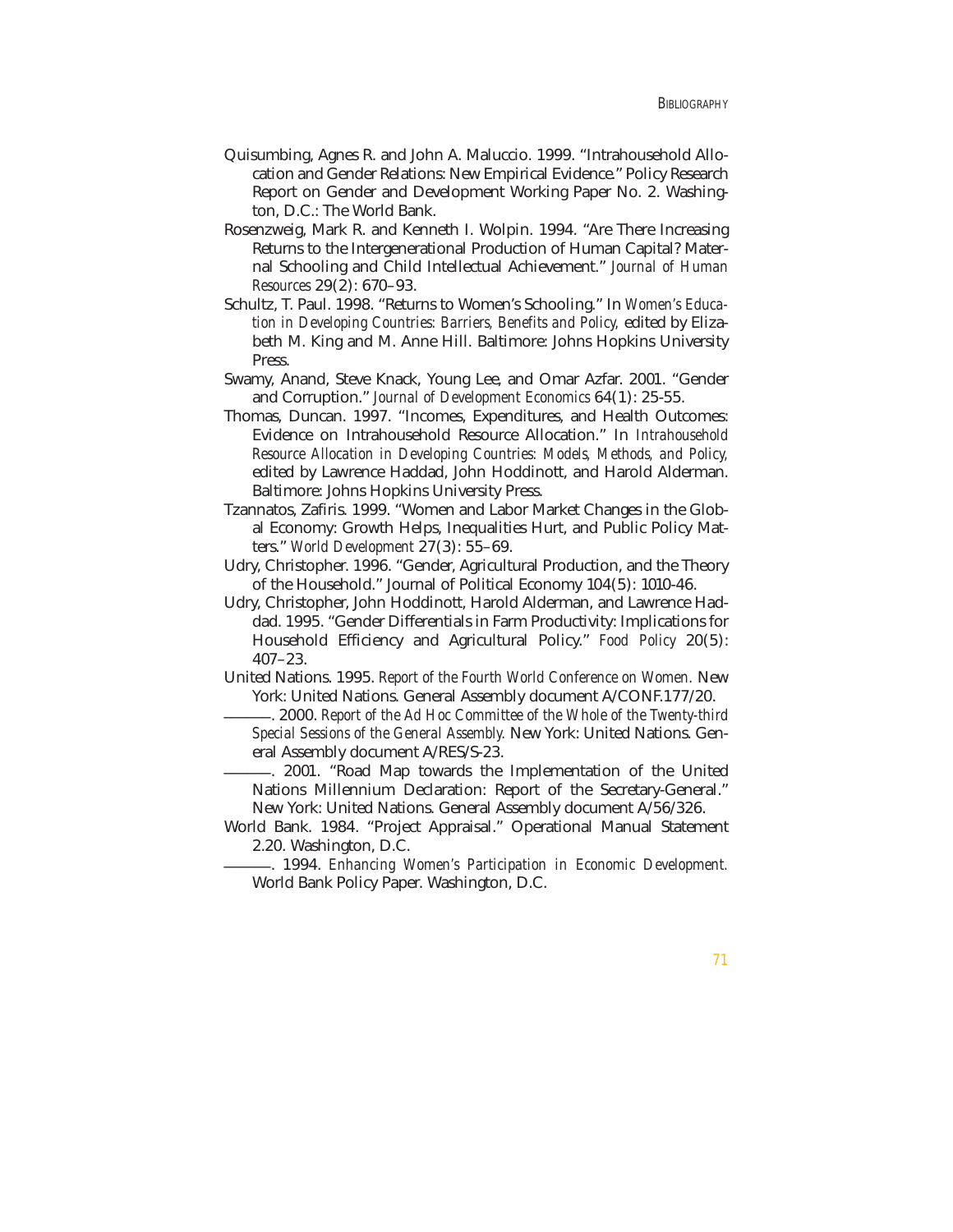INTEGRATING GENDER INTO THE WORLD BANK'S WORK

\_\_\_\_\_\_. 1995. *Toward Gender Equality: The Role of Public Policy.* Washington,

D.C. \_\_\_\_\_\_. 2000a. "Clarifying the Current Bank Policy on Adjustment Lending." Operational Memorandum. Washington, D.C. \_\_\_\_\_\_. 2000b. "Integrating Gender in World Bank Assistance." Operations

Evaluation Department. Washington, D.C. \_\_\_\_\_\_. 2000c. *Reforming Public Institutions and Strengthening Governance: A*

*World Bank Strategy. Washington, D.C. D.C. \_\_\_\_\_. 2000d. World Development Report 2000/2001: Attacking Poverty. New* 

York: Oxford University Press. \_\_\_\_\_\_. 2001a. *Engendering Development—Through Gender Equality in Rights, Resources, and Voice.* World Bank Policy Research Report. New York:

Oxford University Press. \_\_\_\_\_\_. 2001b. "The Gender Dimension of Bank Assistance: An Evaluation

of Results." Operations Evaluation Department. Washington, D.C. \_\_\_\_\_\_ and International Finance Corporation. 2000. *Ecuador Joint Country Assistance Strategy Progress Report* (June 1).

## **Useful resources for conducting country gender analysis are also available in electronic form.**

- The *GenderNet* web site has resources by sector and by region and links to other sources: http://www.worldbank.org/gender
- The gender chapter in the *Poverty Reduction Strategy Paper Sourcebook* discusses how to integrate a gender dimension into poverty analysis, with guidelines, checklists, and examples: http://www.worldbank.org/poverty/strategies/chapters/gender/gender.htm
- Several regions East Asia and Pacific, Latin America and Caribbean, Middle East and North Africa, and Africa — have gender websites with valuable information on the work in their region. These regional websites can be accessed through http://worldbank.org
- Sector-specific resources are available at the websites on *Gender and Rural Development:* http://wbln0018.worldbank.org/essd/essd.nsf/gender/home; *Gender and Transport:* http://www.worldbank.org/gender/transport/; and *Gender and Social Assessment* http://www.worldbank.org/gender/assessment/ index.htm
- The *GenderStats* database, http://genderstats.worldbank.org/, has gender indicators and sex-disaggregated data for all countries in the world in five areas: basic demographic data, population dynamics, labor force structure, education, and health.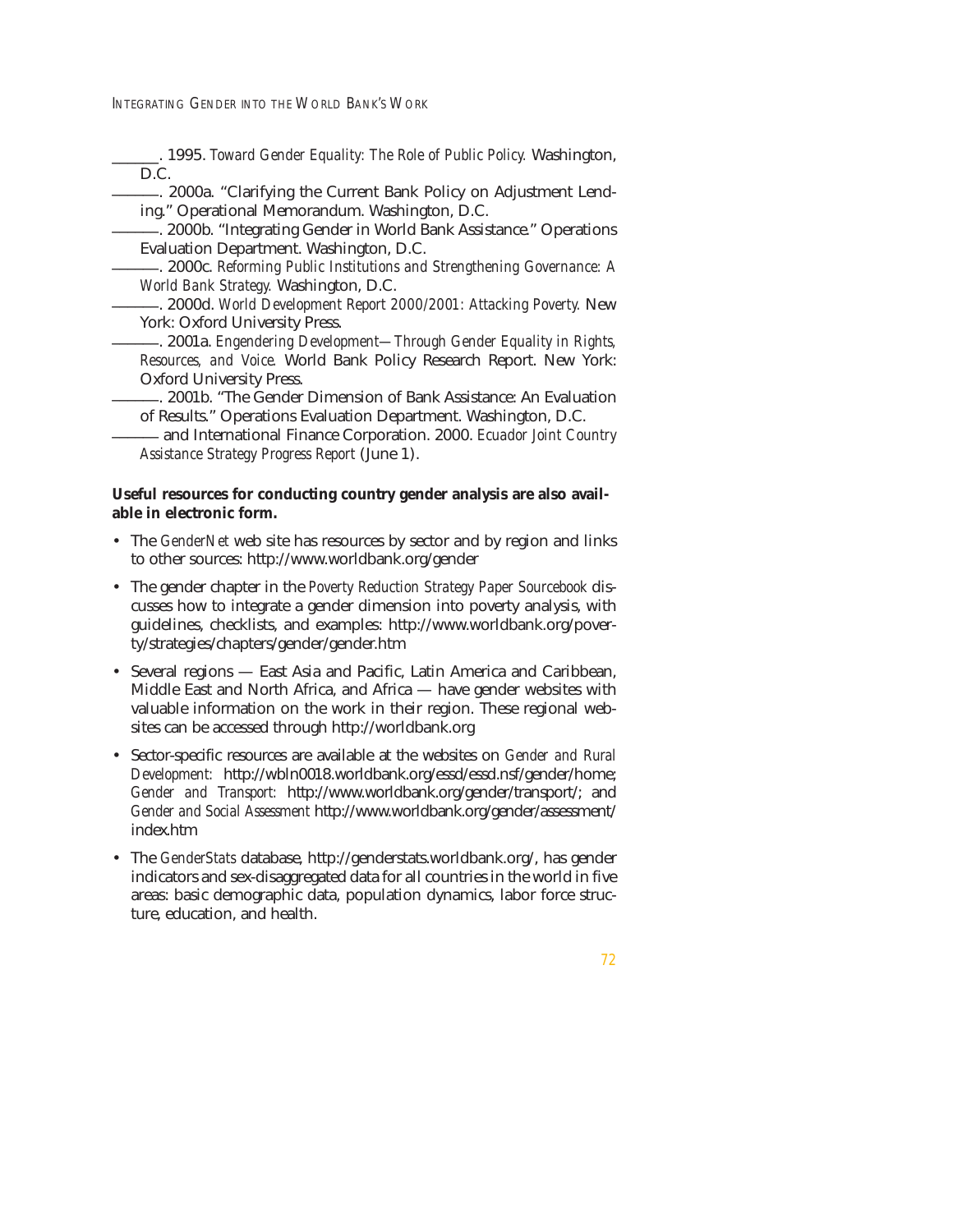## **Annex**

## **Management Response to the Recommendations of the Operations Evaluation Department's Gender Reviews<sup>1</sup>**

## **Major monitorable recommendations requiring a response Management response**

**1. Clarify the scope of the gender policy.** As proposed in the Gender Strategy Concept Note, the Bank should clarify the rationale, intent, and scope of its gender policy. The Gender and Development Board should monitor the conversion of OMS 2.20, and ensure that provisions for screening projects for impact on women are revised and included in the new operational policy on social assessments. Management should require staff to integrate gender considerations into the implementation of existing social and environmental safeguard policies. Consensus building and client consultations should be an integral part of policy formulation.

Management agrees there is a need to clarify the scope of the gender policy. The strategy includes revising Operational Policy 4.20 and writing an accompanying Bank Procedures statement as part of implementation. The Gender and Development Board, with advice from the Legal Department and Operations Policy & Country Services, will draft a revised policy with procedures statement. Internal and external consultations will be held, and the final draft will be sent to the Board of Executive Directors by a target date of 06/30/02. Gender considerations will also be integrated into other operational policies.

<sup>&</sup>lt;sup>1</sup> "Integrating Gender in World Bank Assistance," World Bank 2000b; "The Gender Dimension of Bank Assistance: An Evaluation of Results," World Bank, 2001b.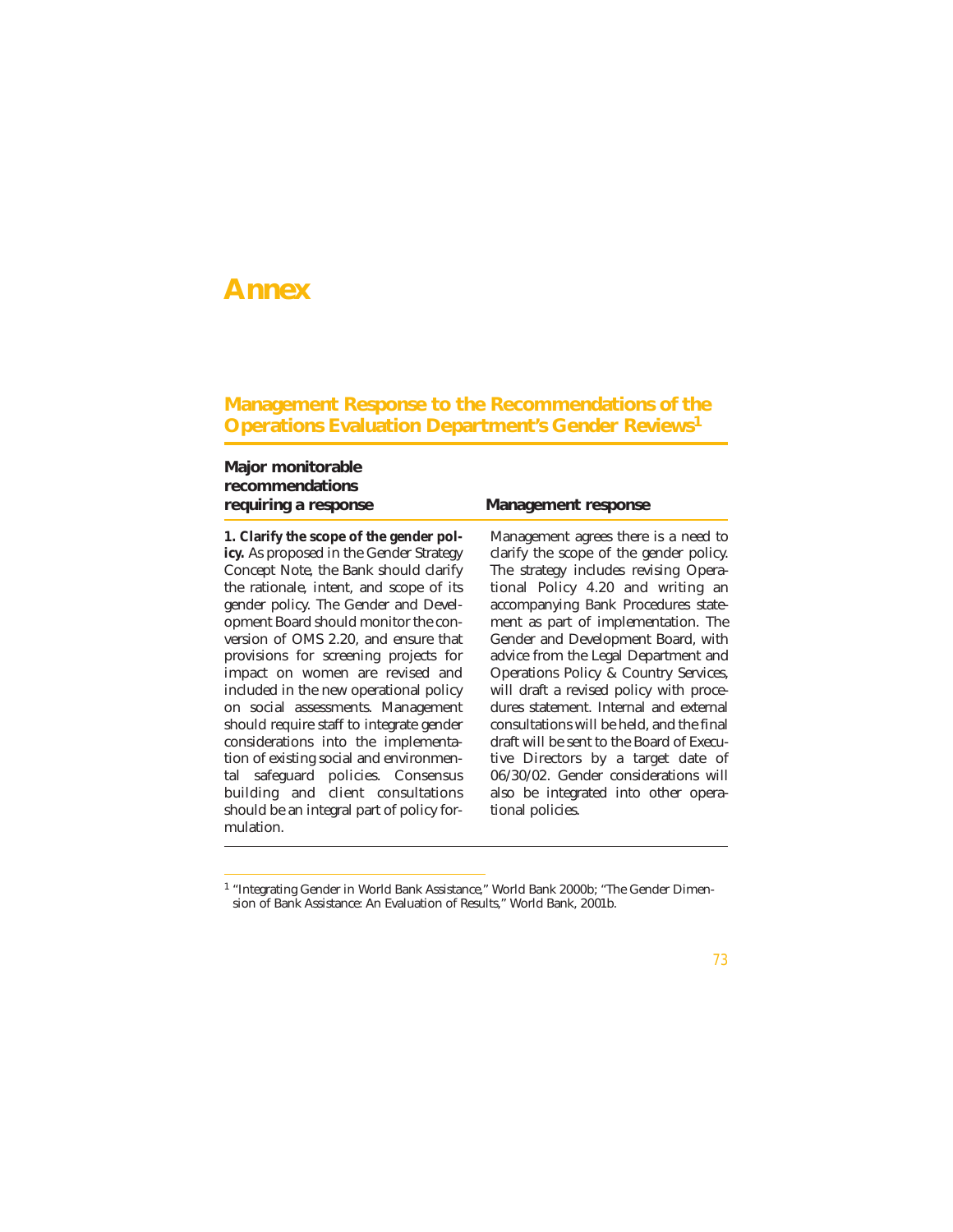# **Major monitorable recommendations**

## **requiring a response Management response**

**2. Strengthen management of the gender program.** Commitment to gender should be demonstrated by allocation of resources and training of staff and managers. [The Gender and Development Board] should be provided with the required authority to ensure that all networks and families take steps to mainstream gender as appropriate. Each region should establish a gender action plan for the next 36 months, and propose time-bound results indicators.

**3. Establish a monitoring and evaluation system.** The PREM network, working with the regions, should ensure that institution-wide progress is regularly tracked and periodically evaluated. To facilitate monitoring, the existing WID rating system should be improved to measure the integration of gender in Bank assistance. Most important, the Bank should systematically measure the impact of its assistance to facilitate organizational learning and effective policy implementation.

Management agrees with the general thrust of this recommendation. However, Management believes that the authority to ensure this mainstreaming should follow the normal lines of authority within the World Bank, as summarized in Table 2.1. The strategy puts responsibility for ensuring implementation of key strategy elements, such as CGAs and appropriate followup actions, with the Regional Vice Presidents. Regional Vice Presidents will also submit annual action plans.

Management agrees there is a need for an adequate monitoring and evaluation system. This is a key element outlined in the proposed strategy. Regional Vice Presidents will submit progress reports annually to the Managing Directors, which the Gender and Development Board will consolidate into a Bank-wide summary to be submitted along with the Regional Vice President reports to the Management Committee and, in turn, to the Board of Executive Directors.